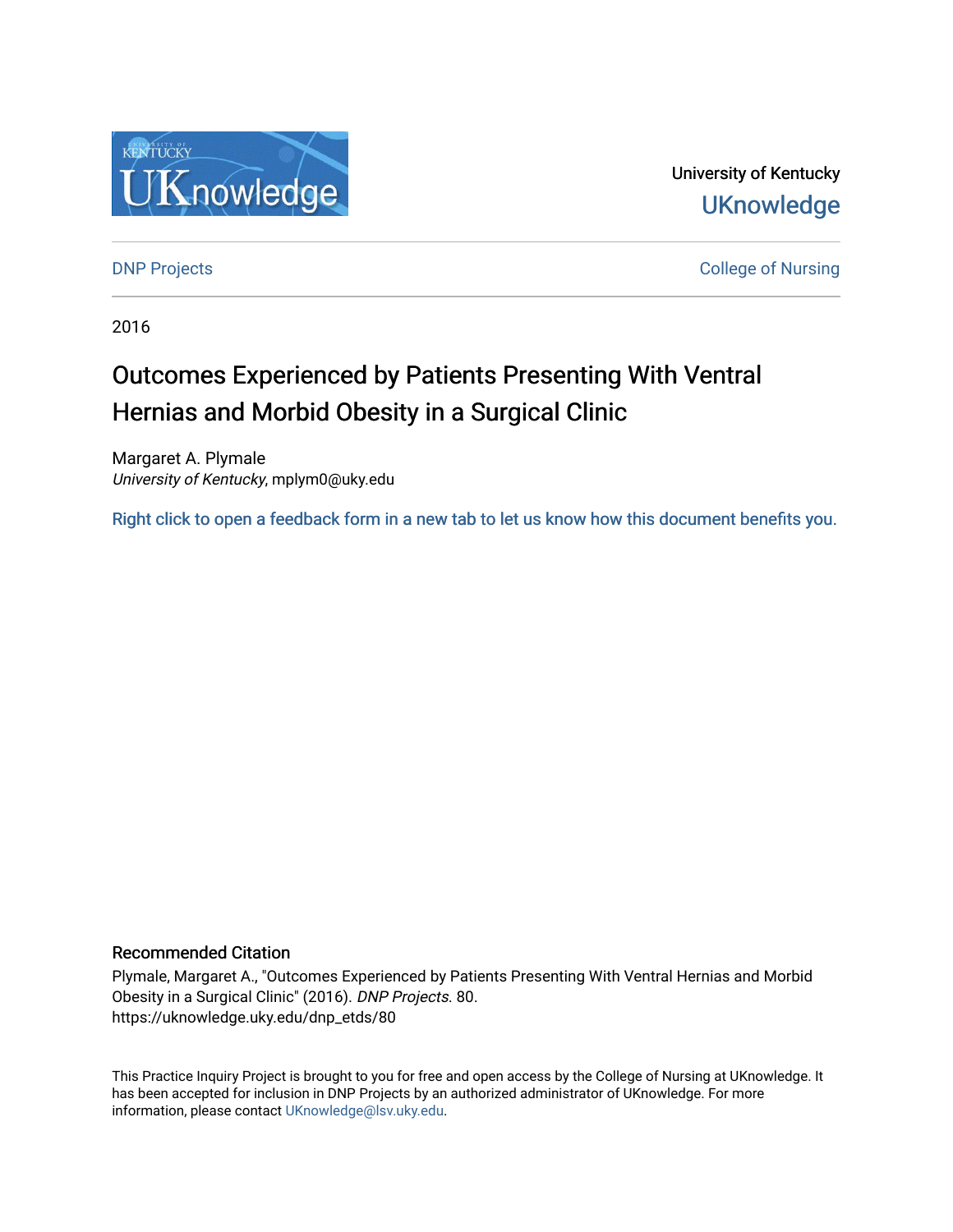Final Practice Inquiry Project:

Outcomes Experienced by Patients Presenting With Ventral Hernias and

Morbid Obesity Seen in a Surgical Clinic

Margaret A. Plymale

University of Kentucky College of Nursing

April 22, 2016

Carolyn Williams, PhD, RN, FAAN: Committee Chair Martha Biddle, PhD, APRN, FAHA: Committee Member John Scott Roth, MD, FACS: Clinical Mentor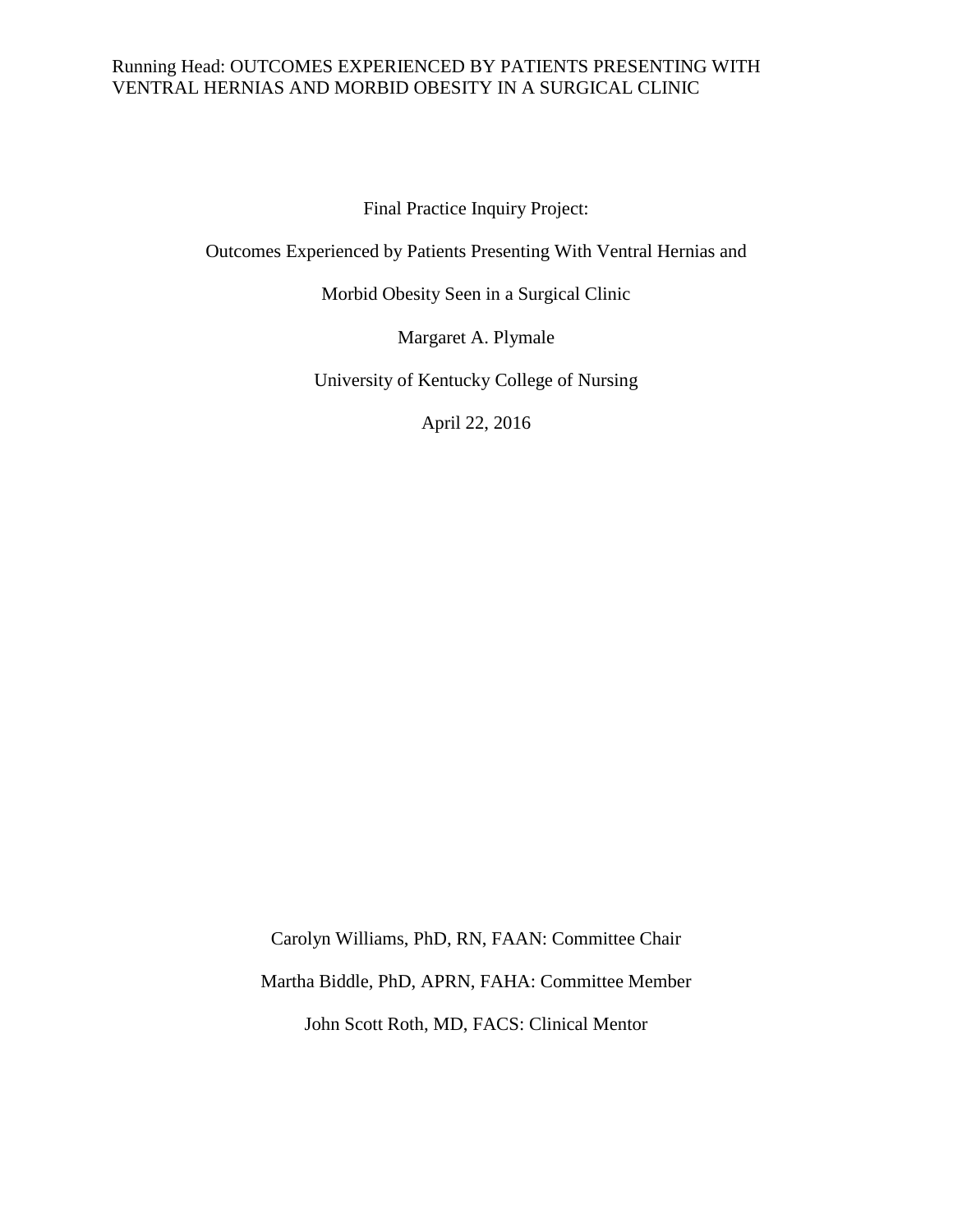#### Acknowledgements

The author acknowledges and expresses gratitude for the expert work of the NSQIP nurses, Devauna Riley, RN, and Roseanna Adair, RN, and the financial analyst, Daniel Heidemann, MBA, in generating the data used, and for the outstanding work of Daniel L. Davenport, PhD, the biostatistician, for the data synthesis and data analyses for the second manuscript presented in this Final Practice Inquiry Project, "Ventral Hernia: The Cost of Comorbidities and Complications."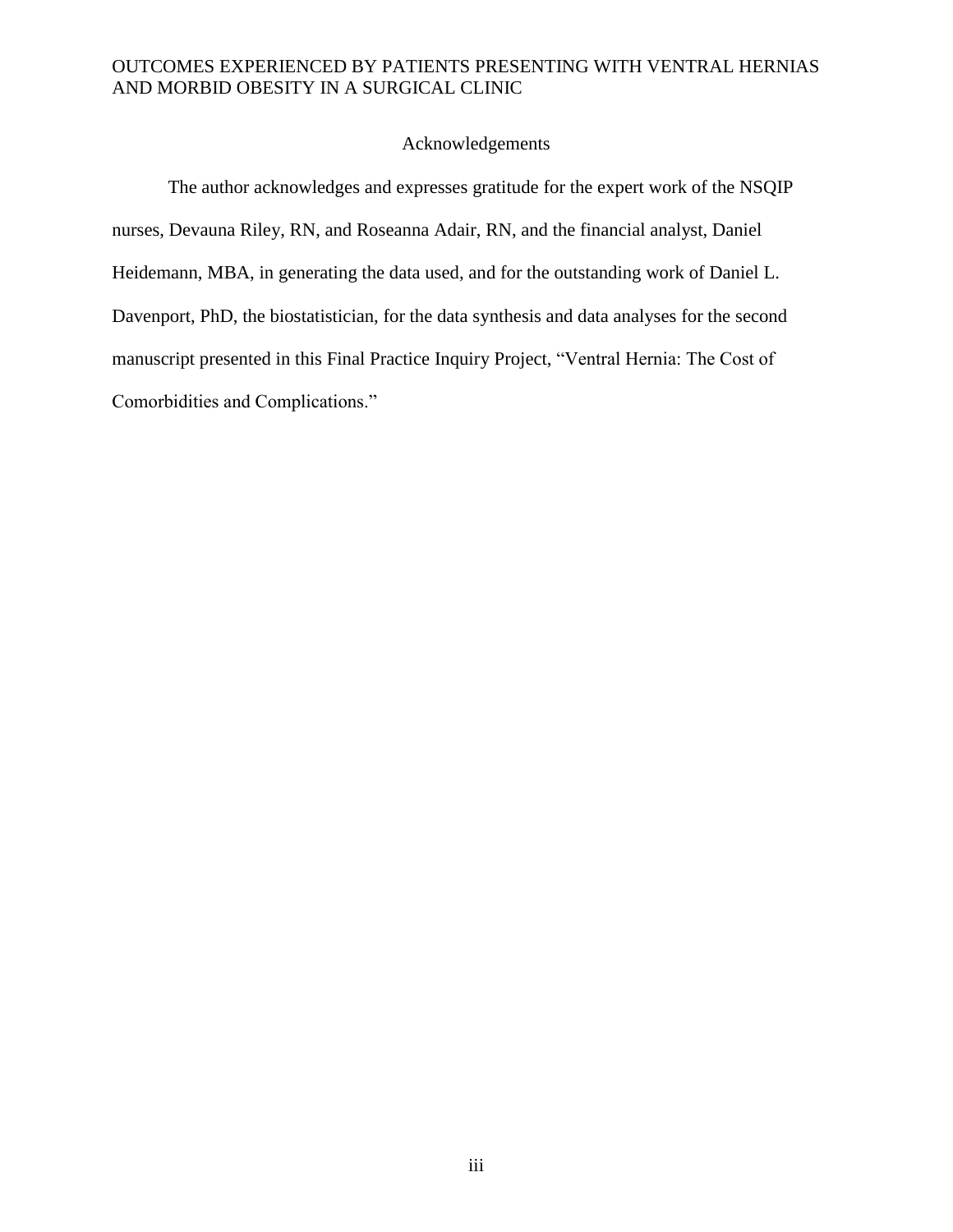# Table of Contents

| Manuscript 1: Ventral Hernia Repair Surgery and Morbid Obesity:                |
|--------------------------------------------------------------------------------|
|                                                                                |
| Manuscript 2: Ventral Hernia: The Cost of Comorbidities and Complications29    |
| Manuscript 3: Outcomes Experienced by Patients Presenting with Ventral Hernias |
|                                                                                |
|                                                                                |
|                                                                                |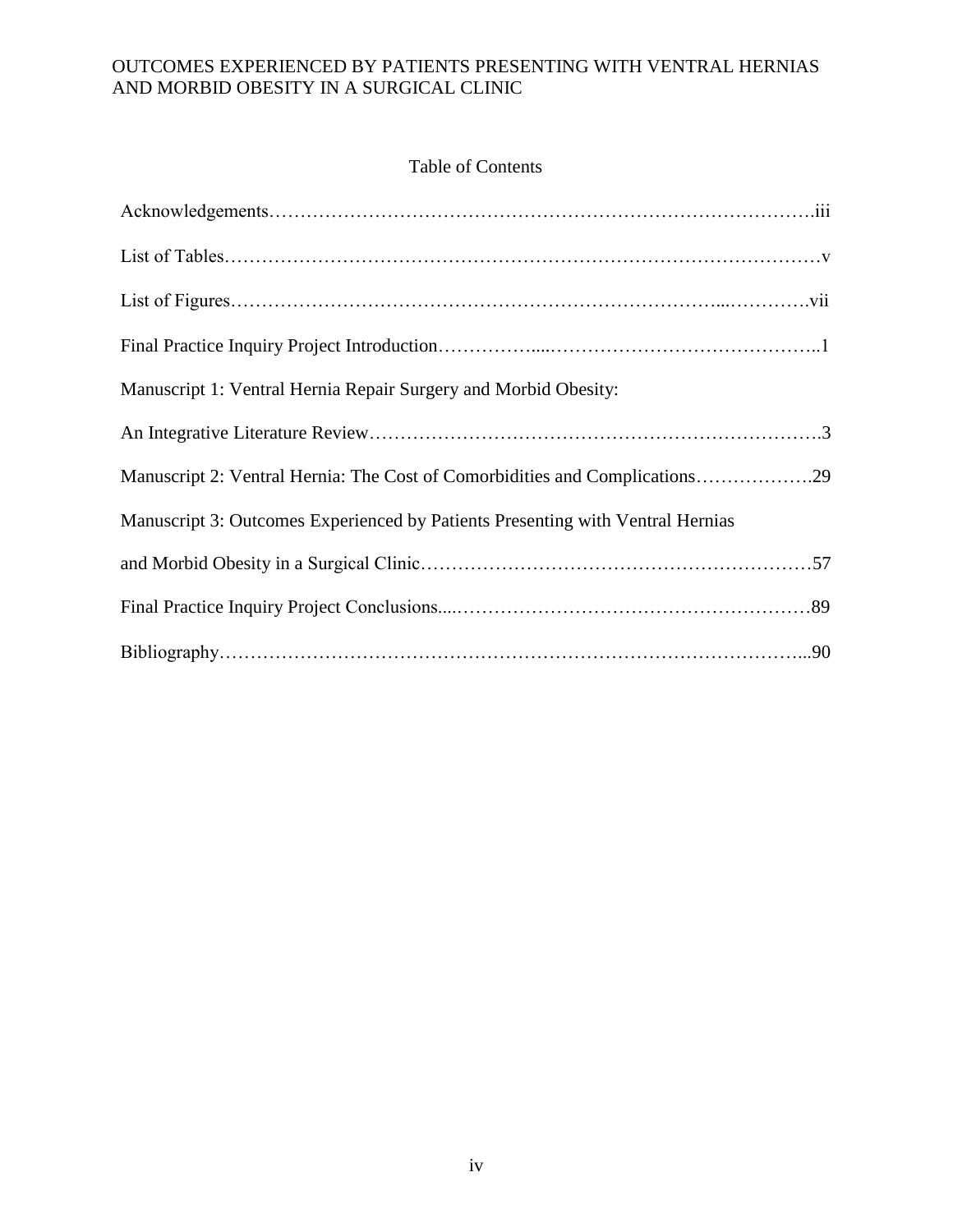# List of Tables

Manuscript 1: Ventral Hernia Repair Surgery and Morbid Obesity: An Integrative

# Literature Review

| Table 1. Grading Level of Evidence Based on: Strength of Recommendation                |
|----------------------------------------------------------------------------------------|
|                                                                                        |
| Table 2. Categories of Papers Reviewed with Study Type and Grading Level of Evidence28 |
| Manuscript 2: Ventral Hernia: The Cost of Comorbidities and Complications              |
| Table 1: Median hospital costs (interquartile range) for ventral hernia repair by      |
|                                                                                        |
| Table 2: Median hospital costs (interquartile range) for ventral hernia repair by      |
| perioperative factors. Costs are in thousands of U.S. Dollars. N=38552                 |
| Table 3. Costs Associated with the Diagnostic Related Grouping (DRG) of the            |
| Ventral Hernia Repair Admission. The DRG Reflects More Complex Secondary               |
| Or Other Operations During The Admission. Median Hospital Costs In Thousands           |
|                                                                                        |
| Table 4: Hospital costs associated with inpatient and post-discharge occurrence        |
| of ACS NSQIP morbidities. Median Hospital Costs (interquartile range) in               |
|                                                                                        |
| Table 5: 90 Day Post-Discharge Encounter Costs for Patients Post Ventral               |
| Hernia Repair Discharge, Median (IQR) Hospital Costs, Reported in Thousands            |
|                                                                                        |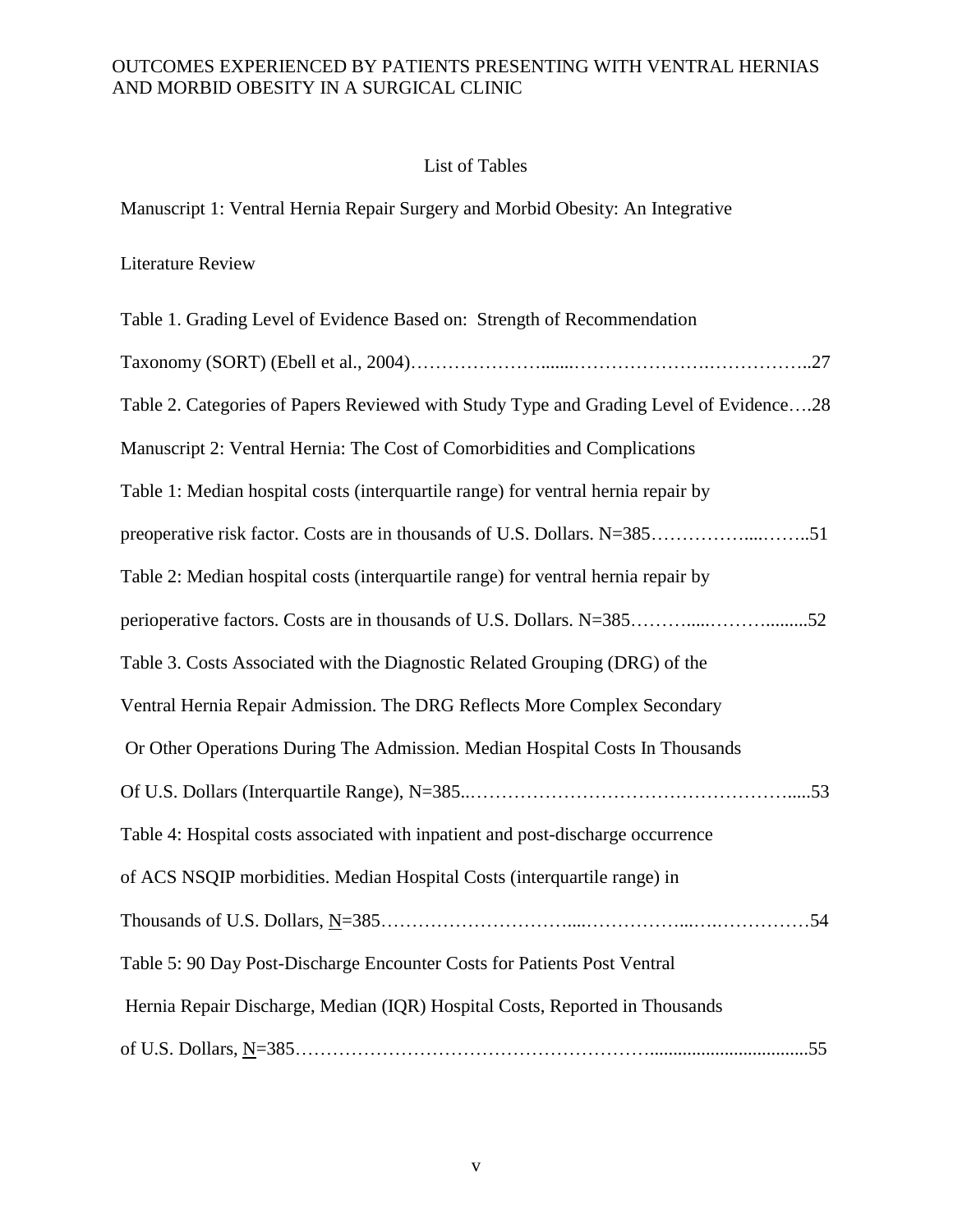Manuscript 3: Outcomes Experienced by Patients Presenting with Ventral Hernias

# and Morbid Obesity in a Surgical Clinic

| Table 1. Means, standard deviations, minimums and maximums for selected                   |
|-------------------------------------------------------------------------------------------|
|                                                                                           |
| Table 2. Frequency distributions for selected categorical variables: All study            |
|                                                                                           |
| Table 3. Mean body mass index $(kg/m2)$ , standard deviations, minimums                   |
|                                                                                           |
| Table 4. Mean amount of weight loss (pounds) recommended, standard deviations,            |
| minimums and maximums by group: study subjects in groups 1, 3 and 4. $(N = 40)$ 81        |
| Table 5. Means, standard deviations, minimums and maximums for selected                   |
| continuous variables: study subjects that underwent hernia repair surgery ( $N = 32$ )82  |
| Table 6. Frequency distributions for selected categorical variables: All study subjects   |
|                                                                                           |
| Table 7. Frequency distributions of categorical surgical outcomes. All study subjects     |
|                                                                                           |
| Table 8. Frequency distributions of categorical surgical outcome variables, by            |
|                                                                                           |
| Table 9. Comparison of mean weights (pounds) from initial visit with subsequent           |
| (and most recent or preoperative) mean weights (pounds) for patients that were            |
| recommended to lose weight and returned to the clinic for follow up visit(s). $N = 19$ 86 |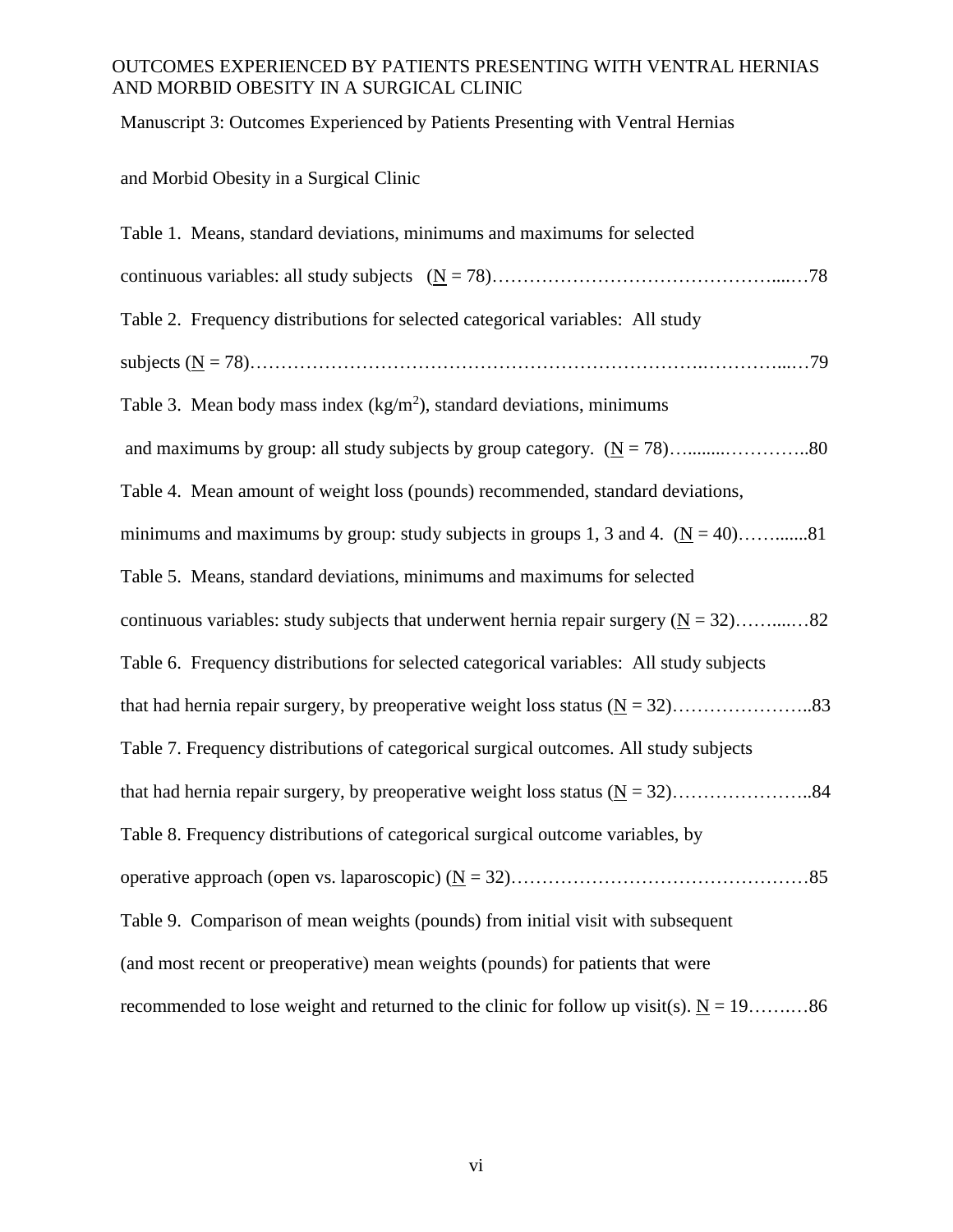# List of Figures

| Manuscript 2: Ventral Hernia: The Cost of Comorbidities and Complications      |
|--------------------------------------------------------------------------------|
| Figure 1. Operating Room Service and Supply Costs by Type of Ventral Hernia    |
| Repair Based on the Primary Current Procedural Terminology (CPT) Code*,        |
| .56                                                                            |
| Manuscript 3: Outcomes Experienced by Patients Presenting with Ventral Hernias |
| and Morbid Obesity in a Surgical Clinic                                        |
|                                                                                |
| Figure 2. Amount of weight lost (pounds) and the amount of time from initial   |
|                                                                                |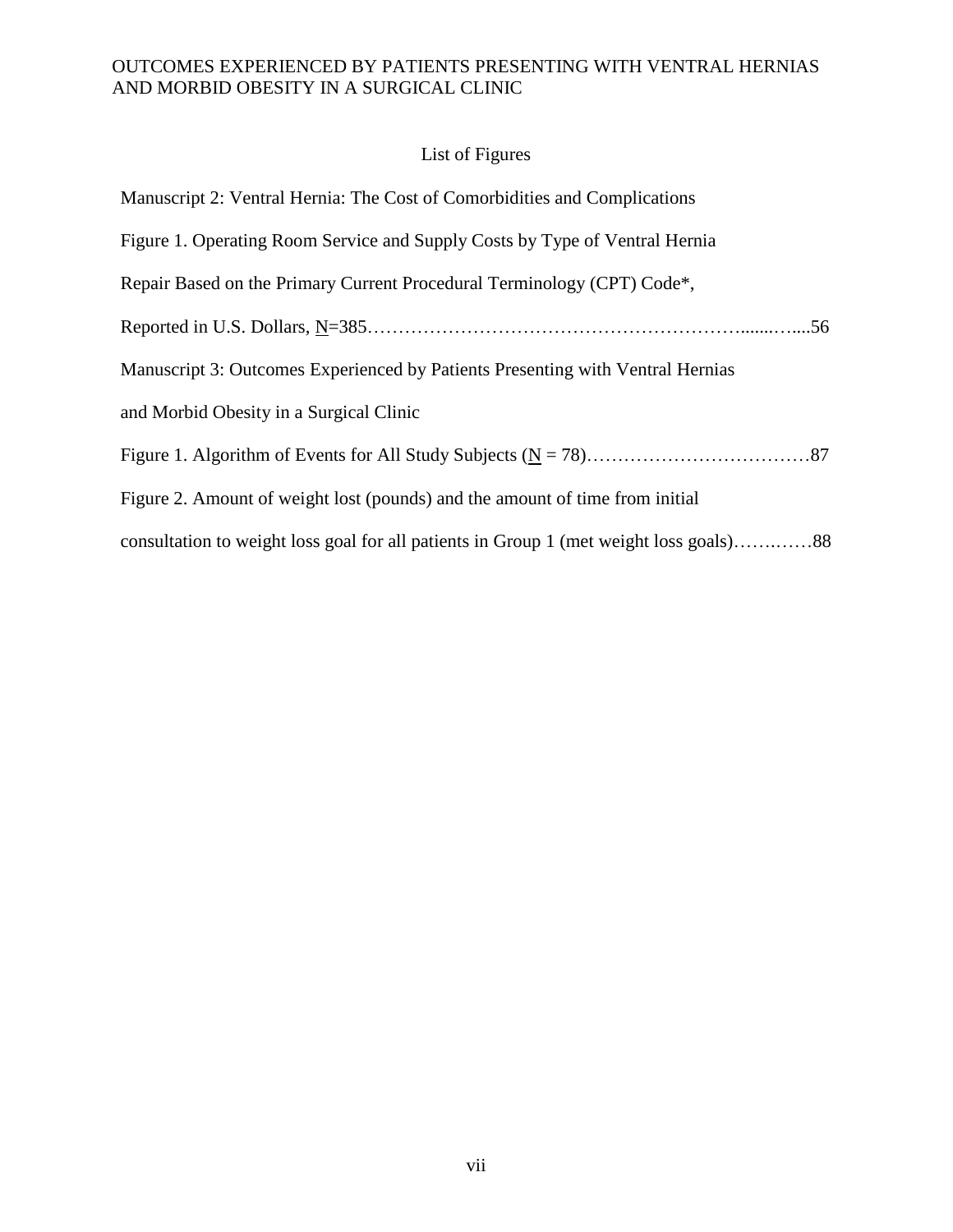#### Final Practice Inquiry Project Introduction

Hernias result from defects in the abdominal wall. A number of types of ventral hernias exist and ventral hernias are typically repaired surgically by means of an open approach or a less invasive laparoscopic approach. The average age of adults requiring hernia repair surgery is 50 years with approximately equal proportions of males and females. Frequently, adults with hernias have one or more comorbid conditions which can complicate repair.

Hernias are a significant and costly problem in healthcare today:

- Although mesh-based repairs have improved the durability of repair, as many as 350,000 hernia repairs are performed in the U.S. annually (Poulose et al., 2012),
- Incisional hernias are reported to occur in as many as 20 percent of patients that have had past abdominal operations (Cengiz & Israelsson, 1998),
- Postoperative complications and hospital readmissions occur in a substantial proportion of patients that undergo ventral hernia repair surgery. Depending on type of procedure and type of complication, estimates of the readmission rate following ventral hernia repair range from 5% to 11% (Baltodano et al., 2015; Brooke, Stone, Cronenwett, & et al., 2014; Kassin et al., 2012; Lovecchio et al., 2014; Merkow, Ju, Chung, & et al., 2015),
- Recurrence of hernia is a considerable problem due to the increased complexity of the surgical intervention, and increased likelihood of wound and other complications (Holihan, 2015).

The incidence of obesity, defined as body mass index (BMI) greater than or equal to 30 kg/m<sup>2</sup>, in patients with ventral hernias is reported to be as high as 60%. This rate of obesity is nearly twice that of the estimated 34.9% of the United States adult population (Ogden, Carroll,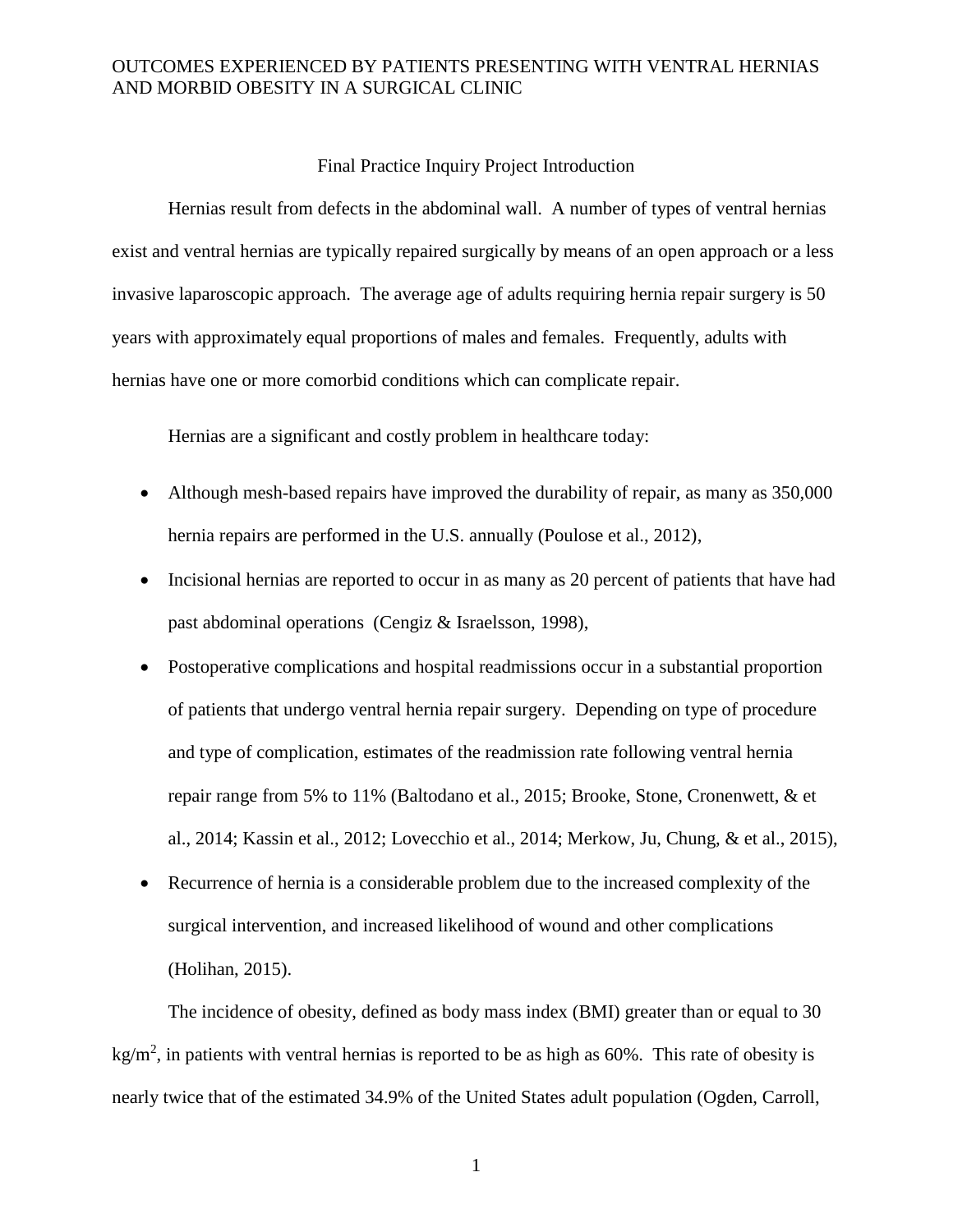Kit, & Flegal, 2014). Evidence of the impact of patient preoperative clinical characteristics, including obesity, on hernia repair outcomes has increased over the last decade. While obesity has been linked to prediction of increased risk of surgical site infection after open repair of ventral hernias, and weight reduction to a BMI no greater than 40 kg/m<sup>2</sup> is recommended (Berger et al., 2013), little information is available concerning recommendations to achieve weight loss prior to hernia repair surgery. Surgeons generally agree that morbid obesity is a contraindication to hernia repair surgery due to the increased risk of adverse outcomes.

The purpose of this Practice Inquiry Project was to provide an overview of the incidence of morbid obesity (defined as BMI greater than or equal to  $40 \text{ kg/m}^2$ ) in the ventral hernia patient population, the impact of morbid obesity on surgical providers' recommendations and on outcomes from ventral hernia repair surgery. An integrative literature review of the subject matter is followed by a hospital cost analysis of the clinically relevant predictors of hospital costs associated with ventral hernia repair. The third and final manuscript reports the findings from a retrospective review with a prospective component of a consecutive cohort of patients with ventral hernias complicated by morbid obesity that presented to a surgical practice devoted to care of patients with hernias over a two and a half year period of time. The events that ensued for the patients that presented to the outpatient office were detailed and categorized, including the outcomes of patients that underwent hernia repair, the amount of weight loss achieved or not achieved in the patients' efforts to become candidates for surgery, and anecdotal findings based on a telephone interview of the subset of patients that failed to return to the outpatient office following initial surgical consultation.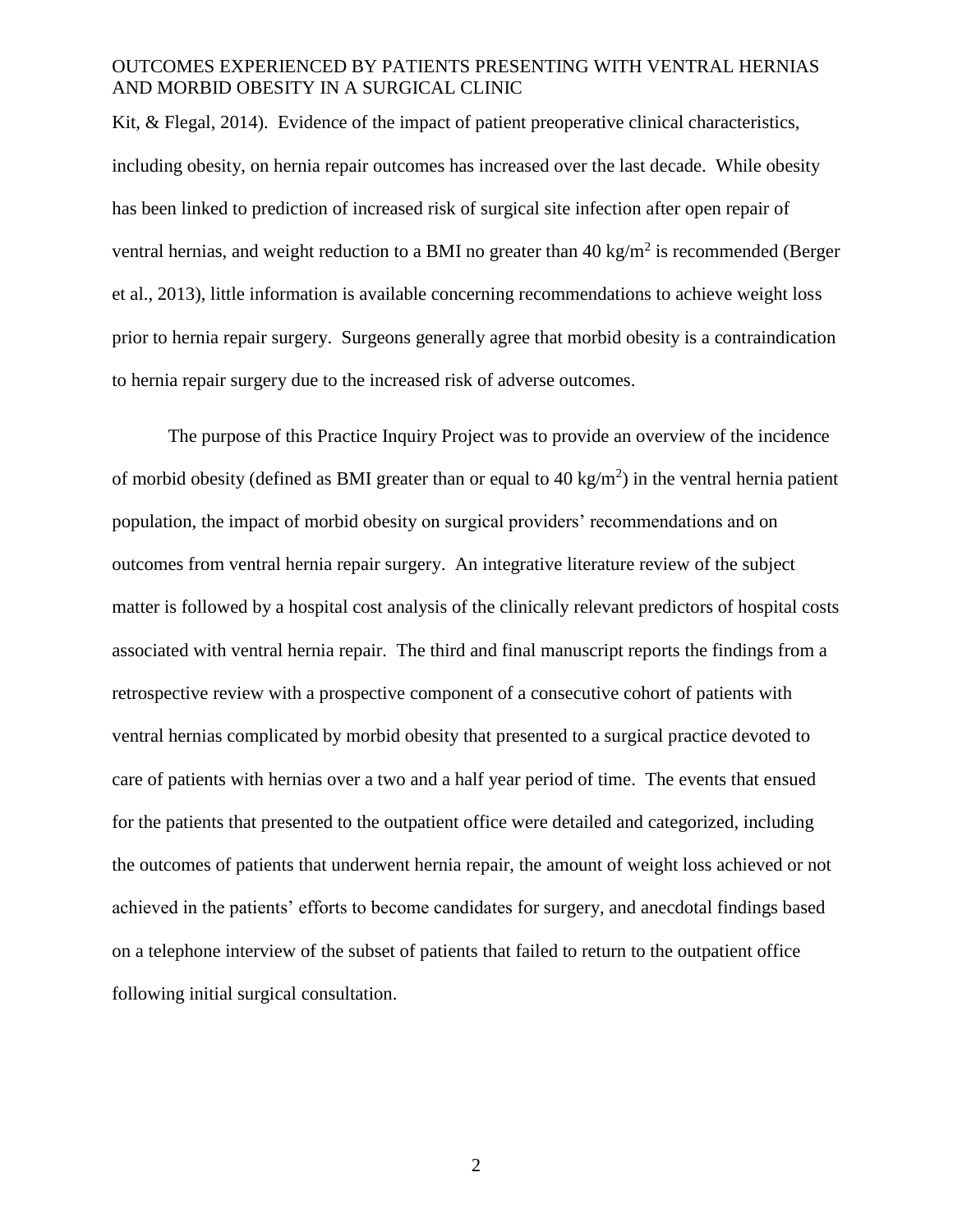Manuscript 1

Ventral Hernia Repair Surgery and Morbid Obesity:

An Integrative Literature Review

Margaret A. Plymale

University of Kentucky College of Nursing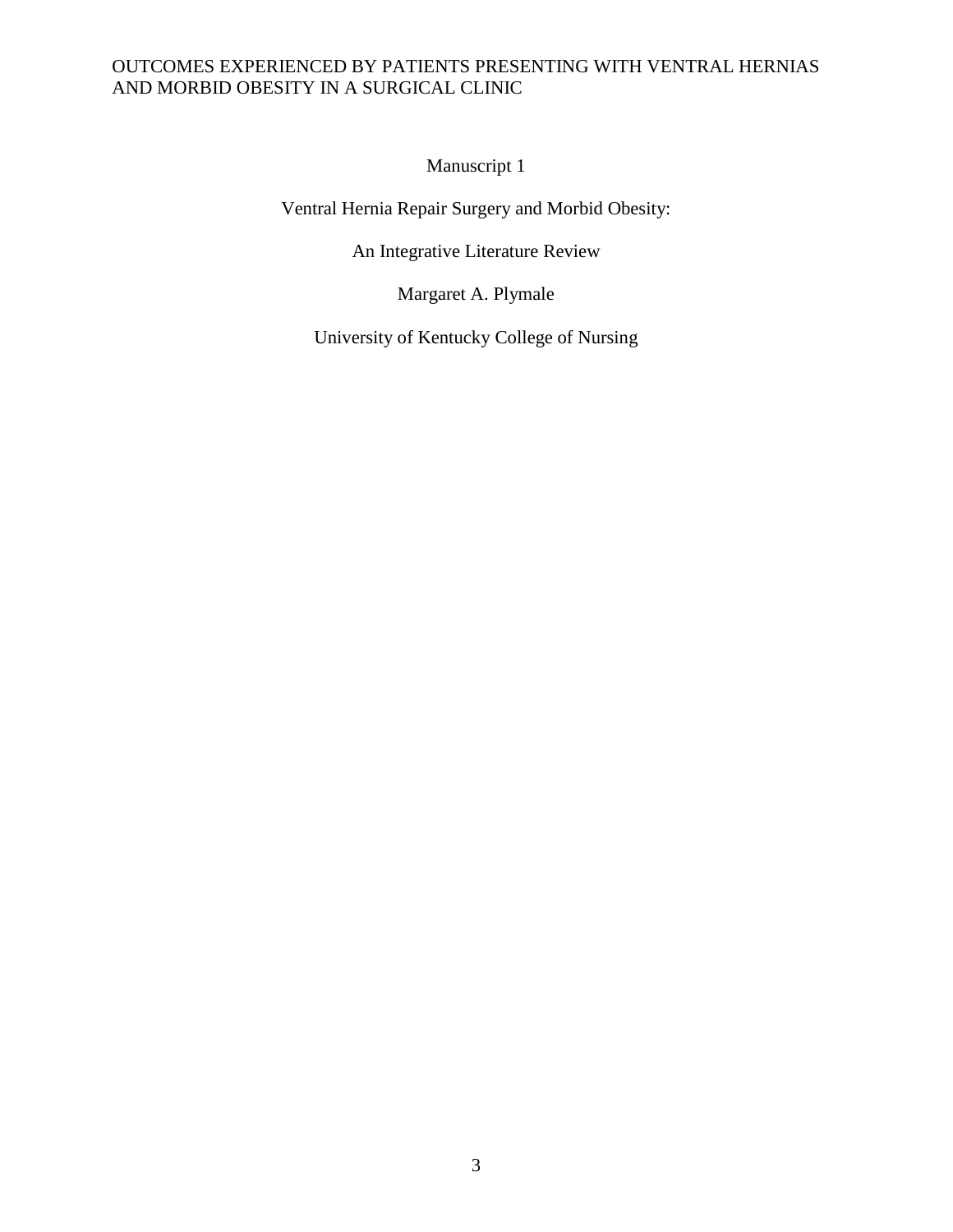#### **Abstract**

Patients with ventral hernias are more likely to be morbidly obese than the U.S. population as a whole. Patient clinical outcomes following ventral hernia repair are generally assessed in terms of postoperative surgical site infection and hernia recurrence, and surgeons generally agree that morbid obesity is a contraindication to hernia repair surgery due to the increased risk of postoperative complications. The aim of this paper is to review literature concerning obesity and ventral hernia in order to provide the background to a descriptive study of the experience of a large cohort of patients. Depending on type of procedure and type of complication, the readmission rate following ventral hernia repair is significant with estimates ranging from 5% to 11%. Laparoscopic hernia repair has been shown to be a safe intervention for obese patients with ventral hernias; however, the recurrence rate is thought to be higher for these patients. Additionally, many ventral incisional hernias are not amenable to laparoscopic repair, leaving those patients no alternative other than open hernia repair. Bariatric surgery prior to definitive hernia repair is an effective means of weight loss, but is not available to all patients. Concomitant bariatric surgery and hernia repair is showing promise as an effective strategy to deal with both obesity and ventral hernia, but long-term data is not available. Surgeons are faced with difficult decisions in caring for this challenging patient population, and methods to assist patients to reach goal body mass index in order to improve chance of favorable outcomes are scarce.

*Keywords*: ventral hernia, morbid obesity, bariatric surgery, weight loss, postoperative complications, hernia recurrence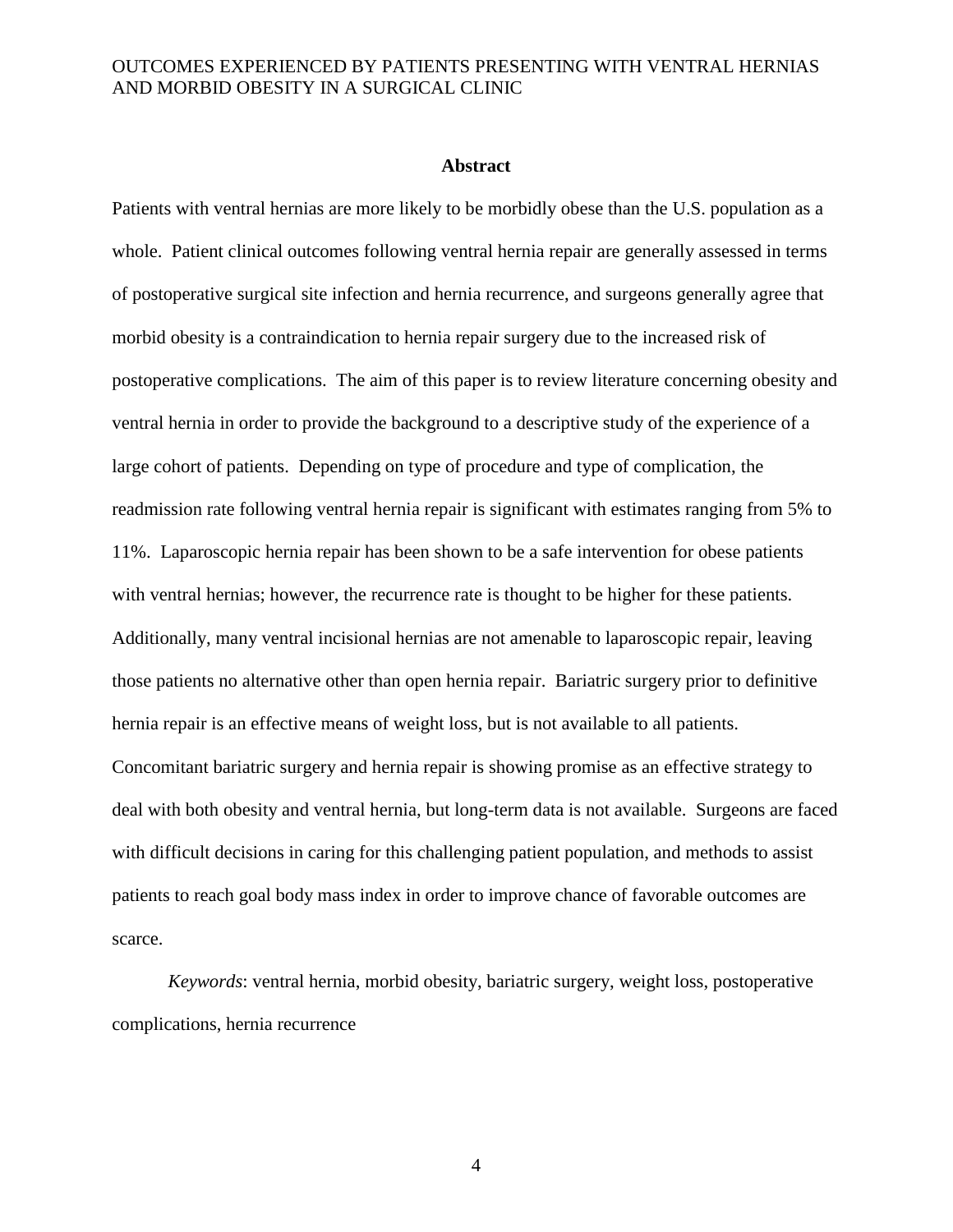#### **Introduction**

Hernias result from defects in the abdominal wall and are typically classified by etiology and location. Inguinal hernias are the most frequently occurring type of hernia and were described by ancient Egyptians (Sachs, Damm, & Encke, 1997). Surgical treatment of inguinal hernia based on anatomical landmarks first was documented in the 16<sup>th</sup> century (Sachs et al., 1997). It was not until the mid to late  $19<sup>th</sup>$  century that incisional hernias, hernias that occur at the site of a previous abdominal incision, were first described (Sanders & Kingsnorth, 2012).

Hernias are a significant and costly problem in healthcare today. Incisional hernias are reported to occur in as many as 20 percent of patients that have had past abdominal operations (Cengiz & Israelsson, 1998), and despite the fact that mesh implantation as a reinforcement has improved the durability of repair, as many as 350,000 hernia repairs are performed in the U.S. annually (Poulose et al., 2012). Hernia repair is accomplished either via an open or laparoscopic approach. In order to perform laparoscopic surgery, a camera is situated at the end of a laparoscope which is inserted into the patient's abdominal cavity and provides the internal view, the means by which the surgeon visualizes the operative field and is able to perform the necessary surgical procedure. In an open approach, the abdominal wall defect is approached generally through either a midline or transverse incision and the peritoneal cavity is or is not entered in order to repair the hernia defect and implant mesh again to reinforce the repair. Preoperatively, patients with complex ventral hernias may have open wounds due to presence of infected mesh and/or enterocutaneous fistulae, compromised physical functioning due to size of hernia and/or instability of the abdominal wall, and pain associated with the hernia, all of which can impair quality of life.

Obesity is estimated in the United States to affect greater than one-third of the adult population (34.9%) (Ogden, Carroll, Kit, & Flegal, 2014). The relationship between obesity and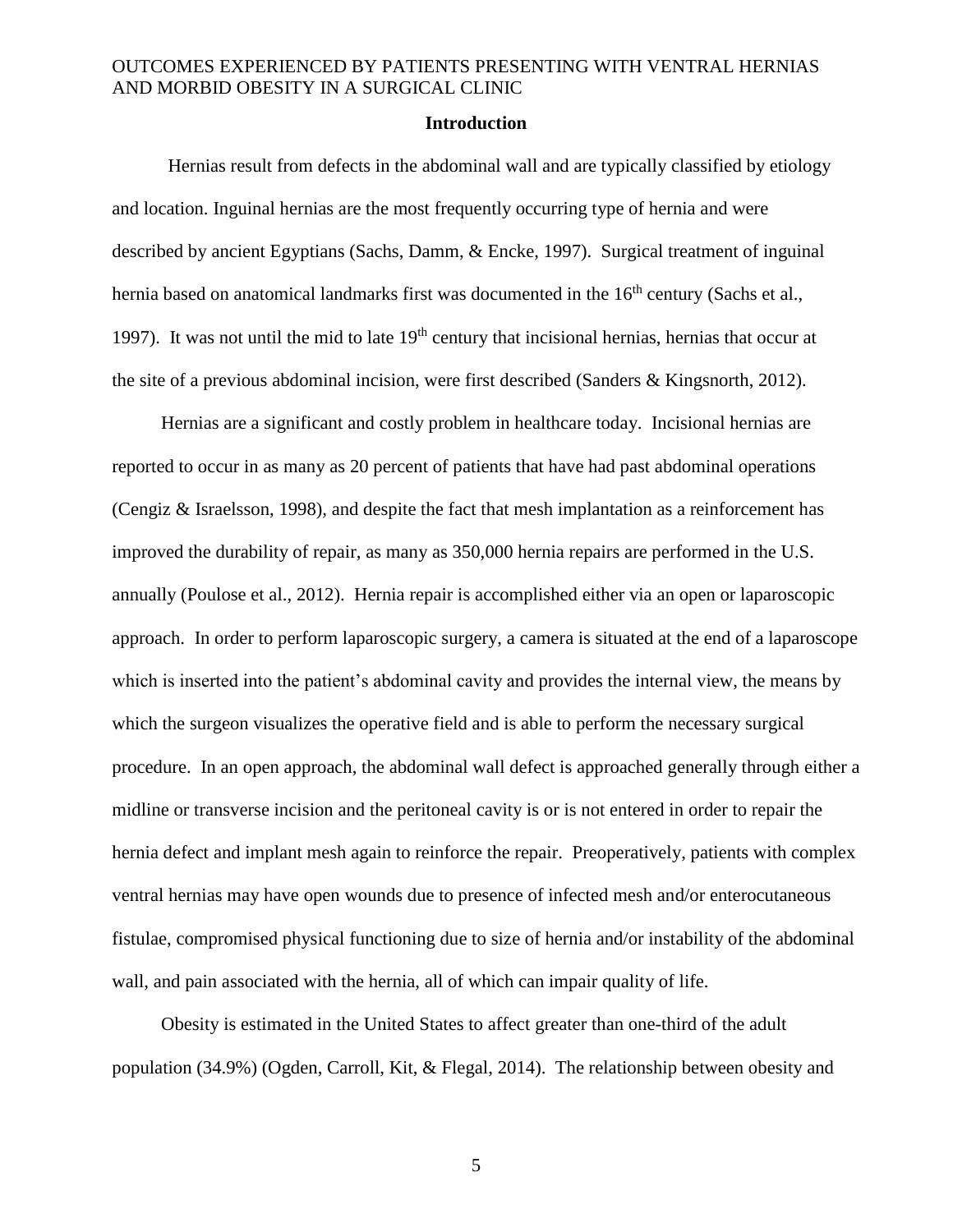surgical complications including surgical site infections (SSIs) has been presented in literature concerning colorectal abdominal surgery (Wick, Hirose, Shore, & et al., 2011), and more recently the association has been related specifically to ventral hernia repair (Berger et al., 2013). Body mass index (BMI) is considered a significant predictor for SSI when analyzed as a continuous variable, suggesting that risk increases with increasing BMI and optimization of comorbidities prior to surgical intervention is recommended (Berger et al., 2013). Frequently, patients that present with large ventral hernias, initial or recurrent, are overweight. Surgeons generally agree that morbid obesity is a contraindication to hernia repair surgery (Evans, Chim, Patel, Salgado, & Mardini, 2012; Goldberg et al., 2012).

The policy of the Minimally Invasive Surgery (MIS) Service at the University of Kentucky (UK) is that patients desiring ventral hernia repair surgery in the absence of exacerbating symptomatology, urgency or emergency must reach a goal BMI less than 40 kg/m<sup>2</sup> in order to decrease operative risk, to decrease risk of post-operative complications, and to decrease risk of hernia recurrence, in other words to increase the likelihood of favorable outcomes. Although this is the policy, the rate of adherence to the policy, the surgical outcomes of patients based solely on body mass index at time of repair, and the rate of success of patients who are recommended to lose weight are not known. Prior to describing the experience of morbidly obese, ventral hernia patients of the MIS service, a literature review is needed to guide the next steps in care of this unique patient population.

The purpose of this paper is to provide an integrative review of recent literature concerning evidence-based practice for care of patients with abdominal wall hernias, particularly for patients with ventral hernias and morbid obesity, to review evidence concerning:

Ventral hernia repair and associated postoperative complications,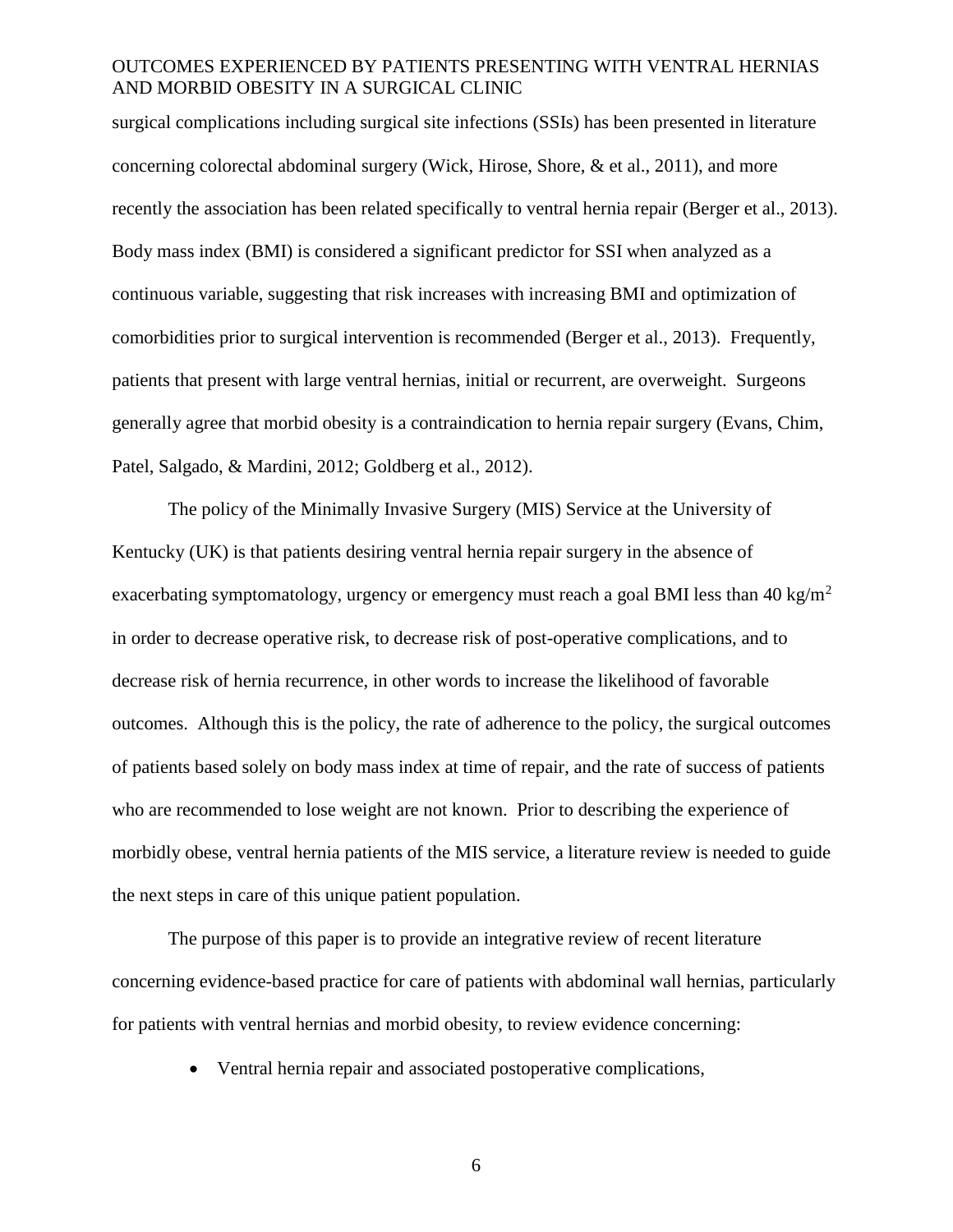- Incidence of obesity and impact of obesity on postoperative complications,
- Laparoscopic vs. open ventral hernia repair and associated patient outcomes,
- Bariatric surgery and combined bariatric surgery and ventral hernia repair, and
- Evidence-based means of assisting patient to reach weight loss goals other than bariatric surgery.

The aim of this review is to present the current state of evidence as to the best methods to improve hernia patient outcomes and quality of life as they relate to morbidly obese patients. Additionally, gaps in knowledge concerning best practices for treatment of morbidly obese adults with hernias will be presented.

#### **Methods**

In order to qualify for inclusion into this review paper, studies were considered from 2002 to present. Papers written in English from nursing and medicine journals were sought. Meta-analyses, randomized controlled trials (RCTs), and prospective and retrospective cohort studies were included. Searches of PubMed, CIHAHL and the Cochrane Library were conducted using the keywords: "hernia repair postoperative outcomes," "hernia surgery outcomes," "laparoscopic vs. open hernia repair outcomes," "morbid obesity and surgical outcomes," "hernia repair and morbid obesity," "bariatric surgery and hernia repair," "weight loss programs," "effective weight loss strategies," and "weight loss and surgical outcomes." The primary review was of articles demonstrating comparisons of efficacy of differing hernia repair methods and weight loss parameters. Additionally, articles were sought that demonstrated benefit in terms of outcomes related to weight loss preoperatively. The Strength of Recommendation Taxonomy (SORT) (Table 1) was used to guide decision-making about level of evidence of the sources used in this literature review (Ebell et al., 2004).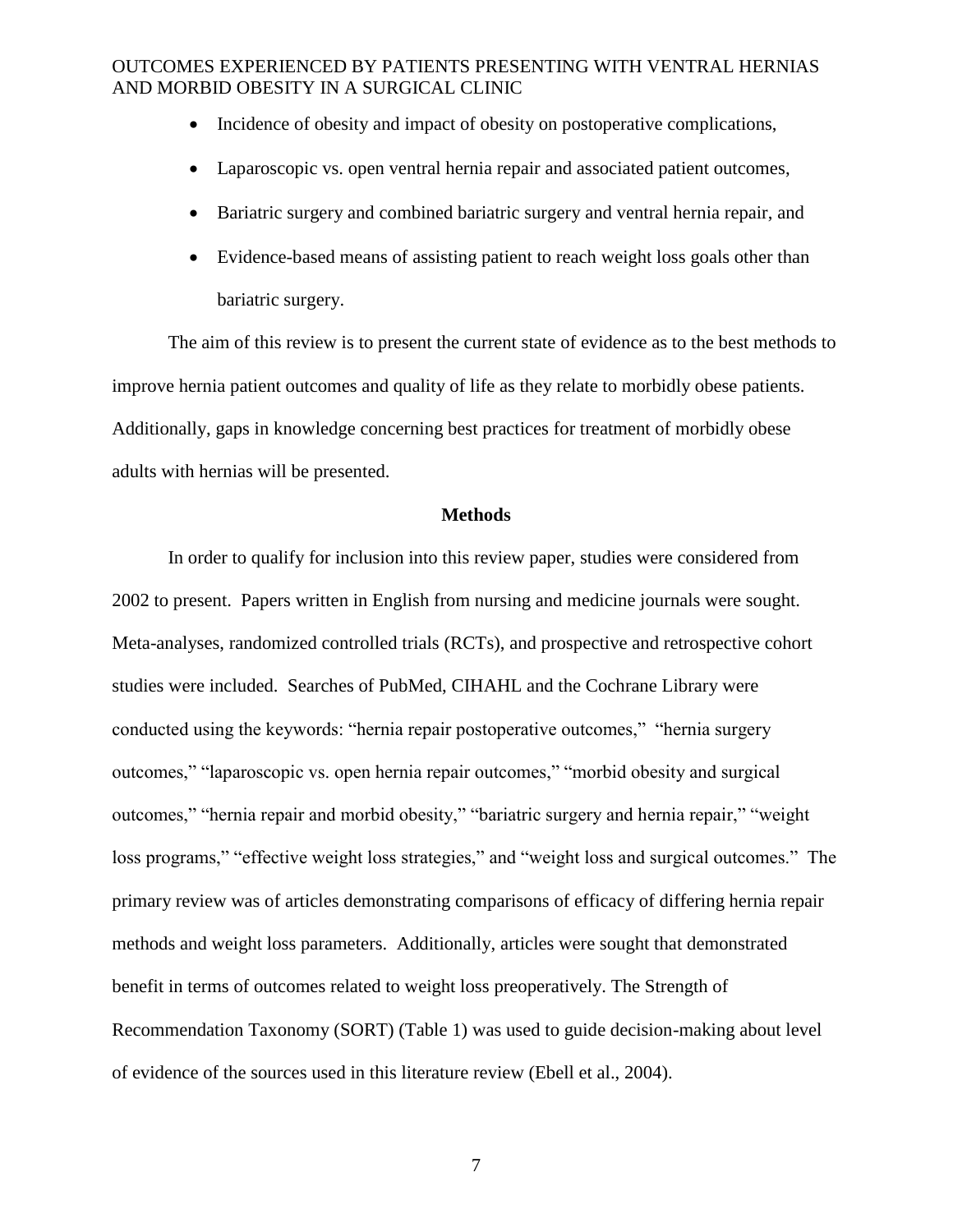#### **Findings**

A total of 40 articles from peer-reviewed journals were included in the final review. Table 2 presents the subtopic category of the articles with the study design by category and level of evidence per the SORT guidelines.

#### Ventral Hernia Repair / Risk of Postoperative Complications

Hernias result from defects in the abdominal wall and are typically classified by etiology and location. There are several types of hernias, but this paper will focus primarily on ventral incisional hernias, which are hernias that occur at the site of a previous abdominal incision, and were first described mid to late  $19<sup>th</sup>$  century (Sanders & Kingsnorth, 2012). Ventral incisional hernias are a significant and costly problem in the United States today. Because hernias can be symptomatic and have a potential risk of strangulation and therefore have potential to become a surgical emergency, repair is recommended to many if not most patients with this problem. Numerous techniques of hernia repair have been described, and a variety of types of mesh have been used to reinforce the repairs. Mesh-based repairs have been shown to decrease recurrence rates (Flum, Horvath, & Koepsell, 2003). Initial uncomplicated ventral incisional hernias frequently are amenable to laparoscopic repair with mesh reinforcement. However, complex abdominal wall hernias may likely require open repair and may or may not additionally require repair utilizing a method of component separation technique, which involves separating the external and internal oblique muscles and releasing the posterior rectus sheath to enable medial mobilization of the fascia (Butler, Baumann, Janis, & Rosen, 2013). These are major abdominal operations and patients will expect a four to ten-day hospitalization post-operatively and a six to 12-week recovery period.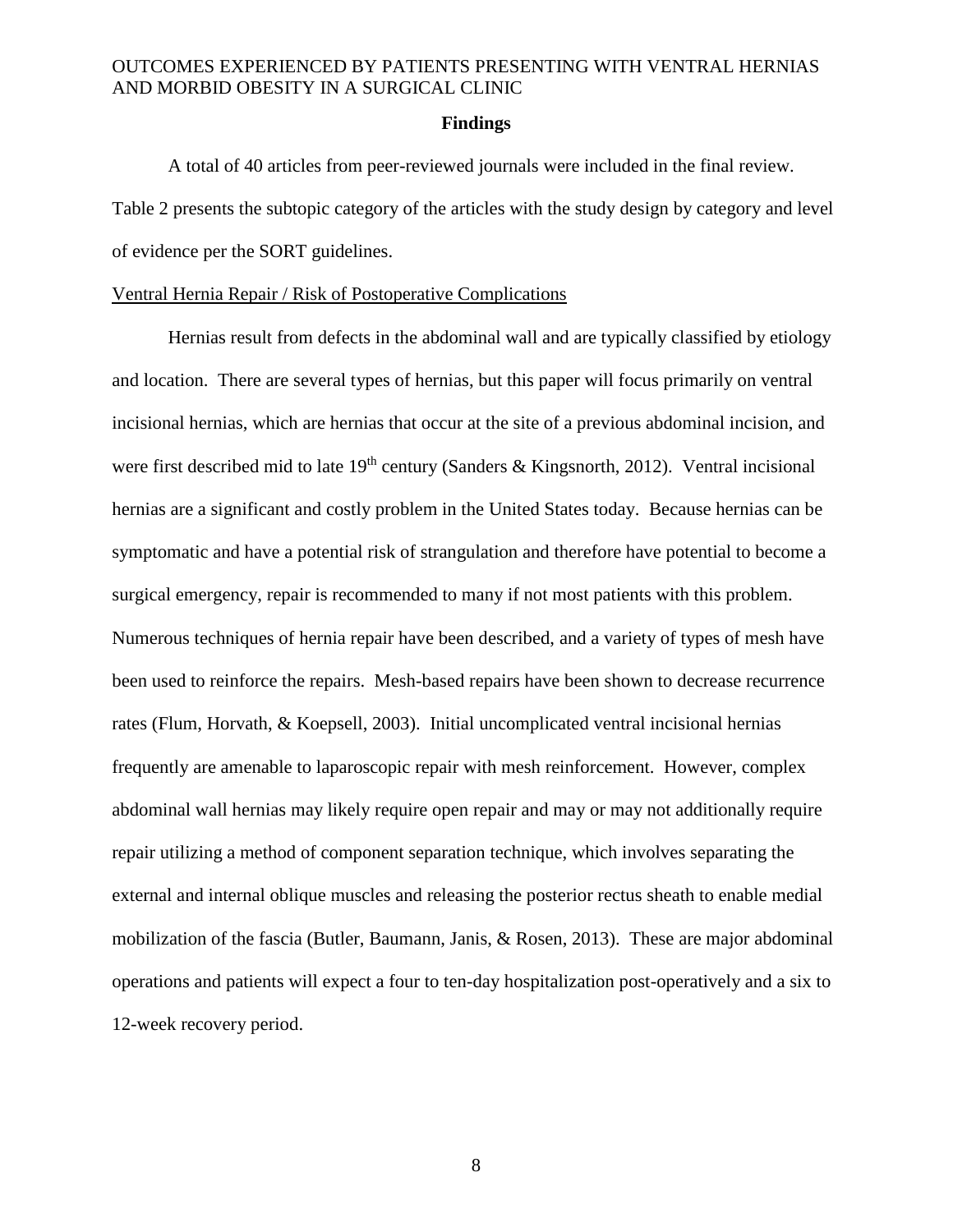Postoperative complications and hospital readmissions plague ventral hernia repair surgery. Patient comorbidities, wound class, and operative factors are thought to contribute to the increased risk associated with this commonly-performed procedure. Depending on type of procedure and type of complication, the readmission rate following ventral hernia repair is significant with estimates ranging from 5% to 11% (Baltodano et al., 2015; Brooke, Stone, Cronenwett, & et al., 2014; Kassin et al., 2012; Lovecchio et al., 2014; Merkow, Ju, Chung, & et al., 2015). Surgical site infection is thought to be the most common complication and the most common reason for unplanned 30 day hospital readmission following ventral hernia repair (Lovecchio et al., 2014; Merkow et al., 2015; Nguyen et al., 2013).

The incidence of SSI following ventral hernia repair is reported to be as high as 19 to 25% for open repairs (Holihan et al., 2015; Liang, Goodenough, Martindale, Roth, & Kao, 2015). Despite advances in infection control procedures such as pre-operative antimicrobial prophylaxis, SSIs are a substantial cause of morbidity and mortality among hospitalized patients (Mangram et al., 1999). In addition to the impact of SSIs on hospitalized patients, it has been estimated that somewhere between 12% and 84% of SSIs are detected after patients are discharged from the hospital (Mangram et al, 1999). Surgical site infections are classified by the Centers for Disease Control and Prevention (CDC) as: superficial, deep incisional and organ/space, and are the most common type of nosocomial infection among surgical patients (Mangram et al, 1999). Other reasons for unplanned 30-day readmission following ventral hernia repair surgery are ileus or obstruction, bleeding, pulmonary issues, and venous thromboembolism (VTE) (Merkow, Ju, Chung, & et al., 2015). Further complicating the postoperative outcomes of VHR, SSI has been demonstrated to increase risk of hernia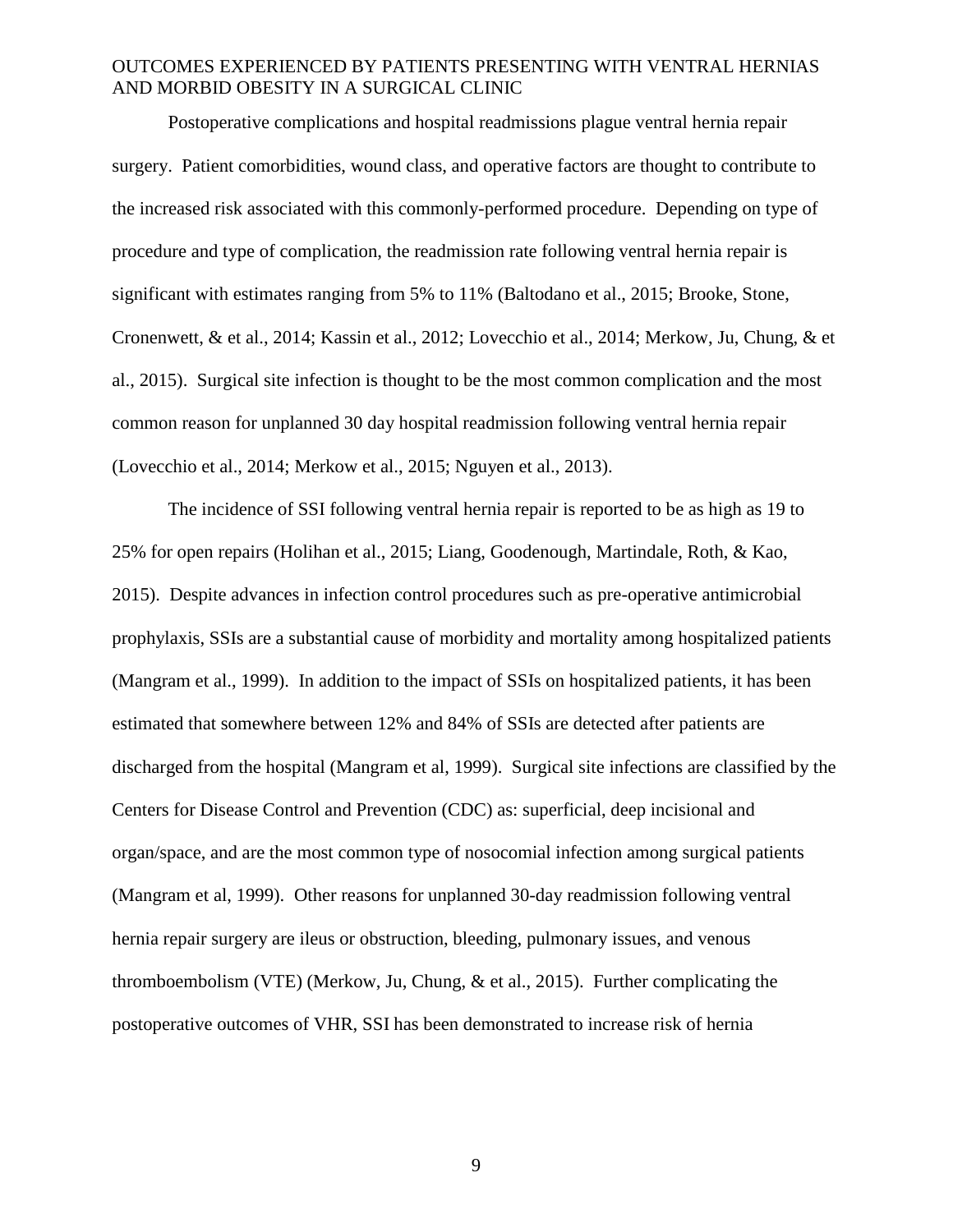recurrences (Holihan et al., 2015) which in the long-term also contributes to increased burden to patients, hospital and society.

As described previously, the wound problems that patients that have undergone complex ventral hernia repair experience may be as minor as cellulitis requiring oral antibiotics, but often are associated with an abdominal wall abscess and may require opening of a small or large segment of the patient's surgical incision, which then will require routine dressing changes or negative pressure wound therapy, either of which can take weeks to months to resolve. Hospital readmissions are not uncommon with this type of complication and lengthy need for home health care services ensue after discharge.

Another challenging issue is repair of recurrent ventral hernias in the context of infected mesh. Repair in the presence of contamination requires altered surgical decision-making and is associated with higher rates of wound complications than clean cases. A recent retrospective review of 128 patients that underwent complex ventral hernia repair each within a contaminated field, identified a 48% rate of wound complications (Rosen, Krpata, Ermlich, & Blatnik, 2013).

Although the majority of patients do not experience a wound complication following open repair of complex ventral hernias and variations in the severity of wound complications exist, the patients that experience significant wound complications are likely to incur substantial costs, in terms of decreased quality of life, loss of productivity, and financial burden which may include the costs of re-hospitalization, repeated office visits, and home health care costs. The costs to the healthcare system of these complications are also great (Reynolds, Davenport, Korosec, & Roth, 2013).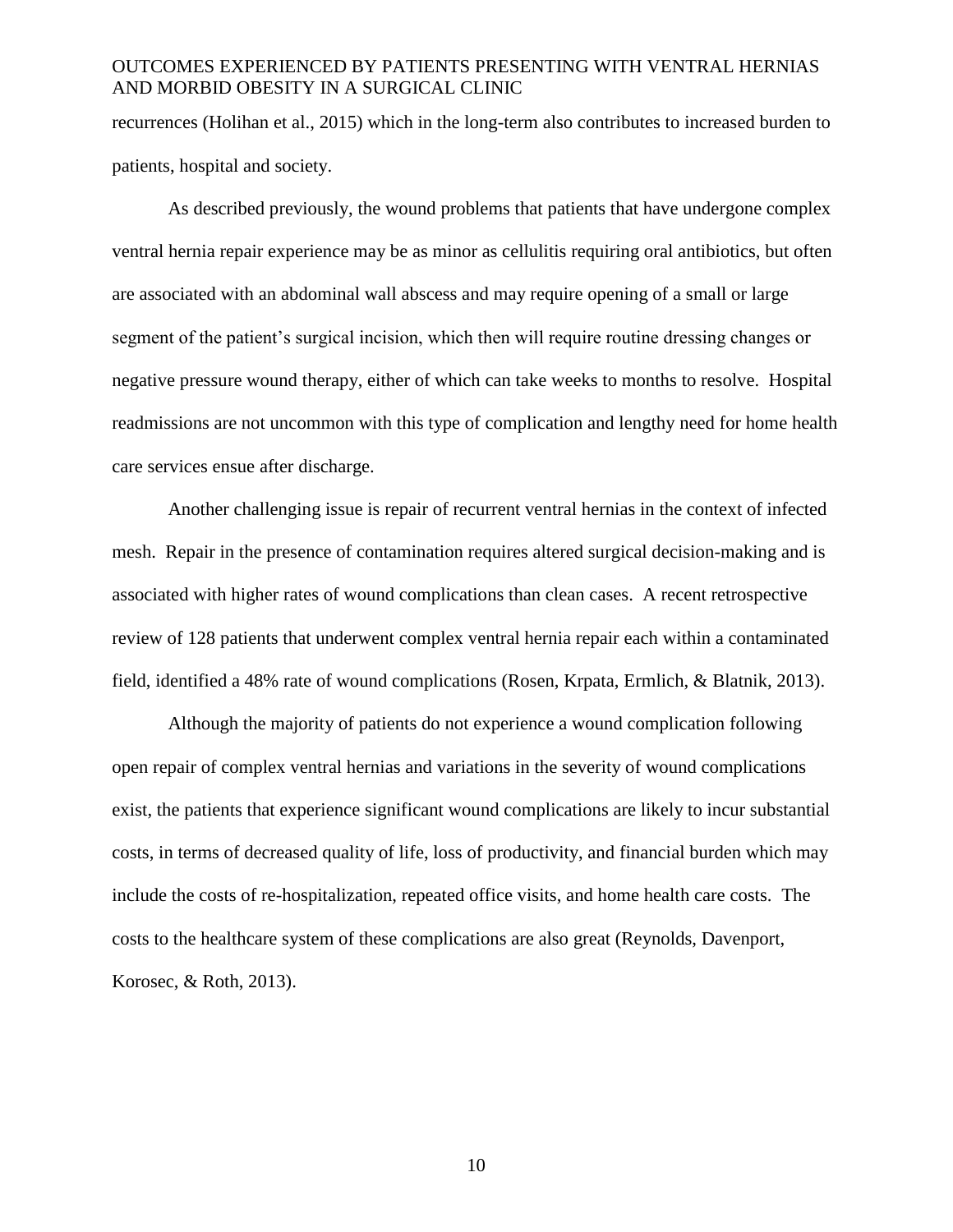#### Incidence of Obesity and the Impact of Obesity on Postoperative Outcomes

Morbidly obese patients are believed to be at a higher risk for the development of abdominal wall defects and progression of the defect in size due to increased intra-abdominal pressure and poor wound healing potential (Sugerman et al.). The relationship between obesity and surgical complications including SSIs has been presented in literature concerning colorectal abdominal surgery (Wick et al., 2011), and more recently the association has been specifically related to ventral hernia repair (Berger et al., 2013). Authors found BMI to be a significant predictor for surgical site occurrence when BMI was analyzed as a continuous variable, suggesting that risk increases with increasing BMI. These authors recommend optimization of comorbidities such as morbid obesity prior to surgical intervention (Berger et al., 2013). Increased BMI also has been found to be associated with increased likelihood of dehiscence of the surgical wound (Shanmugam et al., 2015).

Because of the known increased risk of complications, surgeons generally agree that morbid obesity is a contraindication for repair of abdominal wall hernias due to the increased risk of complications in this patient population (Evans et al., 2012). However, with the increasing incidence of obesity in the adult population, surgeons are evaluating the outcomes of this patient subset in order to better understand feasibility of hernia repair. One recent study reviewed the care of patients with BMI as high as  $50 \text{ kg/m}^2$  in association with other patient characteristics that were deemed to be favorable for laparoscopic repair (gynecoid body habitus, reducible hernias found in a central location, abdominal wall thickness less than 4 cm, and the defect's largest diameter not exceeding 8cm). These authors' findings were that with minimum of two years' follow up there was minimal hernia recurrence (Eid et al., 2003).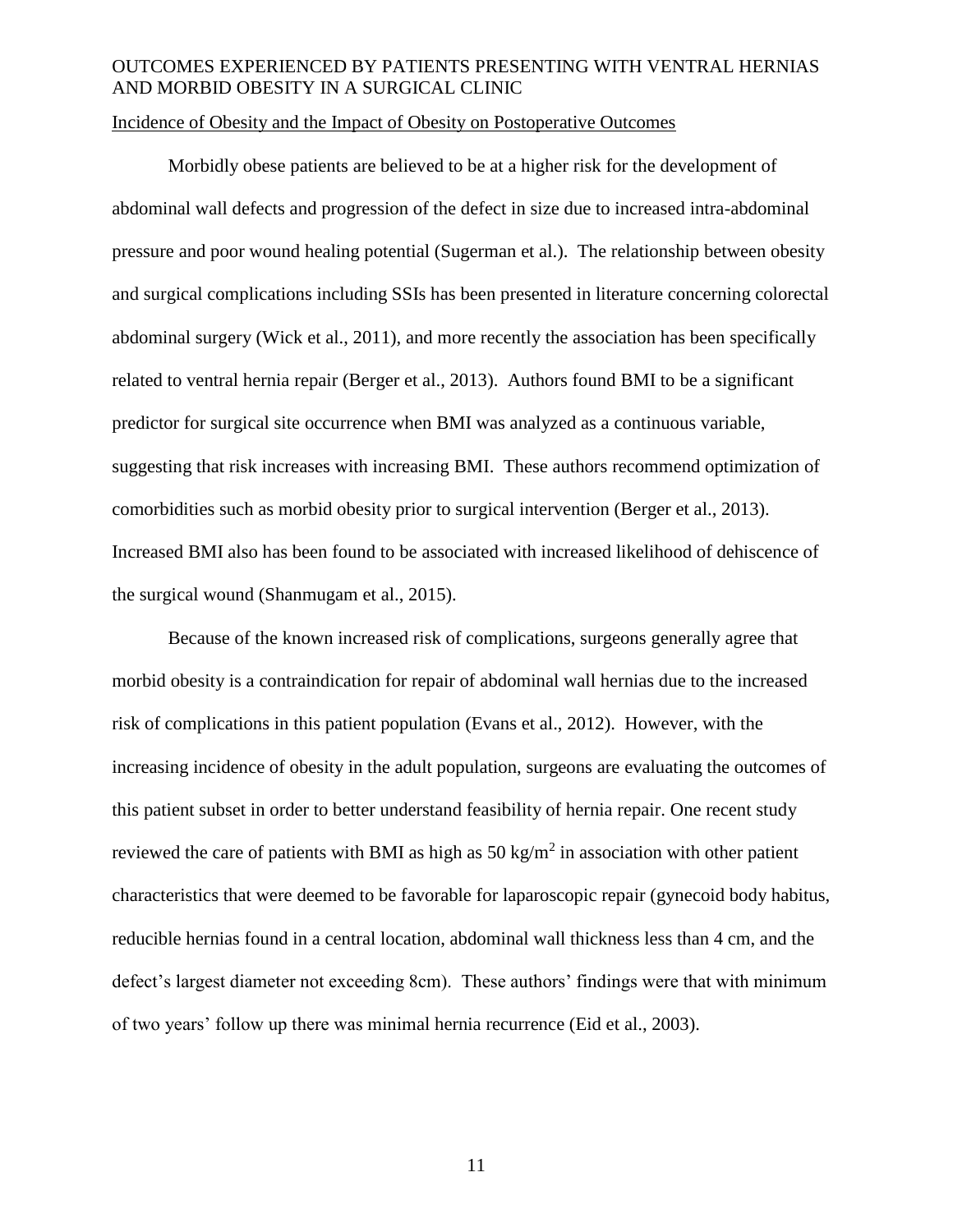#### Laparoscopic vs. Open Repair of Ventral Hernia: Patient Outcomes

Several recent studies have compared patient clinical outcomes following laparoscopic vs. open repair of ventral hernias. One of these papers reported a retrospective review of a national database that included 18,223 cases and a second paper was a single-center review of 532 consecutive cases over a 10-year period (P. D. Colavita et al., 2013; M. K. Liang et al., 2013). Based on the national database, the authors found that laparoscopic repair was performed in 27.6% of the cases of ventral hernia repair (P. D. Colavita et al., 2013). Although many variables are associated with type of repair needed for an individual patient, the authors suggested that their analyses showed that the differences in percentage of type of repair performed by size of county of residence indicated that the differences may be impacted by access to surgeons with laparoscopic expertise (P. D. Colavita et al., 2013). Patient outcomes in terms of wound complications for both studies were better for patients undergoing laparoscopic repair. Recurrence rates were similar between the two groups. The larger study reported shorter length of stay, lower hospital charges and decreased mortality for patients who received laparoscopic repair compared to patients with open repair (P. D. Colavita et al., 2013).

Comparisons of quality of life (QOL) outcomes for patients for laparoscopic vs. open ventral hernia repair with patient self-administered QOL measures have utilized the Short Form-36 (Itani, Hur, Kim, & et al., 2010; Mussack et al., 2006), the Carolinas Comfort Scale (CCS) and a Visual Analog Scale (VAS) for pain (P. Colavita et al., 2013), and the Short Form-36 and CCS (Hope et al., 2008). Colavita, et al found that patients having undergone laparoscopic repair of ventral hernia were more symptomatic than open repair patients at one month postoperatively; however at 6 months and 12 months no differences were found in quality of life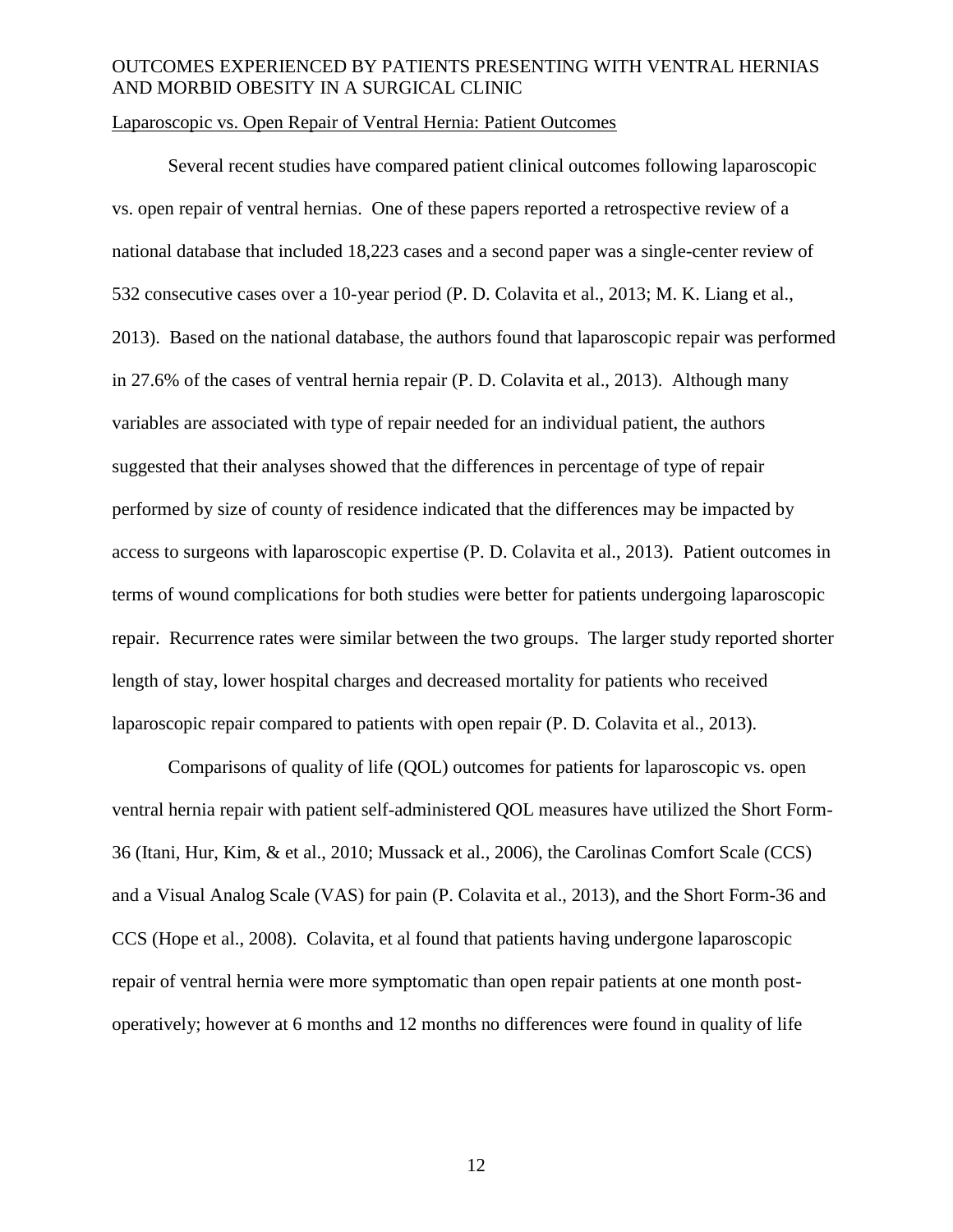scores. The QOL findings are favorable for laparoscopic repairs after the early postoperative period of time.

Several studies have reported comparison between laparoscopic and open surgery in terms of post-operative complications. A recent retrospective review of 827 hernia repairs performed in Finland over a seven-year time period focused on severe postoperative complications in a comparison of outcomes based on surgical approach. These authors found that the laparoscopic hernia repair patients had lower overall complication rate compared to open hernia repairs, however the difference was not statistically significant (Ahonen-Siirtola et al., 2015). Of concern, however, was that the laparoscopic group had a higher rate of enterotomy compared to the open group, four of which were left unnoticed and led to major, life-threatening complications. On the other hand, the open group had a statistically significantly higher incidence of SSI than patients that underwent laparoscopic repair of ventral hernia (8.6% vs. 3.2%, p = .001) (Ahonen-Siirtola et al., 2015). A retrospective review of 186 patients with BMI greater than 30 kg/m<sup>2</sup> also reported an increased rate of SSI for open repairs (15.8%) as compared to laparoscopic repairs  $(5.7%)$  ( $p = .09$ ). (Froylich et al., 2015). A randomizedcontrolled study comparing approaches concluded that laparoscopic repair was associated with fewer but more severe complications (Itani et al., 2010).

Authors of a meta-analysis that reviewed short-term outcomes across 8 studies concluded that lower complication rates are associated with laparoscopic hernia repairs when compared to open repairs, and length of hospital stay and operative time are shorter with laparoscopic repairs (Goodney et al., 2002). Another recent study focused on the incidence of SSI comparing laparoscopic and open repair outcomes across a variety of abdominal operations. The authors of this meta-analysis of 44 studies, which included eight randomized controlled trials and 36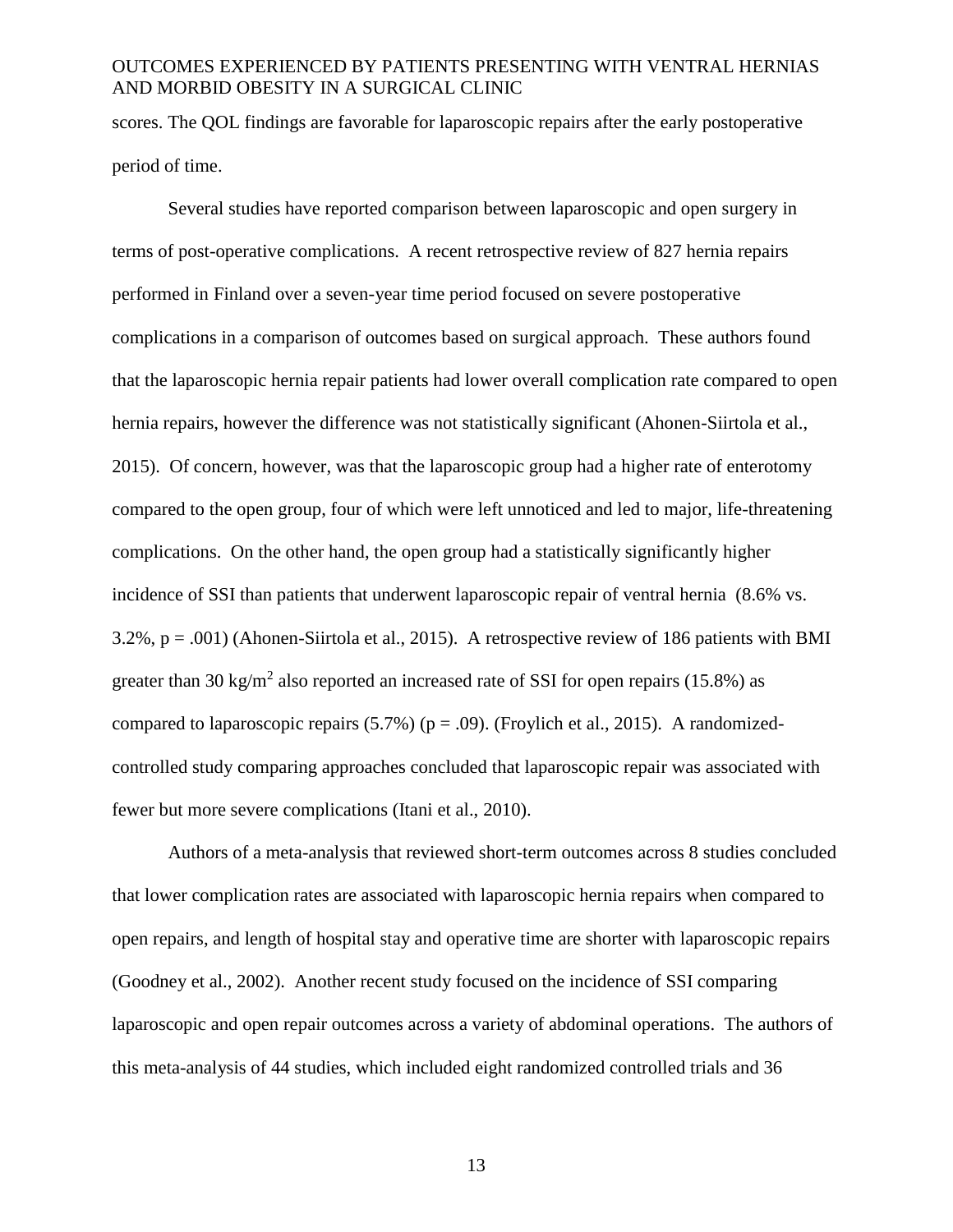retrospective reviews, found that laparoscopic surgery had significantly reduced rates of surgical site infection. (Shabanzadeh & Sørensen, 2012).

Based on several studies, laparoscopic surgery appears to offer a safe means of hernia repair and may have decreased complication rates compared to open repairs, it is important to understand that not all hernias are amenable to laparoscopic repair and the hernia recurrence rate is not fully understood due to scarce long-term data.

Recent studies have aimed to assess clinical outcomes of obese patients that have undergone laparoscopic ventral hernia repair. A retrospective review of a prospectivelymaintained database of four hernia surgeons focused on patients with BMI greater than or equal to 40 kg/m<sup>2</sup> compared to patients with BMI less than  $40$ kg/m<sup>2</sup>. The authors found that operative duration, length of hospital stay, and recurrence rate for a mean follow up time of 19 months each were significantly greater in the morbidly obese group than for patients with BMI less than  $40 \text{ kg/m}^2$  (Tsereteli et al., 2007). Other studies have found the approach to offer a safe alternative for obese patients, but with apparent increased risk of recurrence of hernia for this subset of patients (Froylich et al., 2015; Lee et al., 2013; Regner, Mrdutt, & Munoz-Maldonado, 2015).

#### Bariatric Surgery / Concomitant Bariatric Surgery and Hernia Repair

Weight loss surgery is one method shown to be effective for losing weight, and recent literature reports that ventral hernia repair can be safely combined with weight loss procedures such as Roux-en-Y gastric bypass and sleeve gastrectomy or performed in stages (Newcomb et al., 2008; Praveen Raj et al., 2012; Raziel, Sakran, Szold, & Goitein, 2013). Recent literature has provided evidence of the effectiveness of medical weight loss programs (Lih et al., 2015), and the effectiveness of weight loss surgery (Abbas et al., 2015). However, in a recent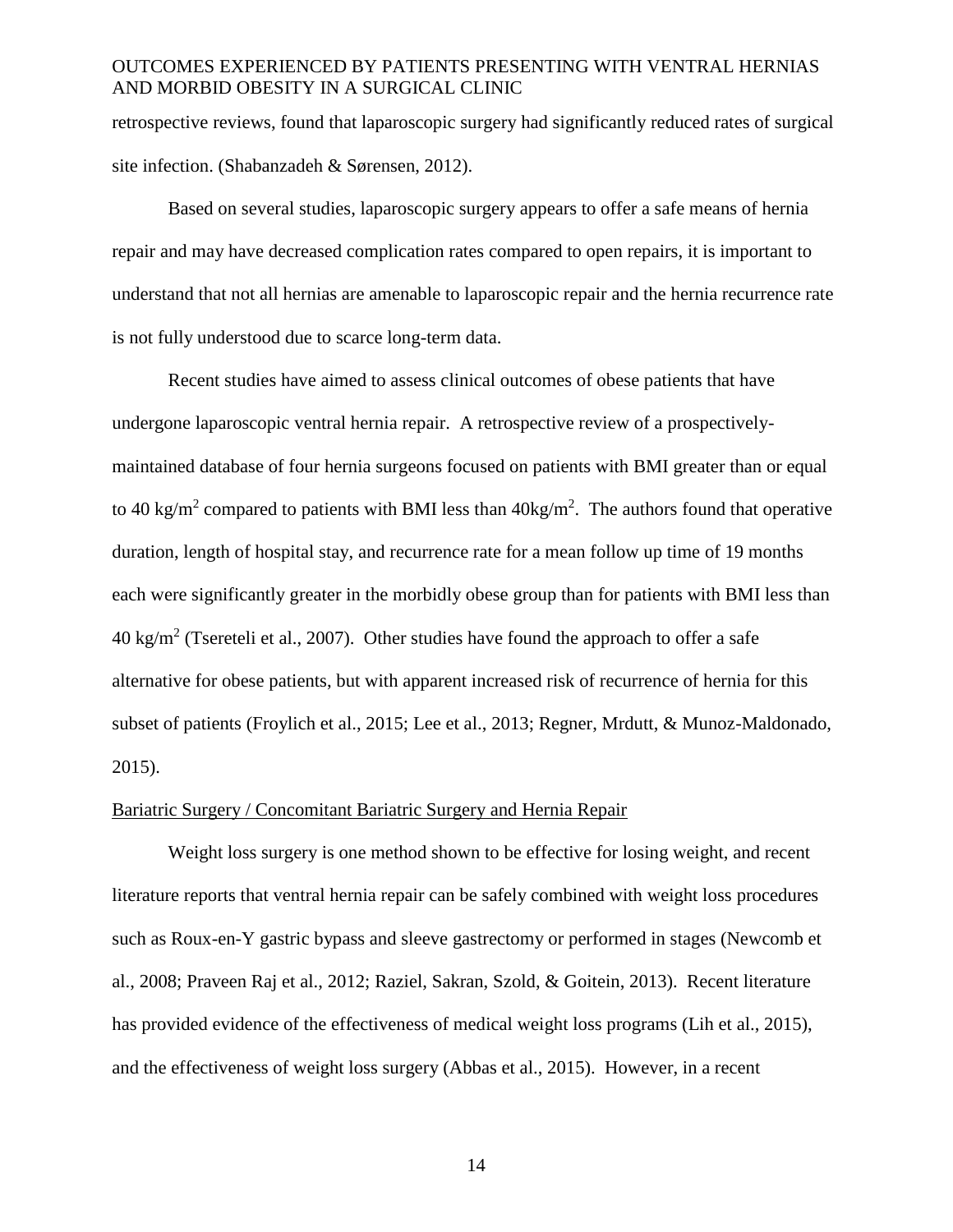randomized controlled trial reported by Schauer, et al., weight loss surgery was shown to be far superior to medical management in weight reduction and diabetes control (Schauer et al., 2014). A large national database study showed that patients that underwent ventral hernia repair in conjunction with either laparoscopic Roux-en-Y gastric bypass or sleeve gastrectomy had increased incidence of surgical site infection but not overall morbidity in the 30-day postoperative time period, again providing evidence of the seeming appropriateness of the combination of these procedures (Spaniolas et al., 2015).

#### Other Methods of Weight Loss Prior to Ventral Hernia Repair

Best practices for weight loss in a morbidly obese population are not fully understood, and despite an abundance of recent journal articles that review methods of weight loss, little information is available in peer-reviewed journals over recent years concerning effective methods that resulted in more than minimal weight loss. Primary care providers would seem to have a stake in helping patients achieve ideal body weight, but it is not clear how these providers carry out that goal. A recent telephone survey of 548 obese patients reported in 2016 explored the relationship between a health care providers' advice to lose weight and consumption of key energy and nutrient-rich foods. The authors hypothesized that health care providers' advice to lose weight and attempts to lose weight would be strongly related. Interestingly, these authors reported that no relationship was found between health care providers' advice and attempts to lose weight; however, most interesting was the fact that 48% of the respondents stated that although they had seen a health care provider, they had not been advised to lose weight (Lorts  $\&$ Ohri-Vachaspati, 2016).

A report of a promising strategy, the Medifast meal replacement program, showed that for the 185 patients that remained with the program for 12 weeks, there was a mean weight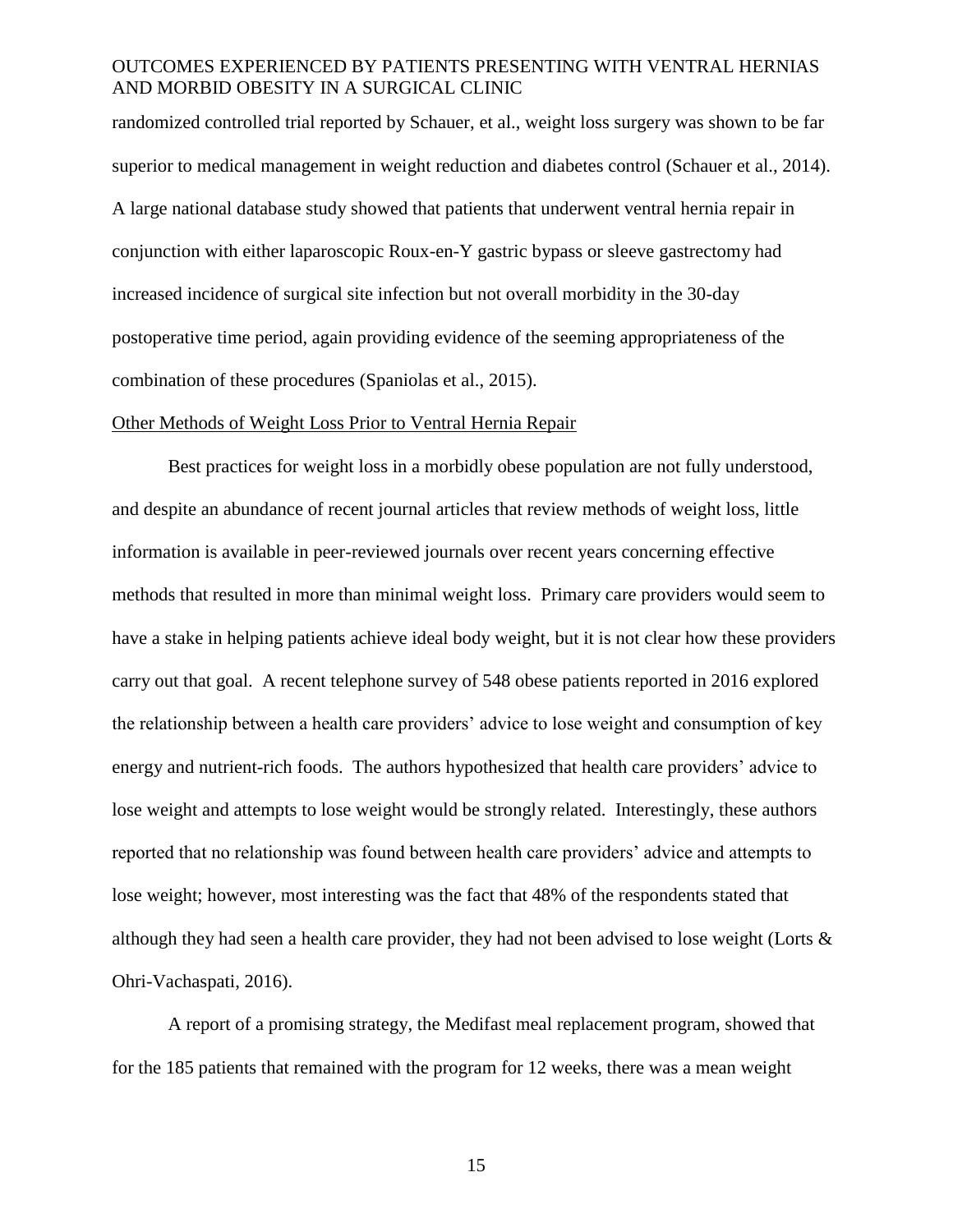reduction of 10.9 kg, and for patients that remained on the program for 24 weeks, a mean weight loss of greater than or equal to 5% of baseline body weight (Coleman et al., 2015). This commercial program included meal replacements, conventional food choices, and customizable levels of support for weight loss and maintenance (Coleman et al., 2015). It is not clear, however, the cost to the individual patient for the program, and it is important to consider that many patients will find commercial programs cost-prohibitive. In contrast, a recent study reported a low-cost, nonprofit program of weight reduction with a reported mean 5.9- 7.1% of body weight lost in one to three years (Mitchell, Dickinson, Kempe, & Tsai, 2011). The TOPS program plan provides members with information about healthy eating, exercise and behavior modification. The members also receive a six-week lesson plan booklet, a one-year subscription to a newsletter and membership in a local chapter through which weekly meetings are held (Mitchell et al., 2011).

A recent meta-analysis aimed to understand the effectiveness of self-weighing for weight loss. The authors concluded that evidence is lacking to understand if advising patients to weigh themselves without other interventions involved is effective (Madigan, Daley, Lewis, Aveyard, & Jolly, 2015).

While many general efforts have been reported, recent literature contains very little information concerning strategies for weight loss in order to optimize surgical outcomes. However, a study from 2015 provided promising weight reduction efforts concerning a multidisciplinary program for patients with complex ventral hernias being seen at a comprehensive hernia center (Rosen et al., 2015). The key players involved included a weight loss specialist, surgeon, the patient with the focus on the surgeon/patient relationship and the full "buy-in" and responsibility of the patient (Rosen et al., 2015). The patients were instructed to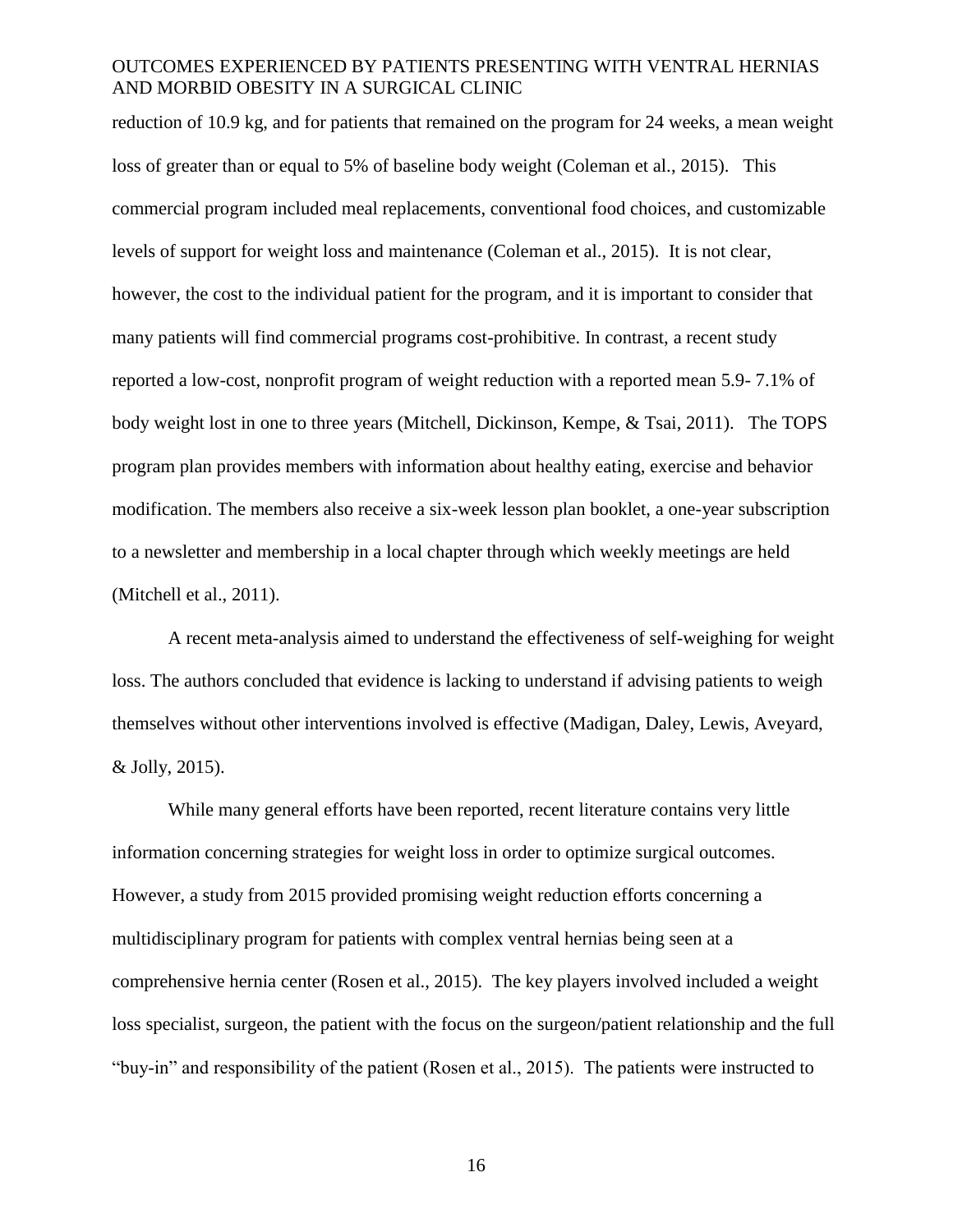use a preoperative modified protein sparing fast with mean preoperative weight loss of 24kg. Other than bariatric surgery recommendations, this study stood alone as weight loss advice specifically from a hernia standpoint.

#### Gaps in Knowledge

The most evident gap in knowledge related to morbidly obese patients in need of ventral hernia repair surgery is an effective means of weight loss other than bariatric surgery. Because bariatric surgery is not available to all patients and many patients do not desire to undergo bariatric surgery, an effective means to lose weight in the preoperative time frame has been eluded to in several studies, but is not well understood. The burden to society demands further research be conducted to determine effective strategies that can be used by willing patients to achieve weight loss goals in order to undergo safe and effective hernia repair surgery.

The full benefit of laparoscopic repair of ventral hernia for morbidly obese patients in terms of risk of hernia recurrence also is not fully understood due to scarcity of long-term data. In part because funding for hernia repair research is difficult to establish, the majority of hernia research is conducted in a retrospective nature by individual programs based on experience of former patients. However, more recently, multi-institutional cohort studies have been reported that lend a greater number of subjects; albeit still completed with a retrospective review of data. Randomized-controlled trials are lacking to understand the best practices associated with hernia repair in general and specifically for the morbidly obese population.

#### **Conclusions**

Ventral hernia repair surgery for morbidly obese patients is considered to be contraindicated due to increased risk of postoperative complications; however, there is growing evidence that laparoscopic repair is feasible and somewhat durable in this patient population.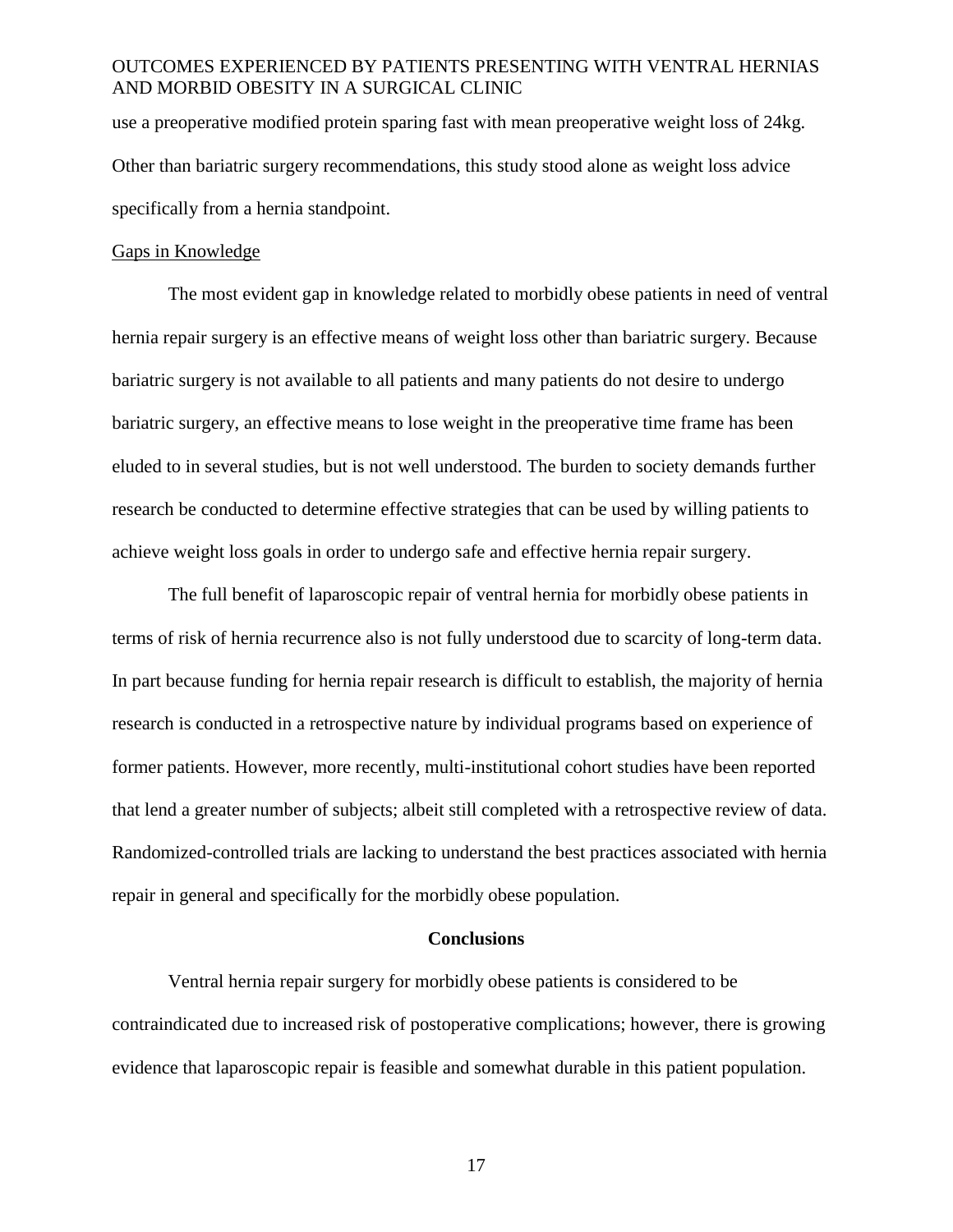Further research is needed to understand the long-term outcomes. Bariatric surgery is more effective than medical weight loss; however, it is not available nor desired by all potential candidates. Further research is needed to understand the best practice for concomitant weight loss surgery and ventral hernia repair. One medical weight loss program designed specifically for ventral hernia patients has been shown in a pilot study to have promising results.

Research funding that is not provided by industry due to concern for bias is needed in order for rigorous multi-institutional randomized controlled trials to be conducted to help answer many gaps in knowledge for care of morbidly obese patients with ventral hernias.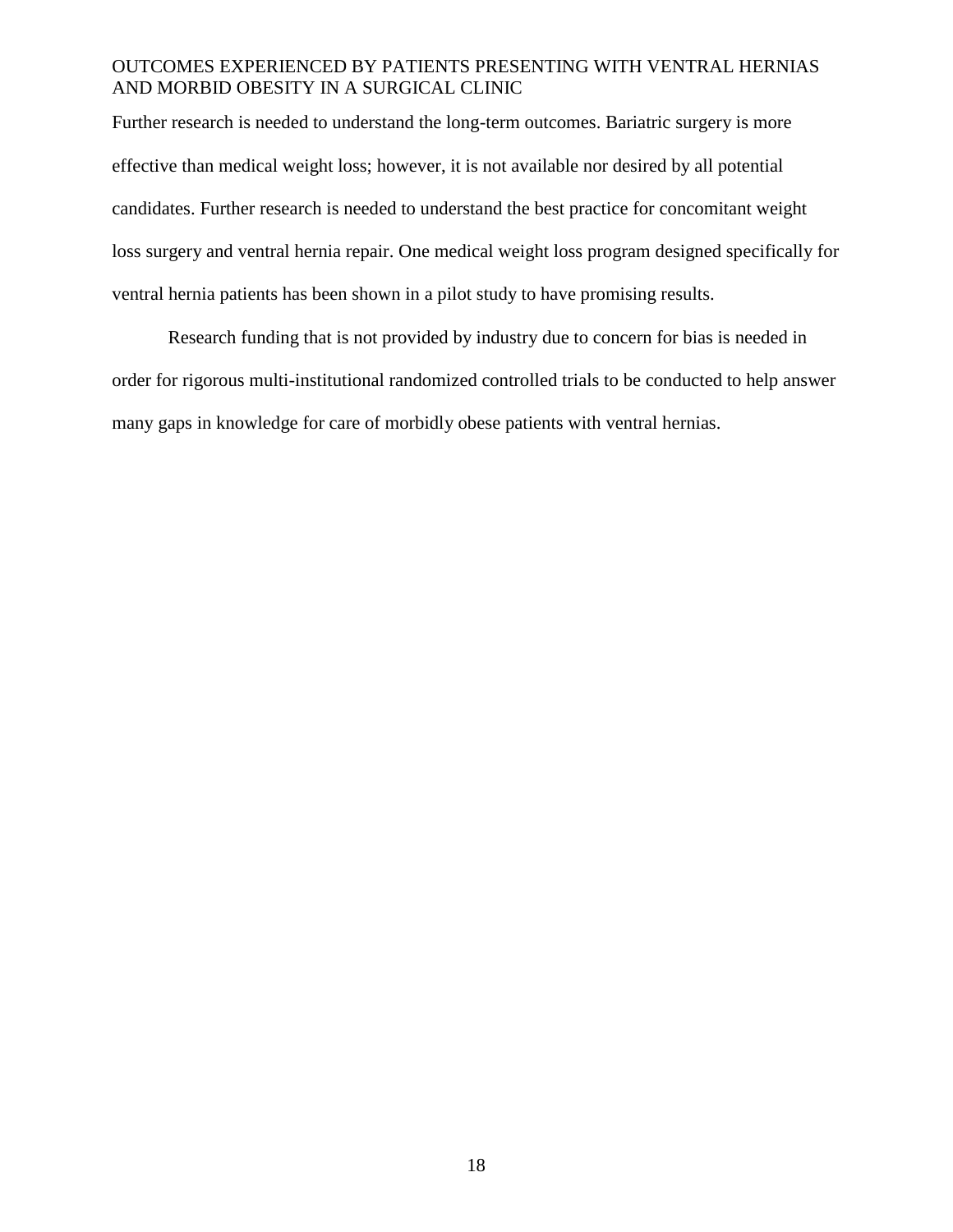#### **References**

Abbas, M., Cumella, L., Zhang, Y., Choi, J., Vemulapalli, P., Melvin, W. S., & Camacho, D. (2015). Outcomes of laparoscopic sleeve gastrectomy and Roux-en-Y gastric bypass in patients older than 60. *Obesity Surgery,* 1-6. doi: 10.1007/s11695-015-1712-9

Ahonen-Siirtola, M., Rautio, T., Ward, J., Kössi, J., Ohtonen, P., & Mäkelä, J. (2015). Complications in laparoscopic versus open incisional ventral hernia repair. a retrospective comparative study. *World Journal of Surgery, 39*(12), 2872-2877. doi: 10.1007/s00268-015-3210-6

- Baltodano, P. A., Webb-Vargas, Y., Soares, K. C., Hicks, C. W., Cooney, C. M., Cornell, P., ... Eckhauser, F. E. (2015). A validated, risk assessment tool for predicting readmission after open ventral hernia repair. *Hernia, 20*(1), 119-129. doi: 10.1007/s10029-015-1413-2
- Berger, R. L., Li, L. T., Hicks, S. C., Davila, J. A., Kao, L. S., & Liang, M. K. (2013). Development and validation of a risk-stratification score for surgical site occurrence and surgical site infection after open ventral hernia repair. *Journal of the American College of Surgeons, 217*(6), 974-982. doi: http://dx.doi.org/10.1016/j.jamcollsurg.2013.08.003
- Brooke, B. S., Stone, D. H., Cronenwett, J. L., & et al. (2014). Early primary care provider follow-up and readmission after high-risk surgery. *JAMA Surgery, 149*(8), 821-828. doi: 10.1001/jamasurg.2014.157
- Butler, C. E., Baumann, D. P., Janis, J. E., & Rosen, M. J. (2013). Abdominal wall reconstruction. *Current Problems in Surgery, 50*(12), 557-586. doi: 10.1067/j.cpsurg.2013.08.003
- Cengiz, Y., & Israelsson, L. A. (1998). Incisional hernias in midline incisions: An eight-year follow up. *Hernia, 2*(4), 175-177. doi: 10.1007/bf01569142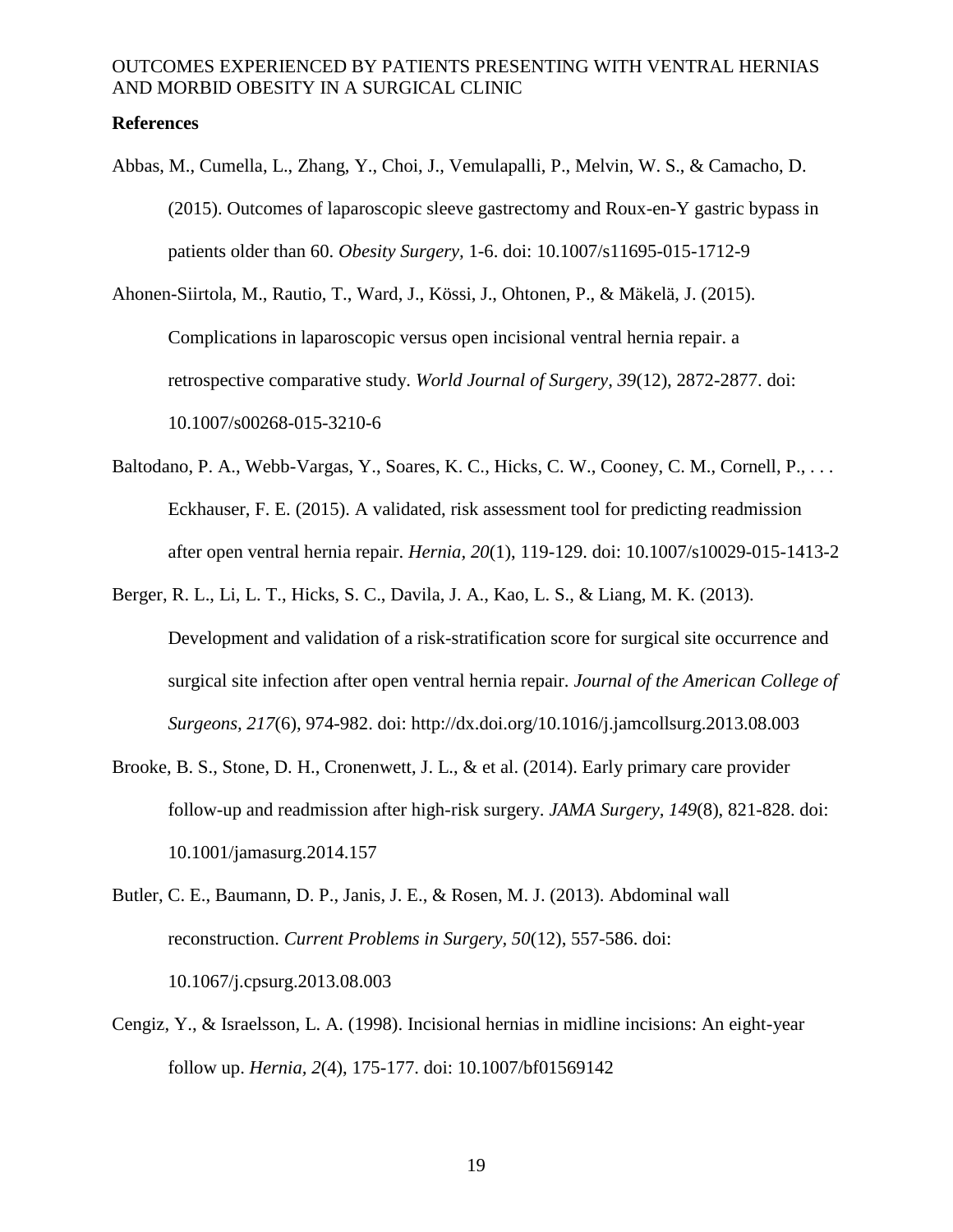- Colavita, P., Tsirline, V., Walters, A., Lincourt, A., Belyansky, I., & Heniford, B. T. (2013). Laparoscopic versus open hernia repair: outcomes and sociodemographic utilization results from the nationwide inpatient sample. *Surgical Endoscopy, 27*(1), 109-117. doi: 10.1007/s00464-012-2432-z
- Colavita, P. D., Walters, A. L., Tsirline, V. B., Belyansky, I., Lincourt, A. E., Kercher, K. W., . . . Heniford, B. T. (2013). The regionalization of ventral hernia repair: occurrence and outcomes over a decade. *The American Surgeon, 79*(7), 693-701.
- Coleman, C. D., Kiel, J. R., Mitola, A. H., Langford, J. S., Davis, K. N., & Arterburn, L. M. (2015). Effectiveness of a Medifast meal replacement program on weight, body composition and cardiometabolic risk factors in overweight and obese adults: a multicenter systematic retrospective chart review study. *Nutrition Journal, 14*, 77. doi: 10.1186/s12937-015-0062-8
- Ebell, M. H., Siwek, J., Weiss, B. D., Woolf, S. H., Susman, J., Ewigman, B., & Bowman, M. (2004). Strength of recommendation taxonomy (SORT): a patient-centered approach to grading evidence in the medical literature. *The Journal of the American Board of Family Practice, 17*(1), 59-67. doi: 10.3122/jabfm.17.1.59
- Eid, M. G., Mattar, G. S., Hamad, G., Cottam, R. D., Lord, L. J., Watson, A., . . . Schauer, R. P. (2003). Repair of ventral hernias in morbidly obese patients undergoing laparoscopic gastric bypass should not be deferred*. Surgical Endoscopy and Other Interventional Techniques, 18*(2), 207-210. doi: 10.1007/s00464-003-8915-1
- Evans, K. K., Chim, H., Patel, K. M., Salgado, C. J., & Mardini, S. (2012). Survey on ventral hernias: surgeon indications, contraindications, and management of large ventral hernias. *The American Surgeon, 78*(4), 388-397.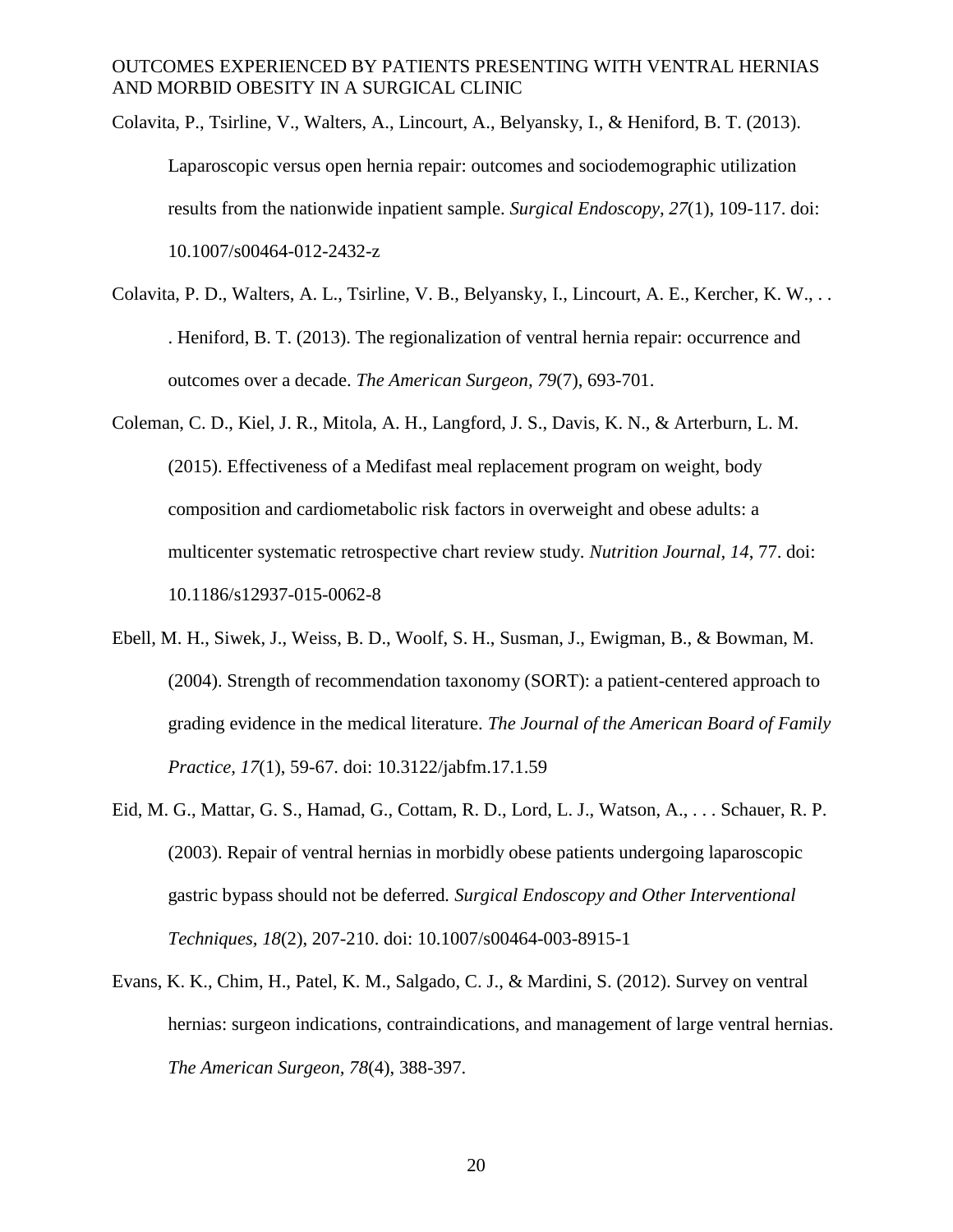- Flum, D. R., Horvath, K., & Koepsell, T. (2003). Have *Outcomes of Incisional Hernia Repair Improved With Time?: A Population-Based Analysis*. *Annals of Surgery, 237*(1), 129-135.
- Froylich, D., Segal, M., Weinstein, A., Hatib, K., Shiloni, E., & Hazzan, D. (2015). Laparoscopic versus open ventral hernia repair in obese patients: a long-term follow-up. Surgical *Endoscopy, 30*(2), 670-675. doi: 10.1007/s00464-015-4258-y
- Goldberg, R. F., Parker, M., Stauffer, J. A., Moti, S., Sylvia, J., Ames, G. E., Bowers, S. P. (2012). Surgeon's requirement for obesity reduction: its influence on weight loss. *The American Surgeon, 78*(3), 325-328.
- Holihan, J. L., Alawadi, Z., Martindale, R. G., Roth, J. S., Wray, C. J., Ko, T. C., Liang, M. K. (2015). Adverse events after ventral hernia repair: the vicious cycle of complications. *Journal of the American College of Surgeons, 221*(2), 478-485. doi: http://dx.doi.org/10.1016/j.jamcollsurg.2015.04.026
- Hope, W. W., Lincourt, A. E., Newcomb, W. L., Schmelzer, T. M., Kercher, K. W., & Heniford, B. T. (2008). Comparing quality-of-life outcomes in symptomatic patients undergoing laparoscopic or open ventral hernia repair. *Journal of Laparoendoscopic & Advanced Surgical Techniques, 18(*4), 567-571. doi: 10.1089/lap.2007.0192
- Itani, K. F., Hur, K., Kim, L. T., & et al. (2010). Comparison of laparoscopic and open repair with mesh for the treatment of ventral incisional hernia: a randomized trial. *Archives of Surgery, 145*(4), 322-328. doi: 10.1001/archsurg.2010.18
- Kassin, M. T., Owen, R. M., Perez, S. D., Leeds, I., Cox, J. C., Schnier, K., . . . Sweeney, J. F. (2012). Risk factors for 30-day hospital readmission among general surgery patients. *Journal of the American College of Surgeons, 215*(3), 322-330. doi: http://dx.doi.org/10.1016/j.jamcollsurg.2012.05.024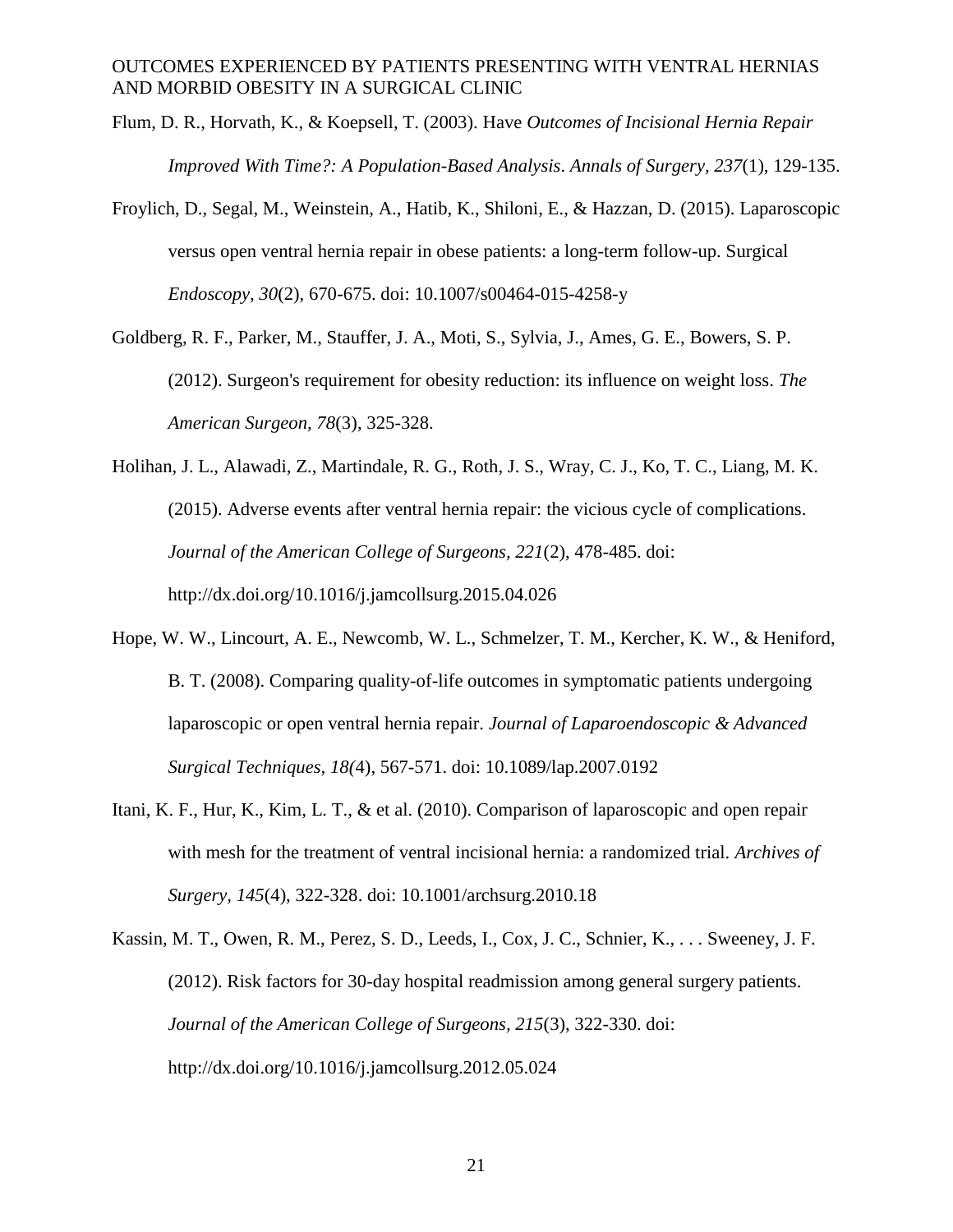Lee, J., Mabardy, A., Kermani, R., Lopez, M., Pecquex, N., & McCluney, A. (2013). Laparoscopic vs open ventral hernia repair in the era of obesity. *JAMA Surgery, 148*(8), 723-726. doi: 10.1001/jamasurg.2013.1395

- Liang, M. K., Berger, R. L., Li, L. T., Davila, J. A., Hicks, S. C., & Kao, L. S. (2013). Outcomes of laparoscopic vs open repair of primary ventral hernias. *JAMA Surgery*, -. doi: 10.1001/jamasurg.2013.3587
- Liang, M. K., Goodenough, C. J., Martindale, R. G., Roth, J. S., & Kao, L. S. (2015). External validation of the ventral hernia risk score for prediction of surgical site infections. *Surgical Infections, 16*(1), 36-40. doi: 10.1089/sur.2014.115
- Lih, A., Pereira, L., Bishay, R. H., Zang, J., Omari, A., Atlantis, E., & Kormas, N. (2015). A novel multidisciplinary intervention for long-term weight loss and glycaemic control in obese patients with diabetes. *Journal of Diabetes Research*, 2015, 729567. doi: 10.1155/2015/729567
- Lorts, C., & Ohri-Vachaspati, P. (2016). Eating behaviors among low-income obese adults in the United States: Does health care provider's advice carry any weight. *Preventive Medicine, 87*, 89-94. doi: http://dx.doi.org/10.1016/j.ypmed.2016.02.015
- Lovecchio, F., Farmer, R., Souza, J., Khavanin, N., Dumanian, G. A., & Kim, J. Y. S. (2014). Risk factors for 30-day readmission in patients undergoing ventral hernia repair. *Surgery, 155(*4), 702-710. doi: http://dx.doi.org/10.1016/j.surg.2013.12.021
- Madigan, C. D., Daley, A. J., Lewis, A. L., Aveyard, P., & Jolly, K. (2015). Is self-weighing an effective tool for weight loss: a systematic literature review and meta-analysis. *International Journal of Behavioral Nutrition and Physical Activity, 12*(1), 1-11. doi: 10.1186/s12966-015-0267-4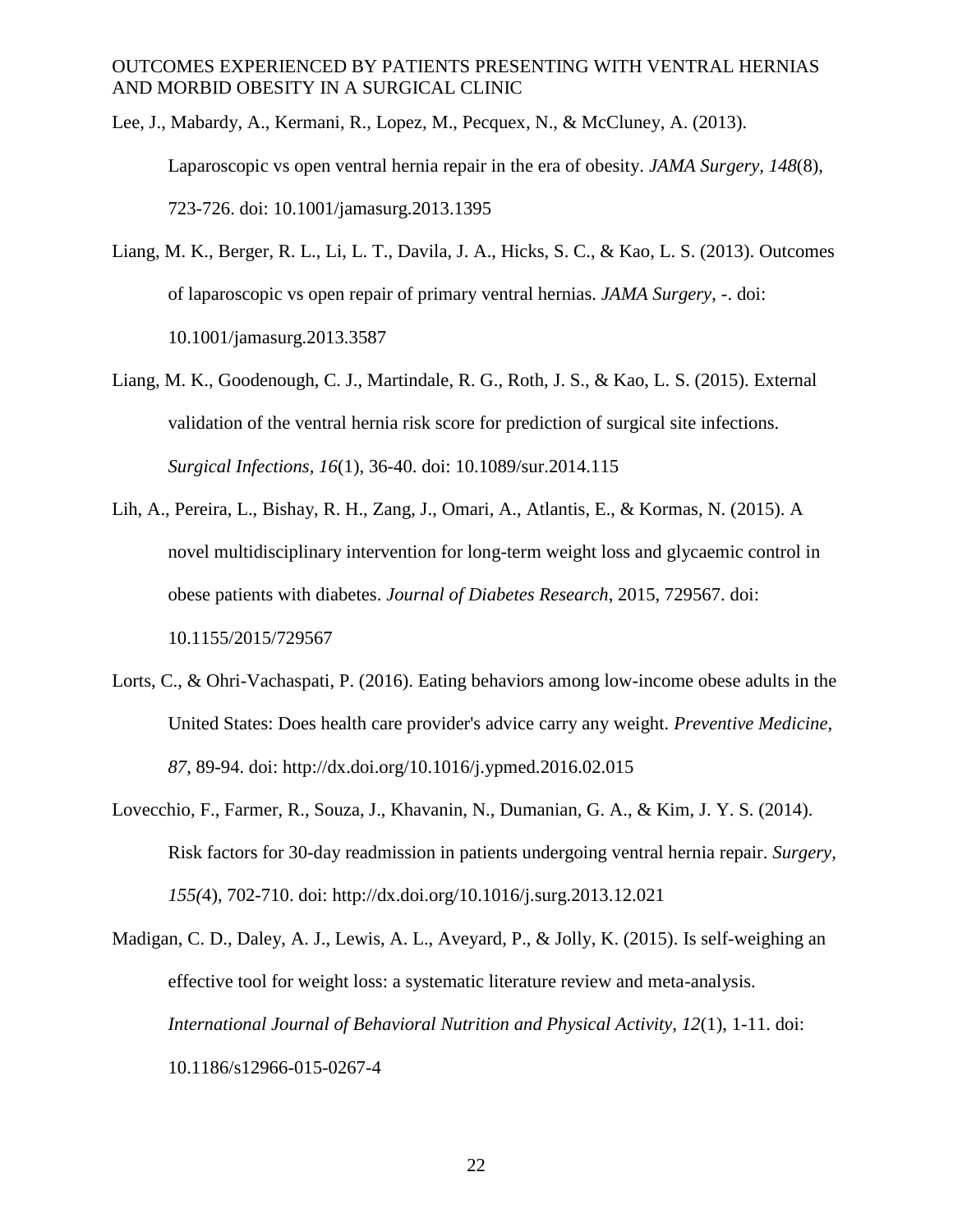- Mangram, A. J., Horan, T. C., Pearson, M. L., Silver, L. C., Jarvis, W. R., & The Hospital Infection Control Practices Advisory, C. (1999). Guideline for prevention of surgical site infection, 1999. *Infection Control and Hospital Epidemiology, 20*(4), 250-280. doi: 10.1086/501620
- Merkow, R. P., Ju, M. H., Chung, J. W., & et al. (2015). Underlying reasons associated with hospital readmission following surgery in the united states. *JAMA, 313*(5), 483-495. doi: 10.1001/jama.2014.18614
- Mitchell, N. S., Dickinson, L. M., Kempe, A., & Tsai, A. G. (2011). Determining the effectiveness of take off pounds sensibly (tops), a nationally available nonprofit weight loss program. *Obesity, 19*(3), 568-573. doi: 10.1038/oby.2010.202
- Mussack, T., Ladurner, R., Vogel, T., Lienemann, A., Eder-Willwohl, A., & Hallfeldt, K. K. (2006). Health-related quality-of-life changes after laparoscopic and open incisional hernia repair. *Surgical Endoscopy and Other Interventional Techniques, 20*(3), 410-413. doi: 10.1007/s00464-005-0440-y
- Newcomb, W. L., Polhill, J. L., Chen, A. Y., Kuwada, T. S., Gersin, K. S., Getz, S. B., . . . Heniford, B. T. (2008). Staged hernia repair preceded by gastric bypass for the treatment of morbidly obese patients with complex ventral hernias. *Hernia, 12*(5), 465-469. doi: 10.1007/s10029-008-0381-1
- Nguyen, M. T., Li, L. T., Hicks, S. C., Davila, J. A., Suliburk, J. W., Leong, M., Liang, M. K. (2013). Readmission following open ventral hernia repair: incidence, indications, and predictors. *The American Journal of Surgery, 206*(6), 942-949. doi: http://dx.doi.org/10.1016/j.amjsurg.2013.08.022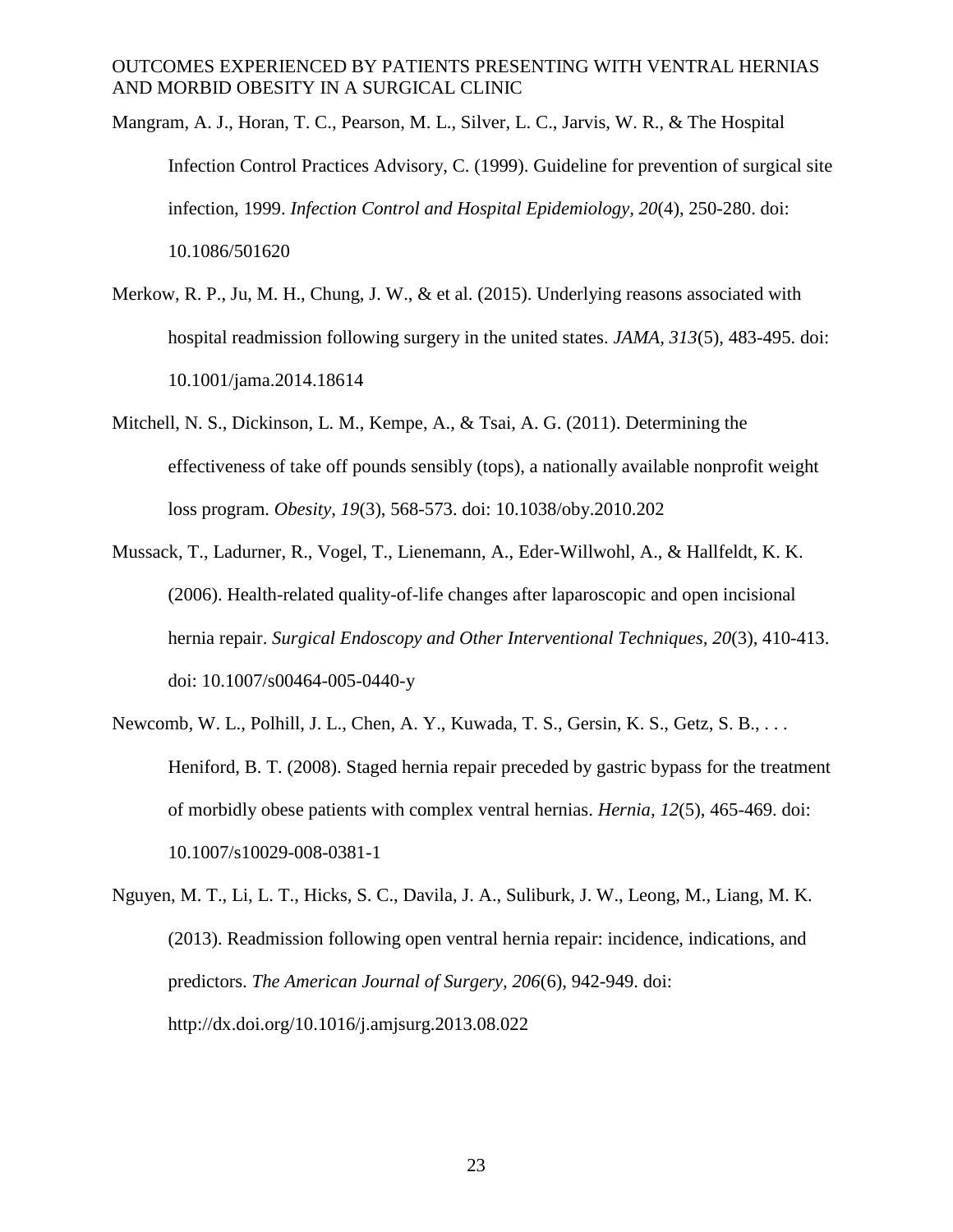- Ogden, C. L., Carroll, M. D., Kit, B. K., & Flegal, K. M. (2014). Prevalence of childhood and adult obesity in the United States, 2011-2012. *JAMA, 311*(8), 806-814. doi: 10.1001/jama.2014.732
- Poulose, B. K., Shelton, J., Phillips, S., Moore, D., Nealon, W., Penson, D., Holzman, M. D. (2012). Epidemiology and cost of ventral hernia repair: making the case for hernia research. *Hernia, 16*(2), 179-183. doi: 10.1007/s10029-011-0879-9
- Praveen Raj, P., Senthilnathan, P., Kumaravel, R., Rajpandian, S., Rajan, P. S., Anand Vijay, N., & Palanivelu, C. (2012). Concomitant laparoscopic ventral hernia mesh repair and bariatric surgery: a retrospective study from a tertiary care center. *Obesity Surgery, 22*(5), 685-689. doi: 10.1007/s11695-012-0614-3
- Raziel, A., Sakran, N., Szold, A., & Goitein, D. (2013). Concomitant bariatric and ventral/incisional hernia surgery in morbidly obese patients. *Surgical Endoscopy, 28*(4), 1209-1212. doi: 10.1007/s00464-013-3310-z
- Regner, J. L., Mrdutt, M. M., & Munoz-Maldonado, Y. (2015). Tailoring surgical approach for elective ventral hernia repair based on obesity and National Surgical Quality Improvement Program outcomes. *The American Journal of Surgery, 210*(6), 1024-1030. doi: 10.1016/j.amjsurg.2015.08.001
- Reynolds, D., Davenport, D., Korosec, R., & Roth, J. S. (2013). Financial implications of ventral hernia repair: a hospital cost analysis. *Journal of Gastrointestinal Surgery, 17*(1), 159- 167. doi: 10.1007/s11605-012-1999-y
- Rosen, M. J., Aydogdu, K., Grafmiller, K., Petro, C. C., Faiman, G. H., & Prabhu, A. (2015). A multidisciplinary approach to medical weight loss prior to complex abdominal wall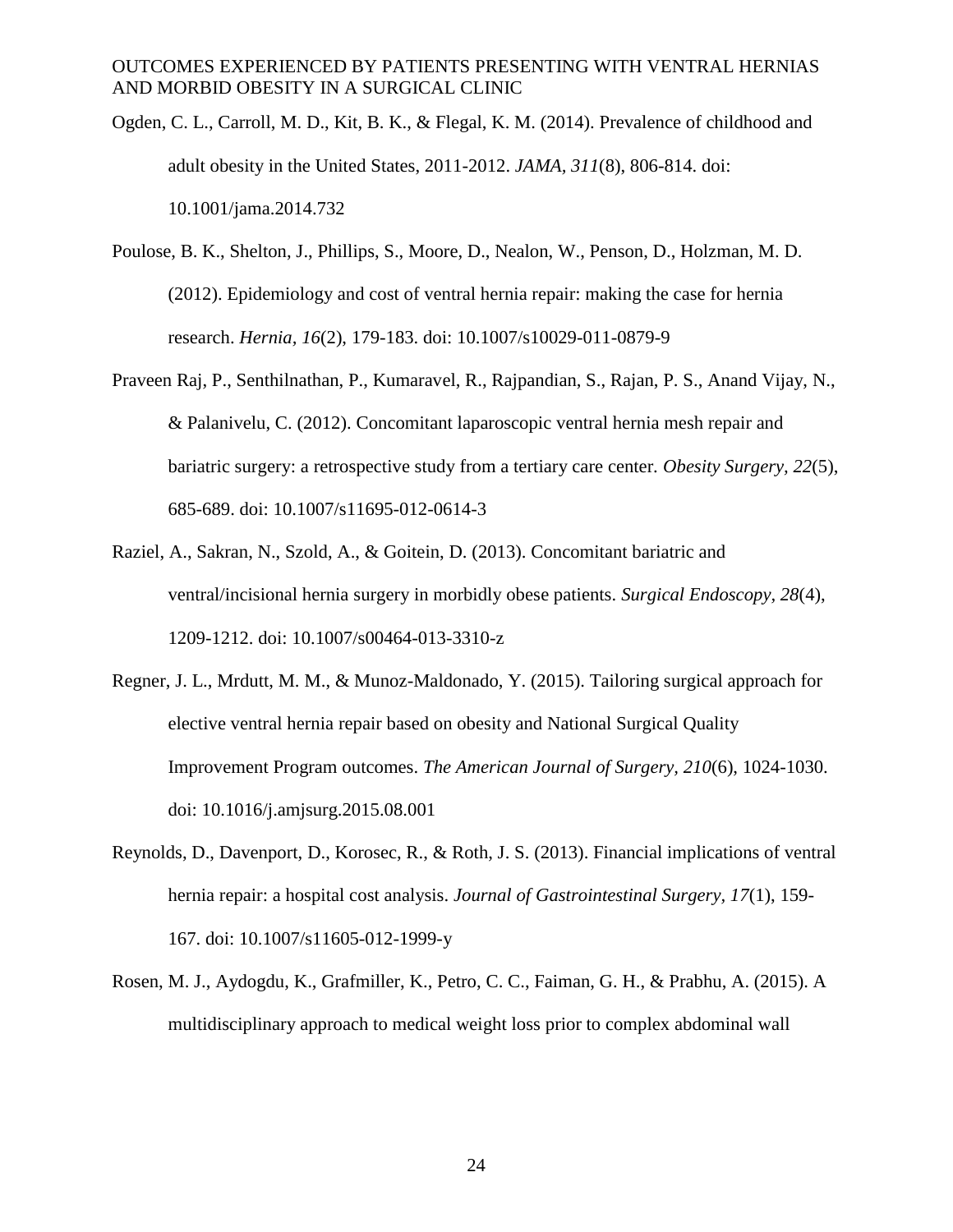reconstruction: is it feasible? *Journal of Gastrointestinal Surgery, 19*(8), 1399-1406. doi: 10.1007/s11605-015-2856-6

- Rosen, M. J., Krpata, D. M., Ermlich, B., & Blatnik, J. A. (2013). A 5-year clinical experience with single-staged repairs of infected and contaminated abdominal wall defects utilizing biologic mesh. *Annals of Surgery, 257*(6), 991-996. doi: 10.1097/SLA.0b013e3182849871
- Sachs, M., Damm, M., & Encke, A. (1997). Historical evolution of inguinal hernia repair. *World J Surg, 21*(2), 218-223.
- Sanders, D. L., & Kingsnorth, A. N. (2012). From ancient to contemporary times: a concise history of incisional hernia repair. *Hernia, 16*(1), 1-7. doi: 10.1007/s10029-011-0870-5

Schauer, P. R., Bhatt, D. L., Kirwan, J. P., Wolski, K., Brethauer, S. A., Navaneethan, S. D., . . . Kashyap, S. R. (2014). Bariatric surgery versus intensive medical therapy for diabetes — 3-year outcomes. *New England Journal of Medicine, 370*(21), 2002-2013. doi: doi:10.1056/NEJMoa1401329

Shabanzadeh, D. M., & Sørensen, L. T. (2012). Laparoscopic surgery compared with open surgery decreases surgical site infection in obese patients: a systematic review and metaanalysis. *Annals of Surgery, 256*(6), 934-945

910.1097/SLA.1090b1013e318269a318246b.

Shanmugam, V. K., Fernandez, S. J., Evans, K. K., McNish, S., Banerjee, A. N., Couch, K. S., . . . Shara, N. (2015). Postoperative wound dehiscence: predictors and associations. *Wound Repair and Regeneration, 23(*2), 184-190. doi: 10.1111/wrr.12268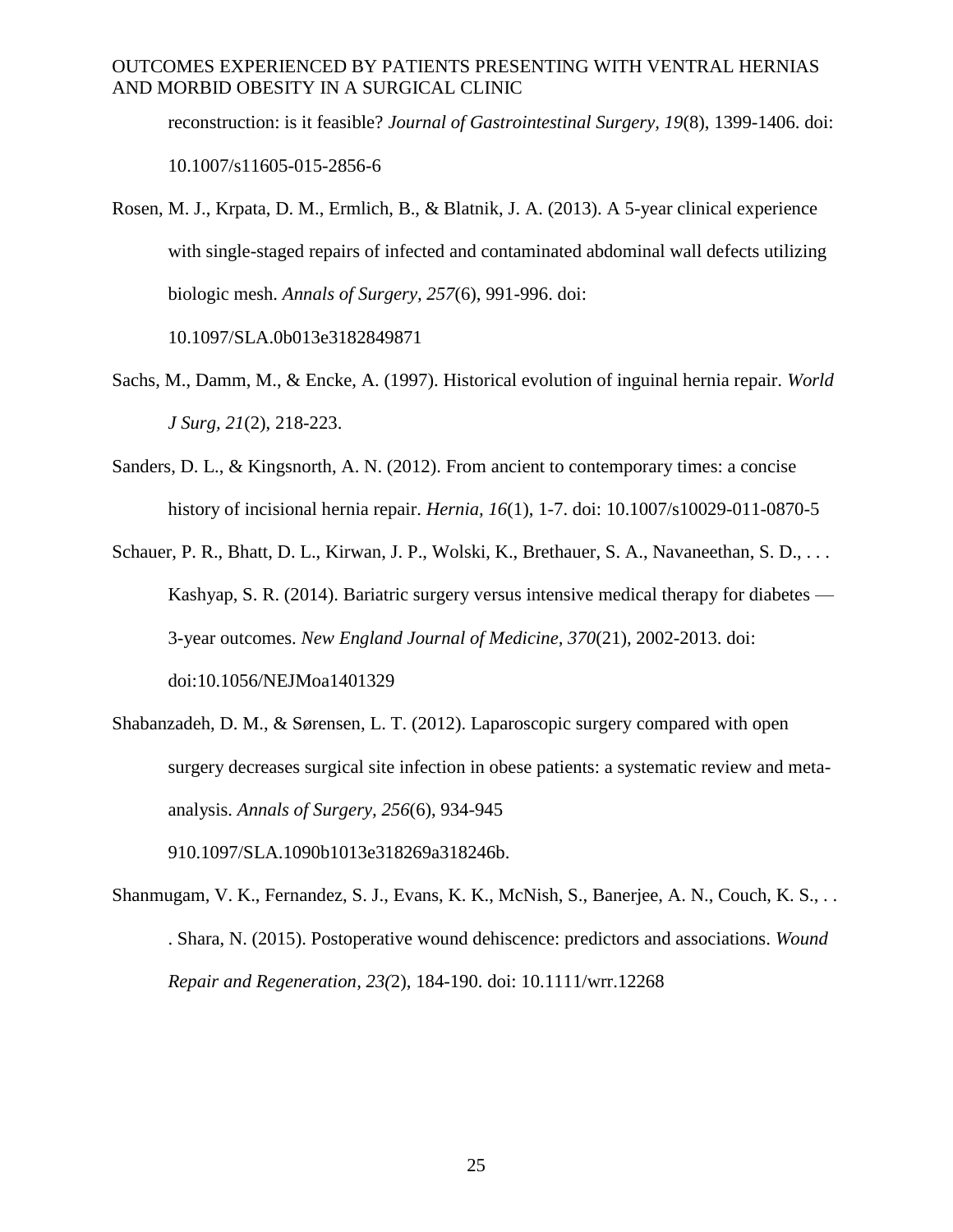- Spaniolas, K., Kasten, K., Mozer, A., Sippey, M., Chapman, W. H., Pories, W., & Pender, J. I. V. (2015). *Synchronous Ventral hernia repair in patients undergoing bariatric surgery. Obesity Surgery,* 1-5. doi: 10.1007/s11695-015-1625-7
- Sugerman, H. J., Kellum, J. M., Jr., Reines, H. D., DeMaria, E. J., Newsome, H. H., & Lowry, J. W. Greater risk of incisional hernia with morbidly obese than steroid-dependent patients and low recurrence with prefascial polypropylene mesh. *The American Journal of Surgery, 171*(1), 80-84. doi: 10.1016/S0002-9610(99)80078-6
- Tsereteli, Z., Pryor, B. A., Heniford, B. T., Park, A., Voeller, G., & Ramshaw, B. J. (2007). Laparoscopic ventral hernia repair (LVHR) in morbidly obese patients. *Hernia, 12*(3), 233-238. doi: 10.1007/s10029-007-0310-8
- Wick, E. C., Hirose, K., Shore, A. D., & et al. (2011). Surgical site infections and cost in obese patients undergoing colorectal surgery. *Archives of Surgery, 146*(9), 1068-1072. doi: 10.1001/archsurg.2011.117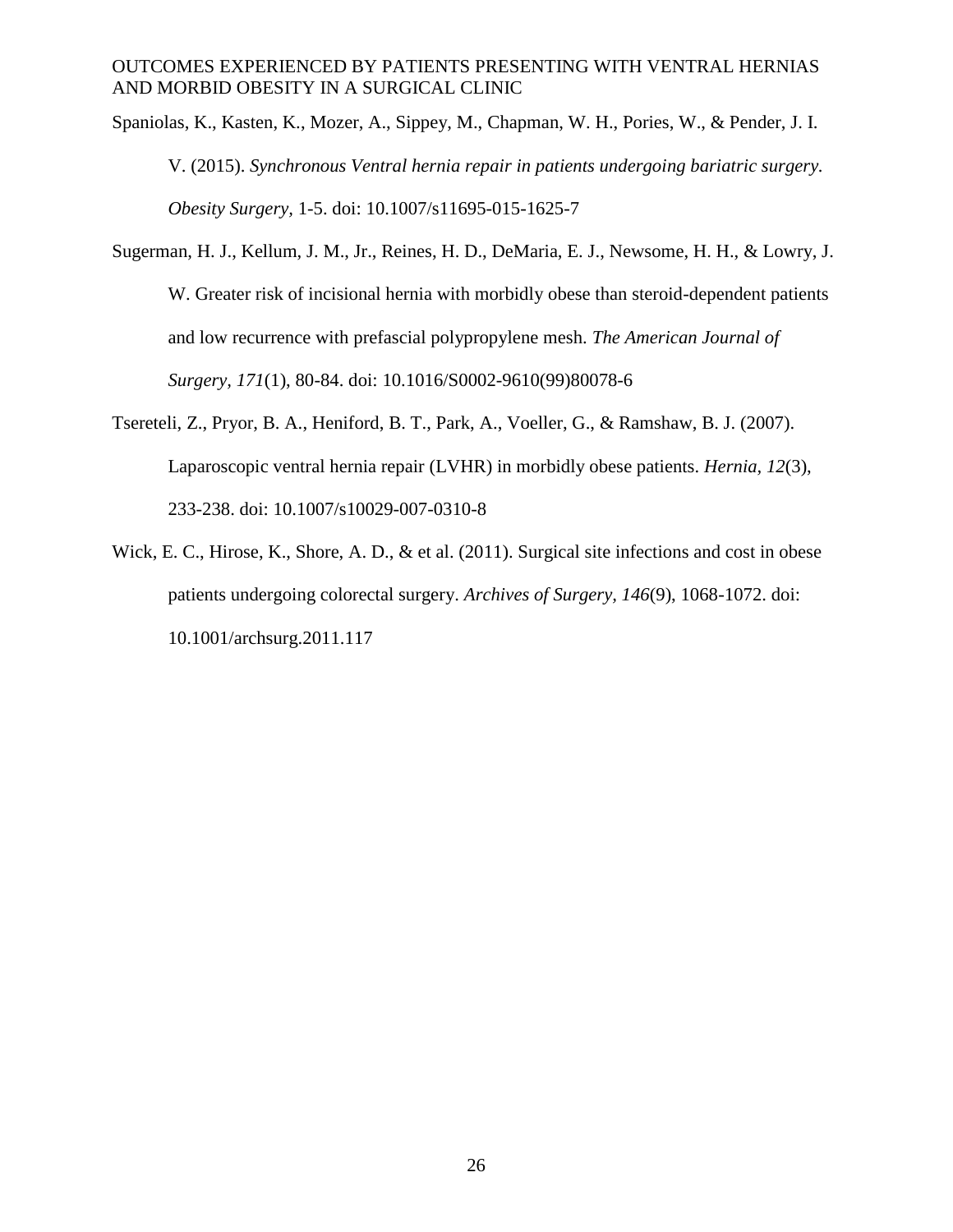Table 1. Grading Level of Evidence Based on: Strength of Recommendation Taxonomy (SORT) (Ebell et al., 2004)

- **A** Recommendation based on consistent and good quality patient-oriented evidence.
- **B** Recommendation based on inconsistent or limited quality patient–oriented evidence.
- **C** Recommendation based on consensus, usual practice, opinion, disease-oriented
- evidence, or case series for studies of diagnosis, treatment, prevention, or screening.

| <b>Study Quality</b>                                           | <b>Diagnosis</b><br>Validated clinical                                                                                                                                                                                                          | <b>Treatment/Prevention/Screening</b>                                                                                                                                  | <b>Prognosis</b>                                                                                                                                                                                                         |  |
|----------------------------------------------------------------|-------------------------------------------------------------------------------------------------------------------------------------------------------------------------------------------------------------------------------------------------|------------------------------------------------------------------------------------------------------------------------------------------------------------------------|--------------------------------------------------------------------------------------------------------------------------------------------------------------------------------------------------------------------------|--|
| Level 1: good-<br>quality,<br>patient-<br>oriented<br>evidence | decision rule<br>SR/meta-analysis<br>of high quality<br>studies<br>High-quality<br>diagnostic cohort<br>study                                                                                                                                   | SR/meta-analysis or RCTs with<br>consistent findings<br>High-quality individual RCT<br>All-or-none study                                                               | SR/meta-analysis<br>of good-quality<br>cohort studies<br>Prospective cohort<br>study with good<br>follow-up                                                                                                              |  |
| Level 2:<br>limited quality<br>patient<br>oriented<br>evidence | Unvalidated<br>clinical decision<br>rule<br>SR/meta-analysis<br>of lower quality<br>studies or studies<br>with inconsistent<br>findings<br>Lower quality<br>diagnostic cohort<br>study or<br>diagnostic case-<br>control study                  | SR/meta-analysis of lower quality<br>clinical trials or of studies with<br>inconsistent findings<br>Lower quality clinical trial<br>Cohort study<br>Case control study | SR/meta-analysis<br>of lower quality<br>cohort studies or<br>with inconsistent<br>results<br>Retrospective<br>cohort study or<br>prospective cohort<br>study with poor<br>follow-up<br>Case-control study<br>Case series |  |
| Level 3: Other<br>evidence                                     | Consensus guidelines, extrapolations from bench research, usual practice,<br>opinion, disease-oriented evidence (intermediate or physiologic outcomes<br>only), or case series for studies of diagnosis, treatment, prevention, or<br>screening |                                                                                                                                                                        |                                                                                                                                                                                                                          |  |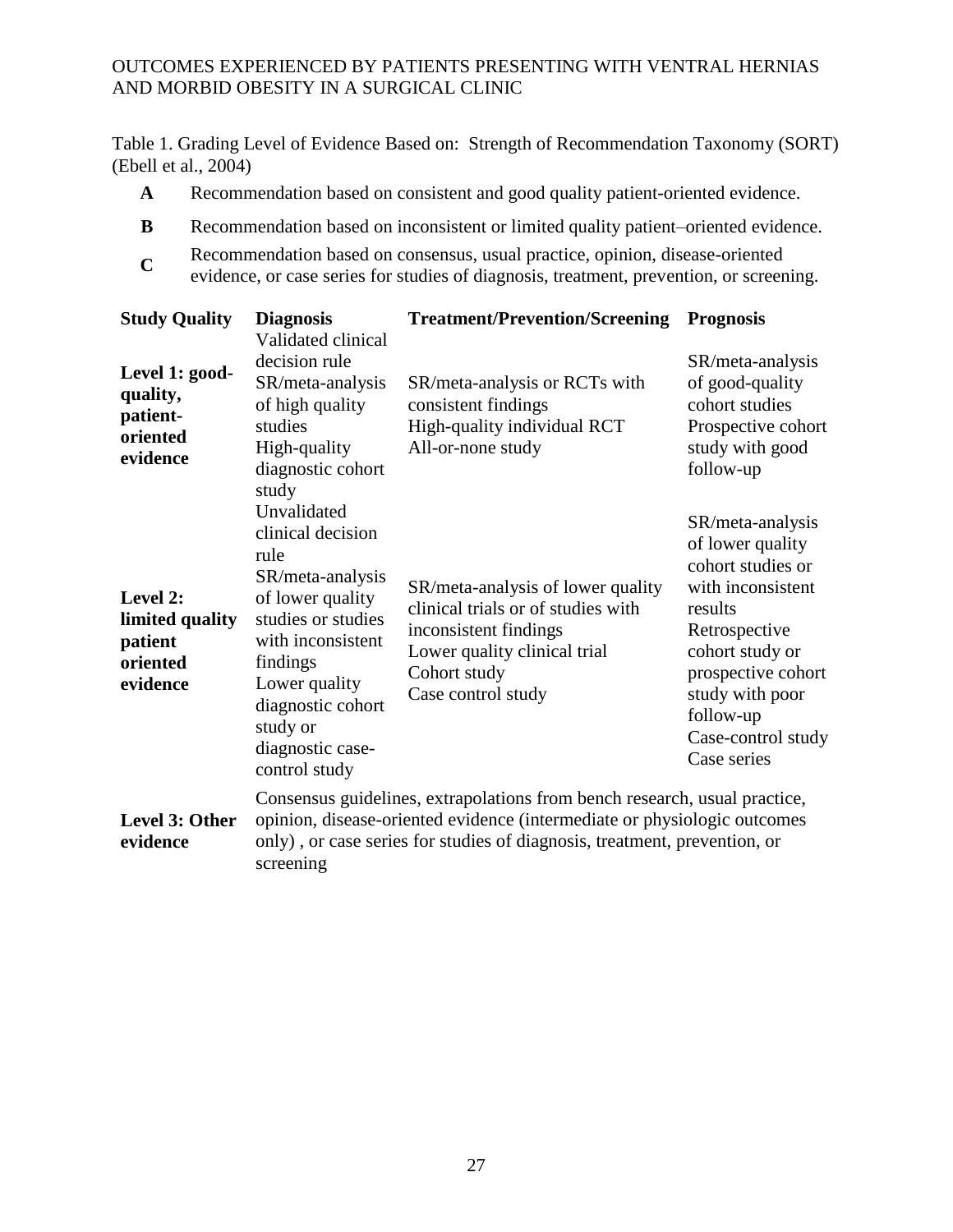| <b>Sub Topic</b>                                                                    | <b>Number</b><br>of<br><b>Papers</b> | <b>Types of Studies</b>                                                                              | <b>Grading Level of</b><br><b>Evidence</b> |
|-------------------------------------------------------------------------------------|--------------------------------------|------------------------------------------------------------------------------------------------------|--------------------------------------------|
| Ventral Hernia<br>Repair/Risk of<br>Complications                                   | 11                                   | Large national database retrospective<br>cohort study: 6<br>Multi-institutional retrospective cohort | A2                                         |
|                                                                                     |                                      | study: 1<br>Single institution retrospective cohort                                                  | A2                                         |
| Incidence of Obesity                                                                |                                      | study: 4<br>Large national database retrospective                                                    | A2                                         |
| and the Impact of<br>Obesity on                                                     | 5                                    | reviews: 2<br>Single institution retrospective cohort                                                | A2                                         |
| Postoperative                                                                       |                                      | study: $2$                                                                                           | A2                                         |
| <b>Outcomes</b>                                                                     |                                      | Survey research: 1                                                                                   | A <sub>3</sub>                             |
| Bariatric Surgery /<br>Concomitant<br><b>Bariatric Surgery</b><br>and Hernia Repair | 6                                    | Randomized Controlled Trial: 1<br>Large national database retrospective                              | A <sub>1</sub>                             |
|                                                                                     |                                      | review: 1<br>Single institution retrospective review: 4                                              | A2                                         |
|                                                                                     |                                      |                                                                                                      | A2                                         |
|                                                                                     | 12                                   | <b>Systematic Review and Meta-Analysis: 1</b>                                                        | A <sub>1</sub>                             |
|                                                                                     |                                      | Randomized-Controlled Trial: 1                                                                       | A1                                         |
| Laparoscopic vs<br>Open Hernia Repair:<br><b>Patient Outcomes</b>                   |                                      | Meta-analysis: 1                                                                                     | A <sub>1</sub>                             |
|                                                                                     |                                      | Large national database retrospective<br>cohort study: 4                                             | A <sub>2</sub>                             |
|                                                                                     |                                      | Multi-institutional retrospective cohort<br>study: 1<br>Single institution retrospective cohort      | A2                                         |
|                                                                                     |                                      | study: 4                                                                                             | A2                                         |
|                                                                                     | 6                                    | Meta-analysis: 1                                                                                     | A1                                         |
| Other Methods of<br>Weight Loss Prior to<br>Ventral Hernia                          |                                      | Large national database retrospective                                                                |                                            |
|                                                                                     |                                      | cohort study: 2                                                                                      | A2                                         |
| Repair                                                                              |                                      | Single institution retrospective cohort<br>study: 2                                                  | A2                                         |
|                                                                                     |                                      | Survey research: 1                                                                                   | A <sub>3</sub>                             |

Table 2. Categories of Papers Reviewed with Study Type and Grading Level of Evidence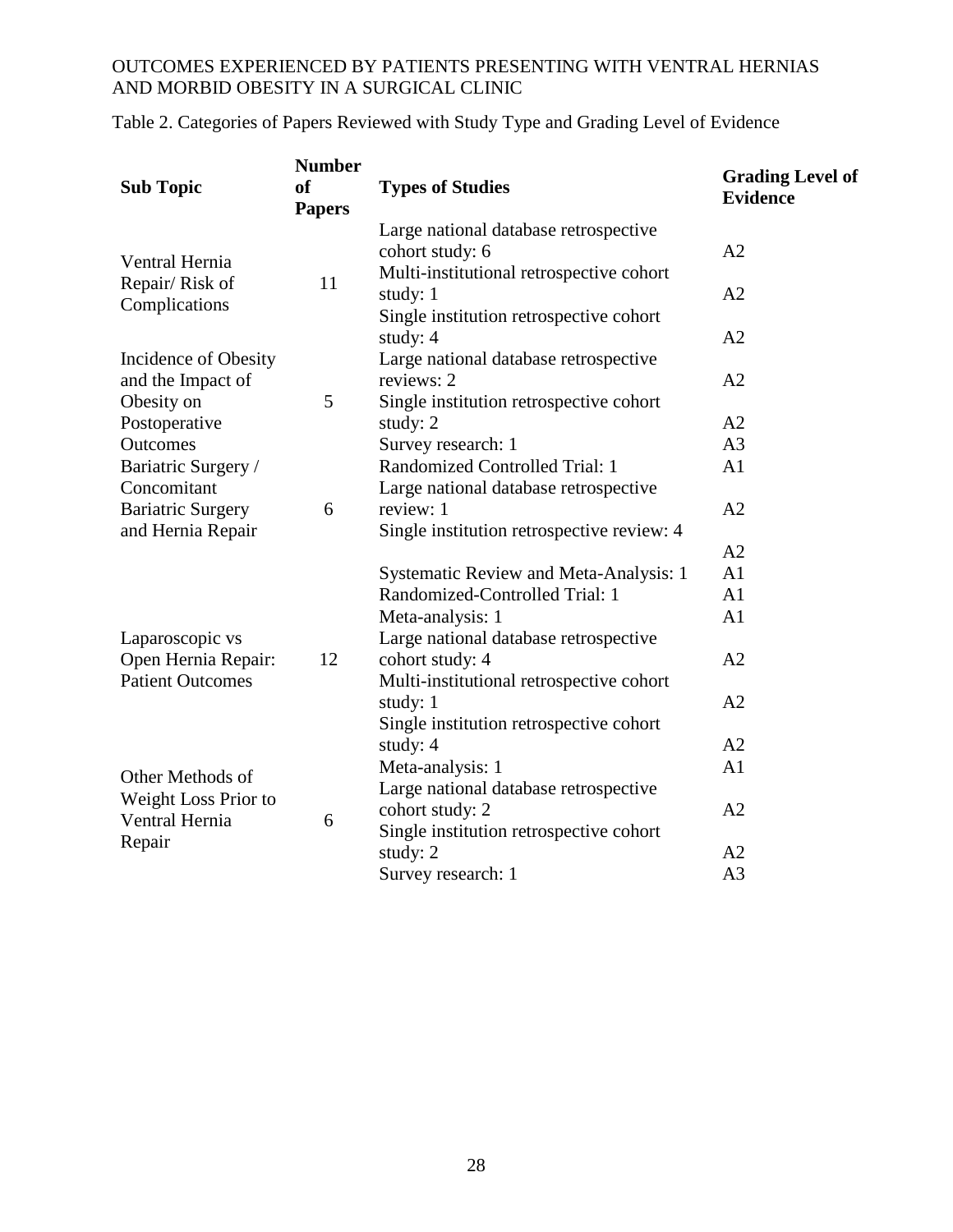Manuscript 2

Ventral Hernia: The Cost of Comorbidities and Complications

Margaret A. Plymale

University of Kentucky College of Nursing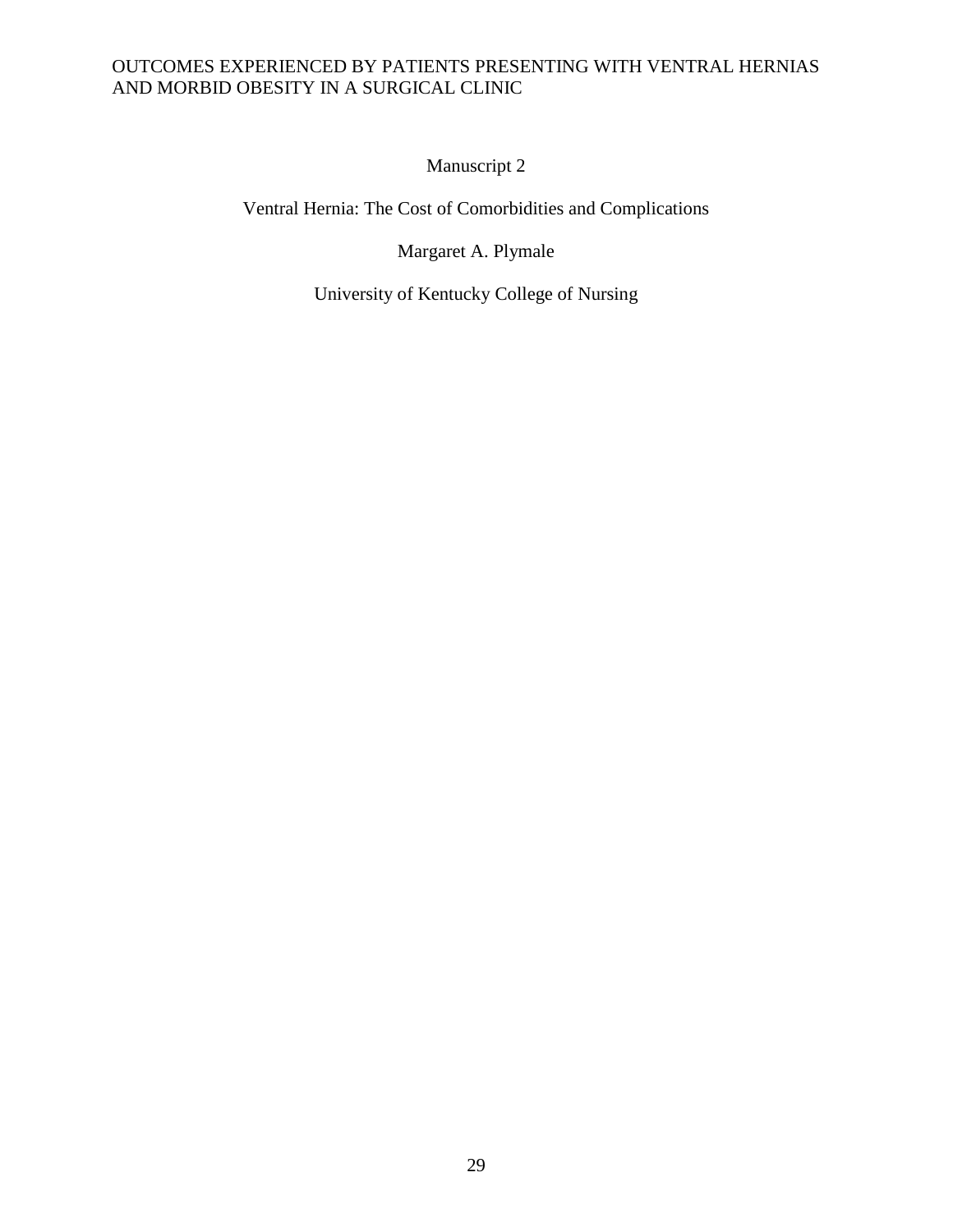#### **Abstract**

Ventral hernia repair (VHR) is among most frequently performed abdominal operations with a significant incidence of postoperative complications and readmissions. Payers are targeting increased "value" of care through both improved outcomes and reduced costs. Cost data in clinically relevant terms is still rare. This study aims to identify hospital costs associated with clinically relevant factors in order to facilitate strategies by surgeons to enhance the value of VHR.

An IRB-approved retrospective review of VHRs performed from April 2009 through September 2013 was conducted. NSQIP clinical data and hospital cost data were matched. Operating room (ORC), total encounter (TEC), and 90-day post discharge (90PDC) hospital costs were analyzed relative to the clinical variables using non-parametric tests. 385 patients that underwent VHR were included in the analyses. Considering all cases, median (interquartile range (IQR)) ORC was \$6,900 TEC was \$10,700 and 90PDC was \$0, ASA Class  $\geq$  3 was associated with increased ORC and TEC ( $p < .001$ ), and 90PDC ( $p$ ) < .01) compared to all VHRs. Wound Class >1 was associated with increased ORC and TEC ( $p < .001$ ) and 90PDC ( $p < .01$ ). Inpatient occurrence of any complication was associated with increased TEC and 90PDC ( $p < .001$ ).

Although the hospital encounter represents the majority of the cost associated with VHR, additional costs are incurred during the 90 day postoperative period. An appreciation of global costs is essential in developing alternative payment models for hernia in order to provide the greatest value in hernia care.

**Key Words**: ventral hernia, hospital costs, comorbidities, outcomes, readmissions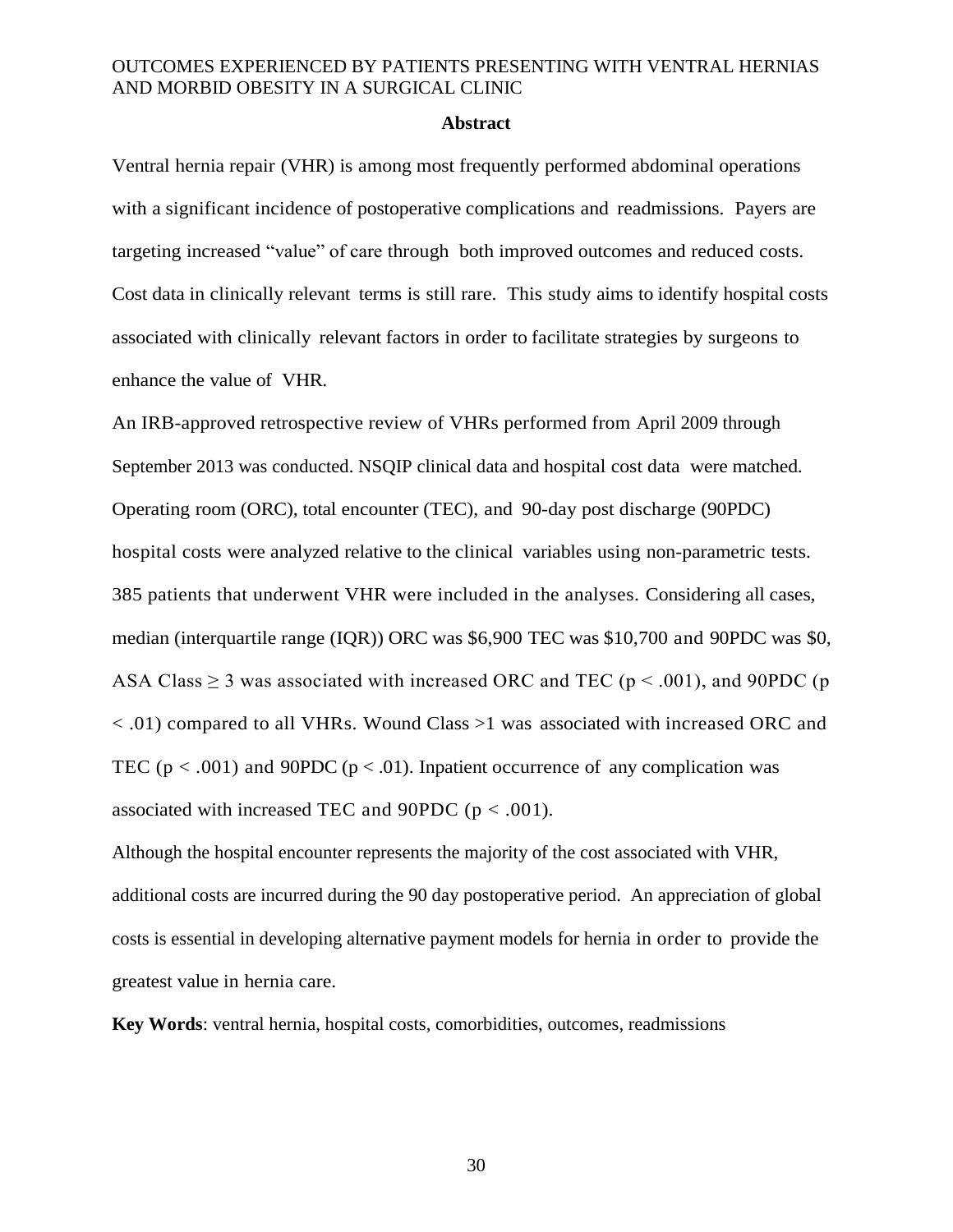#### **Introduction**

Postoperative complications and hospital readmissions plague ventral and incisional hernia repair (VHR) surgery. Patient comorbidities, wound class, and operative factors are thought to contribute to the increased risk associated with this commonly performed procedure. Depending on type of procedure and type of complication, the readmission rate following ventral hernia repair is significant with estimates ranging from 5% to 11% (Baltodano et al., 2015; Brooke, Stone, Cronenwett, & et al., 2014; Kassin et al., 2012; Lovecchio et al., 2014; Merkow, Ju, Chung, & et al., 2015). Surgical site infection (SSI) is thought to be the most common complication and the most common reason for unplanned 30-day hospital readmission following VHR (Lovecchio et al., 2014; Merkow, Ju, Chung, & et al., 2015; Nguyen et al., 2013). The incidence of SSI following VHR is reported to be as high as 19 to 25% for open repairs. (Holihan et al., 2015; Liang, Goodenough, Martindale, Roth, & Kao, 2015) Other reasons for unplanned 30-day readmission following VHR are ileus or obstruction, bleeding, pulmonary issues, and venous thromboembolism (VTE) (Merkow, Ju, Chung, & et al., 2015). Further complicating the postoperative outcomes of VHR, SSI has been demonstrated to increase recurrences (Holihan et al., 2015), which in the long-term also contributes to increased health care costs.

Evidence of the impact of patient preoperative clinical characteristics on hernia repair outcomes has increased over the last decade. The externally-validated Ventral Hernia Risk Score (VHRS), which allows a prediction of risk for SSI after VHR, utilizes wound class, body mass index (BMI), raising of skins flaps, American Society of Anesthesiologists (ASA) Class, and performance of a concomitant procedure with VHR to calculate the degree of risk (Liang, Goodenough, Martindale, Roth, & Kao, 2015). While improved prediction of outcomes based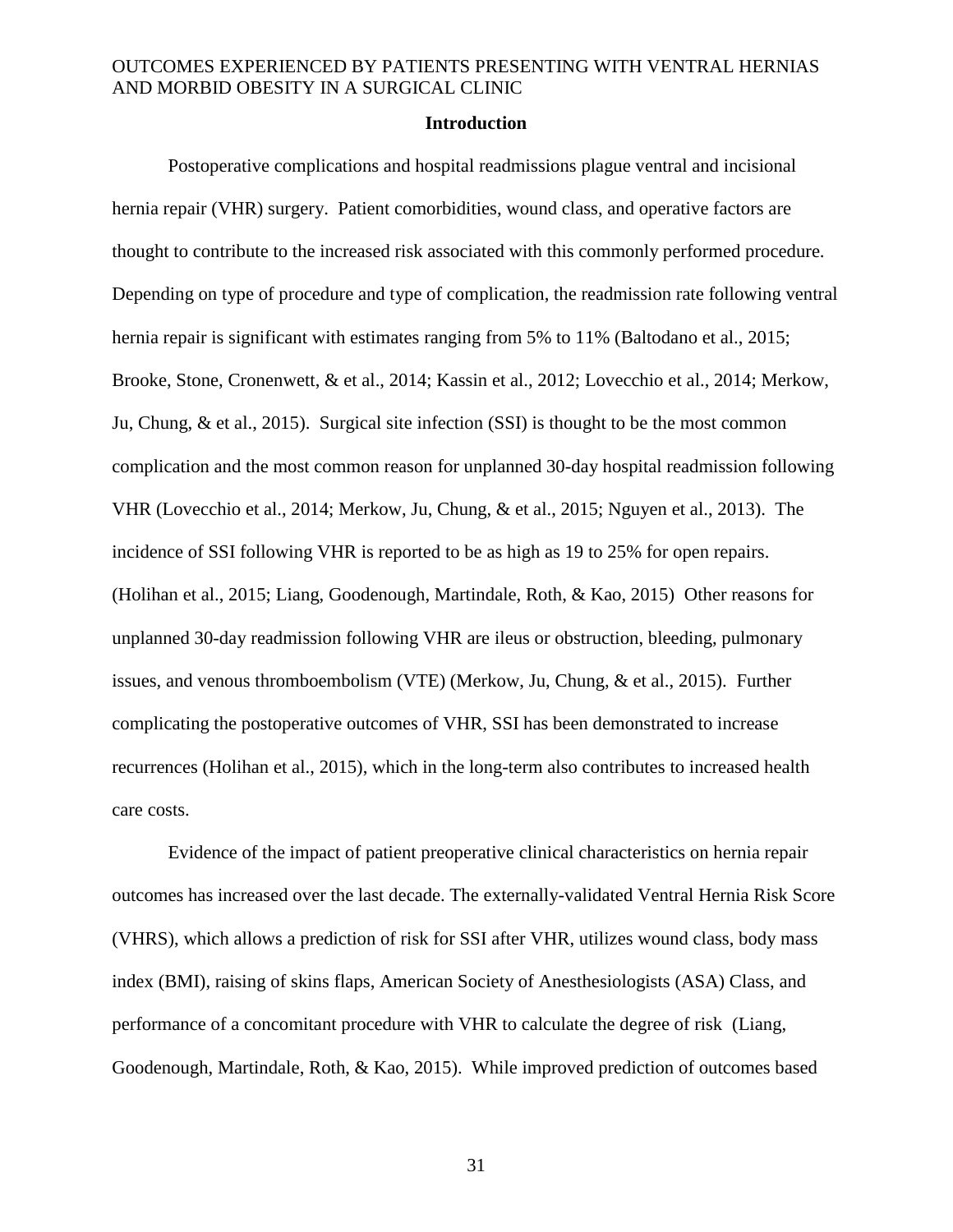on patient characteristics is valuable, the economic implications must still be inferred. The relationship of cost data with patient comorbidities, operative details, and postoperative complications that allows the cost data to be presented in clinically relevant terms is scarce.

Costs associated with VHR were more than \$3 billion in 2006 in the United States alone with escalating costs over time (Poulose et al., 2012). Federal and private insurers are targeting increased "value" of care through both improved outcomes and reduced costs. Value of care is considered to consist of high quality care, acceptable outcomes, and avoidance of waste. In an effort to coordinate care and improve quality and cost-efficiency, the Medicare Payment Advisory Commission (MedPAC) has recommended broader bundling of payments for surgical episodes, lumping reimbursements to hospitals, physicians and other providers involved in care around a surgical episode into a single payment (Hackbarth, Reischauer, & Mutt, 2008). The Merit-based Payment System (MIPS) and the Alternative Payment Models (APMs) are the two methods of payment mandated by the United States Congress in the Medicare Access and CHIP Reauthorization Act of 2015 (MACRA). The purpose of the MACRA was to modernize Medicare provider payment by promoting better care over more care (Centers for Medicare and Medicaid Services, 2016). With the rapid shift toward bundled and value-based payment strategies, the need to understand the economic impact of ventral hernia repair surgery has taken on a greater sense of urgency. In order to enhance the value of VHR, it is important that health care providers understand how patient clinical characteristics, operative details, and postoperative complications influence the financial burden of VHR. Furthermore, an appreciation of the drivers of increased costs will assist providers in making informed decisions to provide more cost-efficient care while ensuring quality outcomes.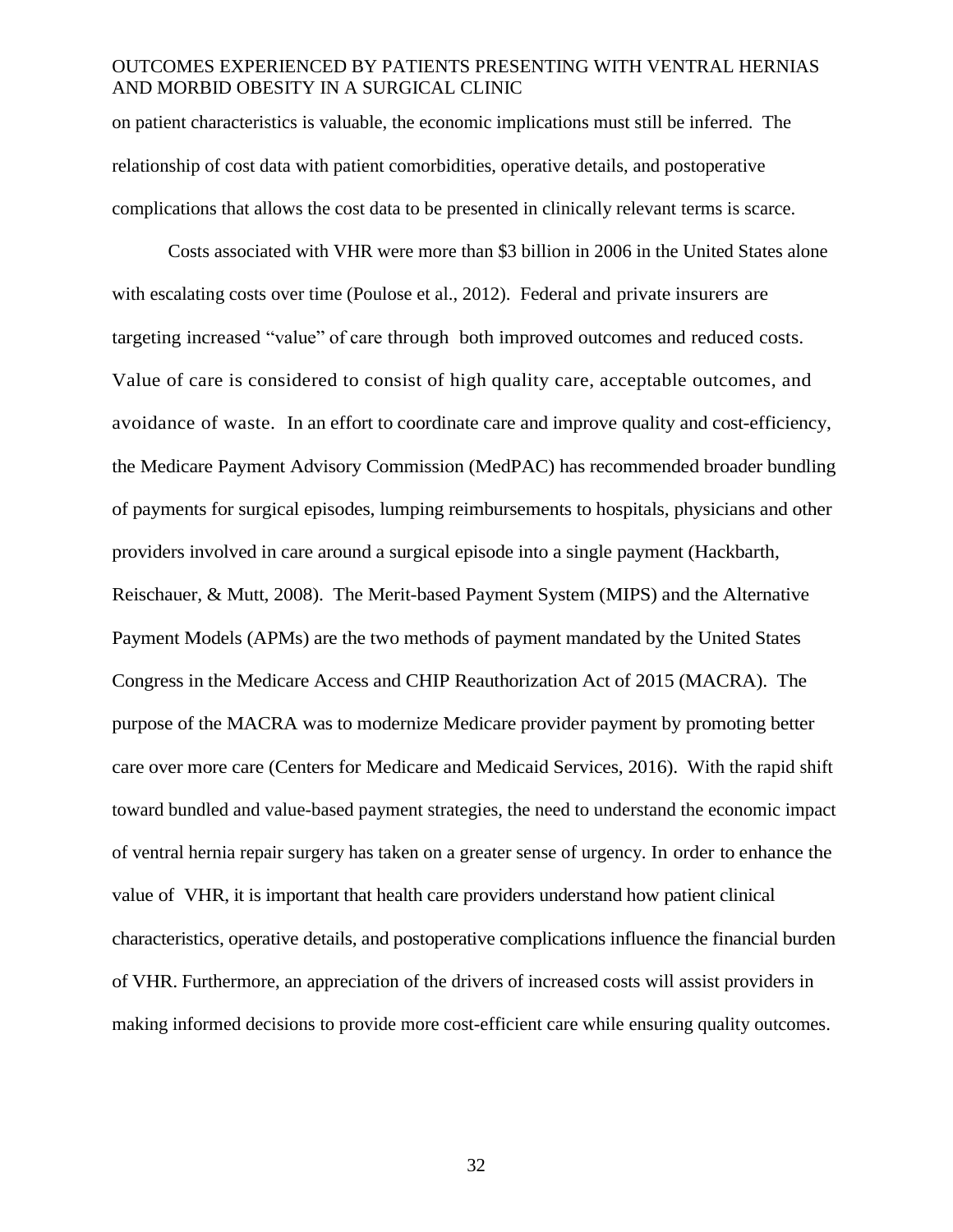The purpose of this study was to identify hospital costs associated with clinically relevant factors in order to facilitate strategies by surgeons to enhance the value of VHR.

#### **Methods**

This retrospective review of clinical and cost data was approved by the University of Kentucky Institutional Review Board. The local American College of Surgeons National Surgery Quality Improvement Program (ACS NSQIP) database was queried for cases of ventral hernia repair performed during the four and a half year time period of April 1, 2009, to September 30, 2013. Prior to 2011, approximately one-third of all ventral hernia repair cases performed at the University of Kentucky were captured by the ACS NSQIP review; after January 1, 2011, all cases of VHR were included. Suture only VHR were excluded. Preoperative patient characteristics included in analyses were demographics and over thirty clinical variables including comorbid conditions and laboratory values. Perioperative detail included the primary procedure Current Procedure Terminology (CPT©) code, the Centers for Disease Control and Prevention (CDC) Wound Class, mesh type and size, admission status, operative approach, concomitant procedure(s), emergent or elective status, transfusion status, and the duration of the procedure. Postoperative clinical outcomes data included wound occurrences, respiratory occurrences, sepsis, urinary tract infection, VTE, cardiac and cerebrovascular occurrences, and discharge destination.

Hospital cost data was obtained from the hospital cost accounting system (Allscripts EPSi Version 7.5 FP2, Chicago, IL) and matched to the cases identified via the NSQIP query. Total hospital costs were analyzed in three groups: 1) operating room services and supplies (includes the holding room, operating room and post-anesthesia care), 2) total encounter (total admission for inpatient cases, outpatient surgery center for outpatient surgery), and 3) post discharge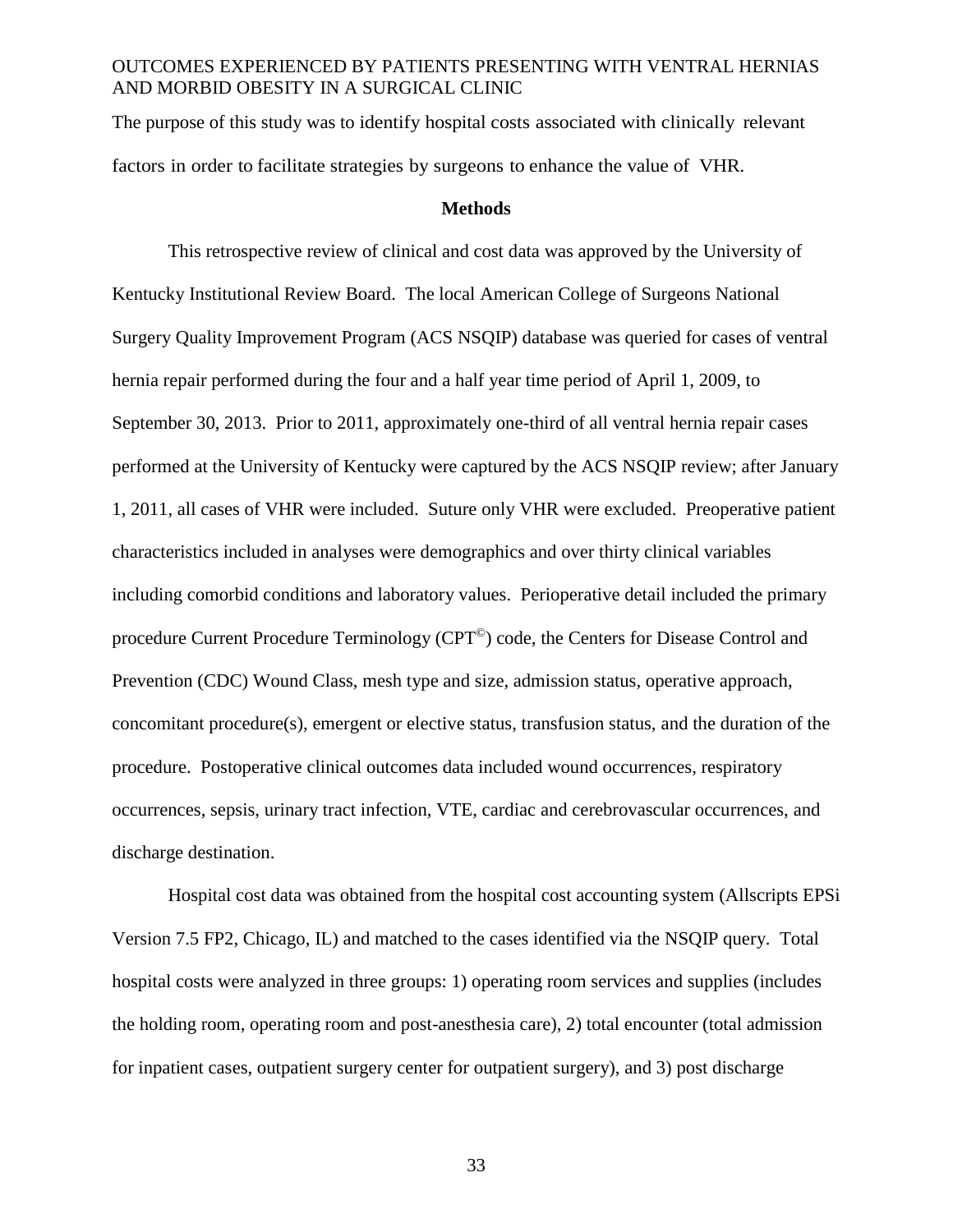hospital encounters within 90 days (including emergency room, readmission, or outpatient labs or imaging) of the surgical encounter. Total hospital costs included both direct (supplies, nursing, OR and ICU equipment) and indirect costs (administration, facility and other overhead) but did not include professional fees.

Non-parametric tests were used for the bivariate analyses of costs: the Mann-Whitney U test for binary variables, the Kruskal-Wallis test for non-ordered categorical variables, and the Jonckheere-Terpstra test for ordinal variables. Significance was set at  $p < .01$  due to the number of comparisons. Backward stepwise multivariable regression with a removal probability of 0.05 was used to assess the independent contribution to cost of the preoperative, perioperative, and postoperative factors. Statistical analysis was performed using SPSS™ version 22 (IBM™ Corp., Armonk, NY).

#### **Results**

Three-hundred and eighty-five cases of ventral hernia repair were included in the analyses. Of the total cases, the majority were female (59%), and the mean age was 51.3 years  $(SD = 13.3 \text{ years})$ . More than half of the patients (57%) were categorized as American Society of Anesthesiologists physical status class 3 (ASA class). The body mass index (BMI) of approximately one-fifth of the patients (18%) was  $> 40 \text{ kg/m}^2$ . Of all VHRs included in the analyses, 133 cases involved recurrent ventral hernia (laparoscopic or open) with open repair of initial, reducible incisional hernia being the most frequently performed procedure ( $n = 69$ ). Across all ventral hernia repair types, the median costs (interquartile range [IQR]) were as follows: Operating room (ORC): \$6,900 (\$5,600 - \$10,000); total encounter (TEC): \$10,700 (\$7,500 - \$18,600); and 90-day post discharge (90PDC): \$0 (\$0 - \$800).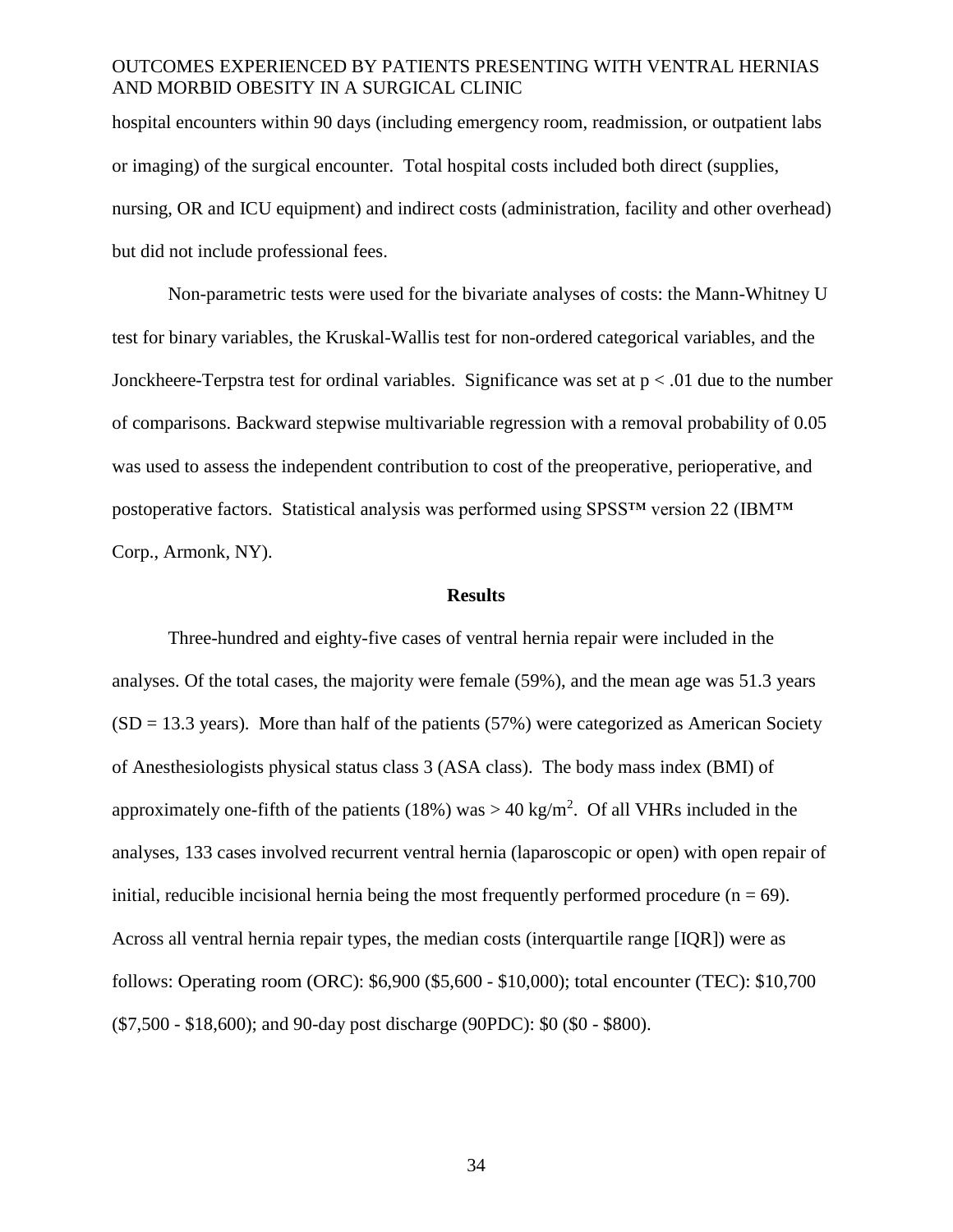#### Patient preoperative factors associated with increased costs

ASA class was predictive of increased costs across all 3 cost groups (ORC, TEC, 90PDC). Female gender, increasing age, treated hypertension, and the presence of a preoperative open wound were associated with increased ORC and TEC. COPD and diabetes were predictive of increased TEC. Steroid use for a chronic condition was predictive of increased 90PDC (Table 1). (Only cost comparisons that reached the level of statistical significance are reported in the tables due to the large number of cost comparisons that were not significant.) Several comorbidities, including renal failure and dialysis were rare in this cohort so were not analyzable. The following preoperative factors were not significantly associated with any of the 3 cost groups: BMI group, smoking status, transfer status, and none of the routine lab values including elevated white blood cell count, elevated creatinine or reduced hematocrit. Perioperative factors associated with increased costs

Open repair of initial reducible incisional hernia was most commonly performed procedure; however, open repair of recurrent incarcerated incisional hernia was associated with highest median (IQR) costs (Figure 1). Perioperative variables and the associated hospital costs are presented in Table 2. Nearly nine in 10 VHR were performed for CDC class 1 wounds, and the ratio of laparoscopic to open cases was nearly equal (4.8:5.2). Approximately one-third of cases were for recurrent ventral hernia and two-thirds required inpatient admission. The median duration of operative procedure was between 2.5 and 3.5 hours. Most cases used synthetic mesh (79%) and one-fifth of cases utilized two or more pieces of mesh. More than 90% of the cases were for ventral hernia repair alone.

All perioperative factors were associated with increased ORC and TEC except for incarcerated vs. reducible hernia (all  $p < .01$ , Table 2). Wound Class 3 patients incurred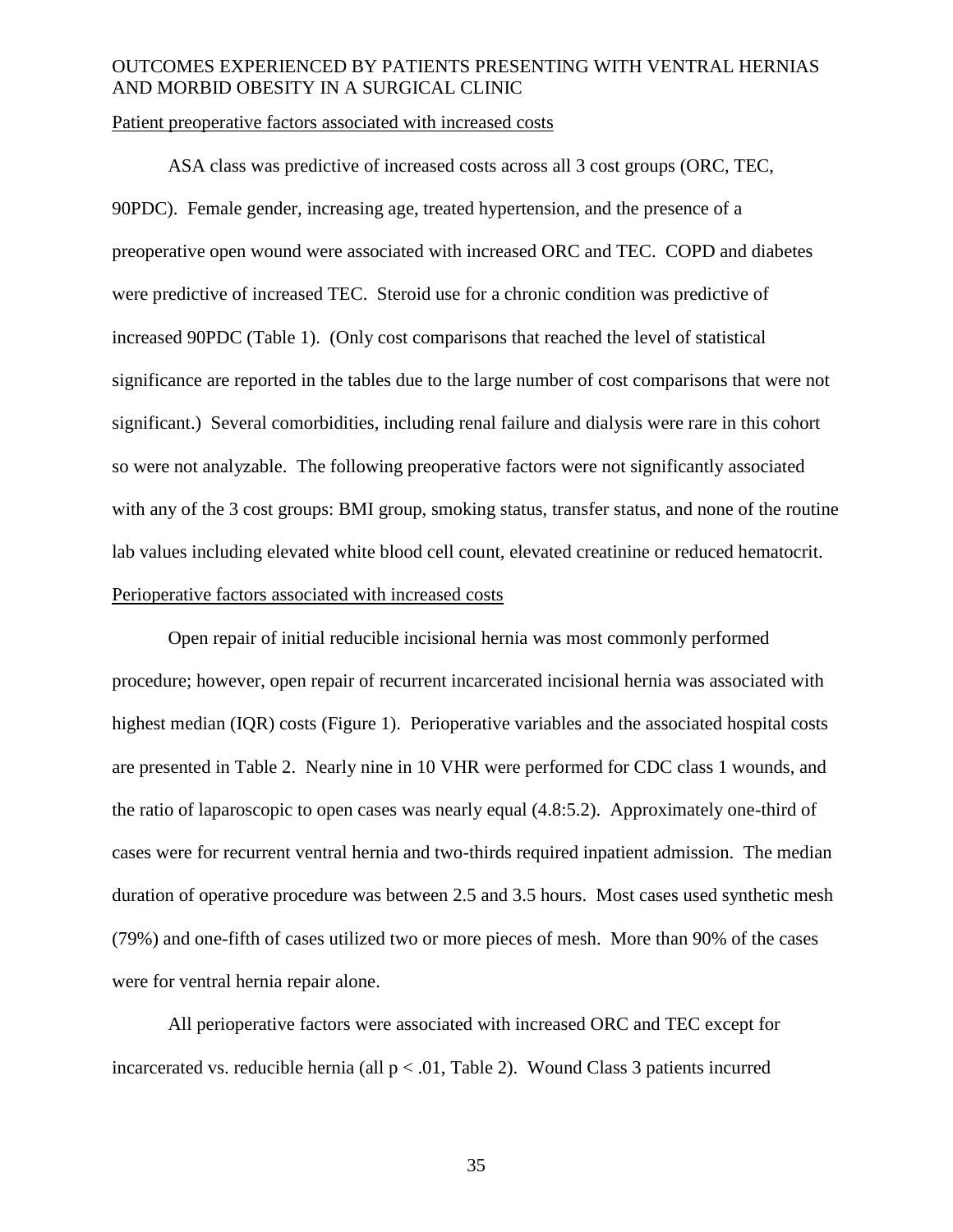increased ORC, TEC, and 90PDC compared to wound class <3. The Diagnosis Related Grouping (DRG) of the VHR admission reflected concomitant surgery and was predictive of increased ORC and TEC costs ( $p < .001$ , Table 3).

#### Post-operative predictors of costs

A total of 2.1% of patients developed an inpatient postoperative wound complication which were associated with more than a tripling of TEC. Other inpatient ACS NSQIP complications such as sepsis resulted in even larger increases in TEC (Table 4). After discharge, 6.2% of patients experienced a wound complication which was associated with a \$6,700 increase in PDC on average  $(P < .001,$  Table 4). Post-discharge sepsis was diagnosed in 1% of patients resulting in even larger PDC increases, while other ACS NSQIP complications were rarely diagnosed post-discharge in this cohort.

A total of 62 patients (16.1%) were readmitted to the hospital during the 90 day postoperative time period with associated median 90PDC of \$7,700 (IQR: \$4,700, \$19,200) compared to \$0 (\$0, \$800) for all patients. 90 day post discharge hospital costs were increased due to readmission, emergency room visits and diagnostic testing (Table 5).

#### Multivariable Analysis

The preoperative variables independently associated with increased ORC and TEC based on the regression analysis were identified to be: female gender, increased age, and presence of an open wound preoperatively. All the perioperative variables that were associated with increased costs from the univariate analysis remained independent predictors in the multivariable analysis of log transformed ORC and TEC. Because of lack of new information, we do not show the results here.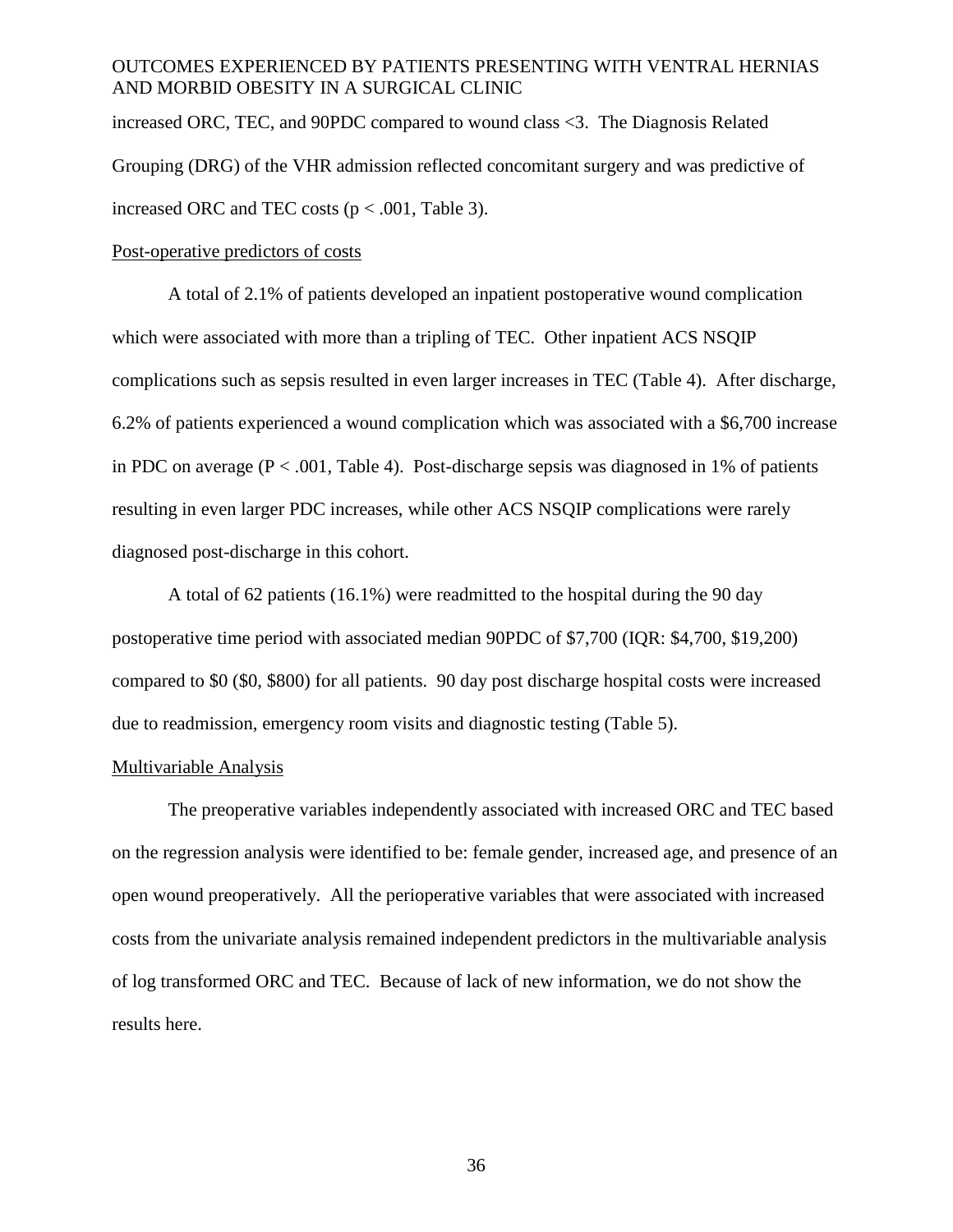#### **Discussion**

This study aimed to identify the specific clinical factors associated with increased hospital costs as related to ventral and incisional hernia repair. This study is unique in that hospital costs were captured as opposed to charges. Charges are frequently artificially elevated and do not reflect the cost of providing care. The hospital cost data presented in this study highlights the increased costs associated with the complex care of multiply comorbid, older patients with large ventral hernias requiring lengthy, complex repairs. Also, the data calls attention to the significantly increased costs associated with any postoperative complication. A previous hospital cost analysis from our institution that focused on 415 consecutive open VIHRs showed that the majority of cases were performed at a financial loss (Reynolds, Davenport, Korosec, & Roth, 2013). This challenging patient population requiring complex care demands a cost-efficient strategy. While achieving cost-efficient care has been an elusive goal, the data generated by the current study identifies areas for specific focus for cost containment with VHR .

The negative financial impact of increased ASA Class was clearly exposed by our cost data. Risk reduction has been recommended as a means to enhance outcomes and reduce costs (Davenport, Henderson, Khuri, & Mentzer, 2005), but cost associated with risk reduction is not understood. Several VHR risk score models have been developed to help surgeons predict readmission (Baltodano et al., 2015), surgical site infection (Liang et al., 2015), and wound morbidity and hernia recurrence (Petro et al., 2015). Factors shown to be associated with increased risk with VHR are numerous and include diabetes (Baltodano et al., 2015; Fischer et al., 2014; Liang et al., 2015), increased ASA Class (Baltodano et al., 2015; Fischer et al., 2014; Liang et al., 2015), and increased wound class (Liang et al., 2015; Petro et al., 2015), all of which mirror our cost data. While this study did not show evidence of a negative financial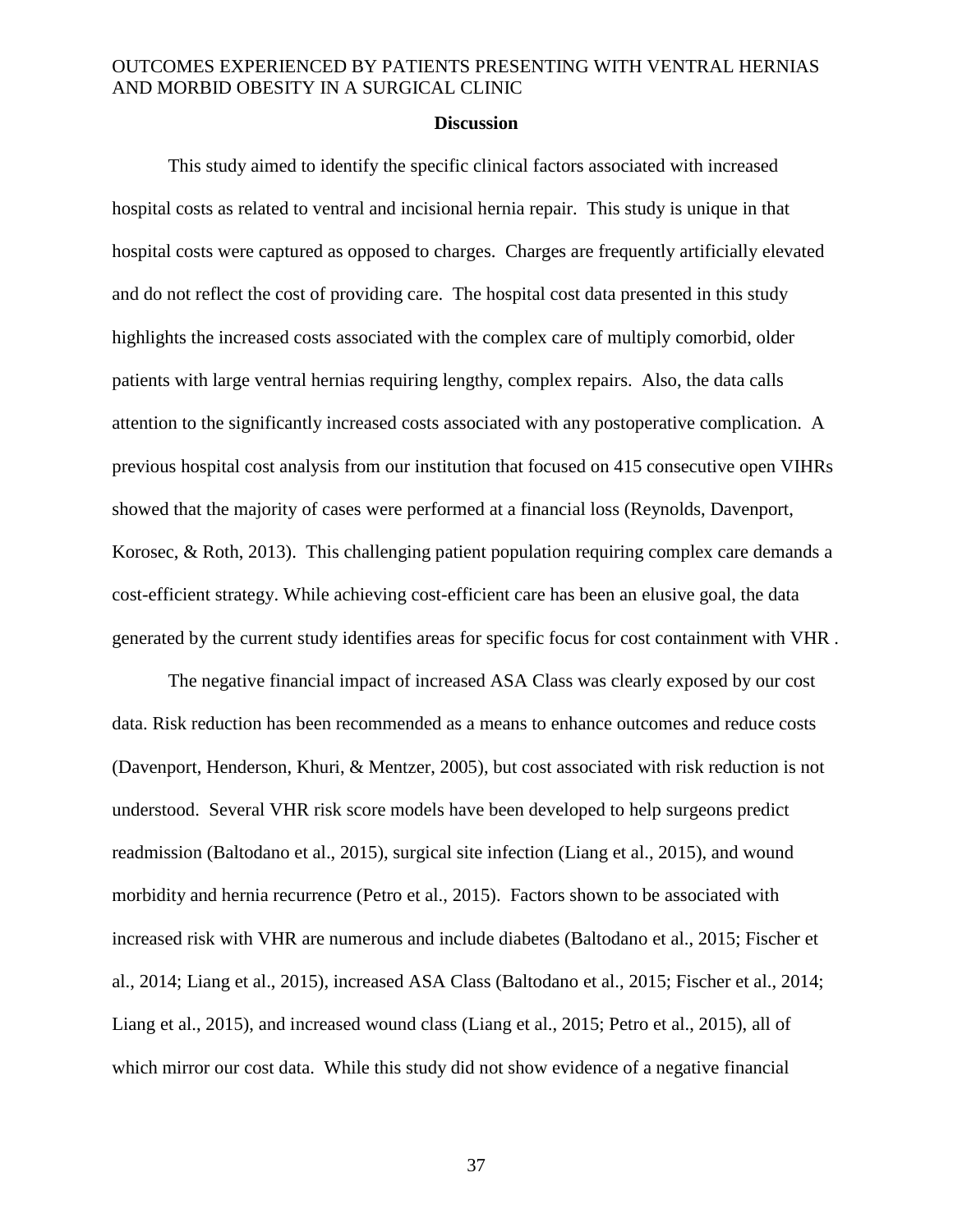impact of morbid obesity or cigarette smoking, weight reduction and smoking cessation have been shown to enhance clinical outcomes postoperatively (Berger et al., 2013; Sørensen, 2012). Although not an independent predictor, patients that are obese or smoke may be more likely to have other conditions which increase risk and cost. Suggested actions to reduce risk prior to VHR include weight reduction to body mass index no greater than  $35 \text{ kg/m}^2$  (Berger et al., 2013), smoking cessation (Sørensen, 2012), and diabetes control (Liang, et al., 2015). Pulmonary and cardiac optimization and physical pre-habilitation are also optimization considerations. Additionally, poignant and repeated patient counseling concerning risk reduction is critical to success in risk optimization.

In addition to optimization of modifiable risks, quality improvement provides an opportunity to enhance outcomes and reduce costs. Standardized quality improvement efforts such as Enhanced Recovery (ER) protocols with colorectal surgery have been reported to be associated with improved patient satisfaction, decreased length of hospital stay, reduced complication rate, and reduced costs (Stone et al., 2016; Thiele et al., 2015). These evidencebased pathways provide the opportunity to standardize any number of aspects of patient care. Recently, a pilot study of an evidence-based approach to care of patients undergoing abdominal wall reconstruction which addresses optimal pain control and acceleration of intestinal recovery has been reported (Fayezizadeh, Petro, Rosen, & Novitsky, 2014).

Another quality improvement effort, the 19-item World Health Organization (WHO) Surgical Safety Checklist, has been shown to be associated with significantly decreased complication rates (11.0% to 7.0%,  $p < 0.001$ ) and decreased mortality in the 30-day postoperative period (Haynes, et al., 2009). While some form of this perioperative checklist may be in place in many facilities, the concept could be expanded to the other portions of surgical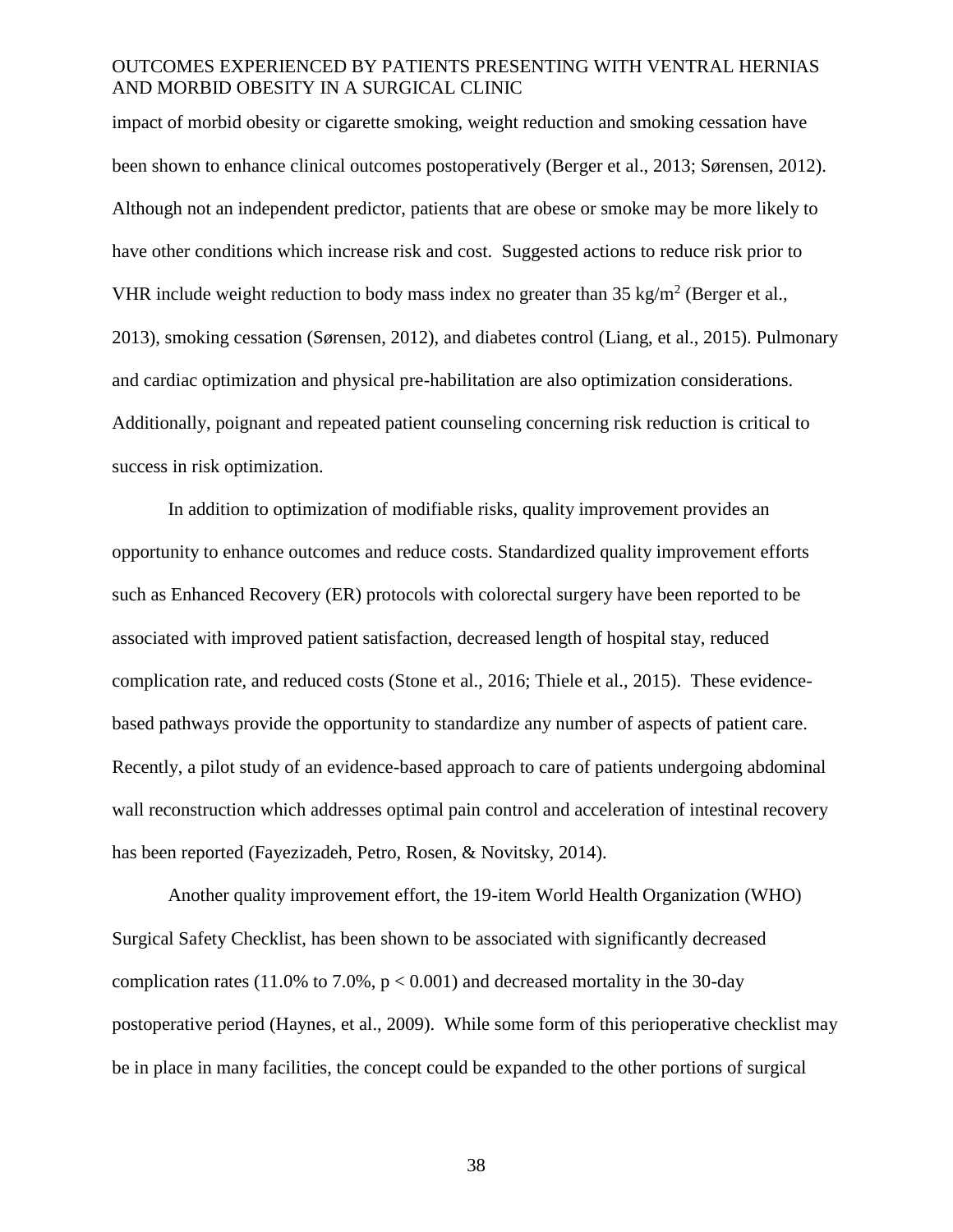care via the Electronic Health Record (EHR). Confirming information about risk optimization, such as BMI, smoking cessation, A1c level, and discharge planning, such as timely follow up with the surgeon, post discharge care, PCP follow up for high risk patients, and contact information, would allow the many participants across the continuum of care to be informed of the status of quality efforts. While this type of quality checklist currently is not in place at our facility, it could be helpful for communication and care coordination.

In an effort to determine the financial impact of quality improvement, Scally et al, reviewed inpatient Medicare claims data for all Medicare beneficiaries that underwent 11 general and vascular procedures for two time periods several years apart (Scally, Thumma, Birkmeyer, & Dimick, 2015). These authors found that hospitals that improved quality of care (evidenced by a significant decrease in complication rates between the two time periods) also significantly reduced their Medicare payments. Quality care is disincentivized in the current model in which care is paid based upon volume rather than outcomes. These findings demonstrate the potential financial benefits for patients and payers of quality improvement efforts. Hospitals and providers must balance the cost of quality improvement initiatives with cost reductions associated with improved outcomes. Because of the benefit to patients and payers, payer incentives to hospitals and providers for quality improvement measures would be a plausible solution for covering costs associated with quality improvement. While some quality improvement measures can be expensive to implement and maintain (Hammermeister, 2009), other measures may be less costly.

Closer surveillance with standardized post discharge care especially for high risk patients is one method of potential cost reduction that should be considered for VHR. A recent review of a large cohort of Medicare patients found that follow up with the primary care provider (PCP)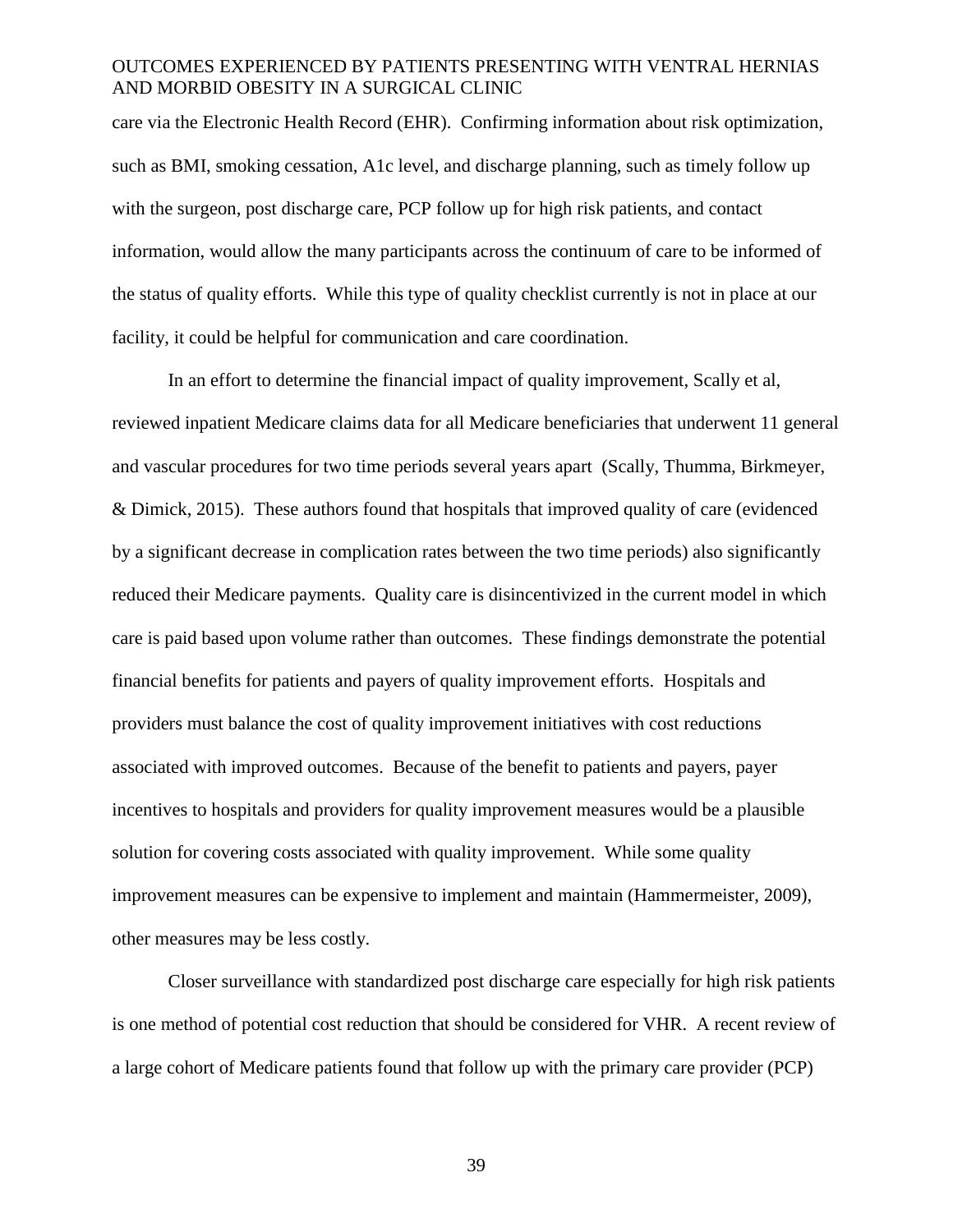after open VHR did not benefit the patient in terms of decreased risk of hospital readmission as did follow up with PCP following thoracic aortic aneurysm repair (Brooke, Stone, Cronenwett, & et al., 2014). While it has been shown that postoperative complications drive readmissions after VIHR, early and standardized surveillance by the surgical team for complications for high risk patients likely would be beneficial in decreasing readmission rates, which in turn would drive cost reduction. Further study is recommended to understand if there would be a benefit of early follow up with PCP after complex hernia repair in multiply comorbid patients.

This study showed that any complication postoperatively was associated with dramatically increased hospital encounter costs. Wound complications affected the postoperative recovery of 8.3% of our patient cohort. Any wound occurrence was associated with a median of \$35,900 (\$25, 500, \$68, 200) in total admission costs compared to all VHR patient median (IQR) costs of \$10,700 (\$7,500, \$18,600) ( $p < .001$ ) and a median \$6,700 (\$3,000, \$21,800) in 90-day post discharge hospital costs compared to all VHR patients (\$0 (\$0, \$800) (p< .001). Wound dehiscence was associated with median (IQR) hospital costs of \$12,300  $($ \$3, 400, \$42,100) compared to all VHR patients  $($ \$0 $($ \$0, \$800 $)$  $($ p $< .001)$ . SSI and wound dehiscence are not only associated with increased hospital costs but also increased financial implications for patients in terms of potential lost wages and transportation costs associated with increased number of office visits and/or emergency room visit or hospital readmission and the additional health care costs associated with home health care. While the full extent of the financial burden of wound complications following VHR is not in the scope of this study, quantifying the complete costs of wound complications is needed to define the comprehensive financial impact of VHR to patients, hospitals and society.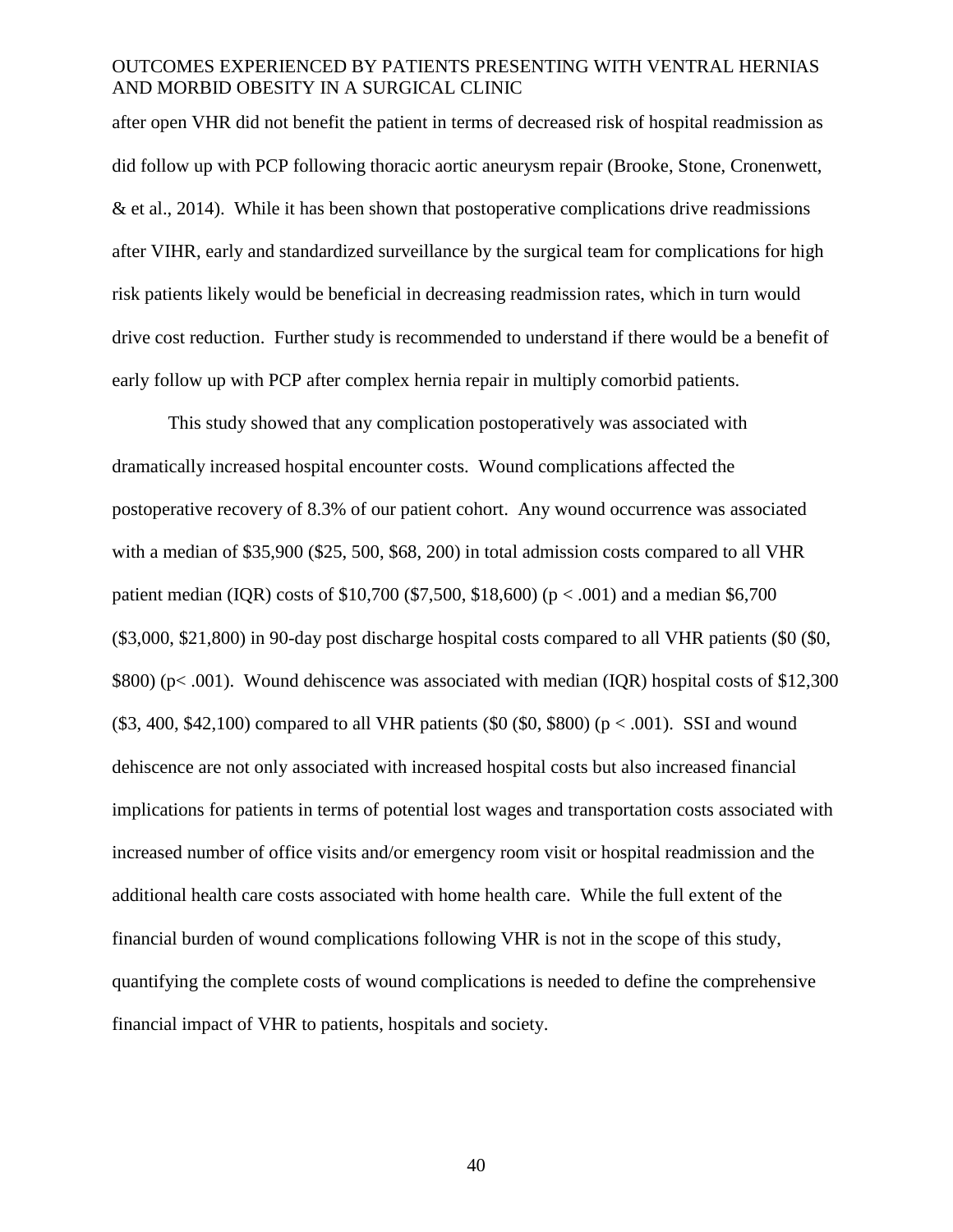Because of the high incidence, morbidity, and excess utilization of resources associated with central line-associated bloodstream infections (CLABSI), care bundles aimed at reducing the infection rate to near-zero have been introduced in health care systems (Hakko, et al., 2015; Pavia & Mazza, 2016). CLABSI rate prior to introduction of care bundle at one hospital was reported to be 12.8/ 1,000 catheter days. Over time following implementation of the intervention and with judicious process evaluation and monitoring, the infection rate was reported as 0 for a three-year time period (Hakko, et al., 2015). The authors of the study mentioned that a "culture of safety" was related to their success with this program. With implementation and judicious evaluation and monitoring of enhanced recovery protocols, it is within reason that that incidence of complications, including SSI, after VHR can be reduced, but due to the many confounding factors, it is not clear if SSI or other complications after VHR can be reduced to near-zero. Further study would be necessary to answer that question; however, earlier recognition of postoperative complications is an attainable goal, which would likely lead to decreased morbidity and decreased cost.

While risk optimization and quality improvement efforts are critical to cost reduction and enhanced outcomes, and despite significant efforts aimed at prevention, surgical complications continue to occur, likely are not entirely preventable, and are associated with striking cost increases. An investigation of hospital costs, revenues, and contribution margins associated with surgical complications from 2013 reported that 5.3% of the 34,256 surgical patients included in the analysis experienced at least one postoperative complication, finding that the perpatient variable hospital costs, total costs, and contribution margin were significantly higher and per-patient total margin was significantly lower for the patients that experienced a complication compared to those that did not have a postoperative complication (Eappen, Lane, Rosenberg, &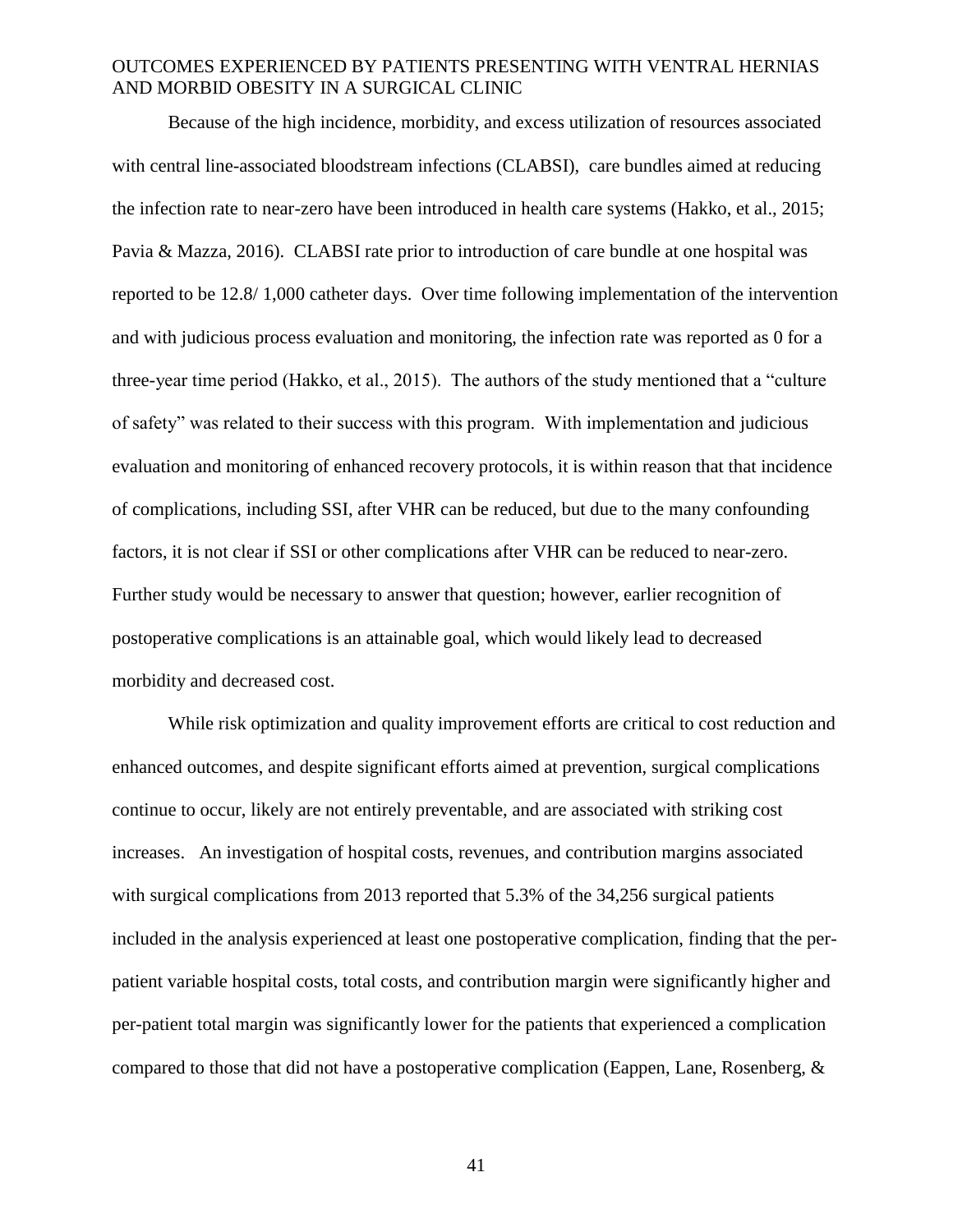et al., 2013). Also, postoperative complications following hepato-pancreatico-biliary surgery have been shown to be associated with higher hospital costs, higher payments, higher contribution margins and net profits (Gani, et al., 2015). Revised payment strategies will eliminate increased net profits associated with surgical complications. Payment models that consider both the costs associated with preoperative risk and postoperative complications would be helpful in the shift away from fee-for-service payment strategies. Bundled care models for reimbursement would need to adequately risk stratify patients to account for increased costs associated with non-modifiable risk factors.

The current study included open and laparoscopic VHR, and the cost data clearly highlights the variation in costs associated with type repair. In 2013, Colavita et al. utilized the Nationwide Inpatient Sample to compare outcomes and costs between open and laparoscopic VHR. The findings of their review included that short-term outcomes of laparoscopic VHR were more favorable than open repair in terms of length of stay, costs, complication rates and mortality (Colavita et al., 2013). An earlier study by the same authors demonstrated similar recurrence rates between laparoscopic and open repairs (Colavita et al., 2012). While many factors must be considered in determining the ideal approach to hernia repair, from a value perspective, it is plausible to postulate that laparoscopic ventral hernia repair when feasible should result in reduced costs and similar outcomes.

Hernia recurrence is an additional driver of cost and cannot be underestimated. However, in our study, the cost of wound complications far exceeded the cost associated with the repair of recurrent hernias. While it is often said that the most expensive hernia is the one that recurs, the current study demonstrates the significant cost of postoperative complications. Undoubtedly,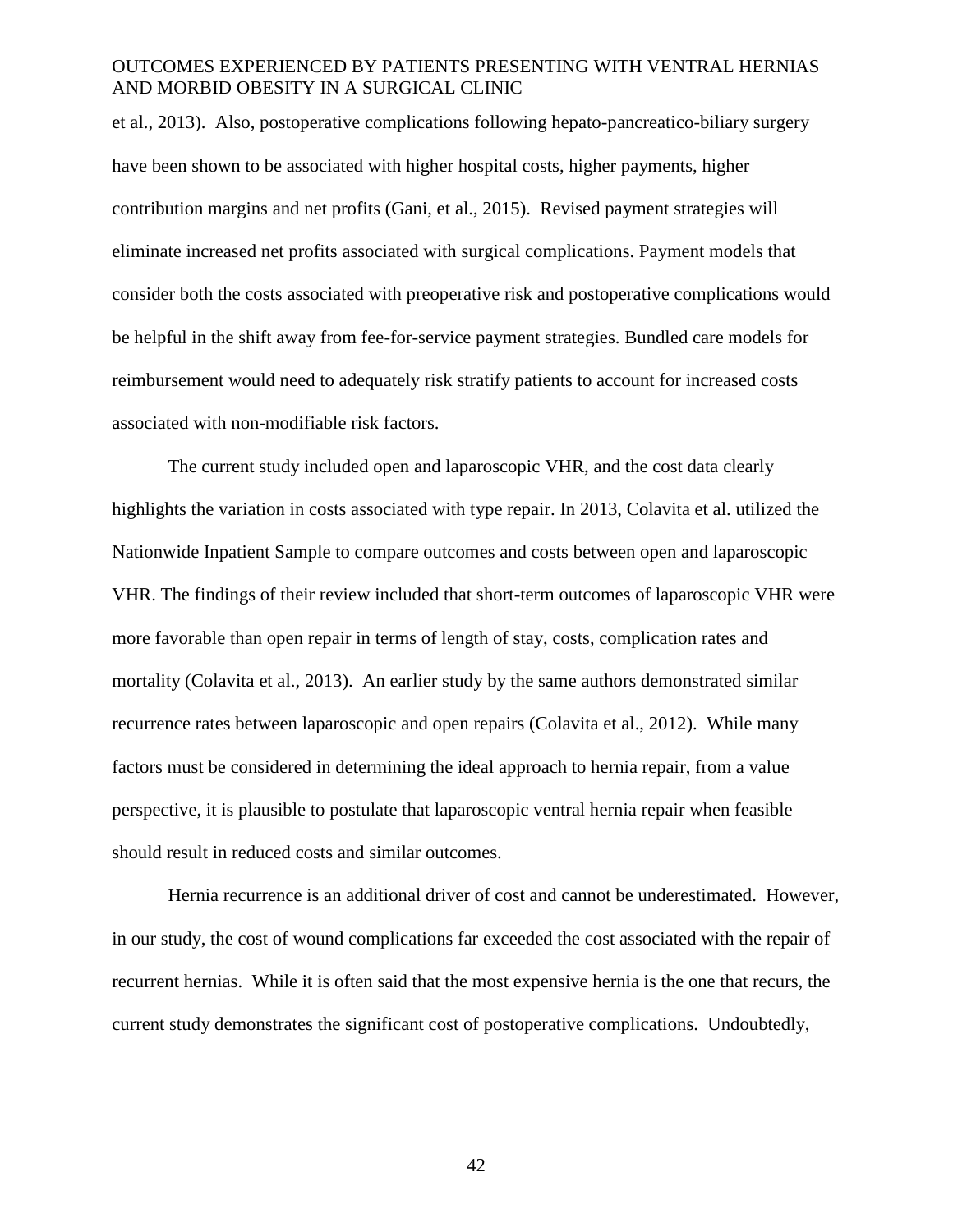those patients developing postoperative infections are even further likely to develop subsequent hernia recurrences.

Our data did not support smoking as a predictor of increased costs for VHR patients; however, it did identify increased hospital costs associated with COPD. Findings of a recent study that assessed the relationship of smoking duration with respiratory symptoms and COPD, concluded that while prevalence of COPD was decreased for smokers who quit  $\geq$ 10 years previously, smoking duration had a linear relationship with COPD (Liu et al., 2015). The NSQIP data bases smoking status on one item: "current smoker within one year: yes/no." Therefore, it is not known with certainty if our patients were smoking at the time of VIHR, which may be reflected in the lack of association between smoking and costs. This limitation of the NSQIP dataset makes it difficult to make assumptions regarding the impact of smoking upon hernia outcomes. It is the practice of the authors to avoid hernia repair in patients who have not abstained from smoking for at least 4 weeks preoperatively based upon studies demonstrating a reduction in perioperative complications with abstinence for this short duration (Sørensen, 2012).

A further limitation of this study is that post discharge costs that were incurred at a facility other than our two hospitals were not known and therefore not included in our analyses. For example, if a patient reported to an emergency room other than at our facility, the costs associated with that care were not retrievable. Additionally, any costs associated with home health care or repeated office visits, both of which were likely to have occurred for some of the patients that incurred complications were not part of our cost data, which leads to the assumption that the 90PDC in reality, are even greater than our cost data reflect. We are currently conducting a VHR cost analysis that will incorporate all estimated post discharge costs involved for a large cohort patients having undergone open VHR.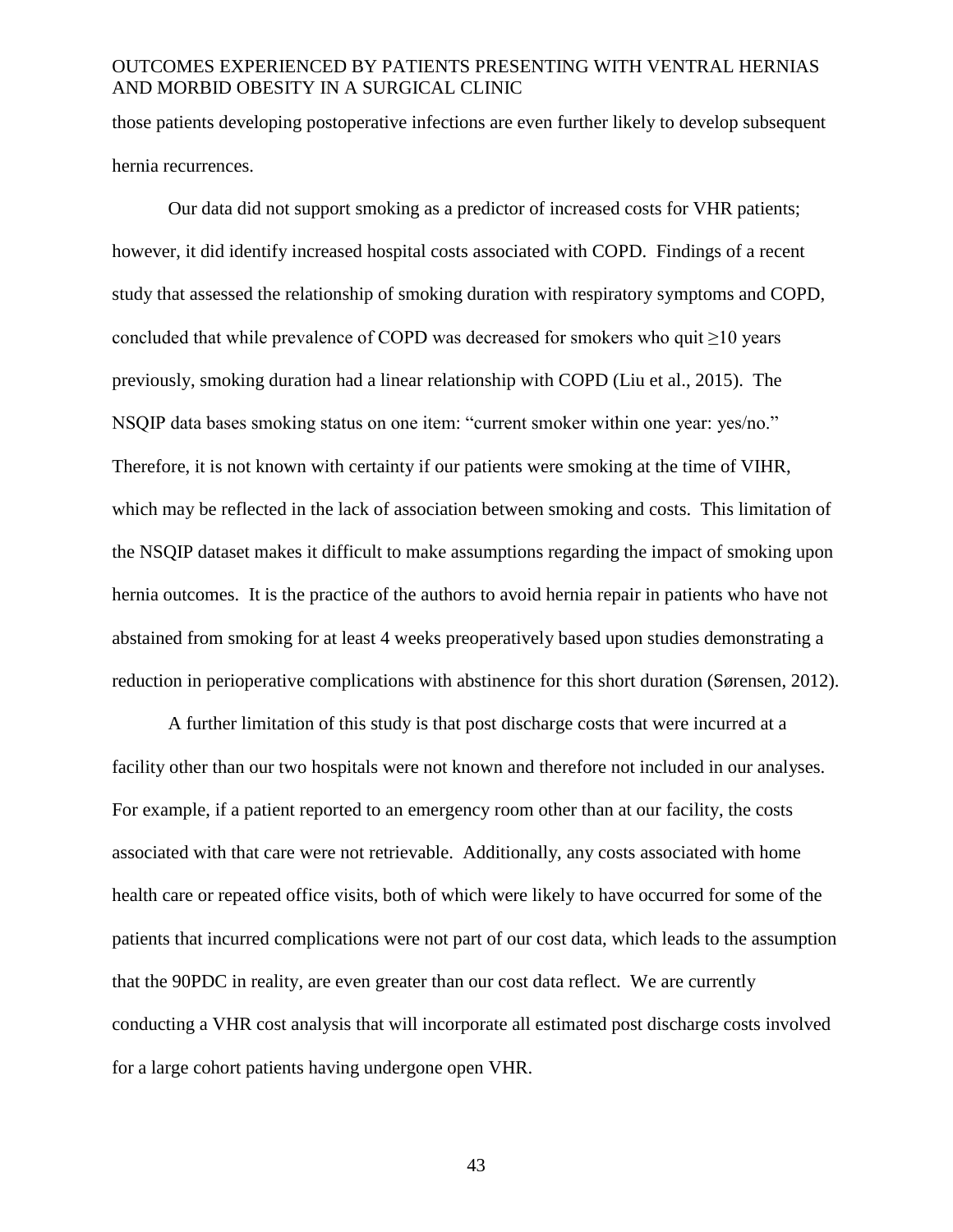The reality of the financial impact of hernia repair surgery is that patients with multiple comorbidities and large hernias command more expensive care. As payment strategies evolve into a value over volume foundation for all surgical care, and with increasing shift of risk to providers, such as penalties for readmission, surgeons must learn to provide high quality care at a reduced cost. This study provides a unique insight into the clinically relevant drivers of cost of VHR allowing an opportunity for pinpointing areas in need of attention. Development of a hernia care bundle payment model that incorporates risk adjustment, complexity of repair, and postoperative outcomes is needed to allow hospitals to care for these patients without incurring a financial loss.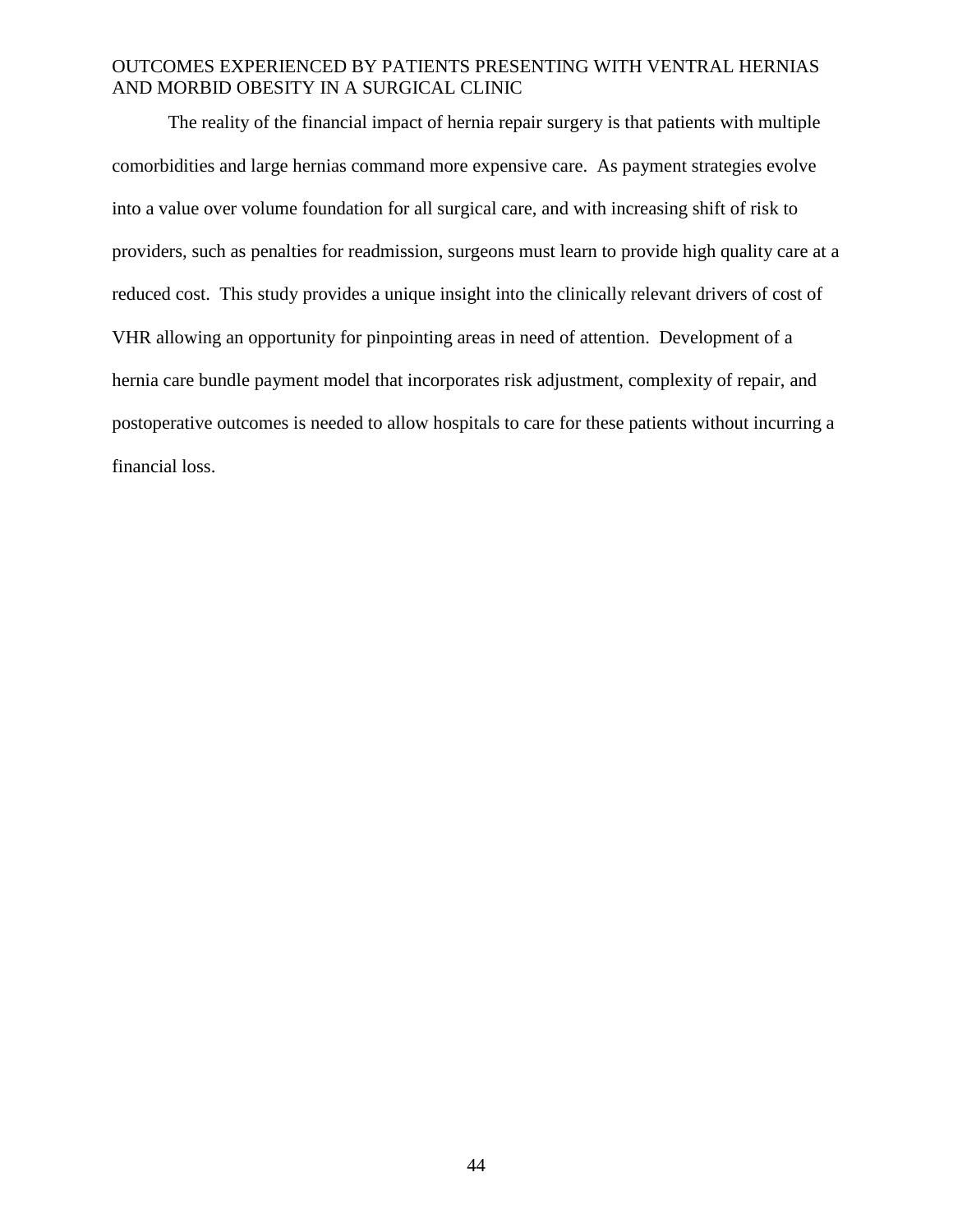#### References

- Baltodano, P. A., Webb-Vargas, Y., Soares, K. C., Hicks, C. W., Cooney, C. M., Cornell, P., Eckhauser, F. E. (2015). A validated, risk assessment tool for predicting readmission after open ventral hernia repair. Hernia, 20(1), 119-129. doi: 10.1007/s10029-015-1413-2
- Berger, R. L., Li, L. T., Hicks, S. C., Davila, J. A., Kao, L. S., & Liang, M. K. (2013). Development and validation of a risk-stratification score for surgical site occurrence and surgical site infection after open ventral hernia repair. *Journal of the American College of Surgeons, 217*(6), 974-982. doi: http://dx.doi.org/10.1016/j.jamcollsurg.2013.08.003
- Brooke, B. S., Stone, D. H., Cronenwett, J. L., & et al. (2014). Early primary care provider follow-up and readmission after high-risk surgery. JAMA Surgery, 149(8), 821-828. doi: 10.1001/jamasurg.2014.157 11.
- Centers for Medicare and Medicaid Services. The merit-based incentive payment system (MIPS) & Alternative payment models (APMs). Available at: https://www.cms.gov/Medicare/Quality-Initiatives-Patient-Assessment-Instruments/Value-Based-Programs/MACRA-MIPS-and-APMs/MACRA-MIPS-and-APMs.html# Accessed 8 February 2016.
- Colavita, P.D., Tsirline, V.B., Belyansky, I., Walters, A.L., Lincourt, A.E., Sing, R.F., Heniford, T. (2012). Prospective, long-term comparison of quality of life in laparoscopic versus open ventral hernia repair. *Annals of Surgery 256*, 714-723 29.
- Colavita, P.D., Tsirline, V.B., Walters, A.L., Lincourt, A.E., Belyansky, I., Heniford, B.T. (2013). Laparoscopic versus open hernia repair: outcomes and sociodemographic utilization results from the nationwide inpatient sample. *Surgical Endoscopy 27*: 109-117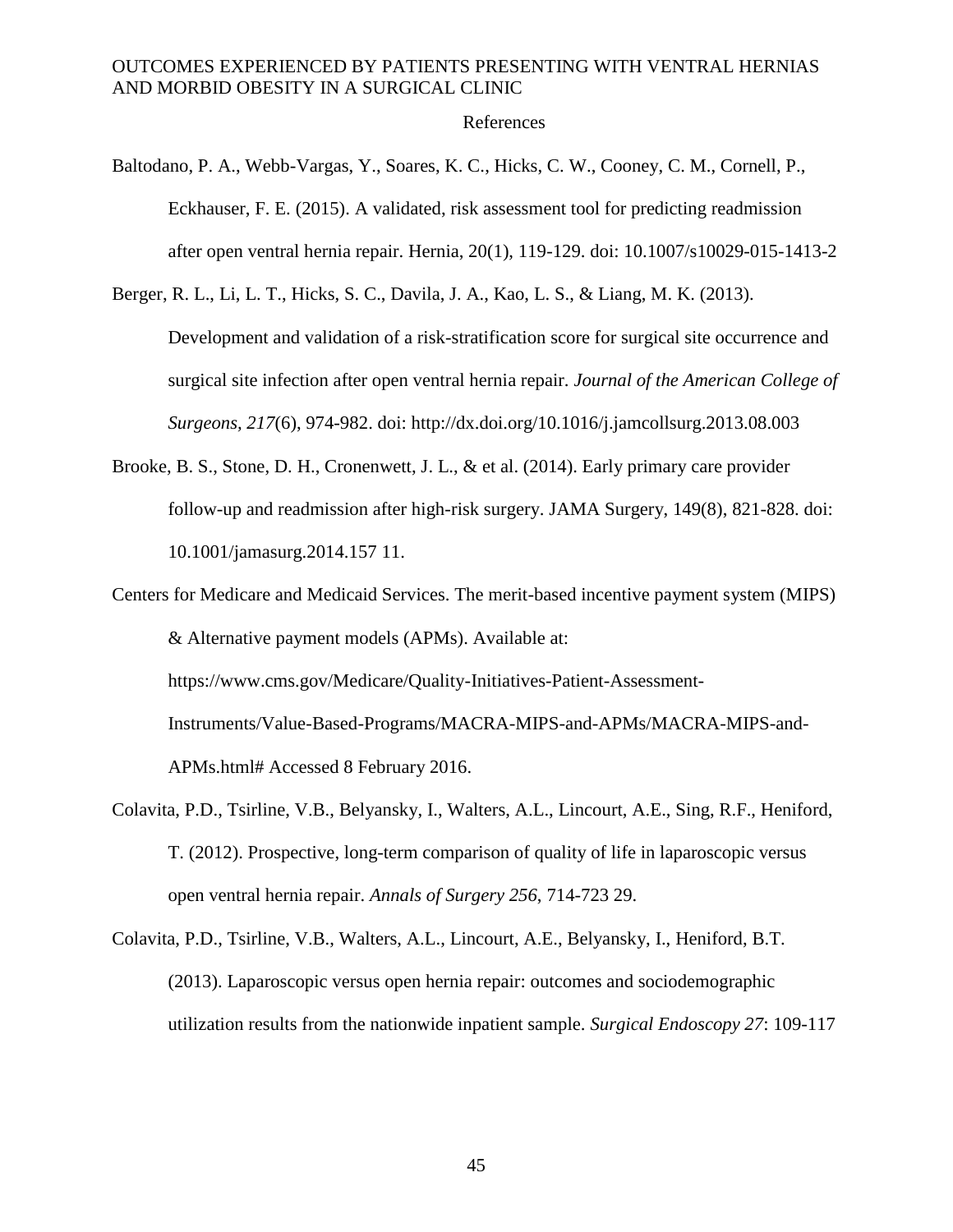Davenport, D. L., Henderson, W. G., Khuri, S. F., & Mentzer, R. M. (2005). Preoperative risk factors and surgical complexity are more predictive of costs than postoperative complications: a case study using the national surgical quality improvement program (NSQIP) database. *Annals of Surgery, 242*(4), 463-471. doi: 10.1097/01.sla.0000183348.15117.ab

- Eappen, S., Lane, B. H., Rosenberg, B., & et al. (2013). Relationship between occurrence of surgical complications and hospital finances. JAMA, 309(15), 1599-1606. doi: 10.1001/jama.2013.2773
- Fayezizadeh, M., Petro, C. C., Rosen, M. J., & Novitsky, Y. W. (2014). Enhanced Recovery after Surgery Pathway for Abdominal Wall Reconstruction: Pilot Study and Preliminary Outcomes. Plastic and Reconstructive Surgery, 134(4S-2), 151S-159S. doi: 10.1097/prs.0000000000000674
- Fischer, J. P., Wes, A. M., Wink, J. D., Nelson, J. A., Rohrbach, J. I., Braslow, B. M., & Kovach, S. J. (2014). Analysis of perioperative factors associated with increased cost following abdominal wall reconstruction (AWR). *Hernia, 18*(5), 617-624. doi: 10.1007/s10029- 014-1276-y 28.
- Gani, F., Hundt, J., Makary, M.A., Haider, A.H., Zogg, C.K,. Pawlik, T.M. (2015). Financial impact of postoperative complication following hepato-pancreatico-biliary surgery for cancer. *Annals of Surgical Oncology*. published online 29 Dec 2015. doi: 10.1245/s10434-015-5042-x
- Hackbarth, G., Reischauer, R., Mutt, A. (2008). Collective accountability for medical care toward bundled medicare payments. *The New England Journal of Medicine, 359*(1), 3-5 doi: 10.1056/NEJMp0803749 24.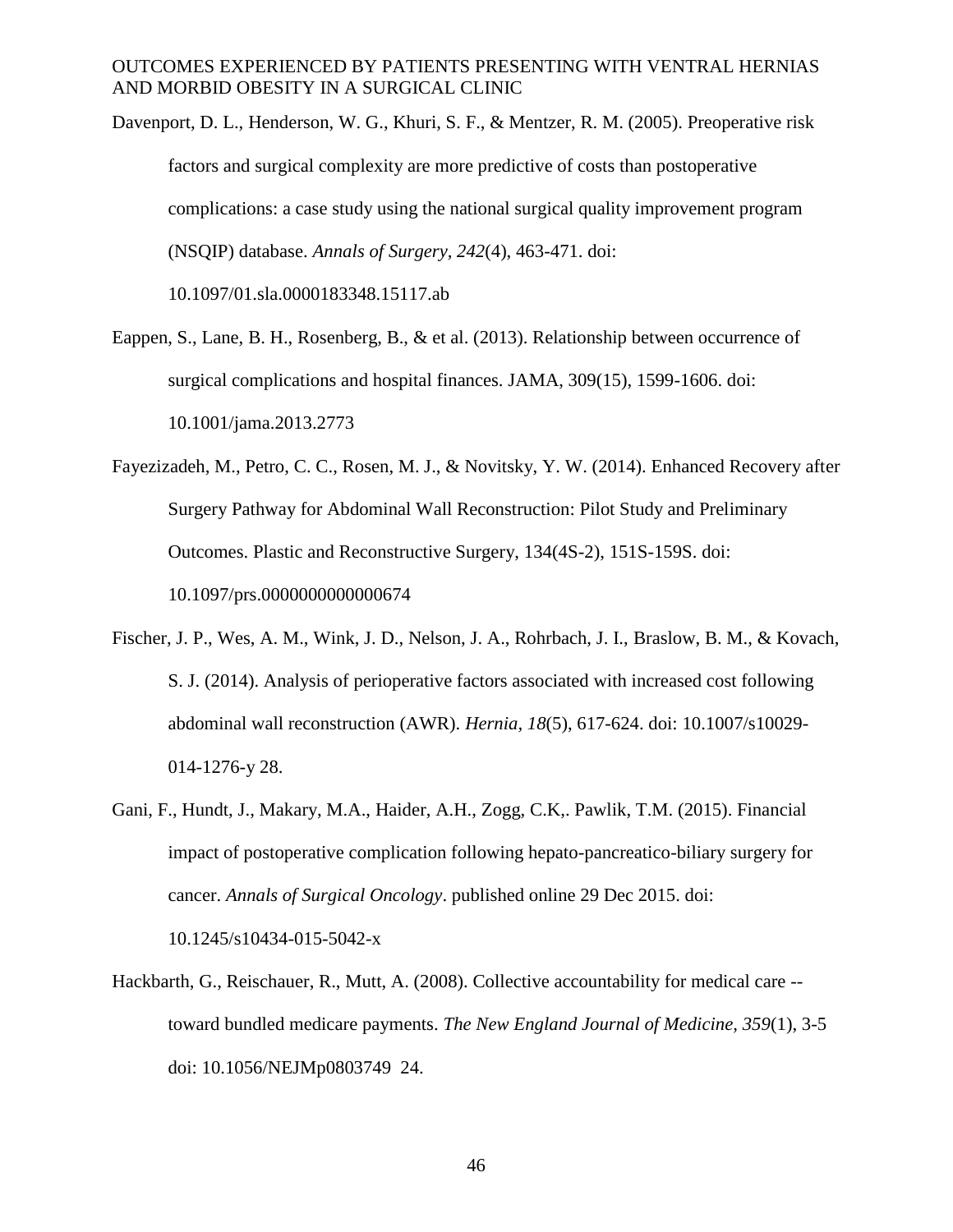- Hakko, E., Guvenc, S., Karaman, I., Cakmak, A., Erdem,,T., Cakmakci, M. (2015). Long-term sustainability of zero central-line associated bloodstream infections is possible with high compliance with care bundle elements. *Eastern Mediterranean Health Journal, 21*(4): 293-298
- Hammermeister, K. (2009). The national surgical quality improvement program: learning from the past and moving to the future. *The American Journal of Surgery, 198*, S 69-S73
- Haynes, A.B., Weiser, T.G., Berry, W.R., Lipsitz, S.R., Breizat, A.H., Dellinger, E.P., Herbosa, T., Joseph, S., Kibatala, P.L., Lapitan, M.C., Merry, A.F., Moorthy, K., Reznick, R.K., Taylor, B., Gawande, A.A., Safe Surgery Saves Lives Study Group. (2009). A surgical safety checklist to reduce morbidity and mortality in a global population. *New England Journal of Medicine, 360*, 491-499
- Holihan, J. L., Alawadi, Z., Martindale, R. G., Roth, J. S., Wray, C. J., Ko, T. C., Liang, M. K. (2015). Adverse events after ventral hernia repair: the vicious cycle of complications. *Journal of the American College of Surgeons, 221*(2), 478-485. doi: [http://dx.doi.org/10.1016/j.jamcollsurg.2015.04.026 3.](http://dx.doi.org/10.1016/j.jamcollsurg.2015.04.026%203)
- Kassin, M.T., Owen, R.M., Perez, S.D., Leeds, I., Cox, J.C., Schnier, K., Sadiraj, V., Sweeney, J.F. (2012). Risk factors for 30-day hospital readmission among general surgery patients. *Journal of the American College of Surgeons, 215*(3), 322-330. doi: http://dx.doi.org/10.1016/j.jamcollsurg.2012.05.024
- Liang, M. K., Goodenough, C. J., Martindale, R. G., Roth, J. S., & Kao, L. S. (2015). External Validation of the Ventral Hernia Risk Score for Prediction of Surgical Site Infections. Surgical Infections, 16(1), 36-40. doi: 10.1089/sur.2014.115 18.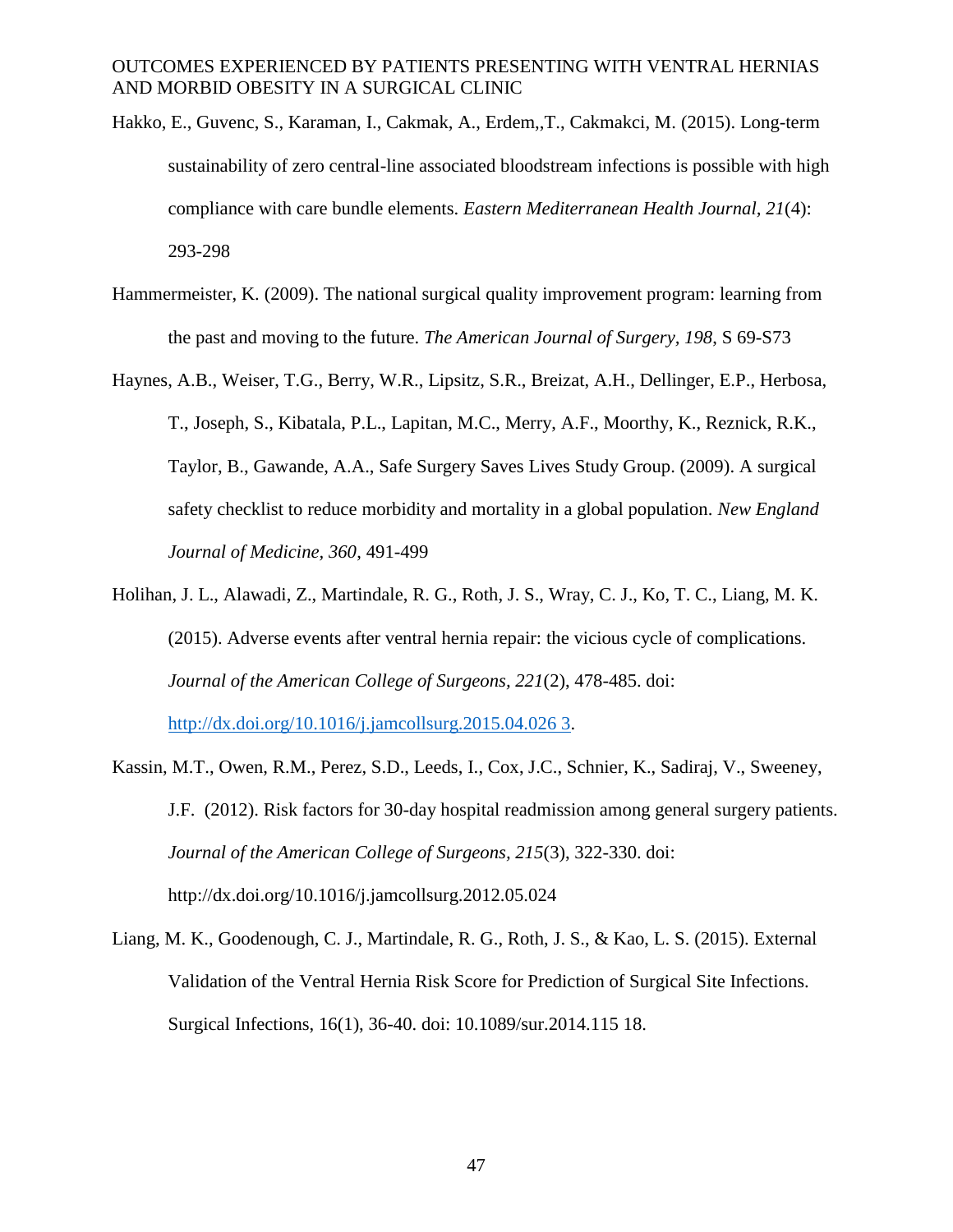Goodenough, Liang, M.K., Nguyen, M.T., Nguyen, D.H., Holihan, J.L., Awawadi, Z.M., Roth, J.S., Wray, C.J., Ko, T.C., Kao, L.S. (2015). Preoperative glycosylated hemoglobin and postoperative glucose together predict major complications after abdominal surgery. *Journal of the American College of Surgeons, 221*(4), 854-861

- Liu, Y., Pleasants, R.A., Croft, J.B., Wheaton, A.G., Khosrow, H., Malarcher, A.M., Ohar, J.A., Kraft, M., Mannino, D.M., Strange, C. (2015). Smoking duration, respiratory symptoms, and COPD in adults aged ≥ 45 years with a smoking history. *International Journal of COPD, 10*, 1409-1416 2.
- Lovecchio, F., Farmer, R., Souza, J., Khavanin, N., Dumanian, G.A., Kim, J.Y. (2014). Risk factors for 30-day readmission in patients undergoing ventral hernia repair. *Surgery, 155*(4), 702-710. doi: http://dx.doi.org/10.1016/j.surg.2013.12.021
- Merkow, R. P., Ju, M. H., Chung, J. W., & et al. (2015). UNderlying reasons associated with hospital readmission following surgery in the united states. JAMA, 313(5), 483-495. doi: 10.1001/jama.2014.18614 6.
- Nguyen, M.T., Li, L.T., Hicks, S.C., Davila, J.A., Suliburk, J.W., Leong, M., Kao, L.S., Berger, D.H., Liang, M.K. (2013). Readmission following open ventral hernia repair: incidence, indications, and predictors. *American Journal of Surgery, 206*(6), 942-949. doi: http://dx.doi.org/10.1016/j.amjsurg.2013.08.022

Pavia, M., & Mazza, M. (2016). Adding innovative practices and technology to central line bundle reduces bloodstream infection rate in challenging pediatric population. *American Journal of Infection Control, 44*(1), 112-114. doi: http://dx.doi.org/10.1016/j.ajic.2015.08.026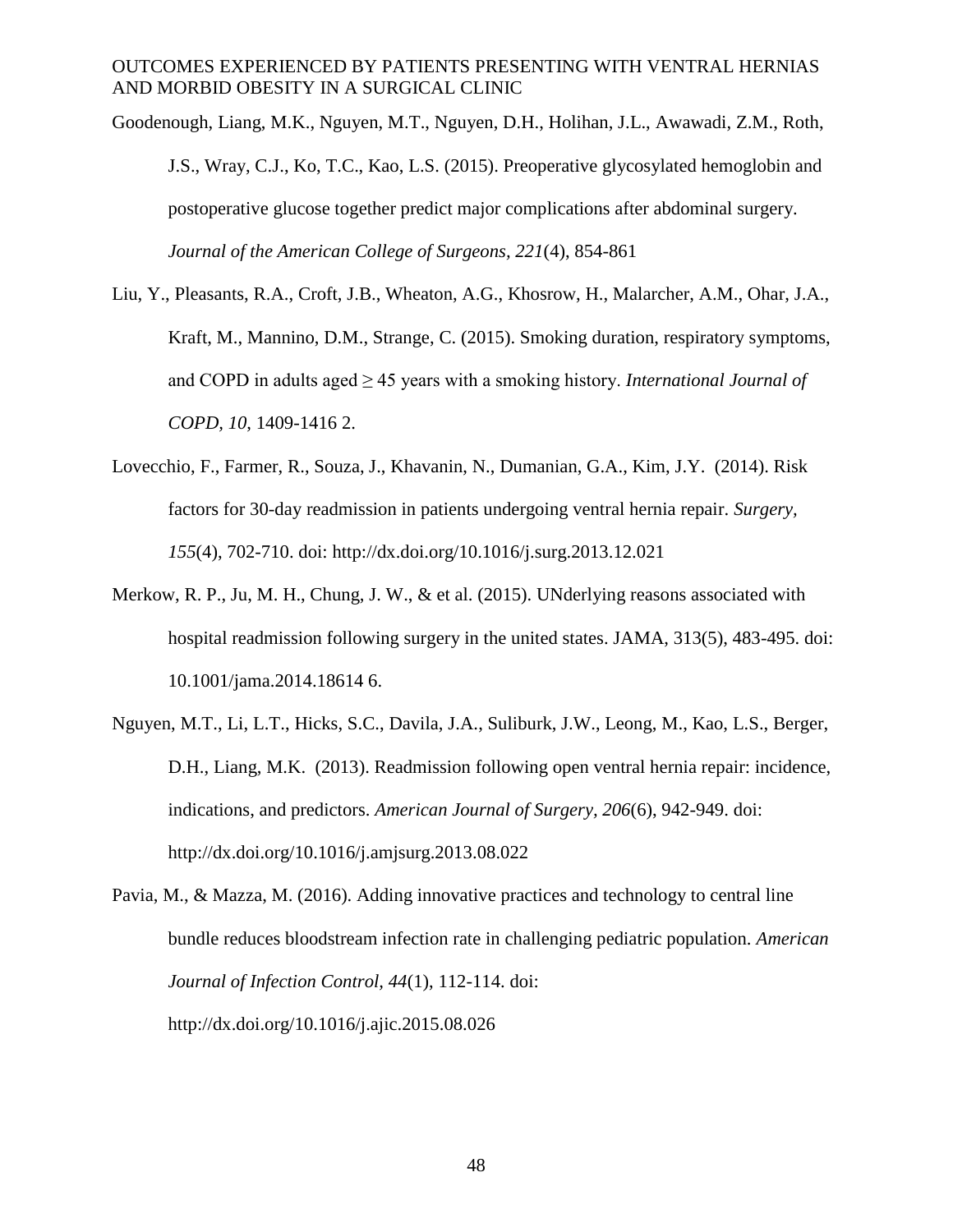- Petro, C. C., O'Rourke, C. P., Posielski, N. M., Criss, C. N., Raigani, S., Prabhu, A. S., & Rosen, M. J. (2015). Designing a ventral hernia staging system. *Hernia*, 1-7. doi: 10.1007/s10029-015-1418-x
- Poulose, B. K., Shelton, J., Phillips, S., Moore, D., Nealon, W., Penson, D., Holzman, M. D. (2012). Epidemiology and cost of ventral hernia repair: making the case for hernia research. *Hernia, 16*(2), 179-183. doi: 10.1007/s10029-011-0879-9
- Reynolds, D., Davenport, D., Korosec, R., & Roth, J. S. (2013). Financial implications of ventral hernia repair: a hospital cost analysis. Journal of Gastrointestinal Surgery, 17(1), 159-167. doi: 10.1007/s11605-012-1999-y 23.
- Scally, C.P., Thumma, J.R., Birkmeyer, J.D., Dimick, J.B. (2015). Impact of surgical quality improvement on payments in Medicare patients. *Annals of Surgery, 262*(2), 249-252.
- Sørensen, L. (2012). Wound healing and infection in surgery: The clinical impact of smoking and smoking cessation: a systematic review and meta-analysis. *Archives of Surgery, 147*(4), 373-383. doi: 10.1001/archsurg.2012.5
- Stone, A. B., Grant, M. C., Pio Roda, C., Hobson, D., Pawlik, T., Wu, C. L., & Wick, E. C. (2015). Implementation costs of an enhanced recovery after surgery program in the United States: a financial model and sensitivity analysis based on experiences at a quaternary academic medical center. *Journal of the American College of Surgeons*. doi: 10.1016/j.jamcollsurg.2015.11.021
- Thiele, R.H., Rea, K.M., Turrentine, F.E., Friel, C.M., Hassinger, T.E., Goudreau, B.J., Umapathi, B.A., Kron, I.L., Sawyer, R.G., Hedrick, T.L., McMurry, T.L. (2015). Standardization of care: Impact of an enhanced recovery protocol on length of stay,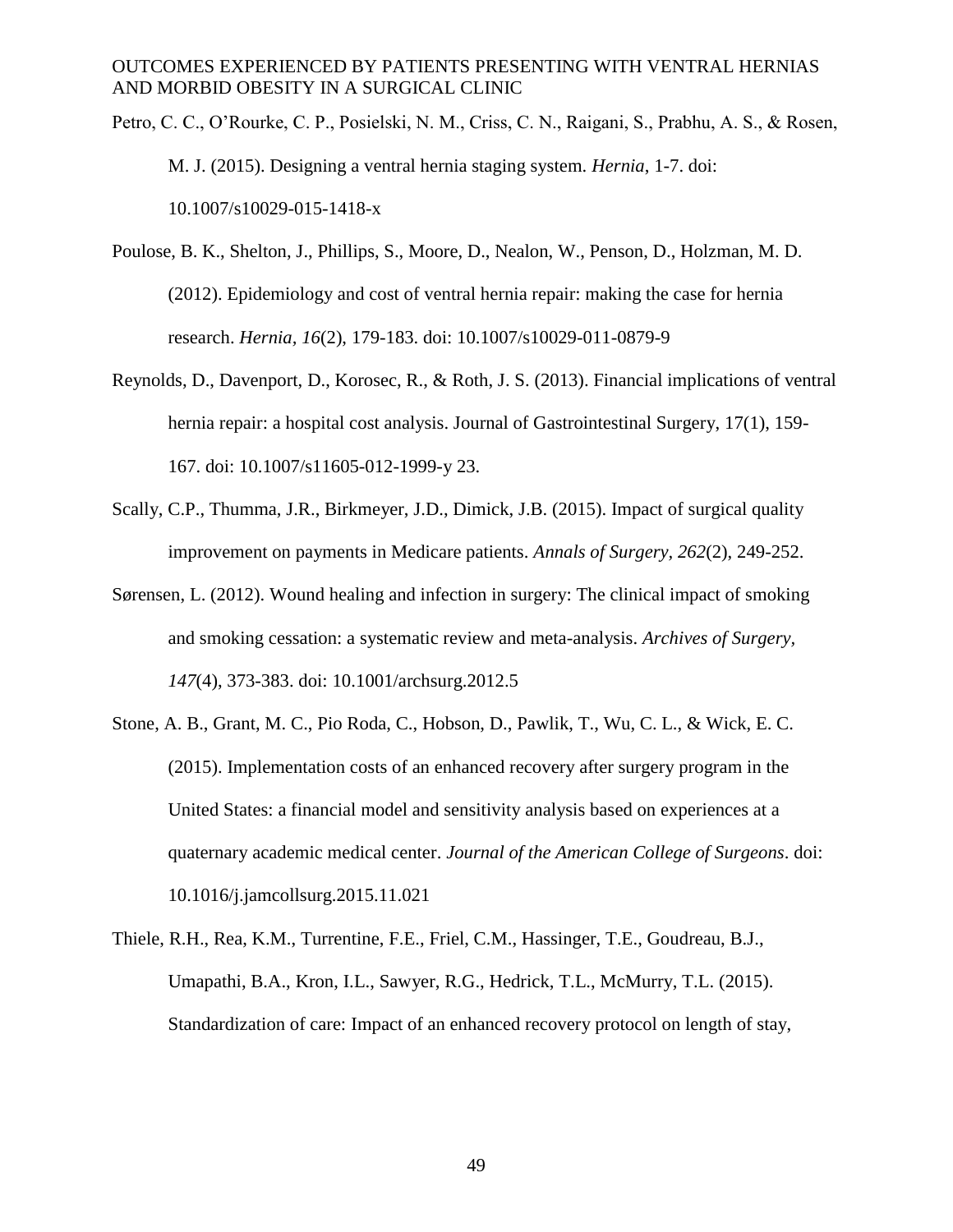complications and direct costs after colorectal surgery. *Journal of the American College* 

*of Surgeons, 220*, 430-443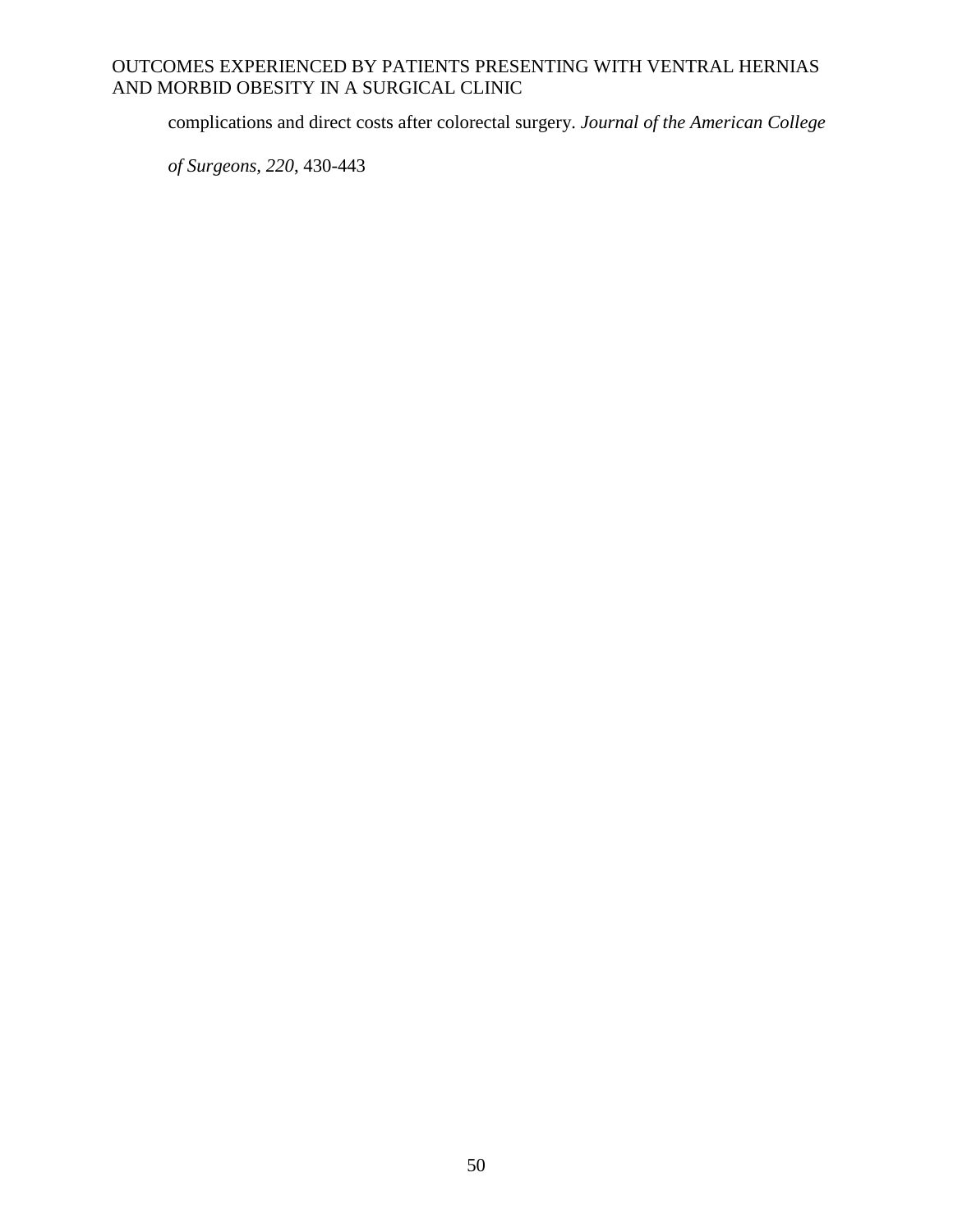|                              | Incidence,      | <b>Operating</b>    | <b>Total Encounter</b> | 90-days Post-        |
|------------------------------|-----------------|---------------------|------------------------|----------------------|
| <b>Characteristic</b>        | $n$ (%) of      | <b>Room Service</b> | <b>Costs</b>           | <b>VHR</b> discharge |
|                              | <b>Patients</b> | and Supply          |                        | <b>Costs</b>         |
|                              |                 | <b>Costs</b>        |                        |                      |
| <b>All VHR Patients</b>      | 385 (100%)      | $6.9(5.6-10.0)$     | $10.7(7.5-18.6)$       | $0(0-0.8)$           |
| <b>Gender</b>                |                 | $**$                | $***$                  | <b>NS</b>            |
| <b>Female</b>                | 228 (59.2%)     | $7.2(5.8-12.4)$     | $11.5(8.3-20.5)$       |                      |
| <b>Male</b>                  | 157 (40.8%)     | $6.6(5.4-8.8)$      | $9.5(6.8-14.6)$        |                      |
| Age, years                   |                 | $**1$               | $***1$                 | <b>NS</b>            |
| $\leq$ =40                   | 86 (22.3%)      | $6.6(5.5-8.8)$      | $9.5(7.1-14.0)$        |                      |
| 41-48                        | 76 (19.7%)      | $6.6(5.5-9.0)$      | $9.4(6.8-15.4)$        |                      |
| 49-56                        | 88 (22.9%)      | $7.0(5.4-10.3)$     | $10.9(7.8-18.0)$       |                      |
| 57-64                        | 65 (16.9%)      | $7.6(5.7-14.3)$     | $13.8(9.8-21.7)$       |                      |
| $65+$                        | 70 (18.2%)      | $7.5(6.3-14.5)$     | 13.2 (8.2-27.6)        |                      |
| <b>ASA Class<sup>†</sup></b> |                 | $***1$              | $***1$                 | $**1$                |
| $I-II$                       | 153 (39.7%)     | $6.3(5.3-8.5)$      | $8.8(6.8-12.2)$        | $0(0-0.2)$           |
| III                          | 219 (56.9%)     | $7.5(6.0-15.1)$     | $12.6(8.9-24.4)$       | $0.1(0-2.1)$         |
| $IV-V$                       | $7(1.8\%)$      | $6.5(5.8-8.7)$      | $8.1(6.2-29.7)$        | $0.1(0-2.3)$         |
| <b>Treated</b>               | 217(56.4%)      | $7.2**$             | $11.7***$              | <b>NS</b>            |
| <b>Hypertension</b>          |                 | $(5.8-14.0)$        | $(8.0-22.5)$           |                      |
| <b>Preoperative Open</b>     | 15 (3.9%)       | $20.1***$           | 29.1***                | <b>NS</b>            |
| Wound                        |                 | $(10.4 - 30.0)$     | $(23.4 - 83.0)$        |                      |
| $BMI > 40$ kg/m <sup>2</sup> | 69 (17.9%)      | <b>NS</b>           | <b>NS</b>              | <b>NS</b>            |
| <b>Smoker</b>                | 126 (32.7%)     | <b>NS</b>           | <b>NS</b>              | <b>NS</b>            |
|                              | 87 (22.6%)      | <b>NS</b>           | $13.4**$               | <b>NS</b>            |
| <b>Diabetes</b>              |                 |                     | $(8.3-21.9)$           |                      |
|                              | $26(6.8\%)$     | <b>NS</b>           | $17.6***$              | <b>NS</b>            |
| <b>COPD</b>                  |                 |                     | $(10.1 - 30.0)$        |                      |
| <b>Steroid Treatment</b>     | $12(3.1\%)$     | <b>NS</b>           | <b>NS</b>              | $2.7**$              |
| for Chronic                  |                 |                     |                        | $(0.5-6.7)$          |
| <b>Condition</b>             |                 |                     |                        |                      |

Table 1: Median hospital costs (interquartile range) for ventral hernia repair by preoperative risk factor. Costs are in thousands of U.S. Dollars. N=385. NS=No significant difference.

\* P < .05; \*\* P < .01; \*\*\* P < .001 from Mann-Whitney U or Kruskal-Wallis tests of group differences in costs. <sup>1</sup> Jonckheere-Terpstra test for ordered alternatives which detects increasing or decreasing differences in medians. †Patients without ASA classification were excluded from the table, they comprised 1.6% of the total.

IQR: interquartile range; VHR: ventral hernia repair; BMI: body mass index; COPD: chronic obstructive pulmonary disease;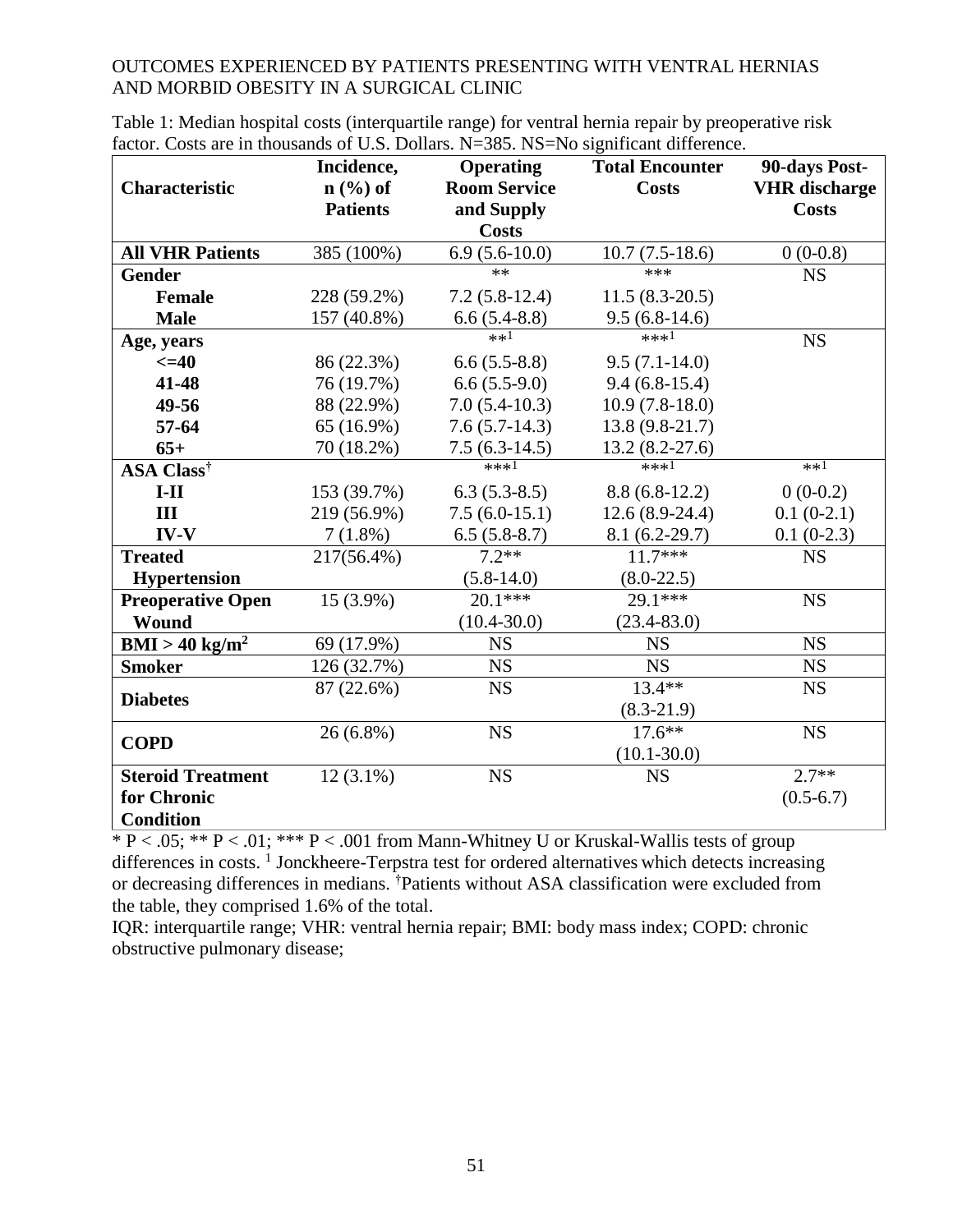| Table 2: Median hospital costs (interquartile range) for ventral hernia repair by perioperative |  |
|-------------------------------------------------------------------------------------------------|--|
| factors. Costs are in thousands of U.S. Dollars. N=385.                                         |  |

|                                    | Incidence,      | <b>Operating</b>    | <b>Total</b>                   | 90-days Post- |
|------------------------------------|-----------------|---------------------|--------------------------------|---------------|
| Characteristic                     | $n$ (%) of      | <b>Room Service</b> | <b>Encounter</b>               | <b>VHR</b>    |
|                                    | <b>Patients</b> | and Supply          | <b>Costs</b>                   | discharge     |
|                                    |                 | <b>Costs</b>        |                                | <b>Costs</b>  |
| <b>All VHR Patients</b>            | 385 (100%)      | $6.9(5.6-10.0)$     | $\overline{10.7}$ $(7.5-18.6)$ | $0(0-0.8)$    |
| <b>Wound Class</b>                 |                 | $***1$              | ***1                           | $**1$         |
| 1 Clean                            | 335 (87.0%)     | $6.6(5.5-8.5)$      | $10.1(7.2-14.4)$               | $0(0-0.5)$    |
| 2 Clean/Contaminated               | $22(5.7\%)$     | $20.3(8.8-22.9)$    | 29.8 (17.8-35.8)               | $0(0-3.6)$    |
| 3 Contaminated                     | 19 (4.9%)       | 20.9 (14.3-31.6)    | 28.6 (21.9-58.2)               | $1.0(0-6.0)$  |
| <b>4 Dirty/Infected</b>            | $9(2.3\%)$      | 20.1 (15.0-26.6)    | 30.6 (24.2-34.9)               | $0(0-8.4)$    |
| Mesh size, cm <sup>2</sup> tercile |                 | $***1$              | $***1$                         | <b>NS</b>     |
| $\leq 310$                         | 143 (37.1%)     | $5.7(4.8-6.8)$      | $7.4(5.9-10.7)$                |               |
| 311-619                            | 133 (34.5%)     | $7.0(6.0-17.3)$     | $11.1(8.2-22.1)$               |               |
| $620+$                             | 109 (28.3%)     | $8.5(7.2-14.0)$     | $14.8(11.1-25.2)$              |               |
| Approach                           |                 | ***                 | $***$                          | <b>NS</b>     |
| Laparoscopic                       | 184 (47.8%)     | $6.4(5.5-7.5)$      | $8.2(6.7-10.7)$                |               |
| Open                               | 201 (52.2%)     | $8.4(5.9-18.1)$     | 15.8 (10.5-27.0)               |               |
| <b>Recurrent Hernia vs.</b>        | 133 (34.5%)     | $8.5***$            | $15.3***$                      | <b>NS</b>     |
| <b>Initial</b>                     |                 | $(6.4-17.4)$        | $(10.8 - 25.2)$                |               |
| <b>Patient Type</b>                |                 | ***                 | $***$                          | <b>NS</b>     |
| <b>Inpatient</b>                   | 264 (68.6%)     | $7.9(5.9-15.7)$     | $13.7(10.1-24.2)$              |               |
| <b>Outpatient</b>                  | 121 (31.4%)     | $6.1(5.2-7.0)$      | $\frac{6.9(5.6-8.2)}{***1}$    |               |
| <b>Operation Duration,</b>         |                 | $***1$              |                                | <b>NS</b>     |
| minutes                            |                 |                     |                                |               |
| $\leq$ =90                         | 96 (24.9%)      | 5.5(4.5, 6.5)       | 6.8(5.4, 9.1)                  |               |
| $91 - 150$                         | 141 (36.6%)     | 6.6(5.5, 7.9)       | 9.9(7.7, 12.9)                 |               |
| $151 - 210$                        | 77 (20.0%)      | 8.4(6.7, 17.1)      | 15.1(11.0, 22.2)               |               |
| $211 - 270$                        | 41 (10.6%)      | 10.7(8.0, 20.6)     | 19.6 (13.4, 28.0)              |               |
| $271+$                             | 30 (7.8%)       | 17.7 (12.6,         | 28.5 (19.1, 32.0)              |               |
|                                    |                 | 21.2)               |                                |               |
| <b>Mesh Type</b>                   |                 | ***                 | ***                            | <b>NS</b>     |
| <b>Synthetic Only</b>              | 303 (78.7%)     | $6.3(5.4-7.6)$      | $9.4(7.0-12.2)$                |               |
| <b>Biologic Only</b>               | 72 (18.7%)      | 19.3 (16.4-25.6)    | $27.3(21.1-35.2)$              |               |
| <b>Both</b>                        | $10(2.6\%)$     | 21.1 (15.5-26.2)    | 31.1 (23.7-34.3)               |               |
| <b>No. of Mesh Pieces</b>          |                 | *** $^1$            | $***1$                         | <b>NS</b>     |
| 1                                  | 312 (81.0%)     | $6.5(5.4-8.5)$      | $10.1(7.1-15.4)$               |               |
| $2+$                               | 73 (19.0%)      | $11.3(8.0-19.9)$    | $17.8(10.8-29.7)$              |               |
| <b>Transfusion of PRBCs</b>        | $6(1.6\%)$      | $21.9**$            | 40.7***                        | <b>NS</b>     |
| during or w/in 72hr of             |                 | $(14.1 - 32.5)$     | $(25.2 - 93.4)$                |               |
| operation                          |                 |                     |                                |               |

\* P < .05; \*\* P < .01; \*\*\* P < .001 from Mann-Whitney U or Kruskal-Wallis tests of group differences in costs.<sup>1</sup> Jonckheere-Terpstra test for ordered alternatives which detects increasing/decreasing differences in medians.

IQR: interquartile range; VHR: ventral hernia repair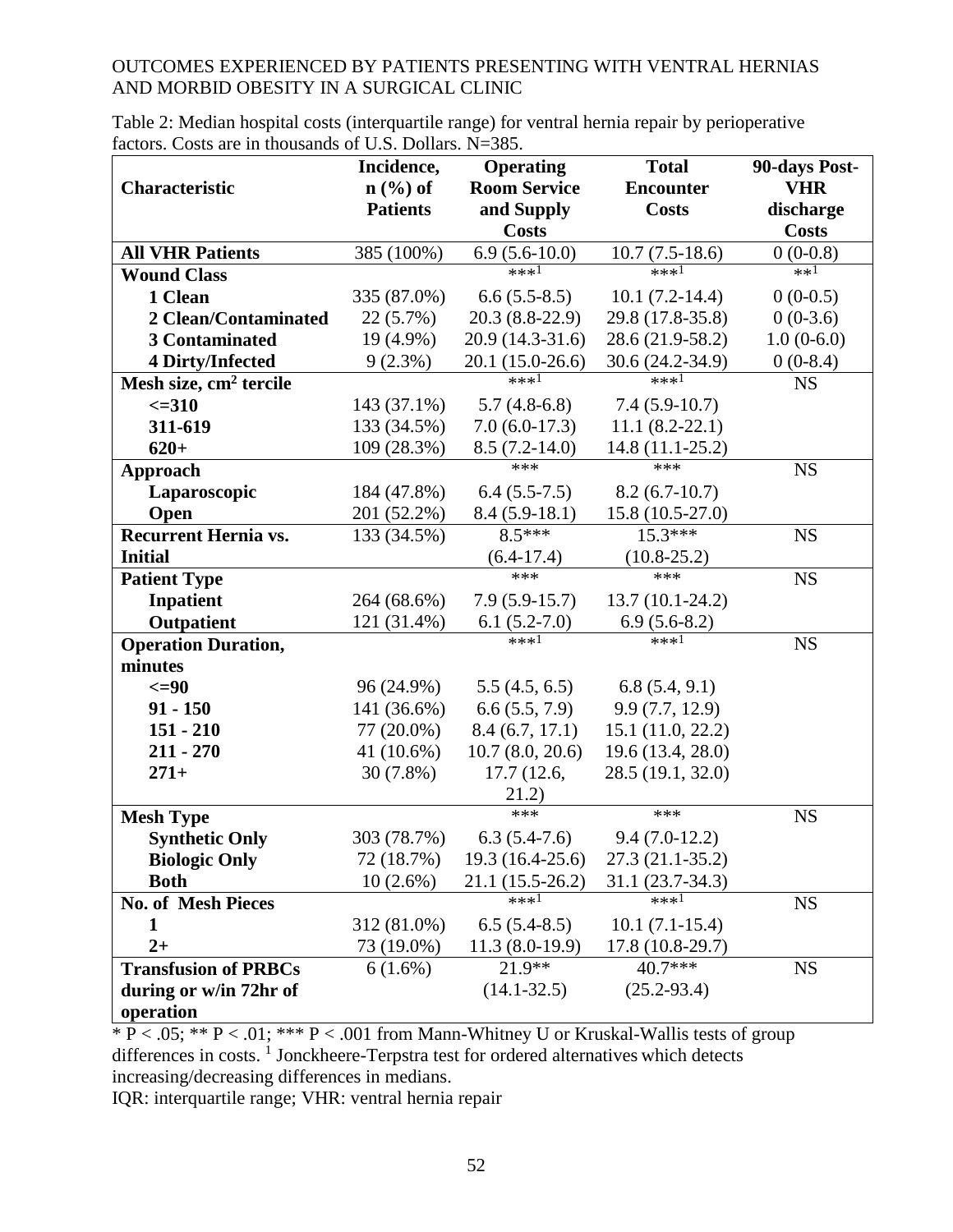Table 3. Costs Associated with the Diagnostic Related Grouping (DRG) of the Ventral Hernia Repair Admission. The DRG Reflects More Complex Secondary Or Other Operations During The Admission. Median Hospital Costs In Thousands Of U.S. Dollars (Interquartile Range), N=385.

|                                | Incidence,          | Operating           | <b>Total</b>      | 90-days         |
|--------------------------------|---------------------|---------------------|-------------------|-----------------|
| <b>Characteristic</b>          | $\mathbf{n}$ (%) of | <b>Room Service</b> | <b>Encounter</b>  | <b>Post-VHR</b> |
|                                | <b>Patients</b>     | and Supply          | <b>Costs</b>      | discharge       |
|                                |                     | <b>Costs</b>        |                   | <b>Costs</b>    |
| <b>All VHR Patients</b>        | 100%                | $6.9(5.6-10.0)$     | $10.7(7.5-18.6)$  | $0(0-0.8)$      |
| <b>DRG</b> Group               |                     | ***                 | ***               | <b>NS</b>       |
| <b>Ventral Hernia Repair</b>   | 205 (53.2%)         | $7.1(5.7-9.4)$      | $11.6(9.7-18.6)$  |                 |
| <b>Outpatient VHR (no</b>      | 121 (31.4%)         | $6.1(5.2-7.0)$      | $6.9(5.6-8.2)$    |                 |
| DRG assigned)                  |                     |                     |                   |                 |
| <b>Peritoneal adhesiolysis</b> | 24 (6.2%)           | $12.8(7.7-17.8)$    | $19.7(16.1-27.7)$ |                 |
| <b>Major</b> gastrointestinal  | 21 (5.5%)           | $19.9(11.1-22.1)$   | $28.5(20.9-36.0)$ |                 |
| resection                      |                     |                     |                   |                 |
| <b>Major Soft tissue</b>       | $9(2.3\%)$          | $17.3(9.2-23.3)$    | $24.9(21.5-36.0)$ |                 |
| procedure                      |                     |                     |                   |                 |
| Gynecologic procedure          | $2(0.5\%)$          | 17.9                | 22.6              |                 |
| Tracheotomy w/ Mech.           | $3(0.8\%)$          | 36.6                | 101.3             |                 |
| <b>Vent. 96+ Hrs.</b>          |                     |                     |                   |                 |

 $* p < .05; ** P < .01; *** P < .001$  from Kruskal-Wallis tests of group differences in costs.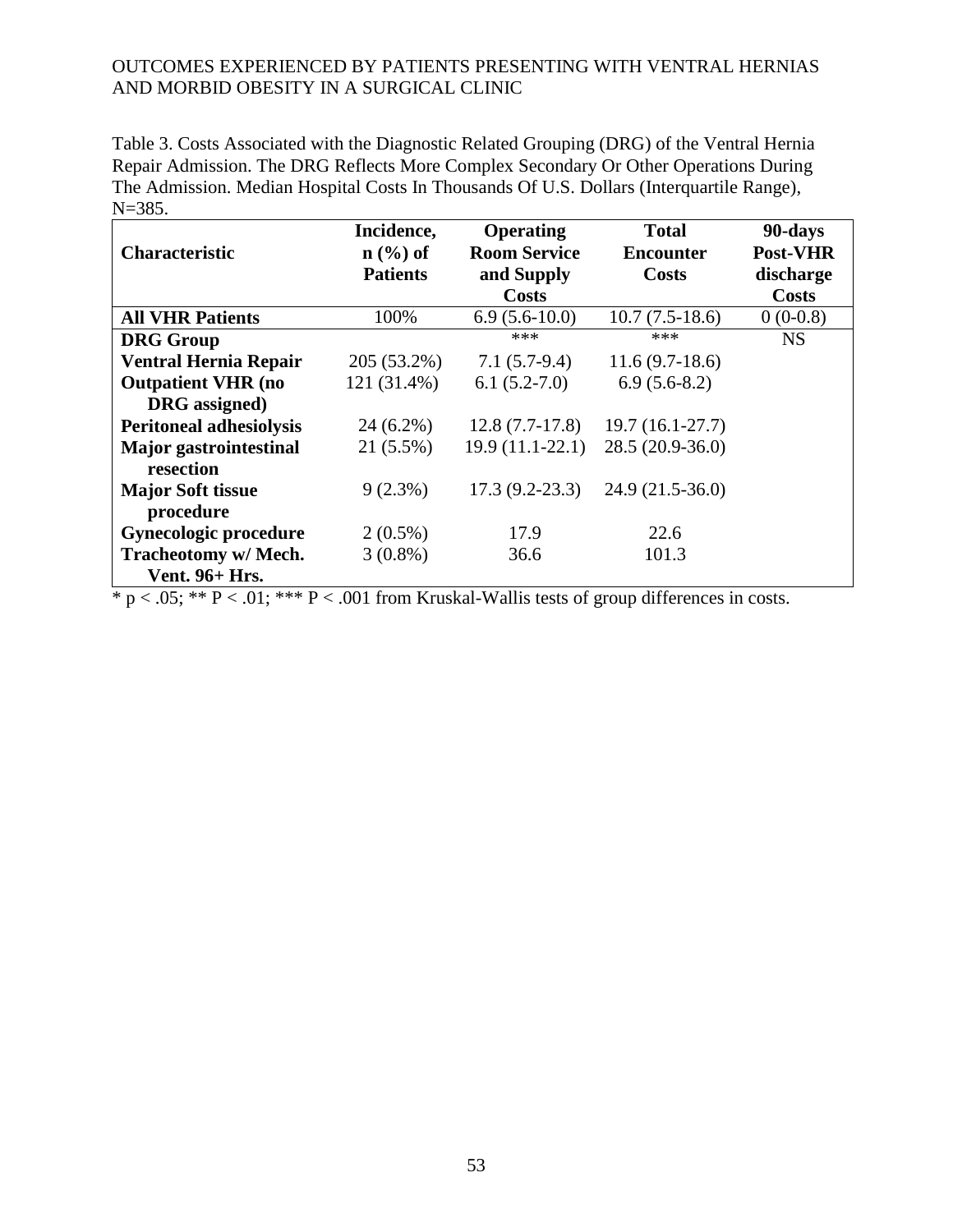| Table 4: Hospital costs associated with inpatient and post-discharge occurrence of ACS NSQIP     |  |
|--------------------------------------------------------------------------------------------------|--|
| morbidities. Median Hospital Costs (interquartile range) in Thousands of U.S. Dollars, $N=385$ . |  |

| <b>Characteristic</b>                                                              | <b>Inpatient</b><br>Incidence,<br>$n$ (%) of<br><b>Patients</b> | <b>Total</b><br><b>Encounter</b><br><b>Costs</b> | <b>Post-Discharge</b><br>Incidence,<br>$n$ (%) of<br><b>Patients</b> | 90-days Post-<br><b>VHR</b><br>discharge<br><b>Costs</b> |
|------------------------------------------------------------------------------------|-----------------------------------------------------------------|--------------------------------------------------|----------------------------------------------------------------------|----------------------------------------------------------|
| <b>All VHR Patients</b>                                                            | 385 (100%)                                                      | 10.7<br>$(7.5-18.6)$                             | 385 (100%)                                                           | $\theta$<br>$(0-0.8)$                                    |
| Any of the following<br>wound occurrences                                          | $8(2.1\%)$                                                      | $35.9***$<br>$(25.5 - 68.2)$                     | 24 (6.2%)                                                            | $6.7***$<br>$(3.0-21.8)$                                 |
| <b>Superficial SSI</b>                                                             | $4(1.0\%)$                                                      | $30.9**$<br>$(25.5 - 36.1)$                      | 14 (3.6%)                                                            | $5.6***$<br>$(0.1-9.7)$                                  |
| Deep SSI                                                                           | $1(0.3\%)$                                                      | 58.2*<br>No IQR                                  | $5(1.3\%)$                                                           | 24.8***<br>$(3.4 - 78.0)$                                |
| <b>Organ/Space SSI</b>                                                             | $1(0.3\%)$                                                      | 159.3*<br>No IQR                                 | $4(1.0\%)$                                                           | $20.7**$<br>$(9.2 - 27.8)$                               |
| <b>Dehiscence</b>                                                                  | $3(0.8\%)$                                                      | $71.6*$<br>No IQR                                | $7(1.8\%)$                                                           | $12.3***$<br>$(3.4 - 42.1)$                              |
| <b>Sepsis</b>                                                                      | $6(1.6\%)$                                                      | $36.0**$<br>$(23.1 - 61.5)$                      | $4(1.0\%)$                                                           | $23.8***$<br>$(22.0 - 28.3)$                             |
| <b>Septic Shock</b>                                                                | $4(1.0\%)$                                                      | $124.8**$<br>$(84.7 - 165.0)$                    | $0(0\%)$                                                             | NC                                                       |
| <b>UTI</b>                                                                         | $7(1.8\%)$                                                      | $36.5***$<br>$(11.5-90.2)$                       | $2(0.5\%)$                                                           | $13.3*$<br>No IQR                                        |
| <b>Mechanical</b><br>Ventilation > 48 hrs or<br><b>Unplanned Intubation</b>        | $7(1.8\%)$                                                      | 82.9***<br>$(50.0 - 159.3)$                      | $0(0\%)$                                                             | NC                                                       |
| VTE (DVT or<br><b>Pulmonary Embolism)</b>                                          | $5(1.3\%)$                                                      | $30.9**$<br>$(20.0 - 108.4)$                     | $1(0.3\%)$                                                           | <b>NS</b>                                                |
| <b>Cardiac Arrest/Acute</b><br><b>Myocardial Infarction/</b><br><b>Stroke/Coma</b> | $5(1.3\%)$                                                      | 50.0***<br>$(32.3 - 119.2)$                      | $1(0.3\%)$                                                           | <b>NS</b>                                                |
| <b>Transfusion &lt;72hr</b><br><b>Postoperatively</b>                              | $6(1.6\%)$                                                      | $40.7***$<br>$(25.5-93.4)$                       | $0(0\%)$                                                             | NC                                                       |
| Pneumonia                                                                          | $3(0.8\%)$                                                      | $47.0**$<br>No IQR                               | $0(0\%)$                                                             | NC                                                       |

 $* p < .05; ** p < .01; *** p < .001$  from Mann-Whitney U or Kruskal-Wallis tests of group differences in costs.<sup>1</sup> from Jonckheere-Terpstra test for ordered alternatives which detects increasing/decreasing differences in medians.

VHR: ventral hernia repair; SSI: surgical site infection; UTI: urinary tract infection: VTE: venous thromboembolism; DVT: deep vein thrombosis;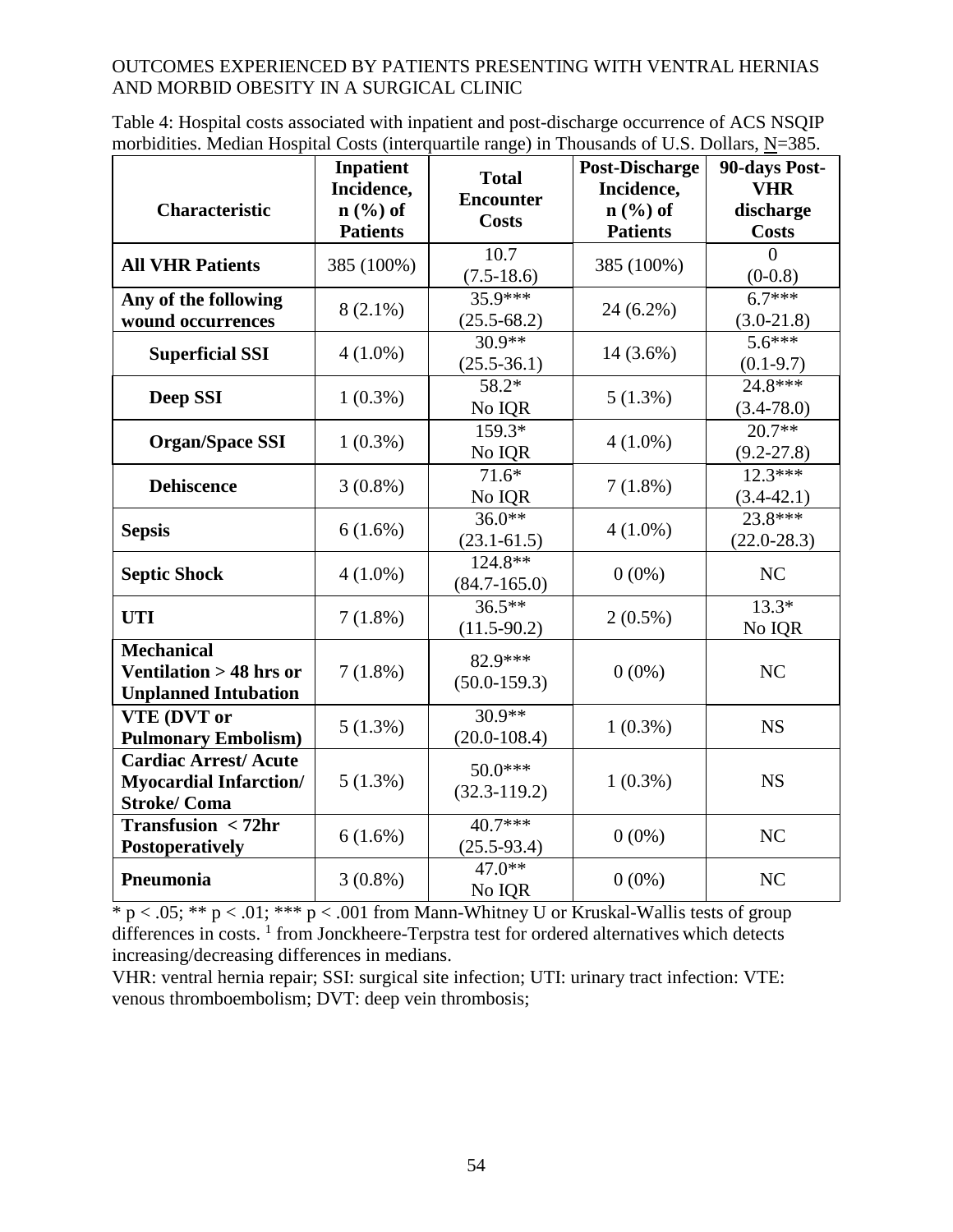| Discharge, Median (IQR) Hospital Costs, Reported in Thousands of U.S. Dollars, N=385. |
|---------------------------------------------------------------------------------------|
| .90-day Postoperative Encounters                                                      |

| <b>Characteristic</b>                                                      | Incidence,<br>$n$ $\left(\frac{9}{6}\right)$ of<br><b>Patients</b> | <b>Total Hospital</b><br><b>Costs 90-days</b><br><b>Post-VHR</b><br>discharge |
|----------------------------------------------------------------------------|--------------------------------------------------------------------|-------------------------------------------------------------------------------|
| <b>All Patients</b>                                                        | 385 (100%)                                                         | $(0-0.8)$                                                                     |
| <b>Emergency Department</b><br><b>Visits without</b><br><b>Readmission</b> | 46 (11.9%)                                                         | $2.6***$<br>$(0.6-9.6)$                                                       |
| <b>Readmission</b>                                                         | $62(16.1\%)$                                                       | $7.7***$<br>$(4.7-19.2)$                                                      |
| <b>Outpatient Surgery</b>                                                  | $7(1.8\%)$                                                         | $4.2***$<br>$(2.4-6.1)$                                                       |
| <b>Outpatient Encounter</b>                                                | 120 (31.2%)                                                        | $0.6***$<br>(0.2, 3.4)                                                        |

\* P < .05; \*\* P < .01; \*\*\* P < .001 from Mann-Whitney U or Kruskal-Wallis tests of group differences in costs.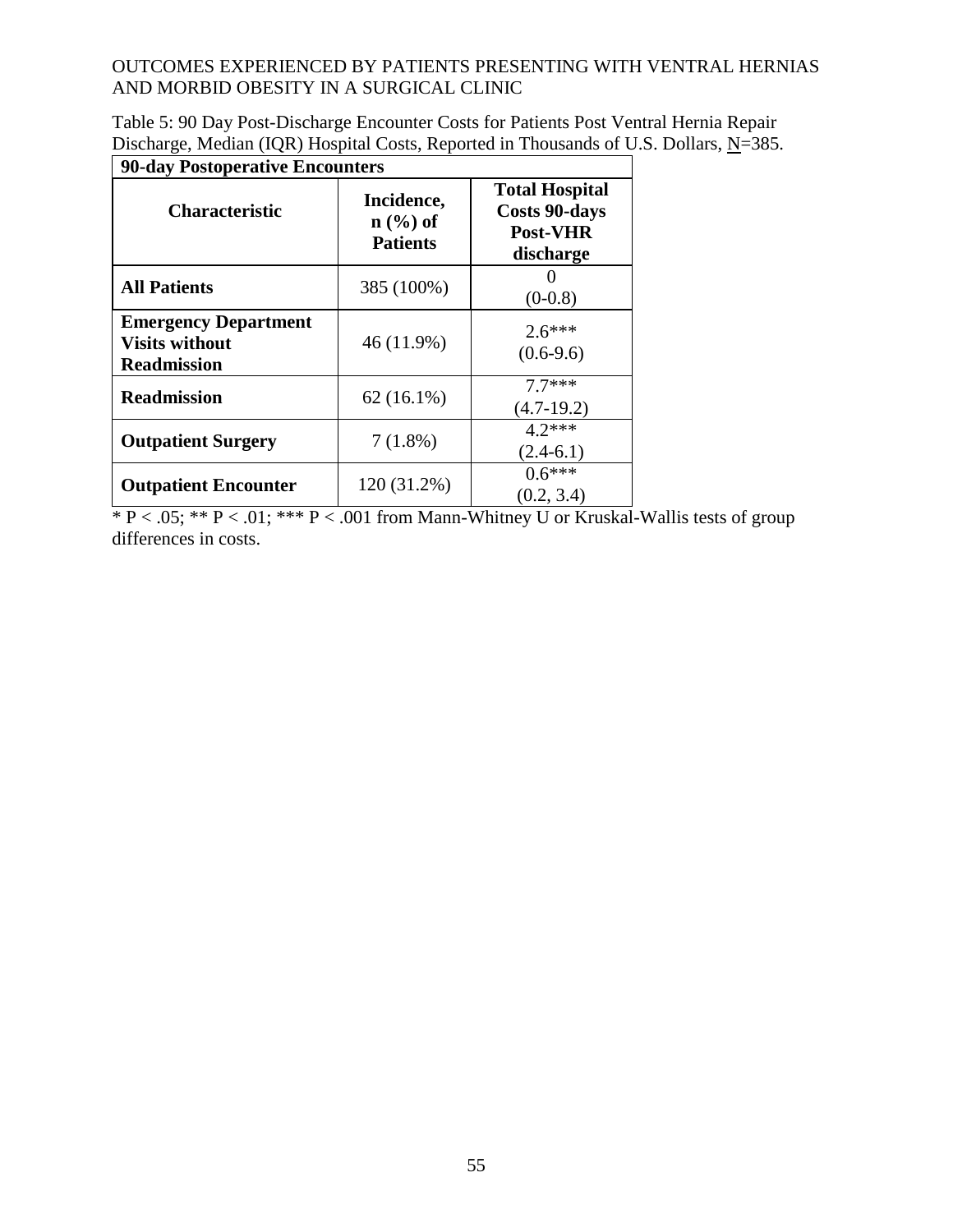Figure 1. Operating Room Service and Supply Costs by Type of Ventral Hernia Repair Based on the Primary Current Procedural Terminology (CPT) Code\*, Reported in U.S. Dollars, N=385.



Ventral Hernia Repair Primary CPT Code

- \* CPT Code Descriptions
- 49560: Repair initial incisional or ventral hernia; reducible
- 49561: Repair initial incisional or ventral hernia, incarcerated or strangulated
- 49565: Repair recurrent incisional or ventral hernia, reducible
- 49566: Repair recurrent incisional or ventral hernia, incarcerated or strangulated
- 49652: Laparoscopy, surgical, repair, ventral umbilical Spigelian or epigastric hernia (includes mesh insertion, when performed); reducible
- 49653: Laparoscopy, surgical, repair, ventral umbilical Spigelian or epigastric hernia (includes mesh insertion, when performed); incarcerated or strangulated
- 49654: Laparoscopy, surgical, repair, incisional hernia (includes mesh insertion, when performed); reducible
- 49655: Laparoscopy, surgical, repair, incisional hernia (includes mesh insertion, when performed); incarcerated or strangulated
- 49656: Laparoscopy, surgical, repair, recurrent incisional hernia (includes mesh insertion, when performed); reducible
- 49657: Laparoscopy, surgical, repair, recurrent incisional hernia (includes mesh insertion, when performed); incarcerated or strangulated
- 2016 Professional Edition Current Procedural Terminology. American Medical Association,

2015, Chicago, Il.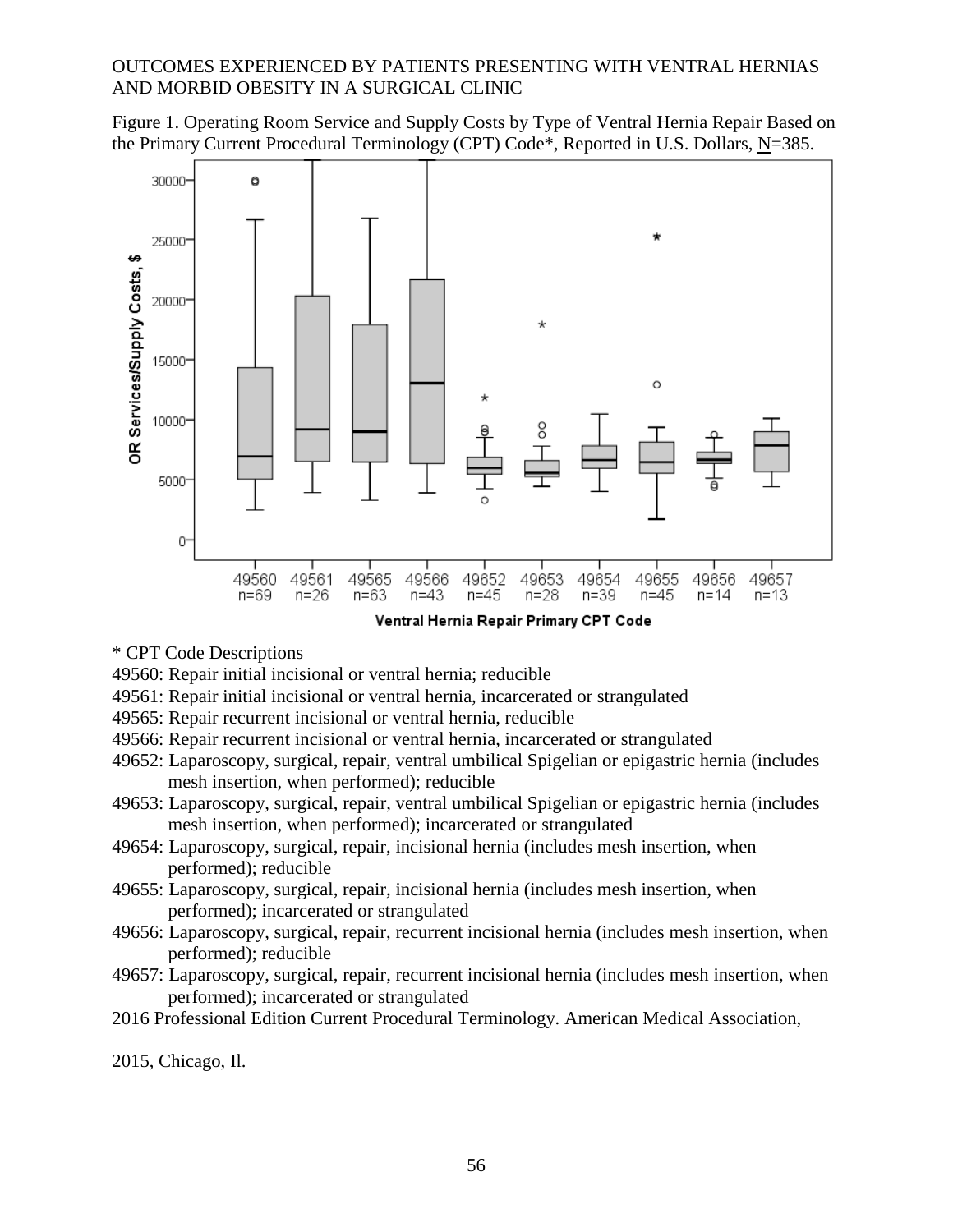Manuscript 3

Outcomes Experienced by Patients Presenting

with Ventral Hernias and Morbid Obesity in a Surgical Clinic

Margaret A. Plymale

University of Kentucky College of Nursing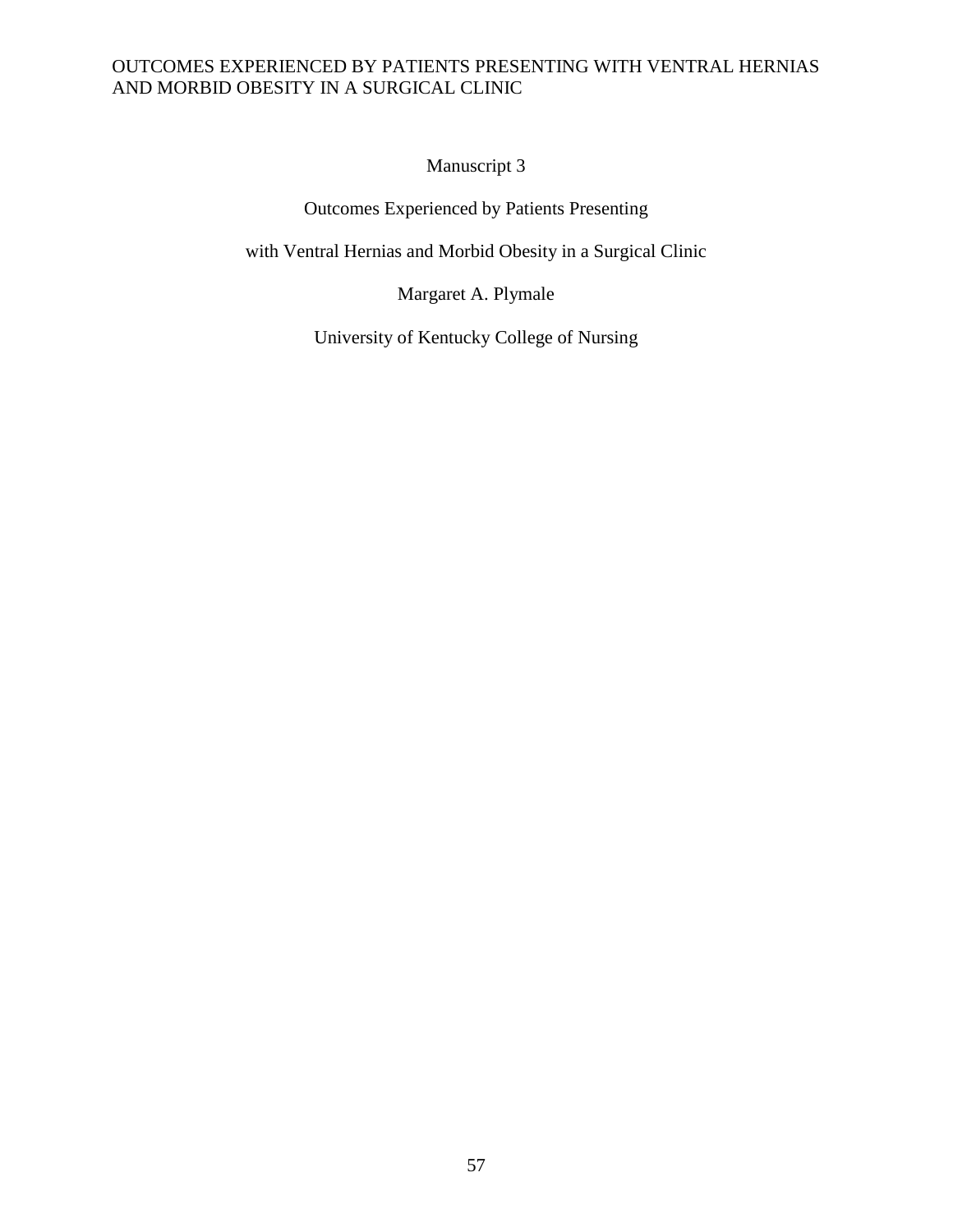#### **Abstract**

Surgeons generally agree that morbid obesity is a contraindication to ventral hernia repair surgery due to risk of adverse outcomes. The purpose of this study was to describe the experience of patients with ventral hernia complicated by morbid obesity by reviewing a population of patients that were seen by a surgical service to determine the characteristics of those patients that had favorable and unfavorable outcomes. A retrospective medical record review was conducted of new patients with ventral hernias and morbid obesity ( $\text{BMI} \geq 40 \text{ kg/m}^2$ ) seen by one surgical service over a two and a half-year time period. Clinical characteristics were noted, and surgical approach and clinical outcomes were noted for patients that had hernia repair. Patients that did not return were attempted to be contacted for a survey.

A total of 79 new patients with ventral hernias and morbid obesity were seen during the time period described. Eighteen patients did not follow up after initial visit; telephone surveys were conducted with six subjects. Morbidly obese patients with ventral hernias that were amenable to laparoscopic repair had favorable outcomes. Patients that had hernia repair that had met goal weight were few in numbers. Patients that had open hernia repair had increased rate of surgical site issues compared to patients that had laparoscopic repairs. Follow up surveys, because few in number, provided anecdotal information. Further research is needed to understand best practices for patients with ventral hernias complicated by morbid obesity.

*Keywords*: ventral hernia, morbid obesity, bariatric surgery, weight loss, postoperative complications, hernia recurrence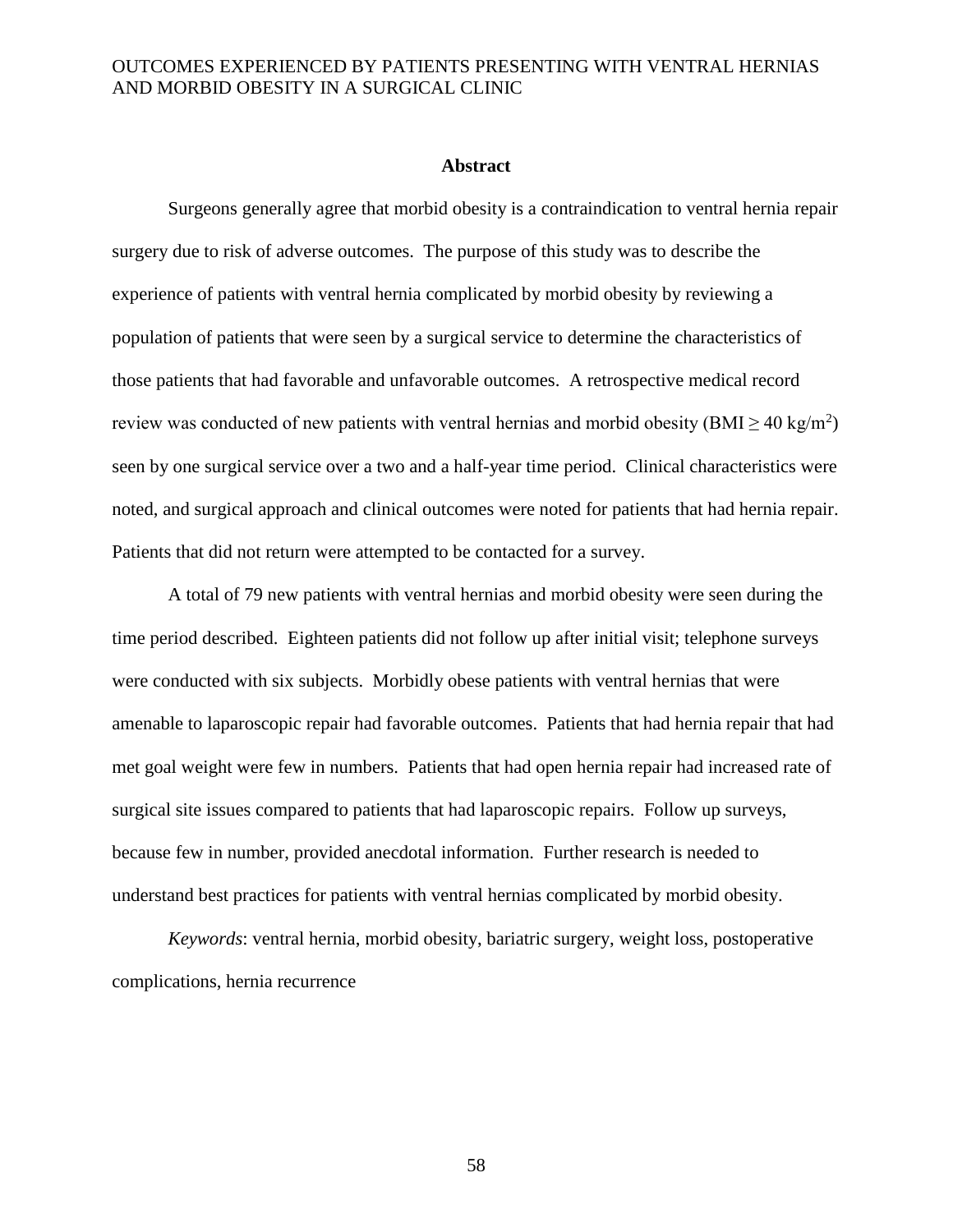#### **Introduction**

Ventral hernia repair surgery is one of the most commonly-performed surgical procedures in the United States today, as incisional hernias are estimated to occur in as many as 20 percent of patients that have had a previous abdominal operation (Cengiz & Israelsson, 1998). Some but not all patients' hernias are amenable to laparoscopic repair with intraperitoneal mesh implantation (Tobler & Itani, 2016); however, many patients' hernias are much larger measuring as wide as 10-20 centimeters precluding that operative approach (Petro et al., 2015). These larger hernias are more likely to require an open technique of hernia repair which often involves a four to seven-day hospitalization and is known to carry a much greater risk of postoperative complications. Surgical site infection (SSI) is believed to be the most common postoperative complication following ventral hernia repair and frequently leads to hospital readmission (Merkow, Ju, Chung, & et al., 2015). The incidence of SSI following ventral hernia repair is reported to be as high as 19 to 25% for open repairs (Holihan et al., 2015; Liang, Goodenough, Martindale, Roth, & Kao, 2015).

The patients that arrive to a surgical practice that is devoted to care of patients with complex hernias generally are referred by other surgeons who have decided that the patient or the patient's hernia is at a degree of complexity that requires a higher level of expertise. Another important factor is that many, if not most, ventral hernia patients present with multiple comorbidities which also can complicate the postoperative recovery. A recent National Surgical Quality Improvement Program (NSQIP) review of 106,968 patients with ventral hernias identified a 60% incidence of obesity, defined as body mass index (BMI) greater than or equal to  $30 \text{ kg/m}^2$ , in this ventral hernia population. This rate of obesity is nearly twice that of the estimated 34.9% of the United States adult population (Ogden, Carroll, Kit, & Flegal, 2014).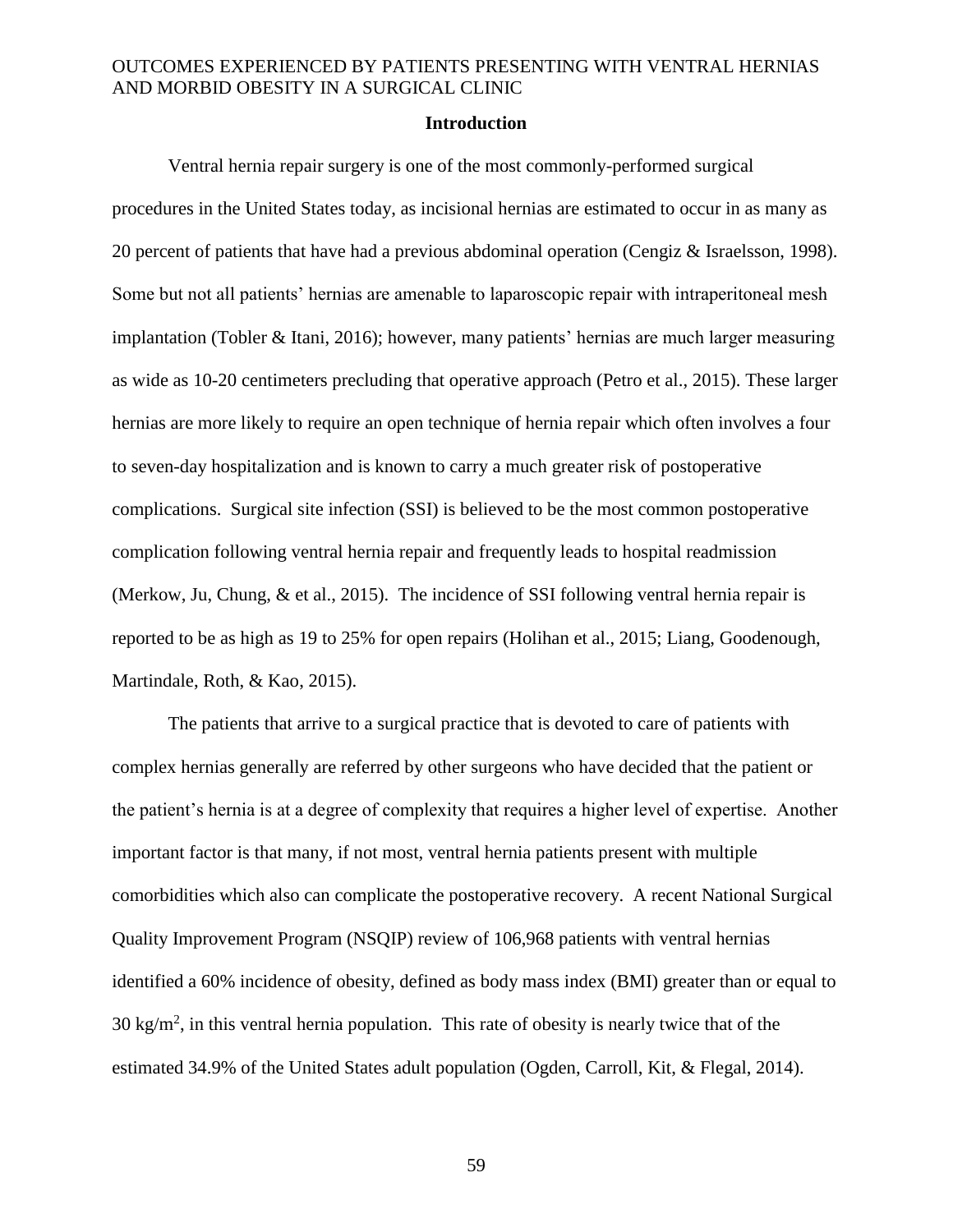Evidence of the impact of patient preoperative clinical characteristics, including obesity, on hernia repair outcomes has increased over the last decade. The externally-validated Ventral Hernia Risk Score (VHRS), which allows a prediction of risk for surgical site infection (SSI) after ventral hernia repair utilizes wound class, body mass index (BMI), raising of skins flaps, American Society of Anesthesiologists (ASA) Class, and performance of a concomitant procedure with VHR to calculate the degree of risk (Liang, Goodenough, Martindale, Roth, & Kao, 2015) Also, a recent review of a large cohort of patients with ventral hernias from a national database showed a relationship between obesity and delayed wound healing and wound disruption, cardiac and pulmonary complications and prolonged hospitalization following hernia repair (Novitsky & Orenstein, 2013). And to provide further evidence of the impact of obesity on unfavorable surgical outcomes, according to an expert consensus panel review of ventral hernia management which was guided by a systematic review, the incidence of ventral hernia repair postoperative complications are increased in patients with BMI greater than or equal to 30  $\text{kg/m}^2$  (Liang et al., 2016).

While obesity has been linked to prediction of increased risk of surgical site infection after open repair of ventral hernias, and weight reduction to a BMI no greater than 40 kg/m<sup>2</sup> is recommended (Berger et al., 2013), little information is available concerning recommendations to achieve weight loss prior to hernia repair surgery. The general policy of the Minimally Invasive Surgery (MIS) Service at the University of Kentucky (UK) is that patients desiring ventral hernia repair surgery in the absence of exacerbating symptomatology, urgency or emergency must reach a goal BMI of no greater than  $40 \text{ kg/m}^2$  in order to decrease operative risk, to decrease risk of post-operative complications, and to decrease risk of hernia recurrence. Based on individual patient and hernia characteristics, some patients are advised to lose weight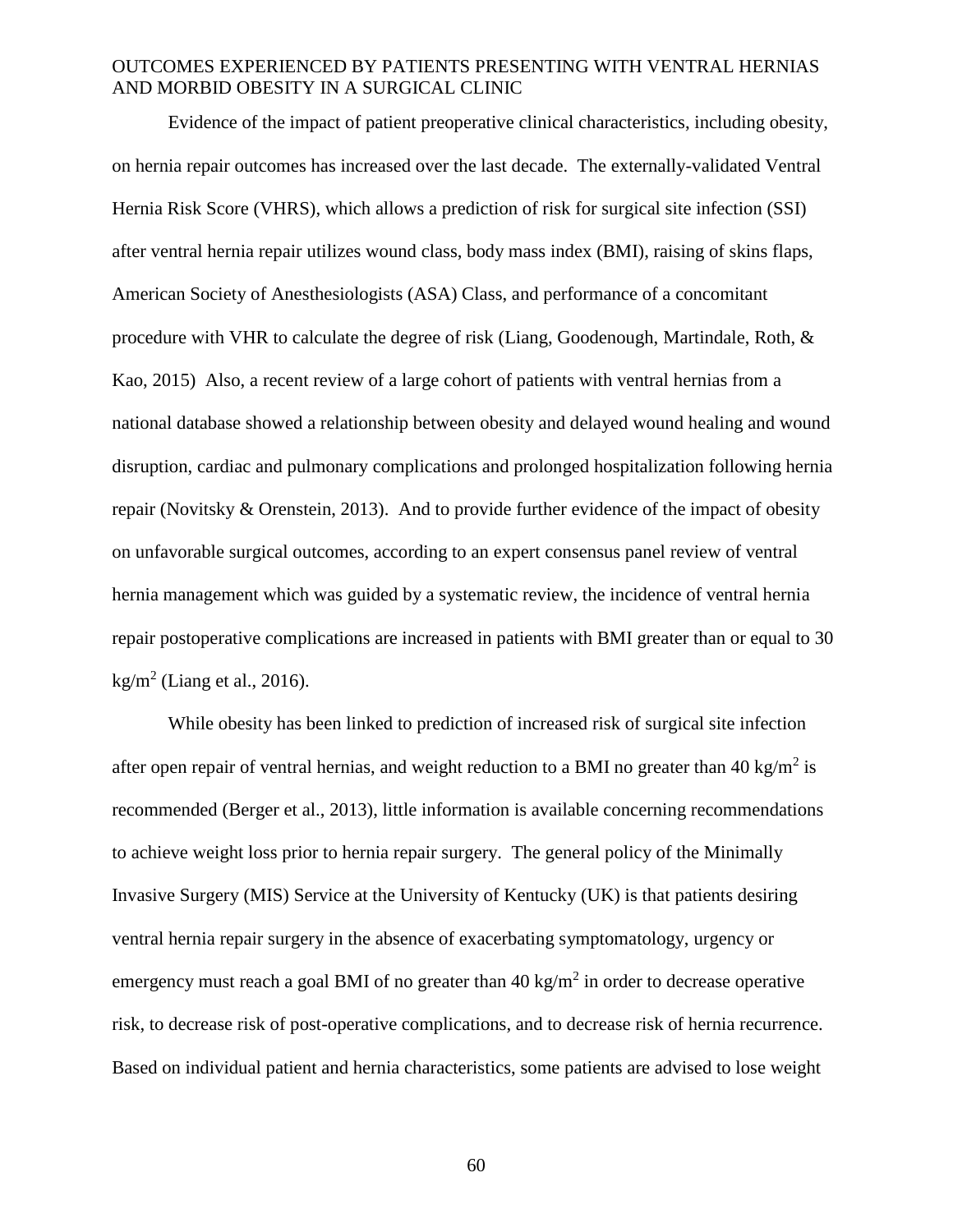prior to consideration of hernia repair surgery. The surgical providers make recommendations to assist patients with reaching goal weight. Over the past several years, several methods have been recommended by the service to patients, such as:

- 1) Diabetic obese patients with ventral hernias are referred to the University of Kentucky Barnstable Brown Diabetes and Obesity Center for diabetes management and medical management of weight.
- 2) Non-diabetic patients are recommended to receive one-on-one counseling by the surgeons at three-month intervals as assistance to reach goal BMI.
- 3) Referral to a Bariatric Center of Excellence for those patients who after discussion express interest. (UK currently is not a designated Bariatric Center of Excellence making the combination of procedures or staging of procedures at this facility unattainable.)
- 4) Information is provided to patients with interest in self-referral to the Health Management Resources (HMR) weight loss program.
- 5) Referral to an outpatient dietician as available in patients' local area.

Although some patients have succeeded in meeting weight loss goals; the reality of the outcomes in terms of weight loss and subsequent suitability for hernia repair for these patients is not known. No calculations have been made concerning the proportion of patients that lose to goal weight and have hernia repair. It has not been systematically determined if the referral appointments to medical or surgical programs are kept, if follow through occurs, other methods patients employ for weight loss, and whether or not the methods prove successful. The proportion of patients that return to the office having achieved weight loss goal and have hernia repair surgery is not known. The percentage of patients who are offered hernia repair surgery without meeting weight loss goals also is not known. It is believed that many patients do not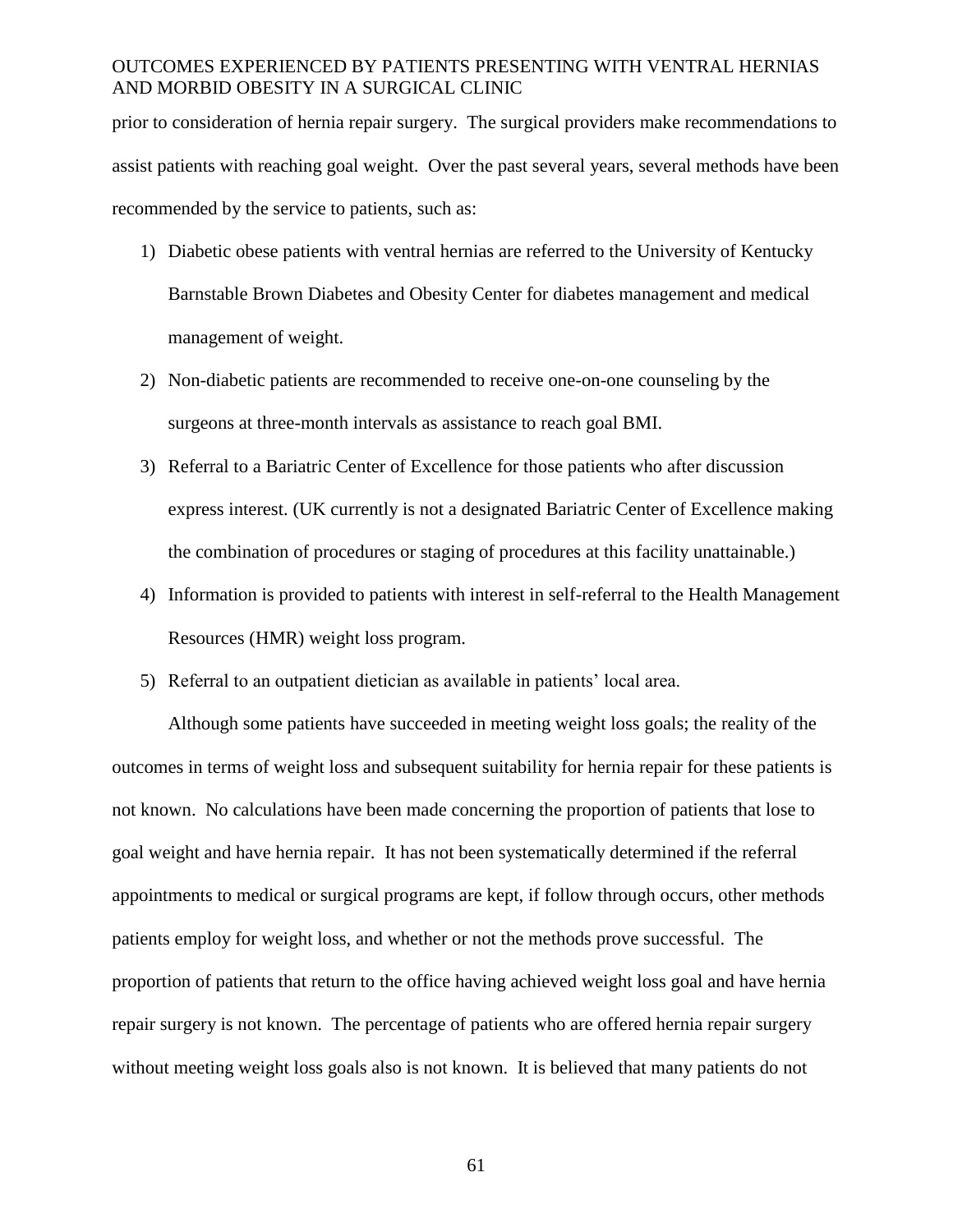return for any follow up appointment after the initial visit in which they were recommended weight reduction prior to consideration of hernia repair.

The purpose of this project is to describe the experience of patients with ventral hernias that are complicated by morbid obesity (to be defined as BMI greater than or equal to 40 kg/m<sup>2</sup>) by looking back at the population of patients that have been seen by the surgical service. The specific aims of the study were:

- 1) To describe and quantify the target population (patients seen by the MIS service at UK HealthCare during a two and a half year period that were seen for initial evaluation of ventral hernia and had BMI  $\geq 40 \text{ kg/m}^2$ ),
- 2) To determine the outcomes of patients in the entire cohort that had hernia repair surgery,
- 3) To determine the surgical outcomes in terms of surgical site occurrence, 30-day hospital readmission rate and hernia recurrence rate for the patients that did or did not meet goal and had hernia repair surgery,
- 4) To describe the methods recommended to the target population of patients to reach goal BMI and examine the relationships between baseline BMI, weight loss method employed, and outcomes, and
- 5) To describe the outcomes of patients that failed to return to the MIS Clinic after the initial visit.

## **Methods**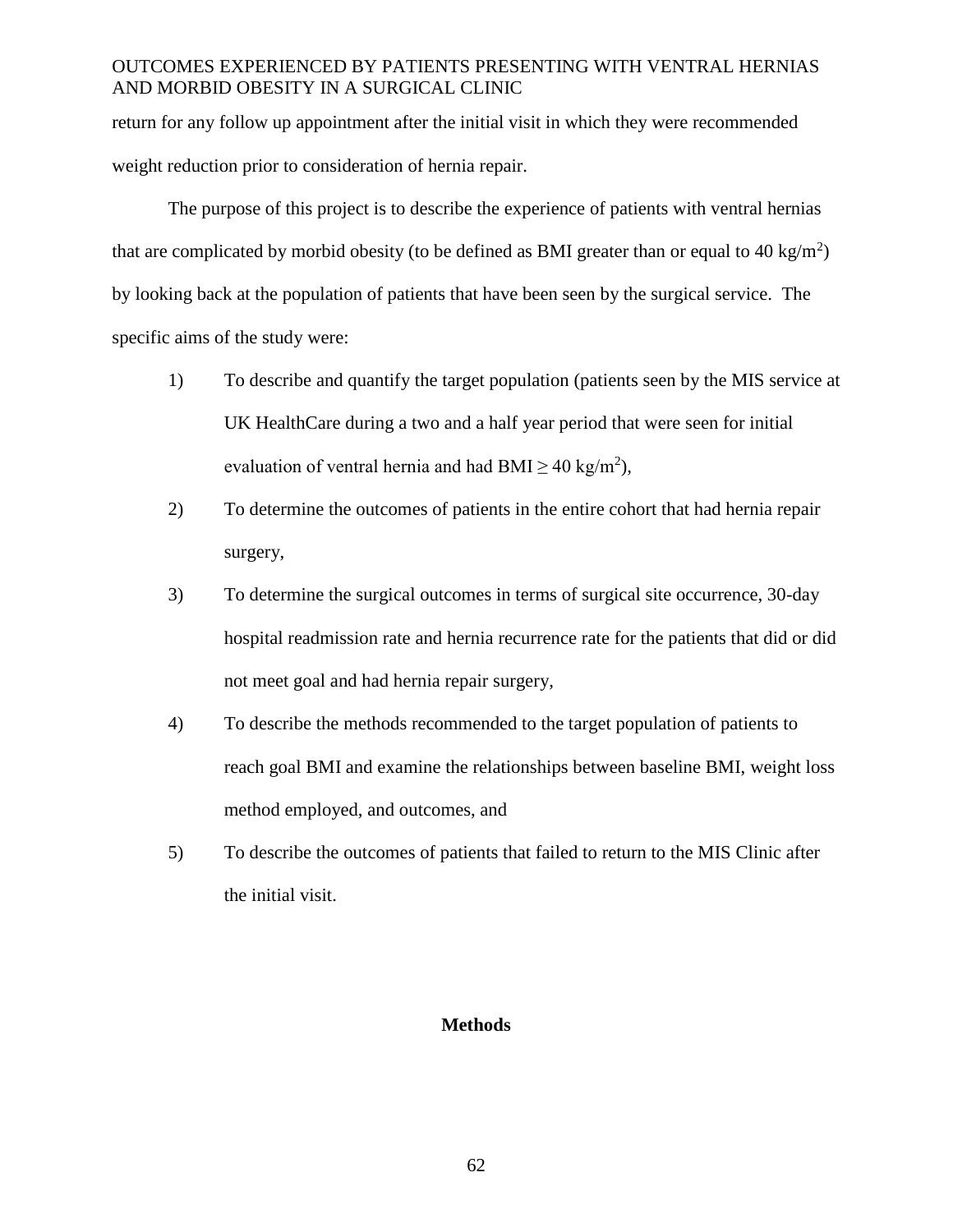The University of Kentucky Institutional Review Board approved both the retrospective and prospective components of this study. Outpatient clinic schedules from the time period of July 1, 2012, through January 31, 2015, for the surgical service described were obtained by querying the appointment scheduling system. The schedules were reviewed in order to identify the targeted patient population as the schedules list the type of appointment (for example, new patient appointment versus postoperative appointment) and the reason for referral. Only new patient visits were used to identify the potential target population. Inclusion criteria were ages 18-85, new patient status, diagnosis of ventral, incisional, flank, recurrent ventral, complex ventral, and/or parastomal hernia, and body mass index greater than or equal to 40 kg/m<sup>2</sup>. Patients were excluded from the study if on evaluation it was noted that surgery would be contraindicated due to functional dependency or severe medical comorbidities. Counts of overall numbers of appointments and of numbers of patients seen for initial consultation for ventral hernia were recorded. Body mass index (BMI) was recorded for all new patients seen for ventral hernia in order to identify the targeted population; however, identifying information was noted only for the targeted population.

Once the study population was identified, a retrospective review of existing medical records of patients with ventral hernias and morbid obesity ( $\text{BMI} \geq 40 \text{ kg/m}^2$ ) was conducted. Information gathered included patient age, gender, height, weight, body mass index, presence or absence of common comorbidities, smoking status, marital status, employment status, previous abdominal surgery, previous ventral hernia repair, previous weight-loss surgery, previous abdominal wall infection, and previous or current mesh infection.

From the review of the clinic notes, the recommendation for weight loss, amount of weight to lose (pounds), and goal BMI was recorded. For the subset of patients that had hernia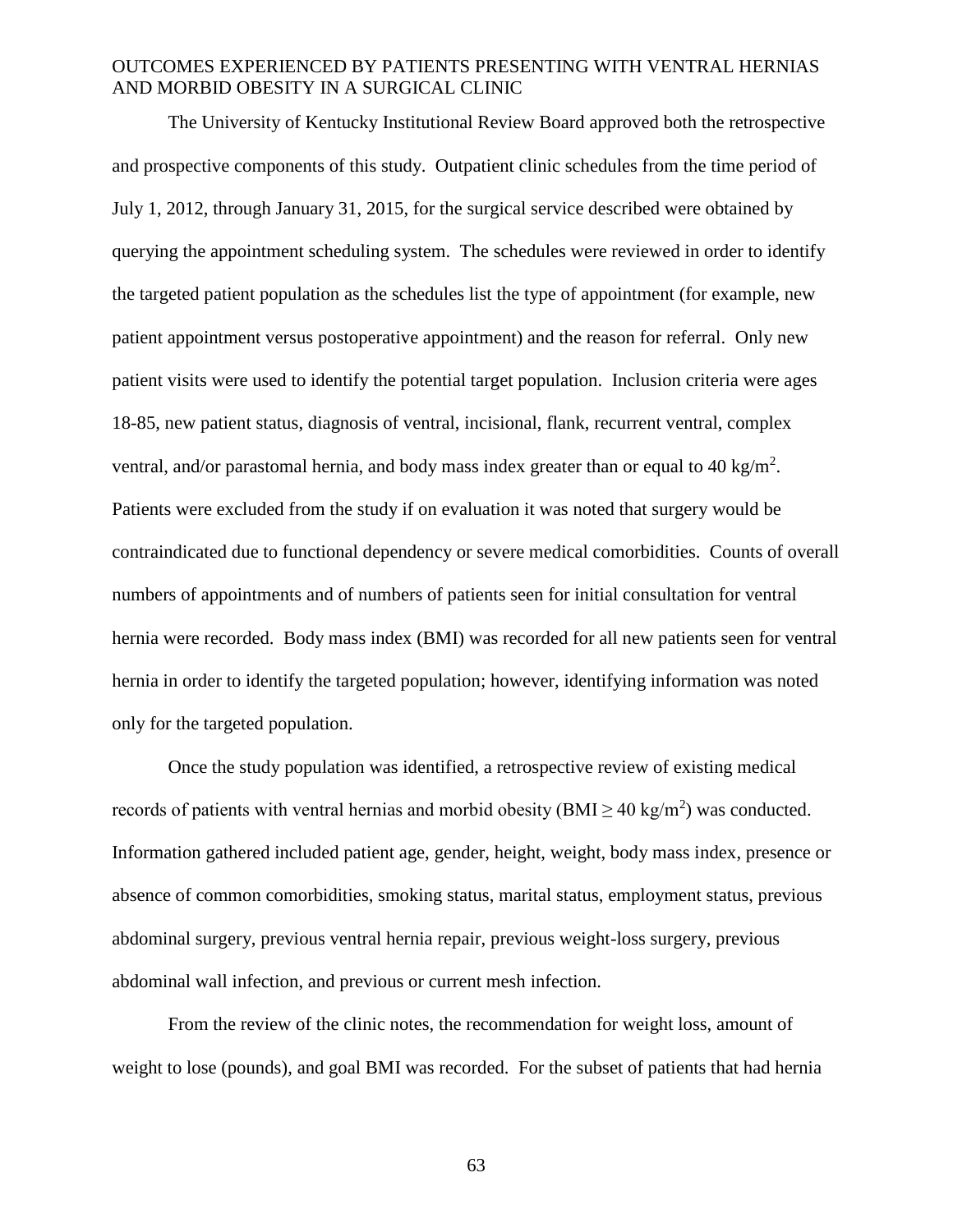repair surgery (before or after weight loss efforts ensued), the weight and BMI at time of surgery scheduling, whether or not goal weight was achieved, whether or not weight loss was requested, type of approach of hernia repair, type of mesh, and date of procedure was recorded. For follow up purposes, the date of most recent visit was recorded for all patients, and any documentation of postoperative incidence of surgical site event, type of surgical site event, and/or hernia recurrence was recorded for patients that had hernia repair. For patients that were recommended weight loss, date of any further visits along with subsequent visit weight (pounds), body mass index, and methods used were recorded.

As part of the review of existing medical records of the target population, a subset of patients were identified that did not return to the facility for any follow up after the initial surgical consultation. Attempts were made to contact his group of patients by telephone. For any patient that was reached, by utilizing the telephone script, the patient provided or did not provide consent to proceed. For patients that were in agreement with the consent portion of the telephone script, the survey/interview was conducted. For patients that did not agree to participate in the study, no further attempts at contact were made, and the data that was obtained during medical record review was removed from the study file. The purpose of the telephone survey was to determine the outcomes of this subset of patients, e.g. surgery at another facility, emergency surgery, other, and how the individuals that reached goal BMI accomplished their goals.

Descriptive statistics were calculated for continuous variables using means, standard deviations, minimum and maximum. Frequencies and percentages were calculated for categorical variables. Groups were compared using Chi-square, Fisher's Exact tests, paired ttests, or independent samples t-test as appropriate. Significance was set at  $p < .05$ .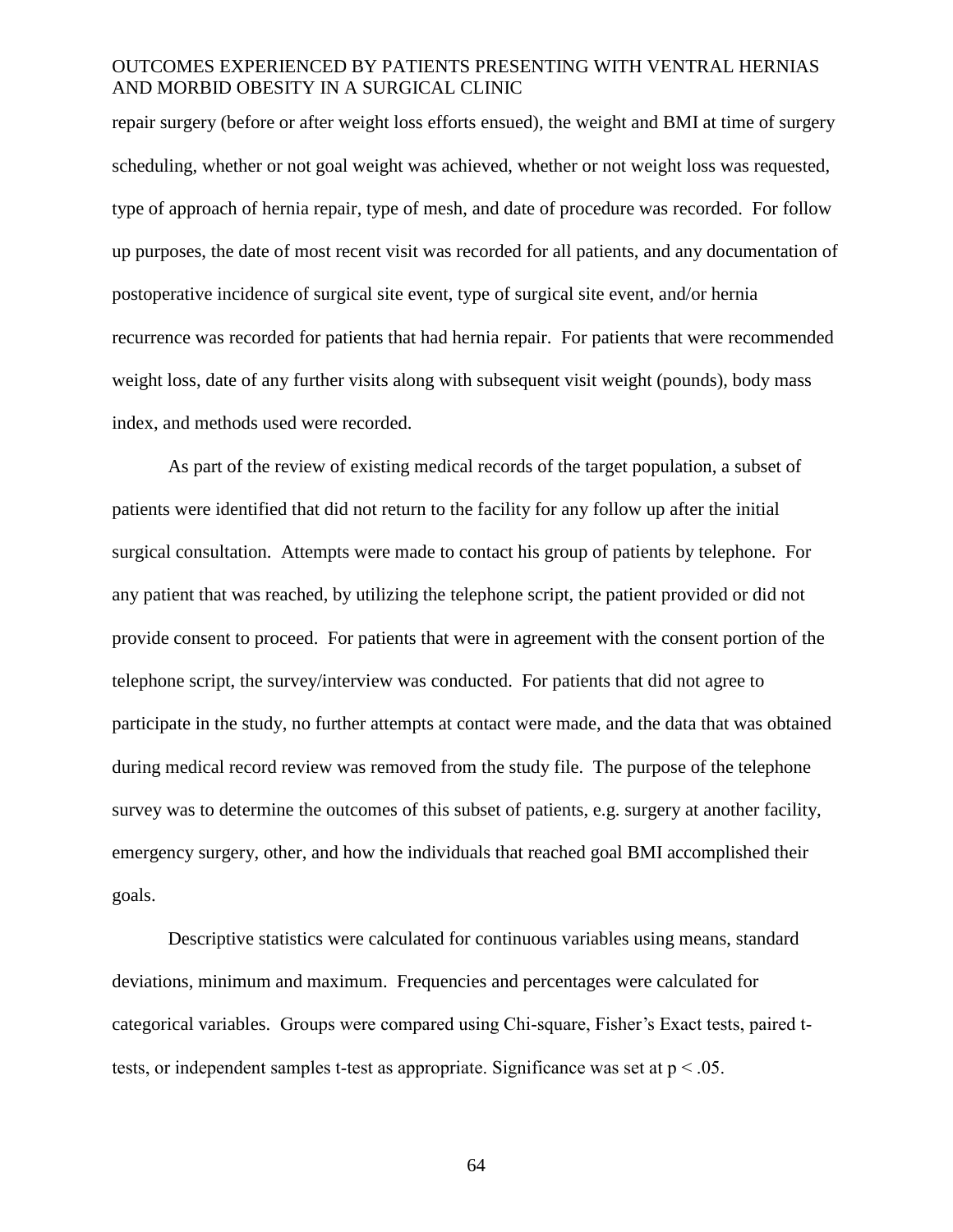#### **Results**

#### Description and Quantification of the Target Patient Population

A total of 3,265 patient encounters occurred with the MIS service in the outpatient office during the time period July 1, 2012, through January 31, 2015. Of these visits, a total of 381 patients were seen for initial consultation for diagnosis of ventral hernia. The body mass index (BMI) for each patient was recorded in order to identify the subject population. BMI was not part of the existing medical record for 14 patients; the mean BMI of the remaining 367 patients was 34.4 kg/m<sup>2</sup> (SD = 7.7) with 252 patients (68.7%) noted to have BMI greater than or equal to 30 kg/m<sup>2</sup>. The study population, those patients with BMI  $\geq$  40 kg/m<sup>2</sup>, was identified from the 367 patients to be 78 patients. (The original study population was 79 patients; however, one subject's data was removed from the study file as when this person was reached for the telephone survey politely asked to not take part.) The mean BMI of the study population ( $n = 78$ ) was 45.3  $\text{kg/m}^2$  (SD = 4.5). The demographic and clinical characteristics of the full study population are presented in Table 1 (continuous variables reported with mean, standard deviation, minimum and maximum) and Table 2 (categorical variables presented with number of percent). More than three-fourths of the study population were female (79%), and more than half of the patients were seen for recurrent ventral hernia (59%). Nearly two-thirds of the patients (64%) had two or more of the comorbid conditions that were documented for study purposes, highlighting the complexity of the population of patients.

Based on information gathered in the medical record review, the 78 subjects were divided into five major categories (Figure 1).

Group 1: those who were offered hernia surgery after meeting weight loss goals ( $n = 7$ ) Group 2: those who were offered hernia repair surgery without weight loss  $(n=32)$ ,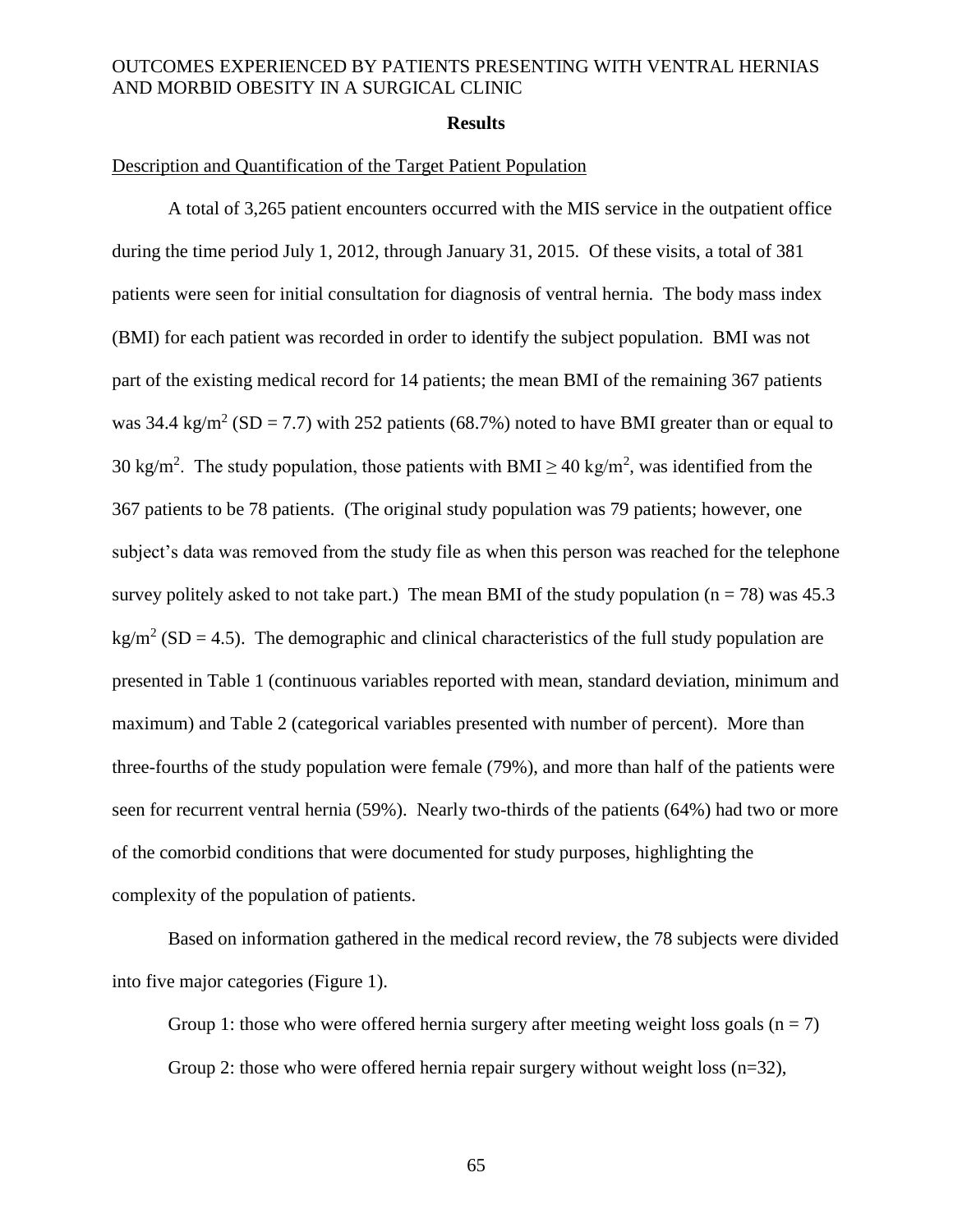Group 3: those who were recommended weight loss, have returned to the clinic for follow up visit(s), but have not been offered hernia repair  $(n=15)$ ,

Group 4: those who failed to return to the clinic at any time since initial surgical

consultation (n=18), and

Group 5: those who are under the care of another provider due to other health problems  $(n = 6)$ .

Further data analyses were conducted based on this division of subjects. The mean BMI was higher for Groups 3 and 4 compared to Groups 1, 2, and 5 (Table 3). The mean number of pounds recommended to lose for groups 1, 3, and 4 are shown in Table 4, showing that patients in Groups 3 and 4, as would be expected based on increased BMI, were recommended to lose greater number of pounds than patients in Group 1.

#### Clinical Outcomes of Patients that Underwent Hernia Repair Surgery

Across the review period, 39 patients were offered to be scheduled for hernia repair surgery, and a total of 32 patients underwent a surgical hernia repair procedure. Of these patients, 26 individuals had surgery without weight loss being required (Group 2) and 6 patients met weight reduction goals and underwent hernia repair surgery (Group 1). (Six patients in Group 2 declined surgery, and one patient in Group 1 declined surgery.) Across all patients that had hernia repair, the mean (SD) preoperative age, height, weight and BMI are presented in Table 5. Based on an independent samples t-test, the mean BMI of patients that had hernia repair was significantly lower than mean BMI of patients that did not have hernia repair (43.1 kg/m<sup>2</sup> [SD = 2.6] versus 46.9 kg/m<sup>2</sup> [SD = 4.8], p < . 001). Of the patients that had hernia repair, 22 had open ventral hernia repair and 10 had laparoscopic repair. Synthetic mesh was implanted for all laparoscopic repairs and for nine open repairs. Biologic mesh was utilized in four open repairs,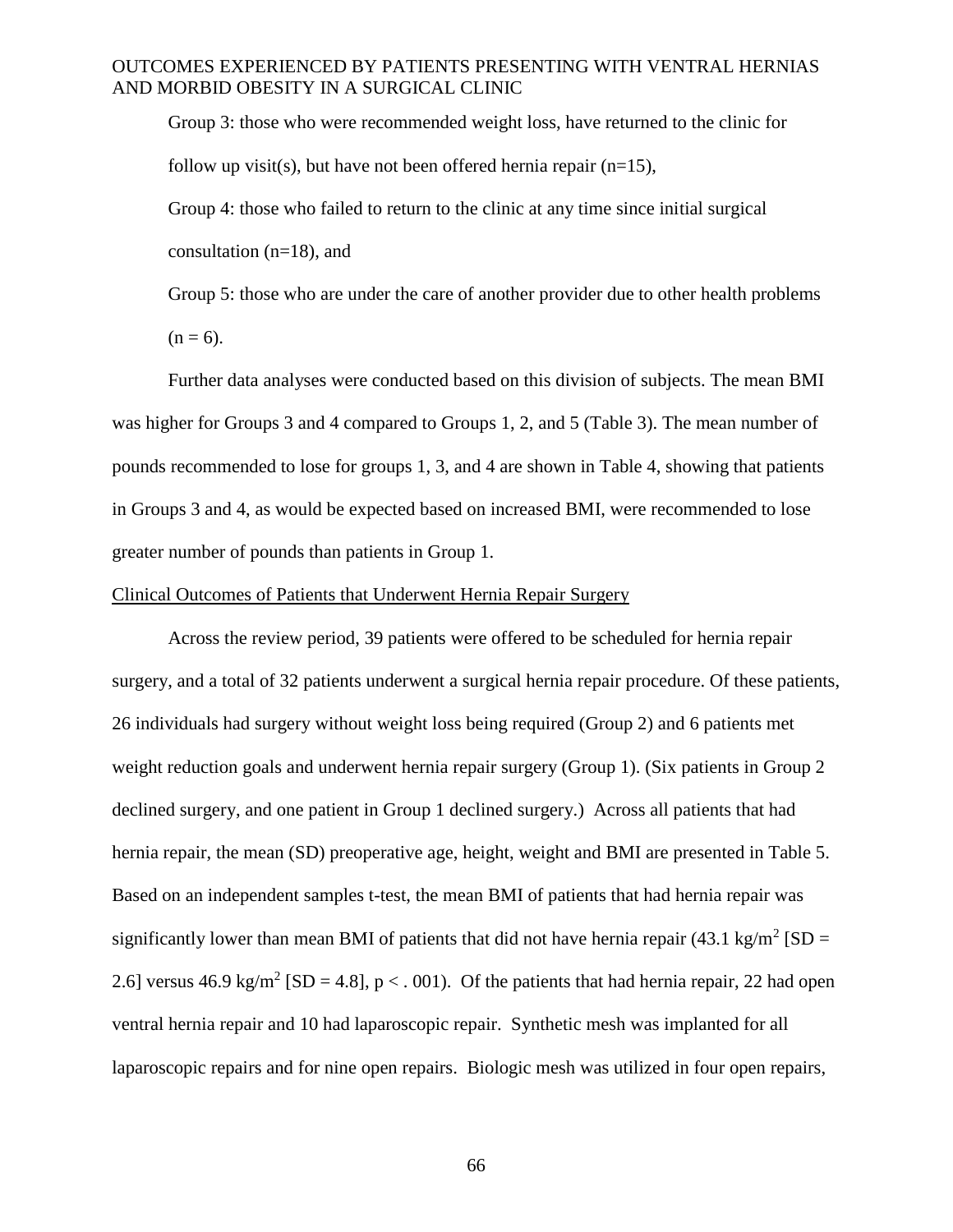and bioresorbable mesh was used in the remaining nine open repairs. Across all repairs, 13 patients (40.6%) experienced a surgical site occurrence, and three patients (9.4%) had hospital readmission within the 30-day postoperative time period. The median number of days of follow up with patients that underwent hernia repair was 122 days (interquartile range: 30, 380). Across the follow up, 2 hernia recurrences (6.3%) were documented.

Clinical Outcomes of Patients that Met Weight Loss Goal and Underwent Hernia Repair Surgery Compared to Patients that Did Not Meet Weight Loss Goals and Underwent Hernia Repair Surgery

Of the 32 patients that underwent hernia repair, 6 patients had achieved weight loss goals and 26 patients had surgery without weight loss requirement. Each of the patients that met weight loss goal (Group 1) required open repair with abdominal wall reconstruction. Ten of the patients in Group 2 (weight loss not required) underwent laparoscopic repair, and the remaining patients had open repair with abdominal wall reconstruction  $(n = 16)$ . The baseline characteristics of the surgical patients are presented in Table 6, based on weight loss requirement or no weight loss requirement. Chi-square tests of association did not reveal statistically significant differences between the two groups in terms of gender, preoperative comorbidities, or surgical history. The two groups did not different significantly in terms of preoperative BMI based on independent samples t-test. Group 1 mean BMI was  $41.8 \text{ kg/m}^2 \text{ (SD = 1.3)}$  and Group 2 mean BMI was  $43.4 \text{ kg.m}^2 \text{ (SD = 2.8) (p = .059)}$ . Patient age was also similar across the two groups.

Many patients experienced postoperative surgical site events, either infection or seroma. In the group that met weight loss goals, 4 of 6 patients (67%) had surgical site issues, and in the group that did not require weight loss, 9 of 26 patients (35%) had wound problems. The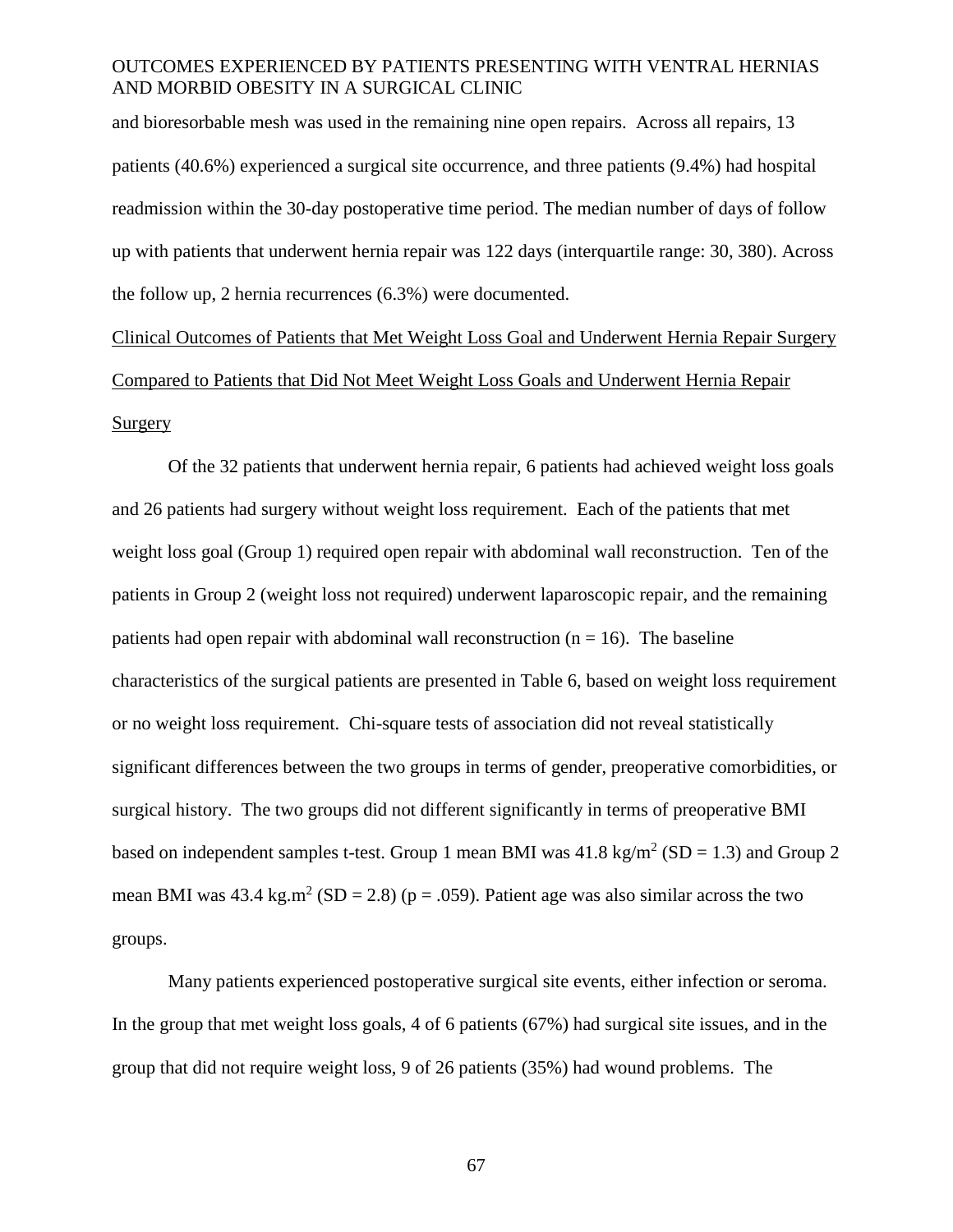measures required to treat the wound problems included antibiotics, dressing changes, negative pressure wound therapy, and percutaneous drain placement. Details across the two groups of the wound events are shown in Table 7.

Incidence of surgical site problems for patients that underwent hernia repair (Groups 1 and 2 combined) was compared based on surgical approach (laparoscopic versus open ventral hernia repair) using Fisher's exact tests (Table 8). One-half of the 22 patients that had open repair experienced surgical site infection; whereas, none of the 10 patients (0%) that had laparoscopic repair experienced surgical site infection ( $p = .006$ ). No other differences in patient outcomes were revealed based on surgical approach.

# Description of Weight Loss Methods Utilized and Patient Weight Loss Outcomes

Based on the medical record review, the median number of pounds that patients were advised to lose prior to consideration of hernia repair was  $34$  pounds (minimum = 8, maximum = 100). The value that was recommended most often (mode) was 20 pounds. The medical record review provided some information about specific measures recommended to patients to help them reach weight loss goals. Most frequently, note was made by the provider that the patient was recommended to diet and/or see a dietician about weight loss measures ( $n = 22$ ). Six patients were referred to the Barnstable Brown Diabetes and Obesity Center (BBDOC) in order to seek assistance with diabetes management and weight reduction. Five patients expressed interest in weight loss surgery options and were provided referral information to a Bariatric Center of Excellence. Frequently, as part of the recommendations, patients also were recommended to quit smoking, with some referrals noted to smoking cessation providers in conjunction with weight loss recommendations. Three patients were noted to have expressed interest in liquid nutritional weight loss measures, with information provided to those patients.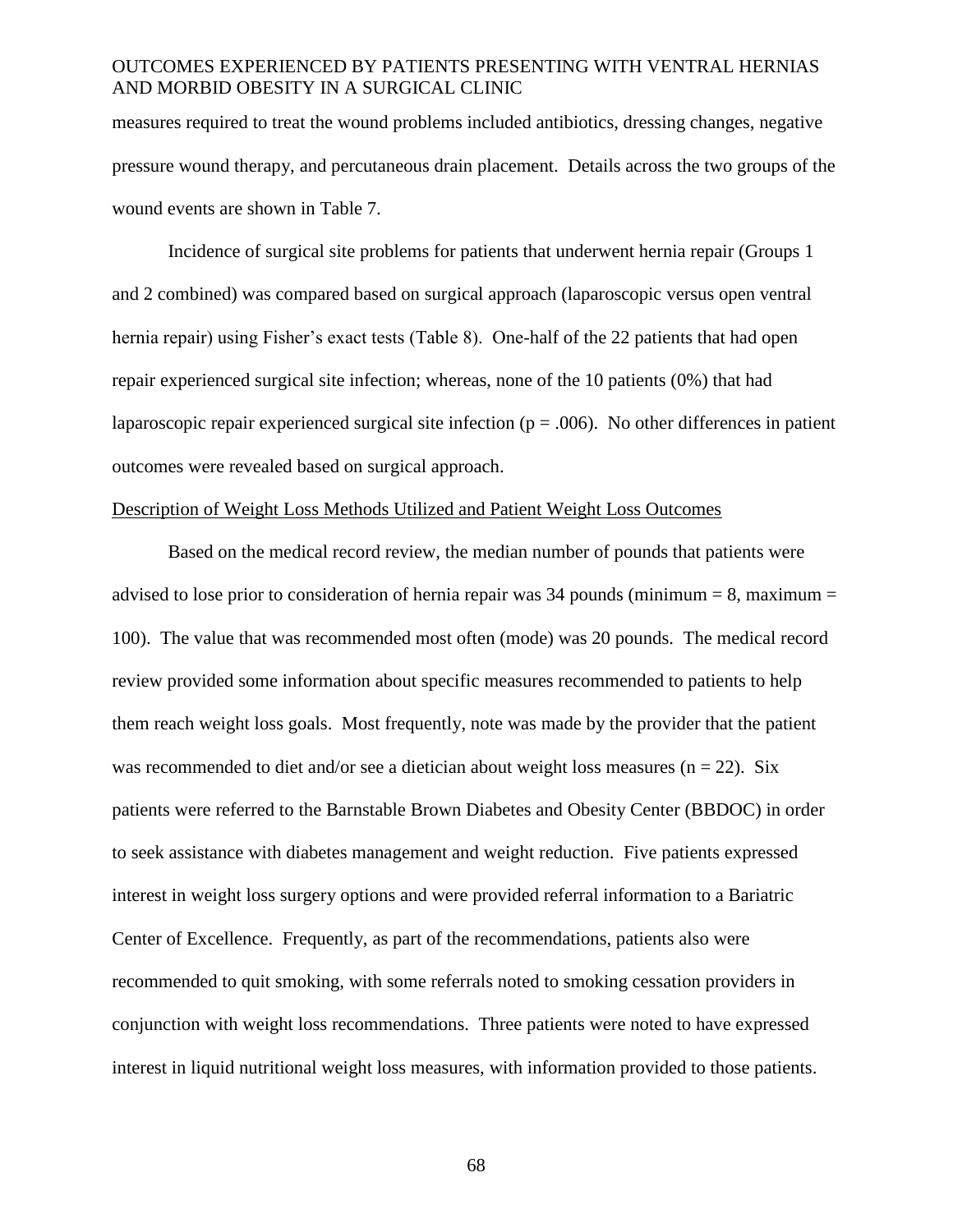From the follow up visits, there was minimal information found in the medical records about weight loss measures that patients employed. However, based on the recommendations that were noted in the initial visit documentation, the patients that were recommended to diet and/or see dieticians and had further visits lost an average of 13.4 pounds (minimum:  $+10$ , maximum:  $-30$  (n = 12 patients). Patients that were seen by the BBDOC lost an average of 7.2 pounds (minimum = 0, maximum = 19) ( $n = 4$ ). Based on the medical record review no patient had had weight-loss surgery and had followed up with surgical provider regarding weight loss.

For patients that achieved goal weight/BMI ( $n = 7$ ), the amount of weight lost and time frame required is presented in Figure 2. Paired t-tests were used to compare matched weight data for all subjects that followed up at least once after initial consultation with weight loss recommended (Table 9), showing significant mean difference in weights for Group 1 and for Groups 1 and 3 combined, but not for Group 3 alone.

# Anecdotal Outcomes of Patients that Failed to Return to Clinic for Follow-Up that Responded to Telephone Survey

A total of 6 of possible 18 (33%) patients completed the telephone survey. None of these patients had met weight loss goals to this point in time; however, one patient had undergone weight-loss surgery during 2015 and had lost a total of 130 pounds, with a stated 60 additional pounds needed to meet goal weight and pursue hernia repair surgery. This patient stated that the recovery from weight loss surgery was not without complications, but was pleased with the progress to date.

Another patient expressed considerable hope in her ability to lose weight and eventually undergo hernia repair surgery. She stated that she had not met her goal of weight loss, but fully intended to lose weight and wanted to "come back to see that surgeon" as she appreciated the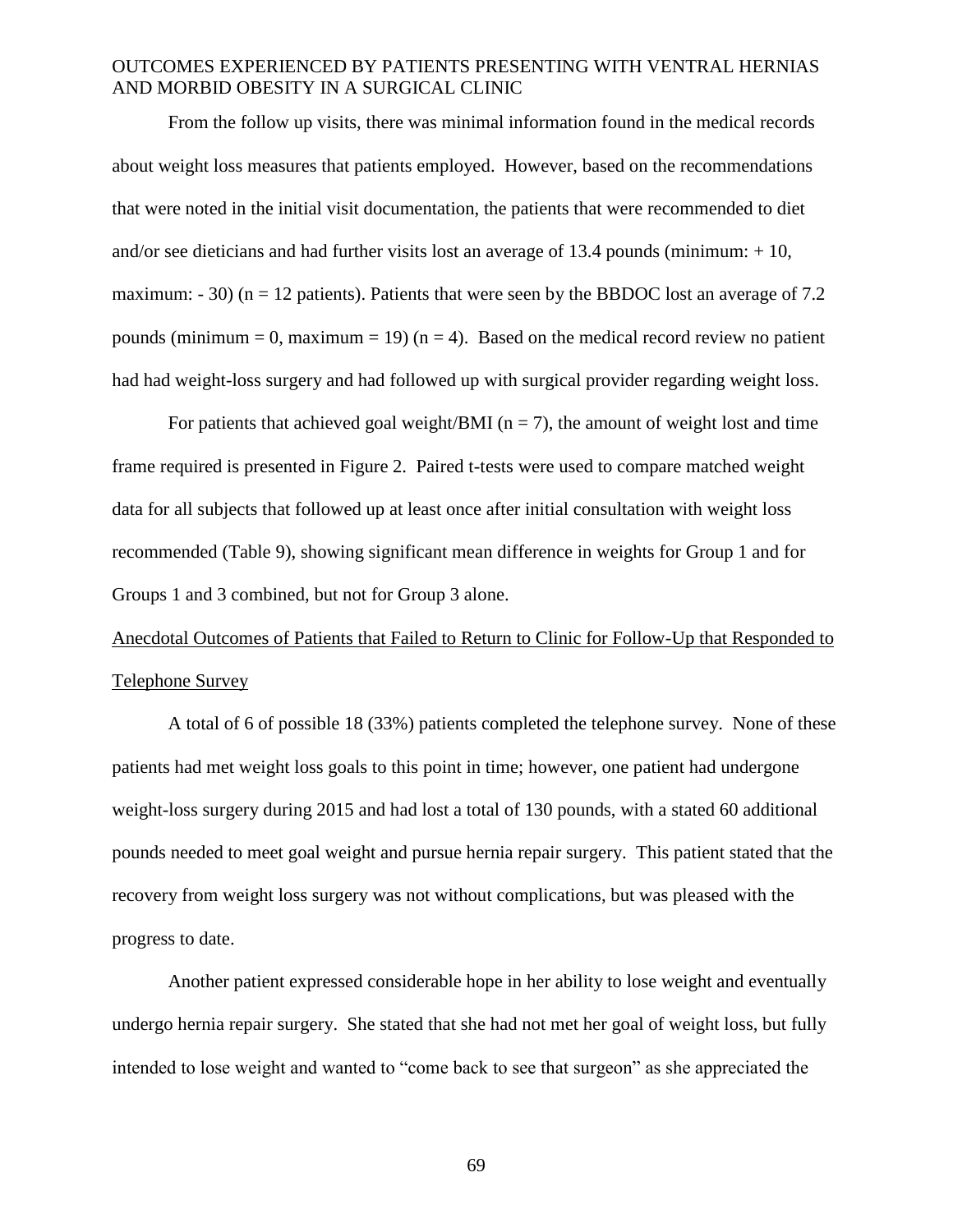straightforward approach to educating the patient to understand the potential complications in undertaking a complex repair in the presence of morbid obesity. No patients expressed refusal to lose weight or dissatisfaction with care received at the surgical consultation; however, other than the patient that had weight-loss surgery, no patient reported any progress with meeting their weight loss goal.

#### **Discussion**

This study aimed to describe the experience of a cohort of consecutive patients that presented to a specialty hernia clinic for consultation for ventral hernia based primarily on a retrospective chart review. The surgical providers saw over 350 patients with ventral hernias during the study period, and nearly 70% of those patients had body mass index (BMI) greater than or equal to 30 kg/m<sup>2</sup>, which falls into the range of obesity. Our data confirms previous evidence that obesity is overrepresented in the population of patients with ventral hernias (Regner, Mrdutt, & Munoz-Maldonado, 2015). Our study population, which consisted of patients with BMI greater than or equal to 40 kg/m<sup>2</sup>, comprised 21.5% of the service's hernia population.

Very few patients that were recommended to lose weight prior to consideration of hernia repair surgery were able to meet their goal and undergo hernia repair. Although the numbers are small, more than half of the patients that achieved weight loss to goal and had hernia repair experienced some degree of a surgical site issue, and many of the patients that were not required to lose weight prior to hernia repair also experienced a burden of wound problems (Table 7). It is well-documented that open repair of ventral hernias in the face of obesity are associated with a high percentage of postoperative complications (Berger et al., 2013; Liang, et al., 2016) and our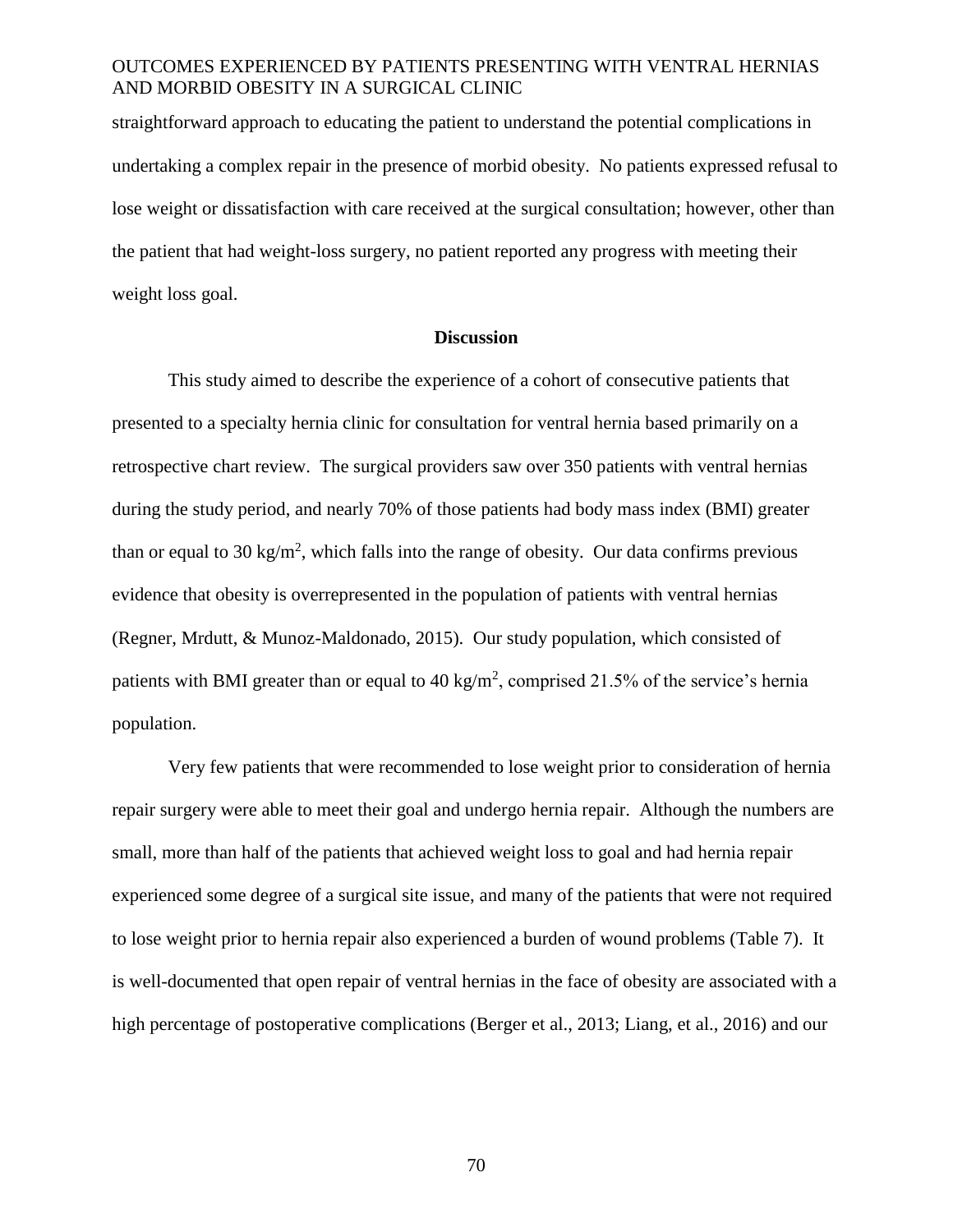data was supportive. Fortunately, there were few hospitals readmissions noted in our cohort of patients and none for pulmonary or cardiac complications postoperatively.

For the patients that were offered surgery without meeting weight loss goals, the outcomes were highly favorable for those that were able to undergo a laparoscopic ventral hernia repair (Table 8). Laparoscopic surgery is not feasible for all patients; however, when an obese patient's hernia is of the size and location that laparoscopic repair is possible and not otherwise contraindicated, the benefits in terms of decreased postoperative complications were highlighted by our data. Long-term follow up was not available for most patients; therefore, it is not known if any have had recurrence of hernia, but to the point to which they were last seen, no hernia recurrences were found in the laparoscopic repair cohort. Based on interviews with hernia surgeons, the authors of a recent report noted that these surgeons generally considered that technical factors, infection and other complications are the most likely factors involved in hernia recurrence (Park, Zahiri, Pugh, Vassiliou, & Voeller, 2015). Long-term data on the incidence of recurrence following laparoscopic repair is lacking, and it is imperative that research be conducted to fully understand the implications of the different factors, such as obesity and technical failures, on durability of laparoscopic repair.

Nearly one-fourth of the study population has not returned at any time to the clinic or other departments at the University for health care since the initial consultation with the surgical provider. Based on the few patients in this category that were able to be reached for the telephone survey, little progress was made except for the individual who chose the route of weight-loss surgery. The concern is that the patients were not offered a practical solution to assist them to weight loss goals or that the patient simply did not want to employ the methods that were recommended. Due to the retrospective nature of the study, it is not certain how the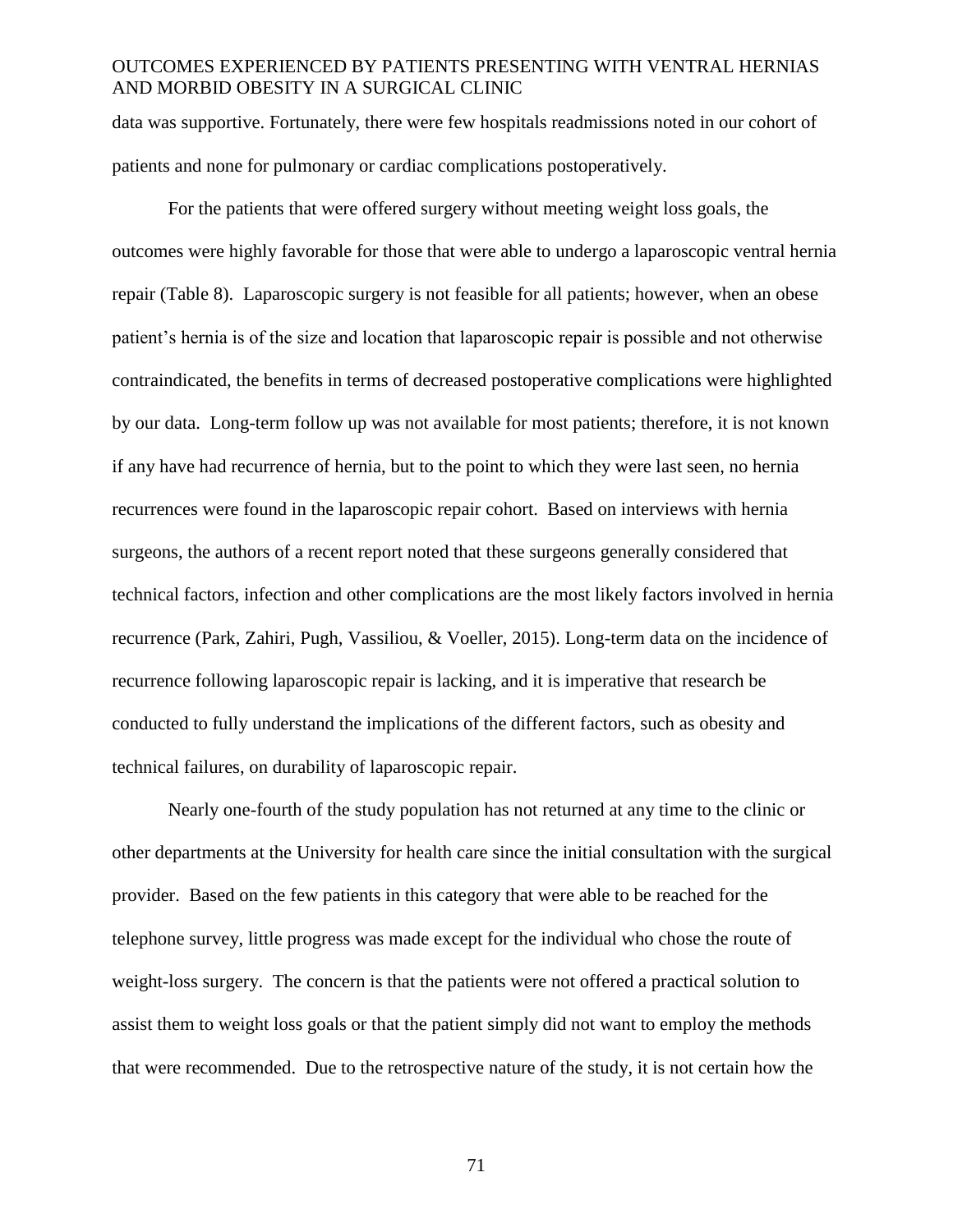patients perceived the recommendations they were given, but nearly half of the patients (45%) that had not been offered hernia repair scheduling as noted in this review, continued to be seen with hopes of reaching goals in the future. Additionally, of the patients that were reached by phone, none stated they were not interested in losing weight.

A health care system that maintains a large surgical practice devoted to care of complex patients with complex ventral hernias, as described in this study, has an opportunity to facilitate and support a system that could assist the surgical providers to care for this unique patient population. That system would likely involve a multidisciplinary team including administrative assistance to foresee patients that would require weight loss prior to surgical consideration, a mid-level provider to conduct history and physical examinations and counsel patients, an endocrine practice to assist in diabetes management, a smoking cessation educator, and a dietician to provide nutrition and weight loss services. Also, important to keep in mind is the travel barriers of the patient population, because care for this population of patients has become centralized as community surgeons generally are not equipped to provide the care, so that after initial consultation many educational and follow up services could likely be conducted via websites/ online video education/ tele-health services as opposed to in a busy surgical office

Presence of multiple comorbidities likely were part of the clinical decision-making for many of the patients in this study. Diabetes that is not well-managed is associated with unfavorable outcomes for patients undergoing ventral hernia repair, and current recommendations are that hemoglobin A1c level should be less than 8.0% prior to surgical planning (Goodenough et al.). While this study did not document A1c levels, recently it has become of greater priority to be aware of obese patients' A1c levels, whether or not the patient is a known diabetic.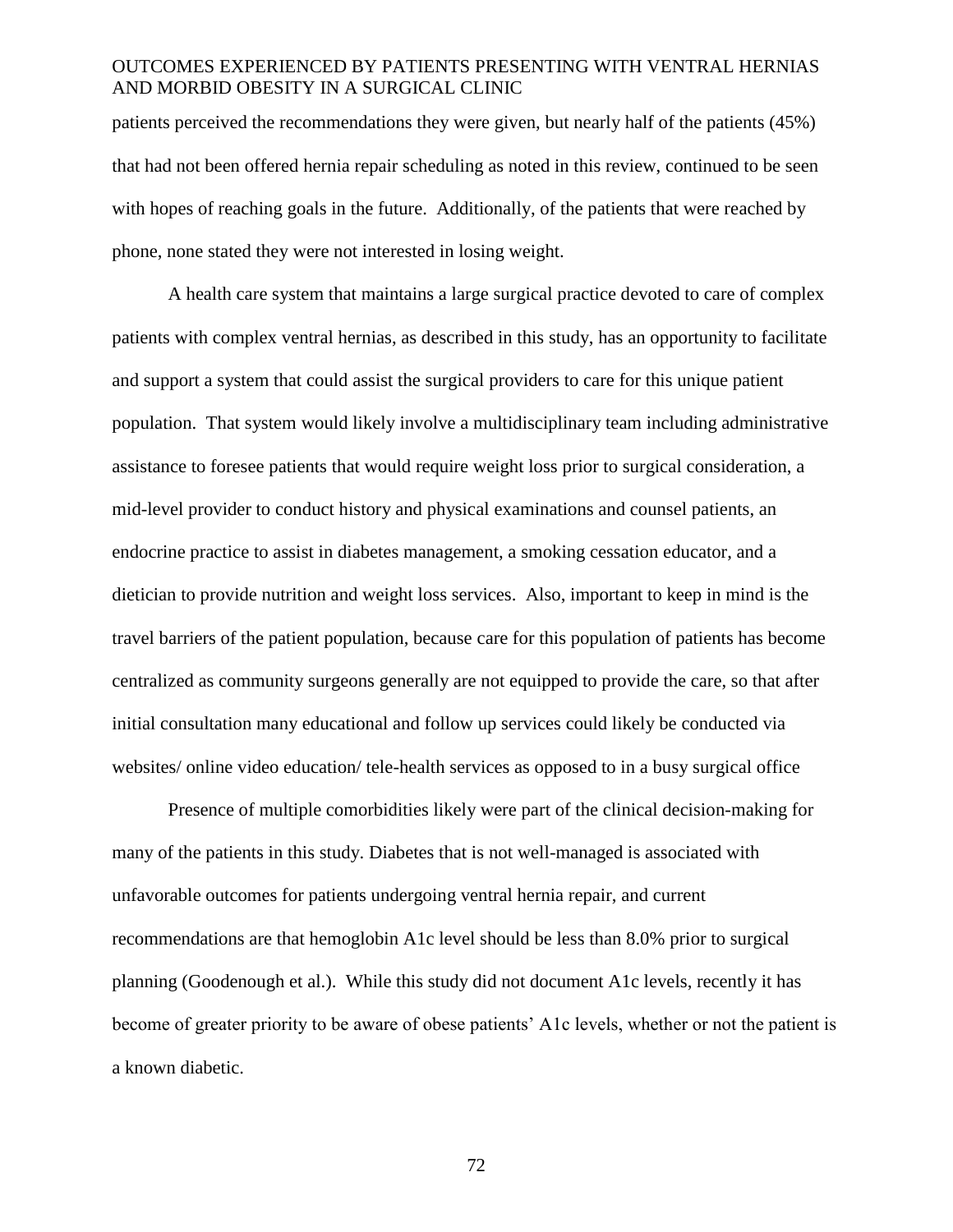Although the differences did not reach statistical significance, the mean BMI and the mean number of pounds to lose among the groups as categorized in this study were greater for the patients that failed to return to the office and for those that have followed up at least once, leading to the conclusion that weight loss upwards of 40 pounds is an insurmountable task without devoted assistance. Our patient population for the most part likely do not have the means to participate in expensive weight loss programs. However, two recent publications described weight loss measures that do not appear to involve great cost to the individual patient that may be advisable to recommend to patients such as our target population. One study described a multidisciplinary program for patients with complex ventral hernias being seen at a comprehensive hernia center (Rosen et al., 2015). The patients were instructed to use a preoperative modified protein-sparing fast with mean preoperative weight loss of 24kg. Other than bariatric surgery recommendations, this study stood alone as weight loss advice specifically from a hernia standpoint. (Rosen et al., 2015). Another weight loss strategy, referred to as the TOPS program plan, is considered low cost and provides members with information about healthy eating, exercise and behavior modification. The members also receive a six-week lesson plan booklet, a one-year subscription to a newsletter and membership in a local chapter through which weekly meetings are held (Mitchell, Dickinson, Kempe, & Tsai, 2011).

The primary limitation of this study is that data was reviewed in a retrospective manner, which does not allow thorough understanding of the current health of the subject population, only the care that has occurred in the past at our facility. It is not known if any of the subjects have required additional care related to their hernia since they were last seen at our facility. Also, due to the retrospective nature of the study, missing data points, while relatively few in number, lead to uncertainty of results for some variables. An additional limitation is the small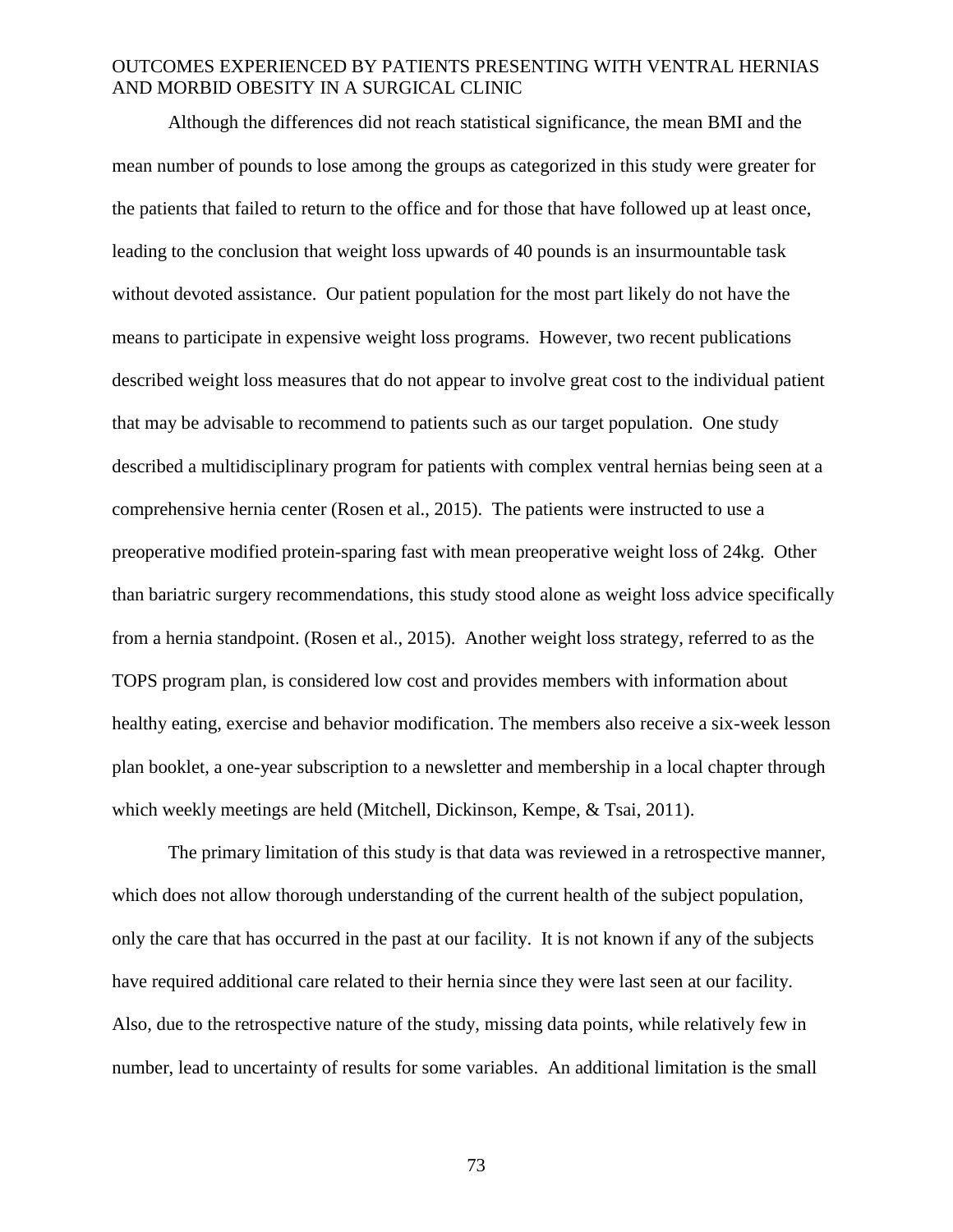numbers, particularly in the subset of patients who met goal and had hernia repair. As frequently mentioned in hernia research, there is a need for rigorous randomized-controlled trials to help answer many of the questions that remain concerning best practices for hernia management.

#### **Conclusions**

For morbidly obese patients with ventral hernias that are amenable to laparoscopic repair, this method should be considered unless other health concerns outweigh potential benefit. For patients that require an open approach to ventral hernia repair, if at all possible, repair should be delayed until patient's BMI likely is less than  $35 \text{ kg/m}^2$ , as postoperative complications are frequently observed in patients that have repair with BMI of  $40 \text{ kg/m}^2$ . It is essential that all health care providers address the risk associated with morbid obesity with their patients and that pertinent research be conducted in order to understand most appropriate and effective methods of weight loss for individual patients. It is most likely that different patients require different methods based on degree of obesity, economic factors, and/or other health problems. A surgical practice devoted to the care of patients with complex ventral hernias must develop a program of care that would incorporate individual patient characteristics with a variety of weight-loss strategies in order to provide information to patients at the time of care. Although surgeons are well able to convey the concerns of potential risks, the surgeon is likely not the most appropriate health care provider to provide this consultation. With further research and diligence, care of these patients can be improved with improved assistance to weight loss goals conferring decreased risk of surgical site infection and decreased risk of hernia recurrence.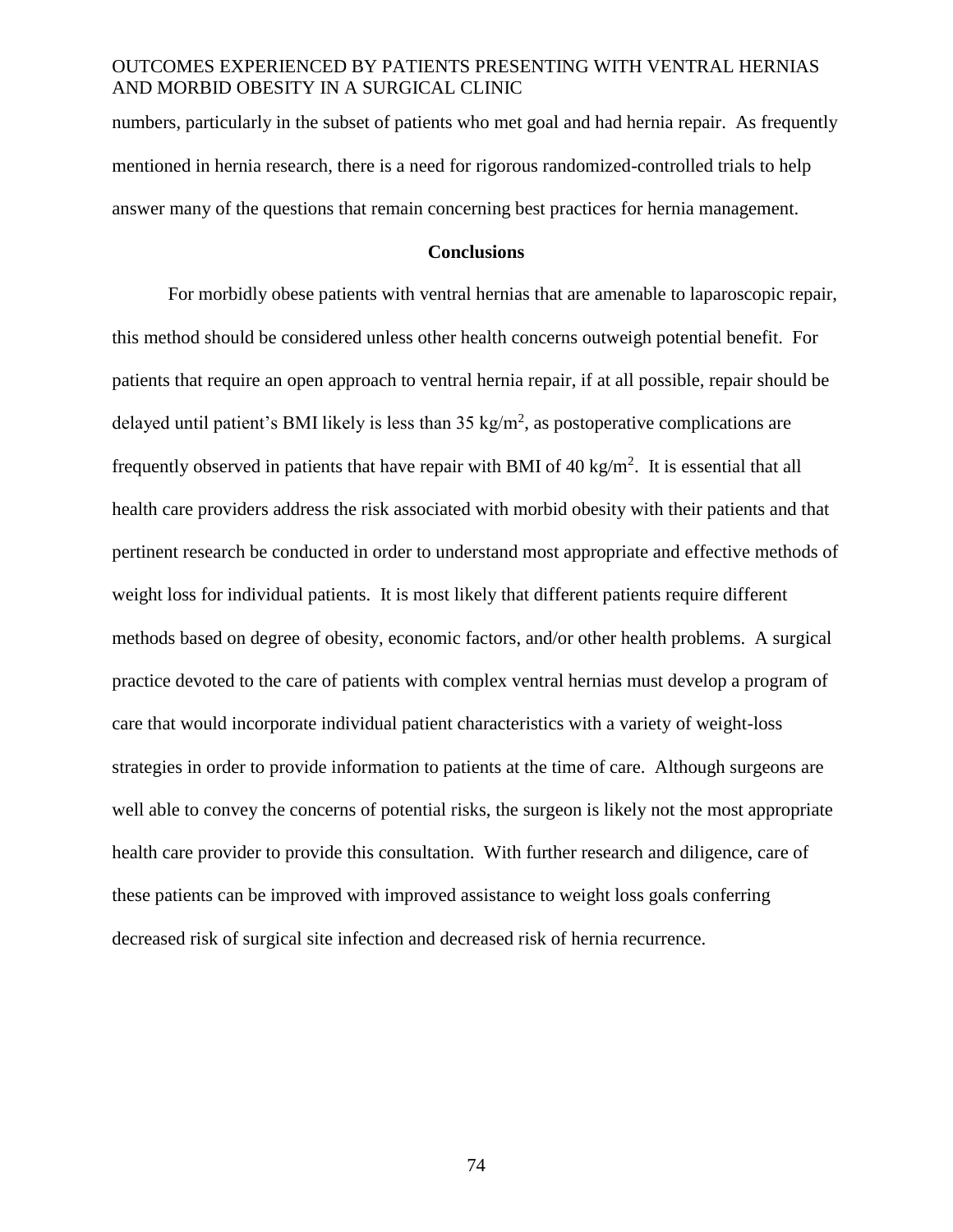#### **References**

Berger, R. L., Li, L. T., Hicks, S. C., Davila, J. A., Kao, L. S., & Liang, M. K. (2013).

Development and validation of a risk-stratification score for surgical site occurrence and surgical site infection after open ventral hernia repair. *Journal of the American College of Surgeons, 217*(6), 974-982. doi: http://dx.doi.org/10.1016/j.jamcollsurg.2013.08.003

- Cengiz, Y., & Israelsson, L. A. (1998). Incisional hernias in midline incisions: An eight-year follow up. *Hernia, 2*(4), 175-177. doi: 10.1007/bf01569142
- Goodenough, C. J., Liang, M. K., Nguyen, M. T., Nguyen, D. H., Holihan, J. L., Alawadi, Z. M., . . . Kao, L. S. (2015). Preoperative glycosylated hemoglobin and postoperative glucose together predict major complications after abdominal surgery. *Journal of the American College of Surgeons, 221(*4), 854-861.e851. doi: 10.1016/j.jamcollsurg.2015.07.013
- Holihan, J. L., Alawadi, Z., Martindale, R. G., Roth, J. S., Wray, C. J., Ko, T. C., . . . Liang, M. K. (2015). Adverse events after ventral hernia repair: the vicious cycle of complications. *Journal of the American College of Surgeons, 221*(2), 478-485. doi: http://dx.doi.org/10.1016/j.jamcollsurg.2015.04.026
- Liang, M. K., Goodenough, C. J., Martindale, R. G., Roth, J. S., & Kao, L. S. (2015). External validation of the ventral hernia risk score for prediction of surgical site infections. *Surgical Infections, 16*(1), 36-40. doi: 10.1089/sur.2014.115
- Liang, M.K., Holihan, J. L., Itani, K., Alawadi, Z. M., Gonzalez, J. R. F., Askenasy, E. P., Ballecer, C., Chong, H. S., Goldblatt, M. I., Greenberg, J. A., Harvin, J. A., Keith, J. N., Martindale, R.G., Orenstein, S., Richmond, B, Roth, J. S., Szotek, P., Towfigh, S., Tsuda, S., Vaziri, K., Berger, D. H. (2016). Ventral hernia management: Expert consensus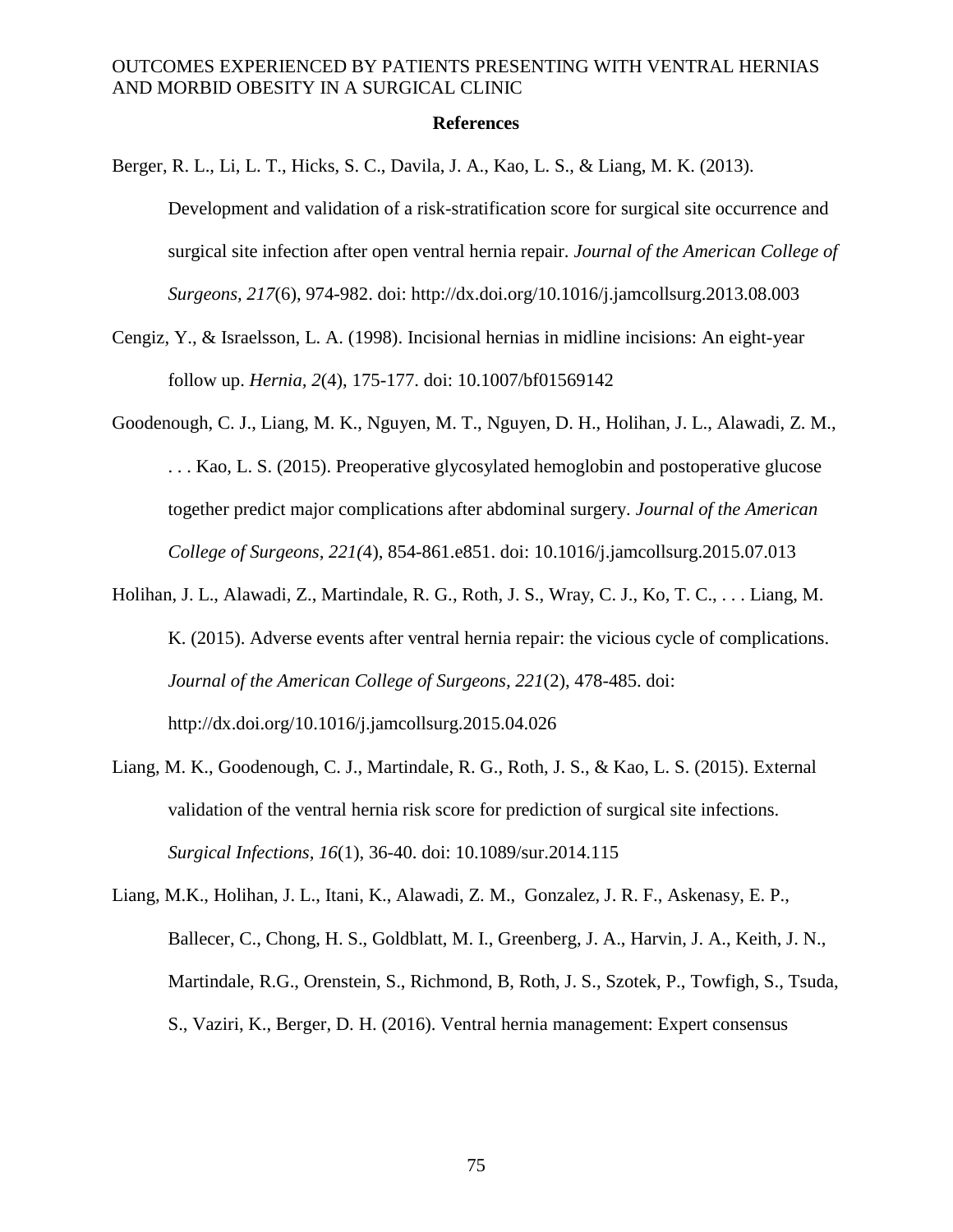guided by systematic review. *Annals of Surgery*, Published Ahead of Print March 26, 2016, ISSN: 0003-4932

- Merkow, R. P., Ju, M. H., Chung, J. W., & et al. (2015). Underlying reasons associated with hospital readmission following surgery in the United States. *JAMA, 313*(5), 483-495. doi: 10.1001/jama.2014.18614
- Mitchell, N. S., Dickinson, L. M., Kempe, A., & Tsai, A. G. (2011). Determining the effectiveness of take off pounds sensibly (TOPS), a nationally available nonprofit weight loss program. *Obesity, 19*(3), 568-573. doi: 10.1038/oby.2010.202
- Novitsky, Y. W., & Orenstein, S. B. (2013). Effect of patient and hospital characteristics on outcomes of elective ventral hernia repair in the United States. *Hernia, 17*(5), 639-645. doi: 10.1007/s10029-013-1088-5
- Ogden, C. L., Carroll, M. D., Kit, B. K., & Flegal, K. M. (2014). Prevalence of childhood and adult obesity in the United States, 2011-2012. *JAMA, 311*(8), 806-814. doi: 10.1001/jama.2014.732
- Park, A. E., Zahiri, H. R., Pugh, C. M., Vassiliou, M., & Voeller, G. (2015). Raising the quality of hernia care: Is there a need? *Surgical Endoscopy, 29*(8), 2061-2071. doi: 10.1007/s00464-015-4309-4
- Petro, C. C., O'Rourke, C. P., Posielski, N. M., Criss, C. N., Raigani, S., Prabhu, A. S., & Rosen, M. J. (2015). Designing a ventral hernia staging system. *Hernia*, 1-7. doi: 10.1007/s10029-015-1418-x
- Regner, J. L., Mrdutt, M. M., & Munoz-Maldonado, Y. (2015). Tailoring surgical approach for elective ventral hernia repair based on obesity and National Surgical Quality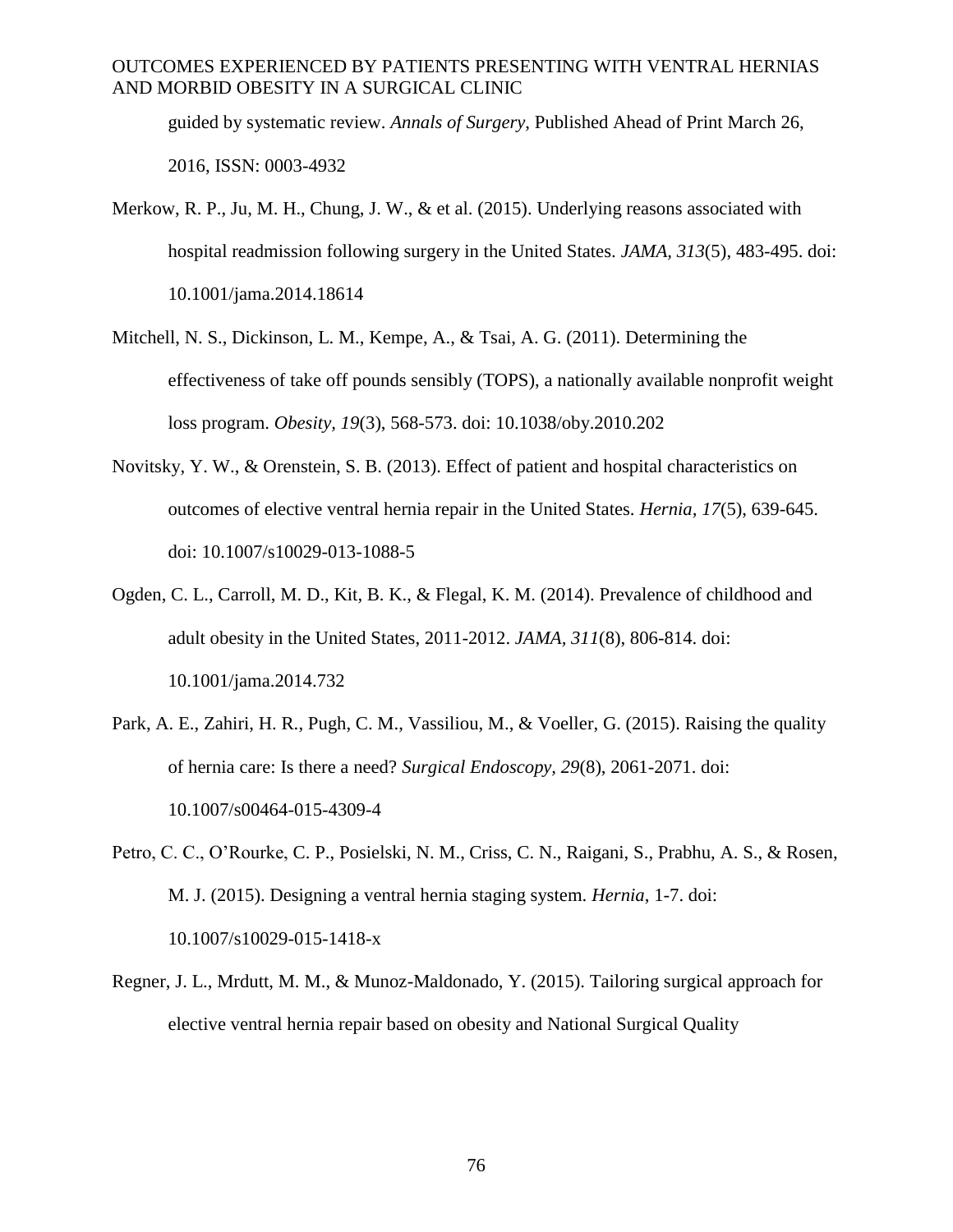Improvement Program outcomes. *The American Journal of Surgery, 210*(6), 1024-1030. doi: 10.1016/j.amjsurg.2015.08.001

- Rosen, M. J., Aydogdu, K., Grafmiller, K., Petro, C. C., Faiman, G. H., & Prabhu, A. (2015). A multidisciplinary approach to medical weight loss prior to complex abdominal wall reconstruction: is it feasible? *Journal of Gastrointestinal Surgery, 19*(8), 1399-1406. doi: 10.1007/s11605-015-2856-6
- Tobler, W. D. Jr. & Itani, K. M.F. (2016). Current status and challenges in laparoscopy in ventral hernia repair. *Journal of Laparoendoscopic & Advanced Surgical Techniques.* March 2016, ahead of print. doi:10.1089/lap.2016.0095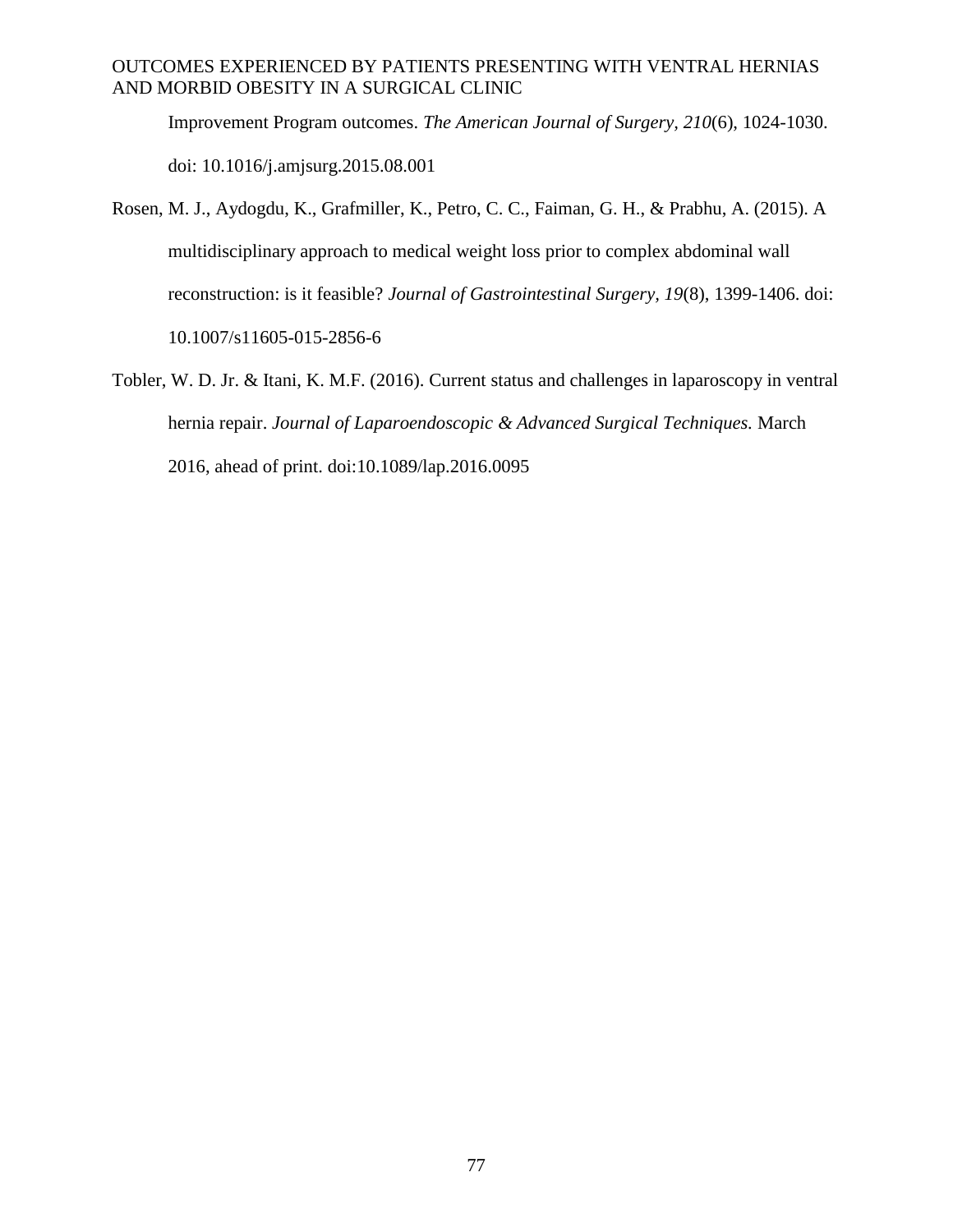| $\cdot$<br><b>Variable</b> | <b>Mean</b> | <b>Standard</b><br><b>Deviation</b> | <b>Minimum</b> | <b>Maximum</b> |
|----------------------------|-------------|-------------------------------------|----------------|----------------|
| Age (years)                | 51.7        | 11.6                                | 23             | 76             |
| Height (inches)            | 65          | 4.5                                 | 56             | 76             |
| Weight (pounds)            | 276         | 45                                  | 210            | 397            |
| Body Mass Index $(kg/m2)$  | 45.3        | 4.5                                 | 40             | 59.9           |

|                                            | Table 1. Means, standard deviations, minimums and maximums for selected continuous |
|--------------------------------------------|------------------------------------------------------------------------------------|
| variables: all study subjects $(N = 78)$ . |                                                                                    |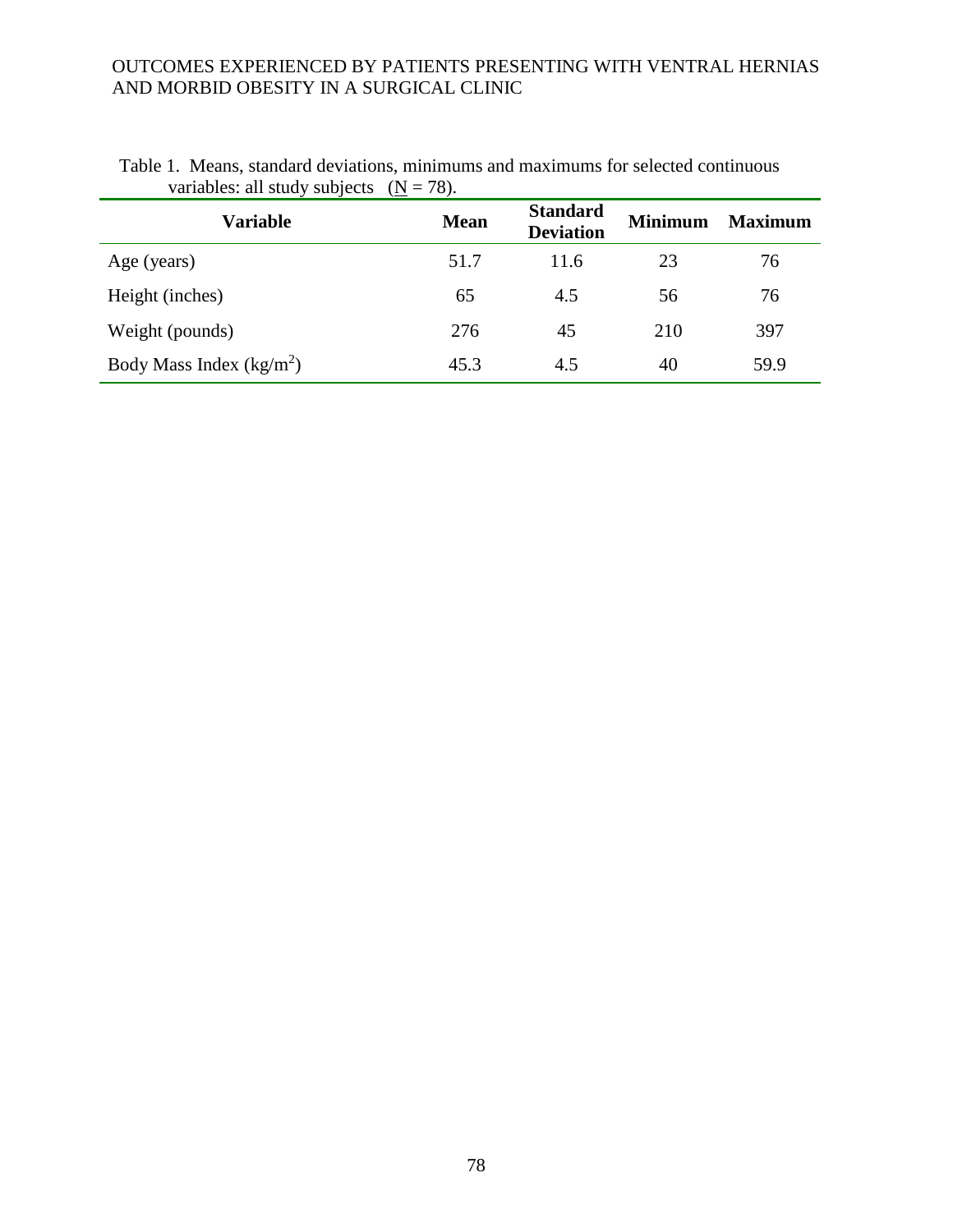Table 2. Frequency distributions for selected categorical variables: All study subjects ( $\underline{N} = 78$ ).

| Variable                                | All Subjects     |         |
|-----------------------------------------|------------------|---------|
|                                         | $N = 78$         |         |
|                                         | <b>Frequency</b> | Percent |
| Gender                                  |                  |         |
| Male                                    | 16               | 20.5    |
| Female                                  | 62               | 79.5    |
| <b>Employment status</b>                |                  |         |
| Employed                                | 18               | 23.1    |
| Not Employed                            | 49               | 62.8    |
| Retired                                 | 6                | 7.7     |
| Unknown                                 | 5                | 6.4     |
| <b>Marital Status</b>                   |                  |         |
| Married                                 | 41               | 52.6    |
| Divorced                                | 12               | 15.4    |
| Separated                               | $\mathbf{1}$     | 1.3     |
| Single                                  | 15               | 19.2    |
| Widow                                   | 6                | 7.7     |
| Unknown                                 | 3                | 3.8     |
| <b>History of Diabetes</b>              |                  |         |
| N <sub>o</sub>                          | 39               | 50.0    |
| Yes                                     | 39               | 50.0    |
| History of Hypertension                 |                  |         |
| No                                      | 25               | 32.1    |
| Yes                                     | 53               | 67.9    |
| History of Asthma                       |                  |         |
| N <sub>o</sub>                          | 66               | 84.6    |
| Yes                                     | 12               | 15.4    |
| History of Anxiety and/or Depression    |                  |         |
| N <sub>o</sub>                          | 57               | 73.1    |
| Yes                                     | 21               | 26.9    |
| <b>Current Smoker</b>                   |                  |         |
| N <sub>o</sub>                          | 59               | 75.6    |
| Yes                                     | 19               | 24.4    |
|                                         |                  |         |
| History Ventral Hernia Repair           | 31               |         |
| N <sub>0</sub>                          |                  | 39.7    |
| Yes                                     | 46               | 59.0    |
| Unknown                                 | 1                | 1.3     |
| <b>History Weight-Loss Surgery</b>      |                  |         |
| No                                      | 70               | 89.7    |
| Yes                                     | 8                | 10.3    |
| History Previous/Current Mesh Infection |                  |         |
| N <sub>o</sub>                          |                  |         |
| Yes                                     | 66               | 84.6    |
| Unknown                                 | 10               | 12.8    |
|                                         | 2                | 2.6     |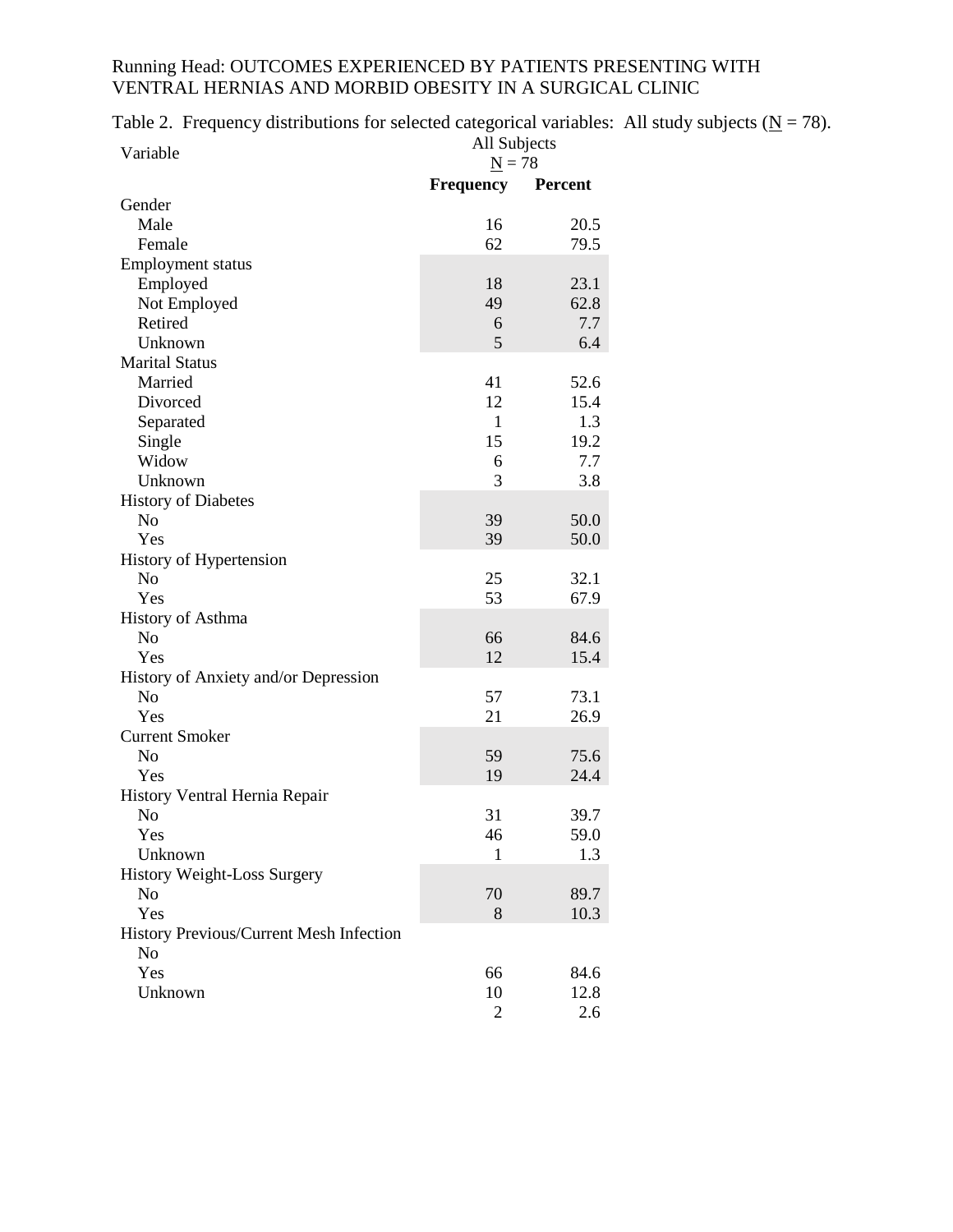| $\mathbf{S}$ cap, an state <i>subjects</i> by $\mathbf{S}$ cap category. $\mathbf{S}$ |             |                                            | $\cdot$ $\circ$ $\cdot$             |                |                |
|---------------------------------------------------------------------------------------|-------------|--------------------------------------------|-------------------------------------|----------------|----------------|
| Group                                                                                 | $\mathbf n$ | <b>Mean</b><br>BMI<br>(kg/m <sup>2</sup> ) | <b>Standard</b><br><b>Deviation</b> | <b>Minimum</b> | <b>Maximum</b> |
| Group 1: Hernia Repair Offered<br>Having Met Goal Weight                              | 7           | 43.2                                       | 4.0                                 | 40.30          | 51.80          |
| Group 2: Hernia Repair Offered<br><b>Without Weight Loss</b>                          | 32          | 43.3                                       | 2.7                                 | 40.10          | 49.20          |
| Group 3: Subsequent Visits, No<br>Hernia Repair Offered                               | 15          | 48.7                                       | 4.1                                 | 42.40          | 59.87          |
| Group 4: No Subsequent Visits                                                         | 18          | 47.6                                       | 5.5                                 | 40.10          | 58.6           |
| Group 5: Under Care of Another<br>Provider/ Other Health Issues                       | 6           | 43.0                                       | 2.4                                 | 40.60          | 59.87          |

|  | Table 3. Mean body mass index (kg/m <sup>2</sup> ), standard deviations, minimums and maximums by |  |  |  |
|--|---------------------------------------------------------------------------------------------------|--|--|--|
|  | group: all study subjects by group category. $(N = 78)$ .                                         |  |  |  |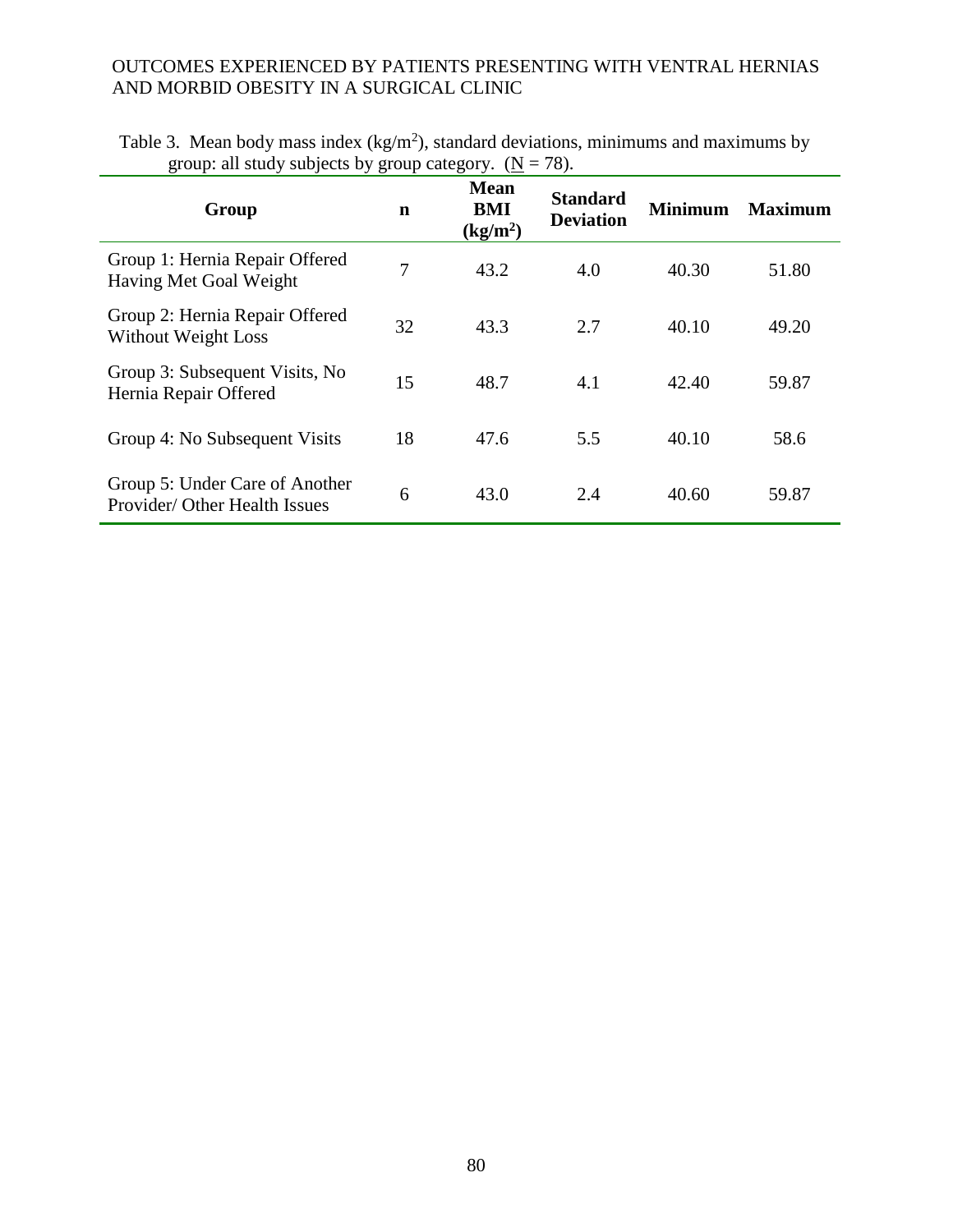| Group                                           | $\mathbf n$ | <b>Mean</b><br><b>Amount of</b><br><b>Weight Loss</b><br>Recommended<br>(pounds) | <b>Standard</b><br><b>Deviation</b> | <b>Minimum</b> | <b>Maximum</b> |
|-------------------------------------------------|-------------|----------------------------------------------------------------------------------|-------------------------------------|----------------|----------------|
| Group 1: Hernia Repair<br>With Goal Weight      | 7           | 15.2                                                                             | 3.5                                 | 10.0           | 20.0           |
| Group 3: Subsequent Visits,<br>No Hernia Repair | 15          | 42.9                                                                             | 15.5                                | 20.0           | 66.0           |
| Group 4: No Subsequent<br><b>Visits</b>         | 18          | 45.9                                                                             | 28.6                                | 17.0           | 100.0          |

Table 4*.* Mean amount of weight loss (pounds) recommended, standard deviations, minimums and maximums by group: study subjects in groups 1, 3 and 4.  $(N = 40)$ .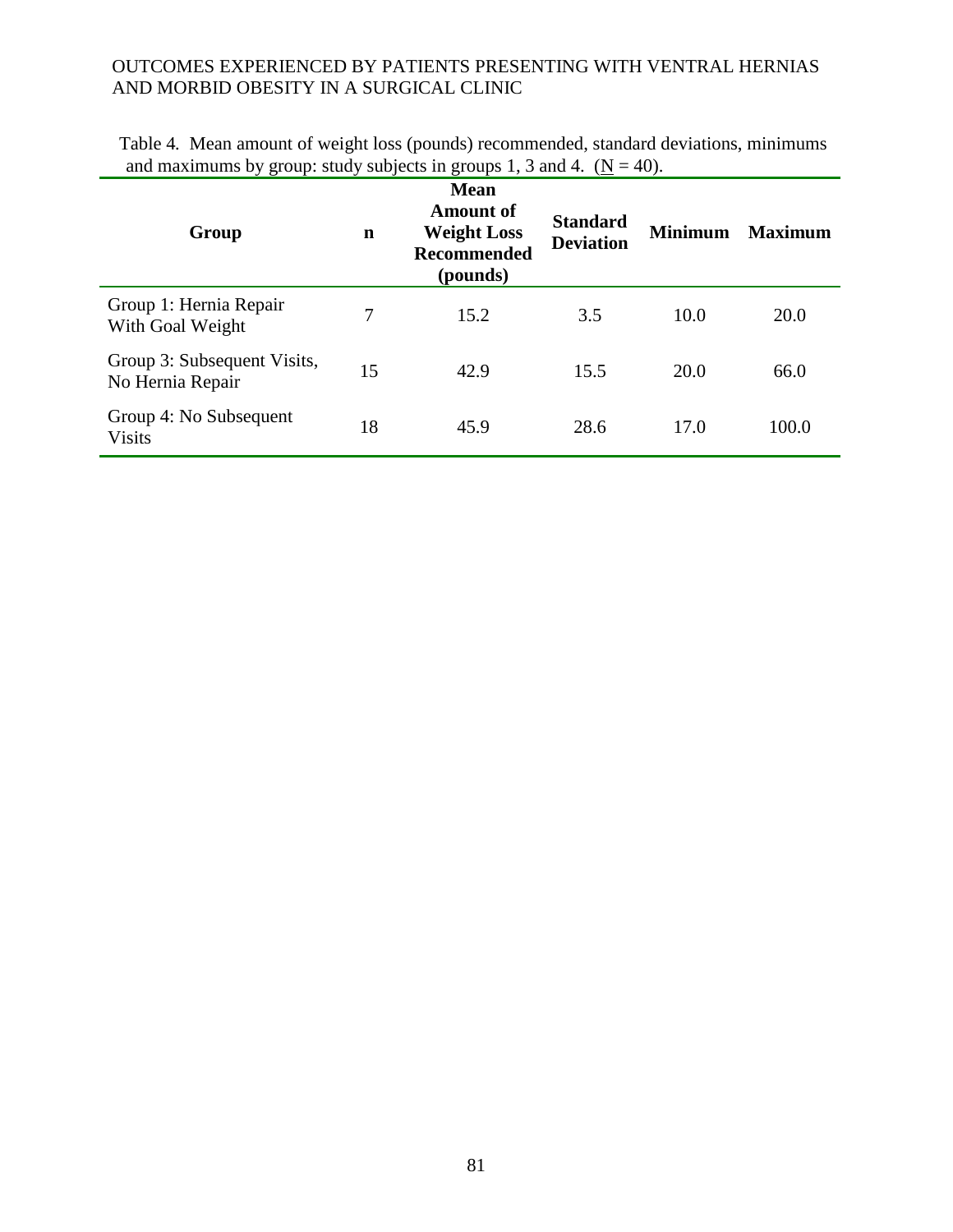| <b>Variable</b>           | <b>Mean</b> | <b>Standard</b><br><b>Deviation</b> | <b>Minimum</b> | <b>Maximum</b> |
|---------------------------|-------------|-------------------------------------|----------------|----------------|
| Age (years)               | 51.7        | 10.9                                | 34             | 76             |
| Height (inches)           | 64.8        | 4.6                                 | 56             | 75             |
| Weight (pounds)           | 262         | 39.4                                | 212            | 366            |
| Body Mass Index $(kg/m2)$ | 43.1        | 2.6                                 | 40             | 49.2           |

Table 5.Means, standard deviations, minimums and maximums for selected continuous variables: study subjects that underwent hernia repair surgery  $(N = 32)$ .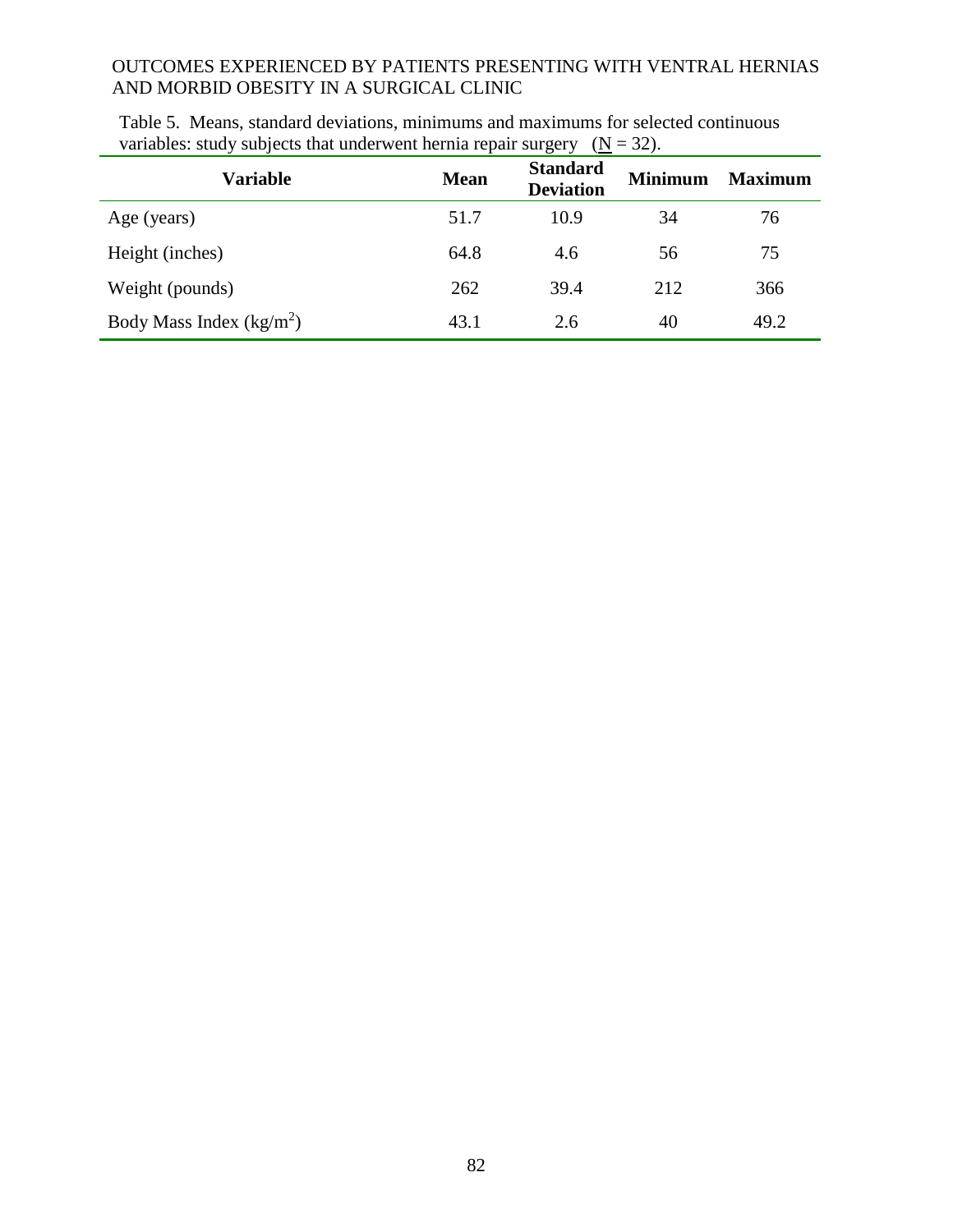Table 6. Frequency distributions for selected categorical variables: All study subjects that had hernia repair surgery, by preoperative weight loss status ( $N = 32$ ).

| Patient Characteristic            | Subjects that Had Hernia<br>Repair Without Weight Loss<br>$n = 26$ |              | Subjects that Had Hernia<br>Repair Having Met Weight<br>Loss Goal<br>$n = 6$ |                  | Comparison<br>of groups |
|-----------------------------------|--------------------------------------------------------------------|--------------|------------------------------------------------------------------------------|------------------|-------------------------|
|                                   | Frequency                                                          | Percent      | Frequency                                                                    | Percent          | p value*                |
| Gender                            |                                                                    |              |                                                                              |                  |                         |
| Male                              | 3                                                                  | 11.5         | $\mathbf{1}$                                                                 | 16.7             | 1.0                     |
| Female                            | 23                                                                 | 88.5         | 5                                                                            | 83.3             |                         |
| Employment status                 |                                                                    |              |                                                                              |                  |                         |
| Employed                          | 10                                                                 | 38.5         | $\mathfrak{Z}$                                                               | 50               | .46                     |
| Not Employed                      | 12                                                                 | 46.2         | $\mathbf{1}$                                                                 | 16.7             |                         |
| Retired                           | 3                                                                  | 11.5         | 1                                                                            | 16.7             |                         |
| Unknown                           | $\mathbf{1}$                                                       | 3.8          | $\mathbf{1}$                                                                 | 16.7             |                         |
| <b>Marital Status</b>             |                                                                    |              |                                                                              |                  |                         |
| Married                           | 14                                                                 | 53.8         | 5                                                                            | 83.3             | .49                     |
| Divorced                          | 6                                                                  | 23.1         | $\boldsymbol{0}$                                                             | $\boldsymbol{0}$ |                         |
| Separated                         | 1                                                                  | 3.8          | $\boldsymbol{0}$                                                             | $\boldsymbol{0}$ |                         |
| Single                            | 3                                                                  | 11.5         | $\mathbf{0}$                                                                 | $\theta$         |                         |
| Widow                             | $\overline{c}$                                                     | 7.7          | 1                                                                            | 16.7             |                         |
| Unknown                           | $\overline{0}$                                                     |              | $\boldsymbol{0}$                                                             | $\boldsymbol{0}$ |                         |
| <b>History of Diabetes</b>        |                                                                    |              |                                                                              |                  |                         |
| No                                | 18                                                                 | 69.2         | $\sqrt{5}$                                                                   | 83.3             | .65                     |
| Yes                               | $8\,$                                                              | 30.8         | $\mathbf{1}$                                                                 | 16.7             |                         |
| History of Hypertension           |                                                                    |              |                                                                              |                  |                         |
| No                                | 9                                                                  | 34.6         | 1                                                                            | 16.7             | .64                     |
| Yes                               | 17                                                                 | 65.4         | 5                                                                            | 83.3             |                         |
| History of Asthma                 |                                                                    |              |                                                                              |                  |                         |
| N <sub>o</sub>                    | 22                                                                 | 84.6         | $\boldsymbol{0}$                                                             | $\boldsymbol{0}$ | .57                     |
| Yes                               | $\overline{4}$                                                     | 15.4         | $\boldsymbol{0}$                                                             | $\boldsymbol{0}$ |                         |
| History of Anxiety and/or         |                                                                    |              |                                                                              |                  |                         |
| Depression                        |                                                                    |              |                                                                              |                  |                         |
| No                                | 19                                                                 | 73.1         | 5                                                                            | 83.3             | 1.0                     |
| Yes                               | 7                                                                  | 26.9         | 1                                                                            | 16.7             |                         |
| <b>Current Smoker</b>             |                                                                    |              |                                                                              |                  |                         |
| No                                | 21                                                                 | 80.8         | $\sqrt{5}$                                                                   | 83.3             | 1.0                     |
| Yes                               | 5                                                                  | 19.2         | $\mathbf{1}$                                                                 | 16.7             |                         |
| History Ventral Hernia            |                                                                    |              |                                                                              |                  |                         |
| Repair                            | 12                                                                 | 46.2         | 3                                                                            | 50               |                         |
| No                                | 14                                                                 | 53.8         | 3                                                                            | 50               | 1.0                     |
| Yes<br>Unknown                    | $\boldsymbol{0}$                                                   | $\mathbf{0}$ | $\boldsymbol{0}$                                                             | $\boldsymbol{0}$ |                         |
| History Weight-Loss Surgery       |                                                                    |              |                                                                              |                  |                         |
| N <sub>0</sub>                    | 23                                                                 | 88.5         |                                                                              | 83.3             | 1.0                     |
| Yes                               | $\overline{3}$                                                     | 11.5         | 5<br>$\mathbf{1}$                                                            | 16.7             |                         |
| History Previous/Current          |                                                                    |              |                                                                              |                  |                         |
| Mesh Infection                    |                                                                    |              |                                                                              |                  |                         |
| No                                | 23                                                                 | 88.5         | $\boldsymbol{0}$                                                             | $\boldsymbol{0}$ | 1.0                     |
| Yes                               | 3                                                                  | 11.5         | $\boldsymbol{0}$                                                             | $\boldsymbol{0}$ |                         |
| Unknown                           | $\boldsymbol{0}$                                                   |              | $\boldsymbol{0}$                                                             | $\boldsymbol{0}$ |                         |
| $*$ Dogod on Eigher's Expet toots |                                                                    |              |                                                                              |                  |                         |

\*Based on Fisher's Exact tests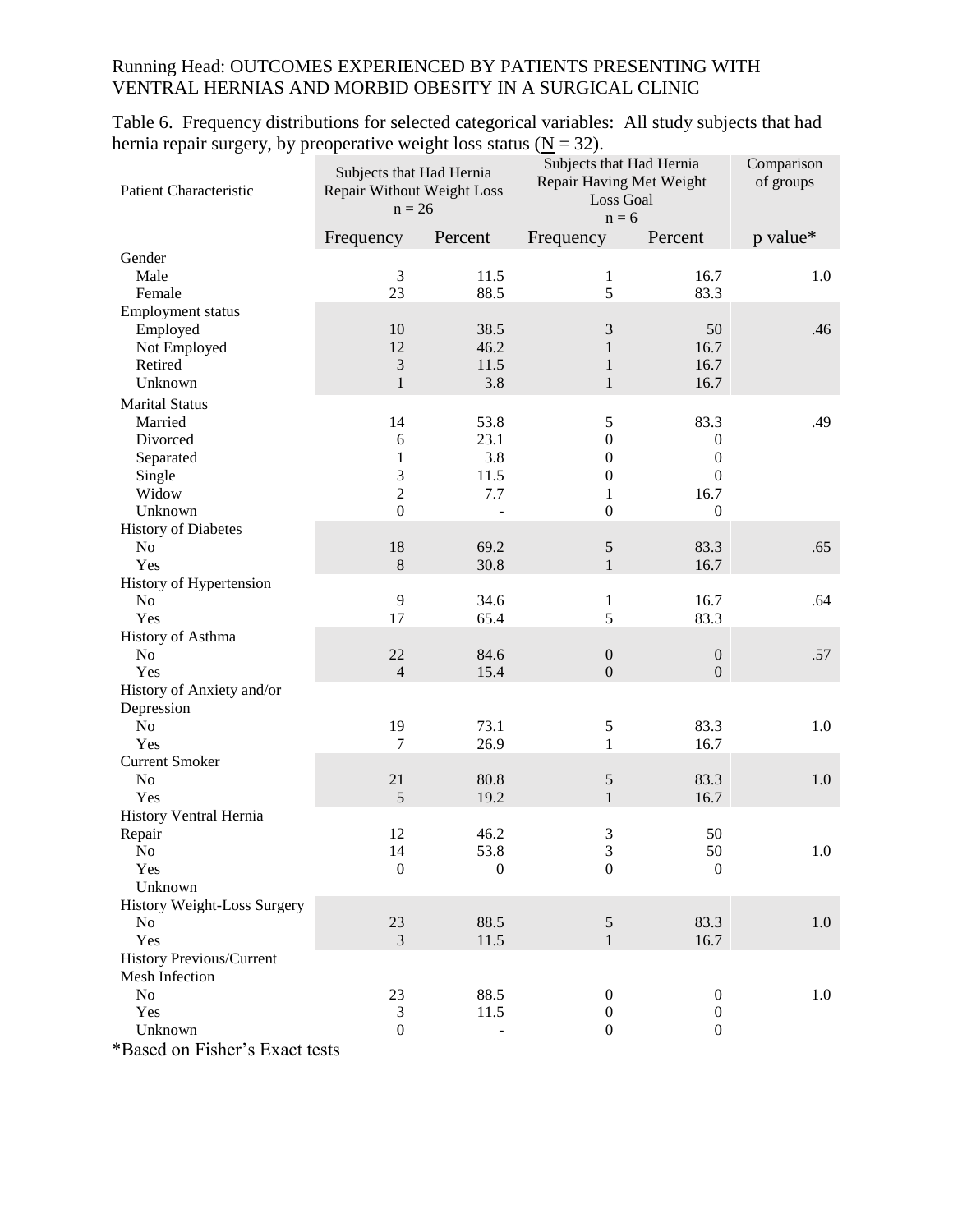Table 7. Frequency distributions of categorical surgical outcomes. All study subjects that had hernia repair surgery, by preoperative weight loss status ( $N = 32$ ).

| <b>Outcome Variable</b>        | Subjects that Had<br>Hernia Repair, Without<br>Weight Loss Required<br>$(n = 26)$ |         | Subjects that Had<br>Hernia Repair, Having<br>Met Weight Loss Goal<br>$(n=6)$ | Comparison<br>of Groups |          |
|--------------------------------|-----------------------------------------------------------------------------------|---------|-------------------------------------------------------------------------------|-------------------------|----------|
|                                | Frequency                                                                         | Percent | Frequency                                                                     | Percent                 | p value* |
| Any Surgical Site Problem      | 9                                                                                 | 34.6%   | $\overline{4}$                                                                | 66.7%                   | .19      |
| Cellulitis                     | 3                                                                                 | 11.5%   | $\boldsymbol{0}$                                                              | 0%                      | 1.0      |
| Superficial                    | 6                                                                                 | 23.0%   | $\overline{2}$                                                                | 33.3%                   | .625     |
| Seroma                         | $\overline{2}$                                                                    | 7.7%    | $\overline{2}$                                                                | 33.3%                   | .15      |
| Required VAC care              | $\overline{4}$                                                                    | 15.4%   | $\boldsymbol{0}$                                                              | 0%                      | .57      |
| Required IR procedure          | 3                                                                                 | 11.5%   | $\overline{2}$                                                                | 33.3%                   | .23      |
| 30 Day Hospital Readmission    | $\overline{2}$                                                                    | 7.7%    | 1                                                                             | 16.7%                   | .47      |
| Hernia Recurrence              | $\overline{2}$                                                                    | 7.7%    | $\boldsymbol{0}$                                                              | 0%                      | .65      |
| *Based on Fisher's Exact Tests |                                                                                   |         |                                                                               |                         |          |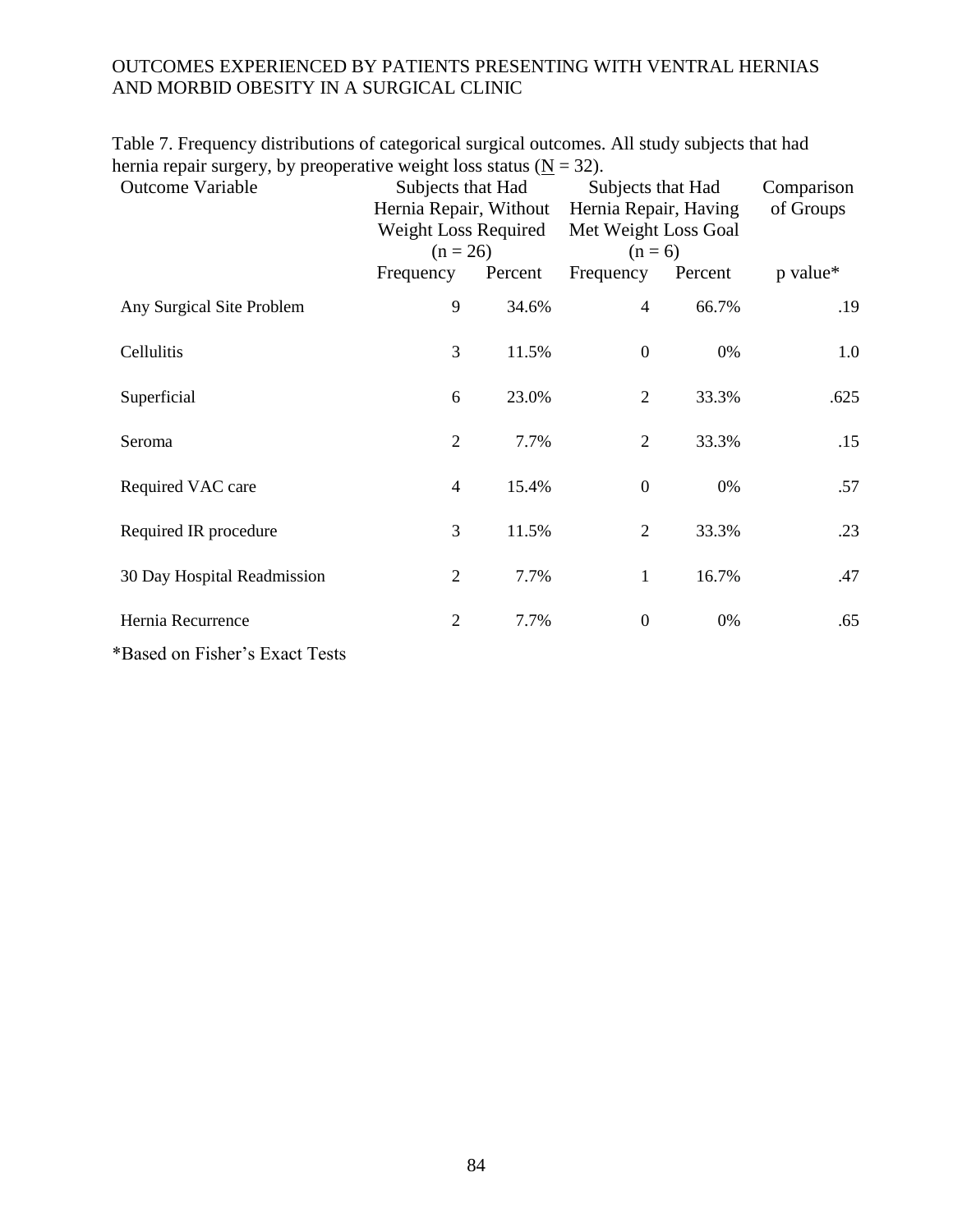Table 8. Frequency distributions of categorical surgical outcome variables, by operative approach (open vs. laparoscopic) ( $\underline{N} = 32$ ).

| <b>Outcome Variable</b>                                                 | Laparoscopic Hernia<br>Repair $(n = 10)$ |         | Open Hernia Repair<br>$(n = 22)$ | Comparison<br>of Groups |                      |
|-------------------------------------------------------------------------|------------------------------------------|---------|----------------------------------|-------------------------|----------------------|
|                                                                         | Frequency                                | Percent | Frequency                        | Percent                 | p value <sup>*</sup> |
| Surgical Site Infection                                                 | $\theta$                                 | $0\%$   | 11                               | 50%                     | .006                 |
| Hernia Recurrence                                                       |                                          | 10%     |                                  | 4.5%                    | .53                  |
| 30 Day Hospital<br>Readmission<br>$\mathbf{r}$ , the state $\mathbf{r}$ | $\theta$                                 | $0\%$   | 3                                | 13.6%                   | .53                  |

\*Based on Fisher's Exact Tests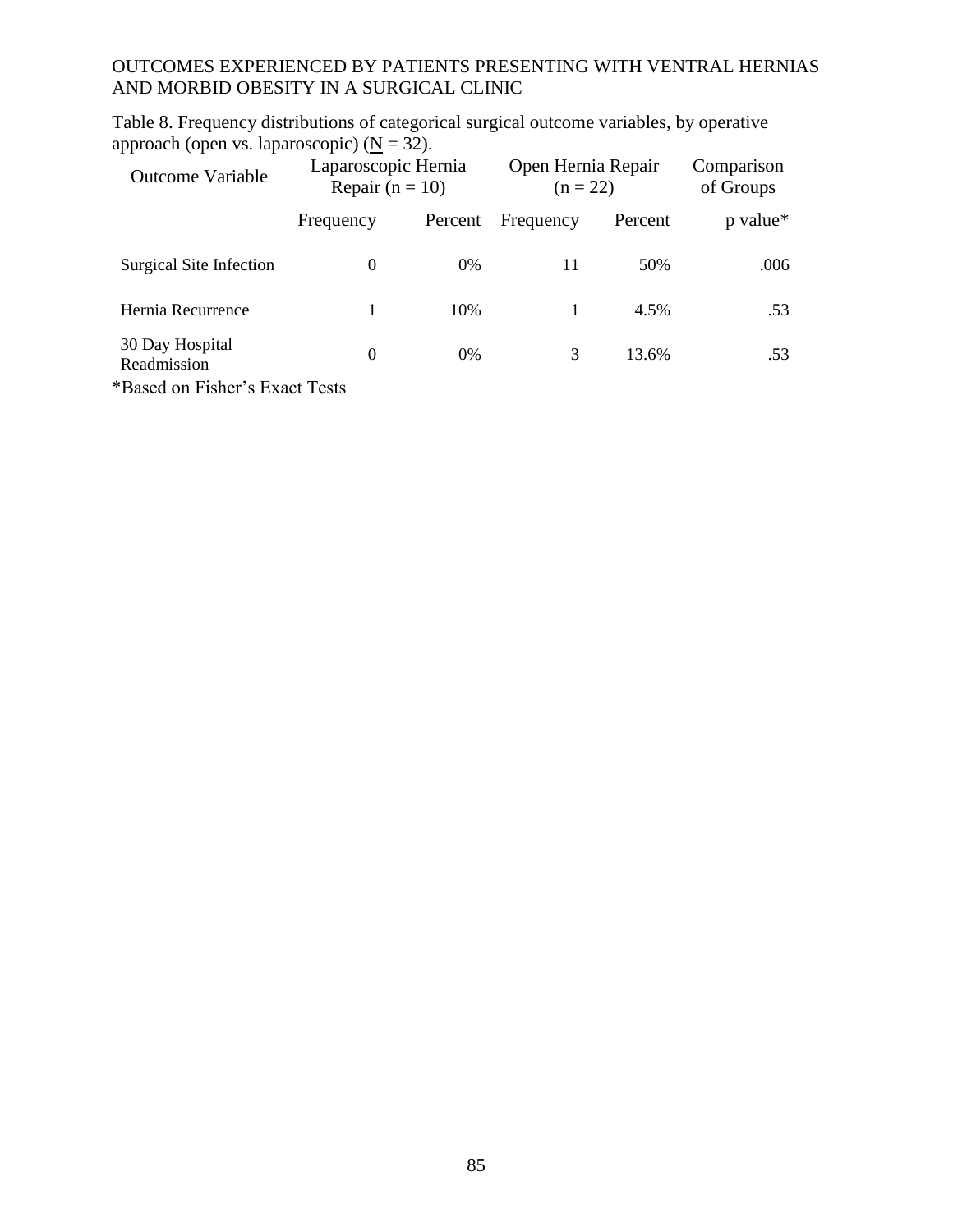Table 9. Comparison of mean weights (pounds) from initial visit with subsequent (and most recent or preoperative) mean weights (pounds) for patients that were recommended to lose weight and returned to the clinic for follow up visit(s).  $N = 19$ .  $S_{\text{sub}}$ 

| Group                    | n  | Initial Weight<br>$(pounds)$ (SD) | Subsequent Visit<br>or Preoperative<br>Weight (pounds)<br>(SD) | p value* |
|--------------------------|----|-----------------------------------|----------------------------------------------------------------|----------|
| Groups 1 and 3 combined  | 22 | 282.9 (43.3)                      | 272.9 (49.7)                                                   | .008     |
| Group 1                  | 7  | 250.0(36.2)                       | 229.9 (39.4)                                                   | .002     |
| Group 3                  | 15 | 298.2 (38.3)                      | 292.7(41.4)                                                    | .214     |
| *Based on paired t-tests |    |                                   |                                                                |          |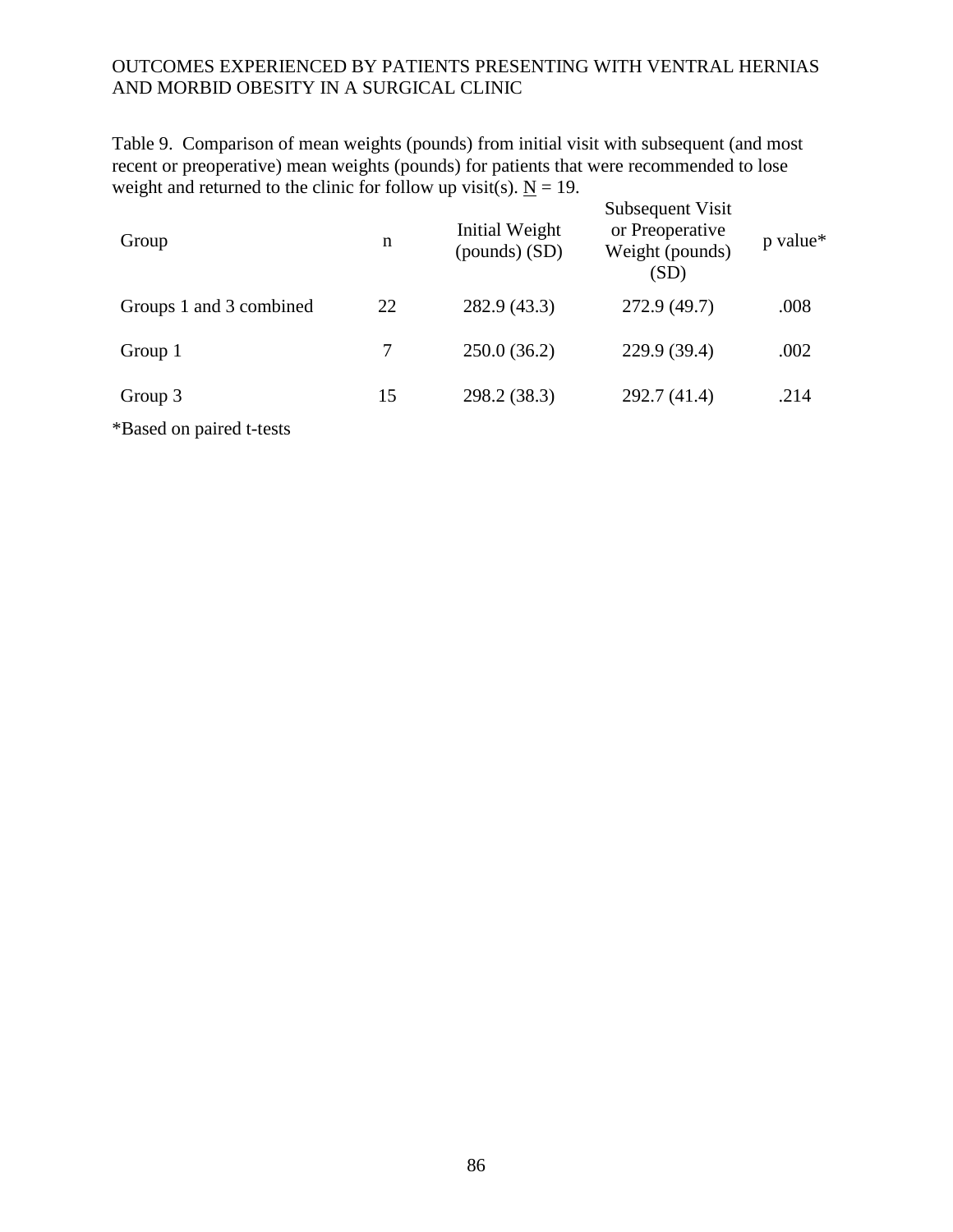

Figure 1. Algorithm of Events for All Study Subjects ( $N = 78$ )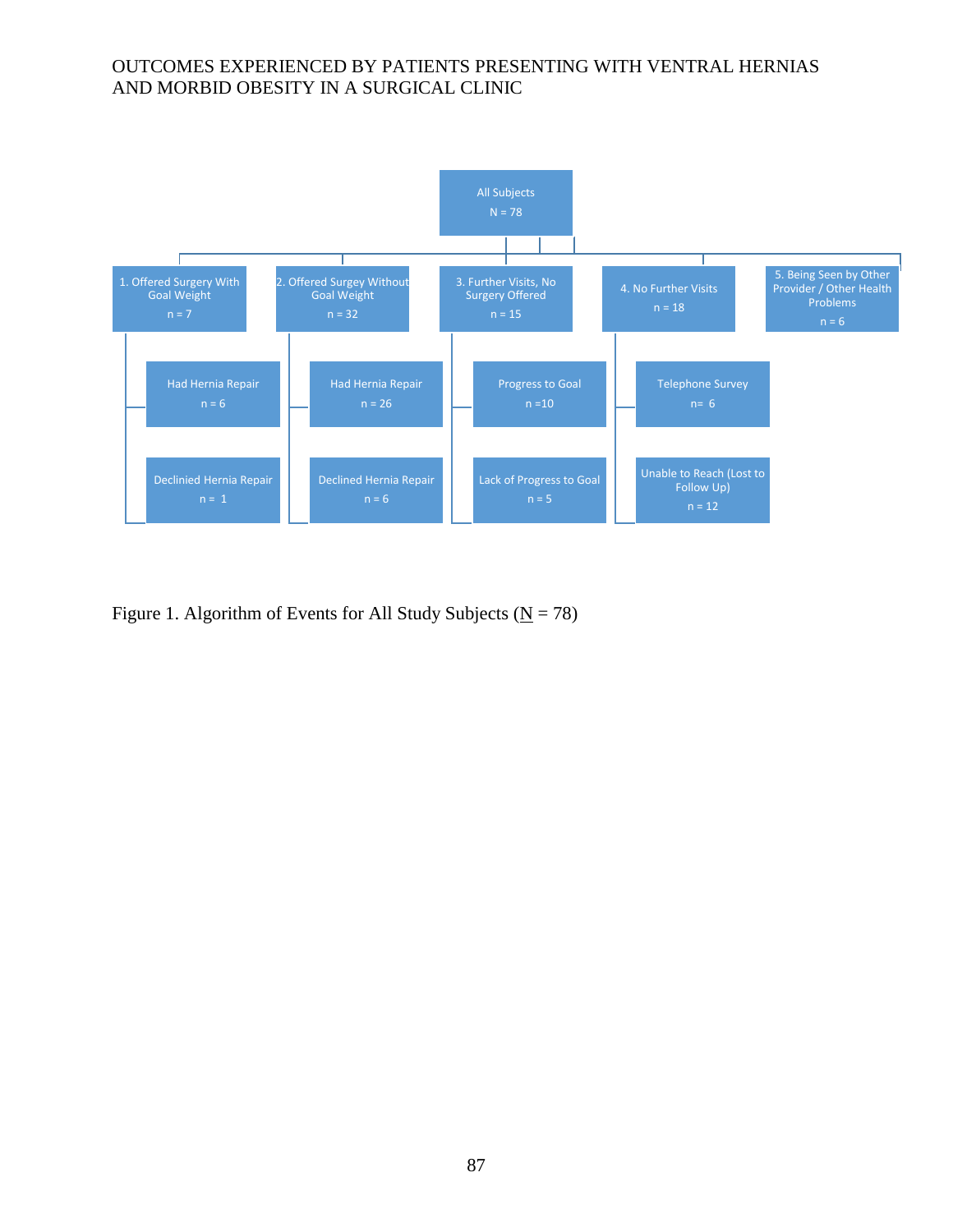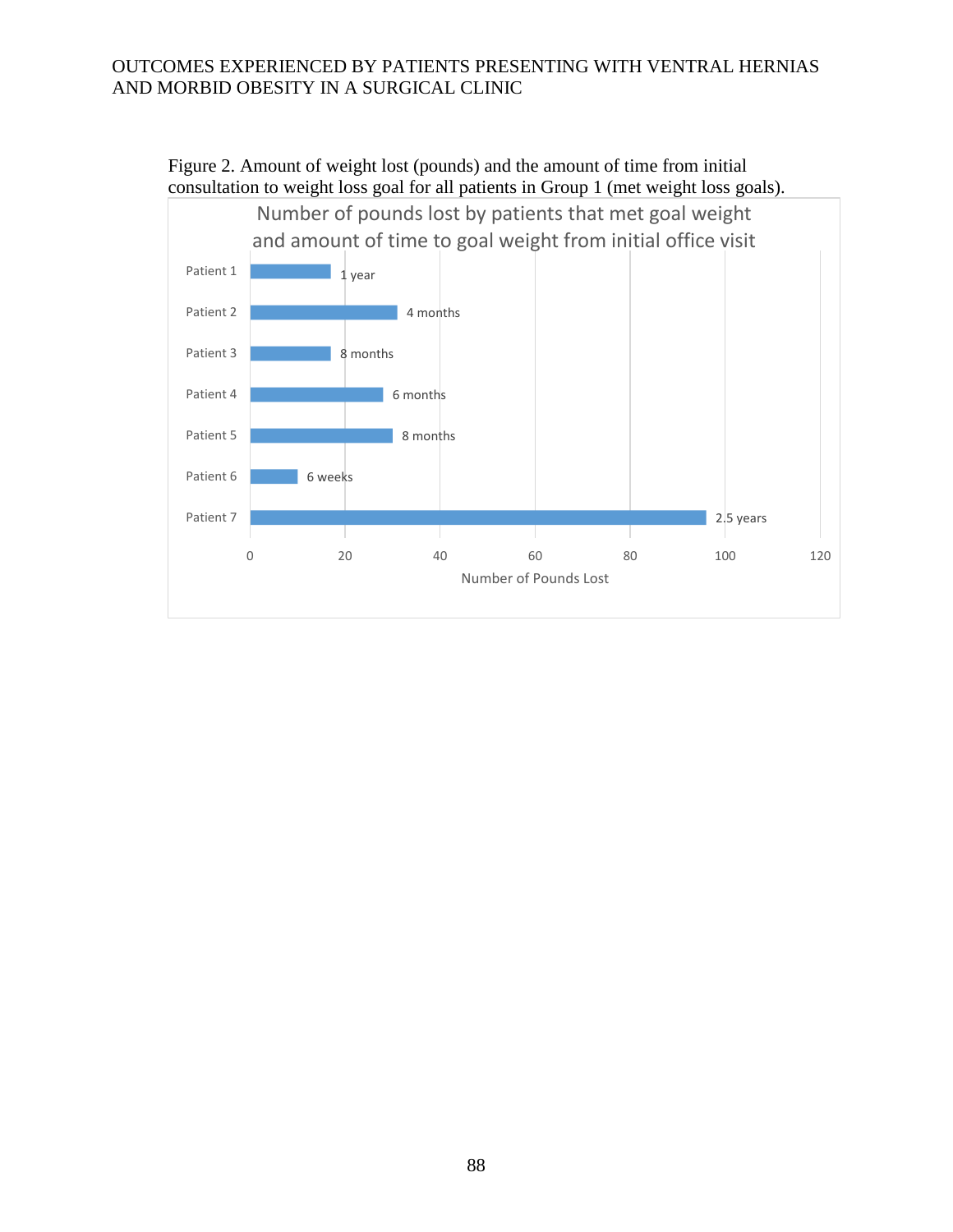Final Practice Inquiry Project Conclusion

While ventral hernias are a significant and costly problem in health care in the United States today, when coupled with morbid obesity, ventral hernias present a much greater challenge. The population of patients with ventral hernias is more likely to suffer with morbid obesity than the U.S. population as a whole. While, in general, morbid obesity is a contraindication to hernia repair surgery, some evidence exists of favorable surgical outcomes in the short term for a subset of morbidly obese patients that undergo minimally invasive hernia repair. Bariatric surgery as an effective means of weight loss is well-established, and combined weight-loss surgery and ventral hernia repair appears to be an acceptable solution for another subset of this patient population. Effectiveness of weight loss methods other than bariatric surgery are not as well documented. Further research is needed in order to determine the best practices on each of these fronts to care for this patient population.

Based on the cumulative evidence across the three manuscripts presented in this Final Practice Inquiry Project, there is a desperate need for health care systems in the United States to accept responsibility in assisting this patient population to a resolution of these challenging health problems. Effective methods of weight loss and weight maintenance must be identified and utilized in order to allow patients to achieve healthier weight, and this will require the efforts of multidisciplinary health care teams in order to achieve the desired outcome.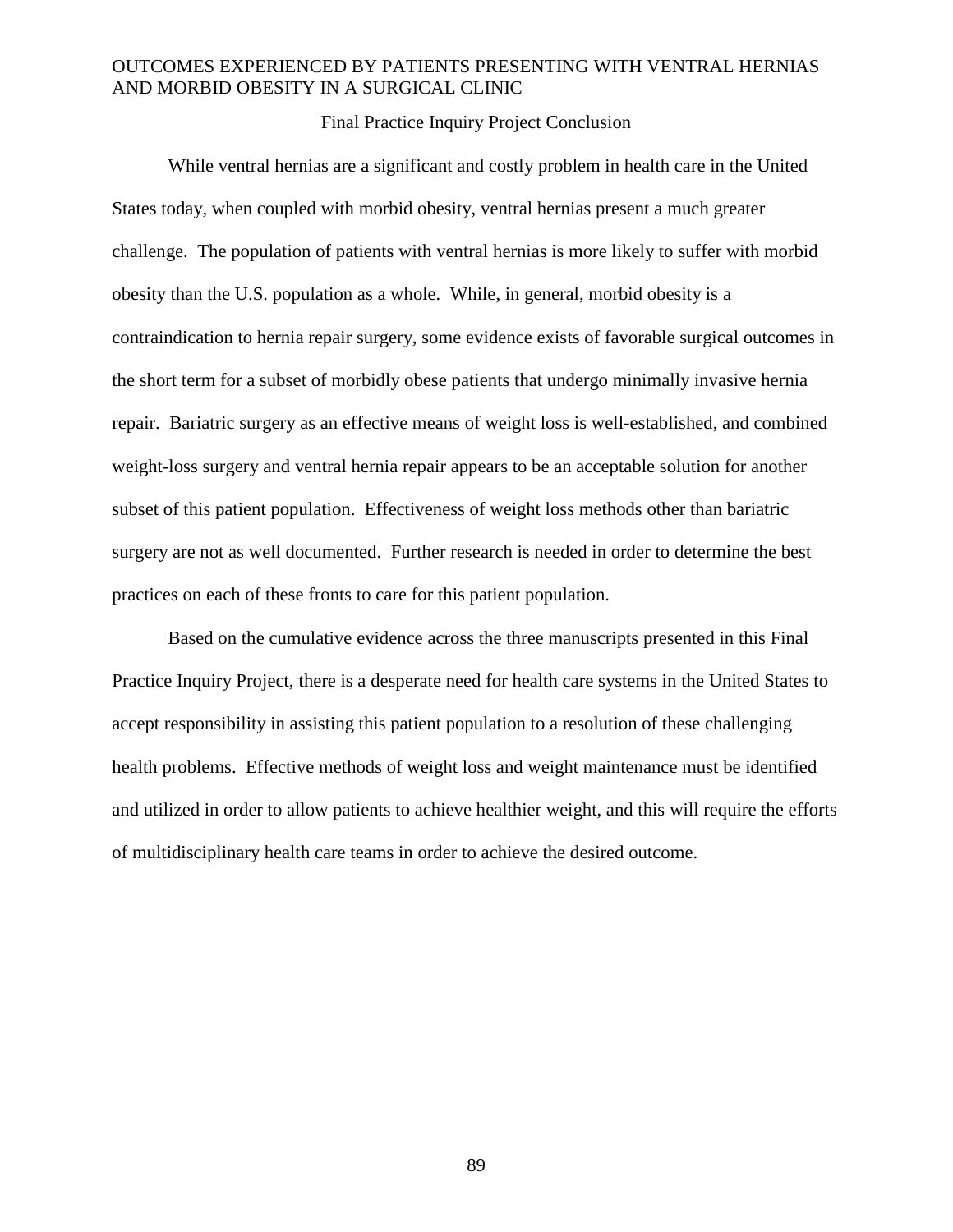#### Bibliography

- Abbas, M., Cumella, L., Zhang, Y., Choi, J., Vemulapalli, P., Melvin, W. S., & Camacho, D. (2015). Outcomes of laparoscopic sleeve gastrectomy and Roux-en-Y gastric bypass in patients older than 60. *Obesity Surgery,* 1-6. doi: 10.1007/s11695-015-1712-9
- Ahonen-Siirtola, M., Rautio, T., Ward, J., Kössi, J., Ohtonen, P., & Mäkelä, J. (2015). Complications in laparoscopic versus open incisional ventral hernia repair. a retrospective comparative study. *World Journal of Surgery, 39*(12), 2872-2877. doi: 10.1007/s00268-015-3210-6
- Baltodano, P. A., Webb-Vargas, Y., Soares, K. C., Hicks, C. W., Cooney, C. M., Cornell, P., ... Eckhauser, F. E. (2015). A validated, risk assessment tool for predicting readmission after open ventral hernia repair. *Hernia, 20*(1), 119-129. doi: 10.1007/s10029-015-1413-2
- Berger, R. L., Li, L. T., Hicks, S. C., Davila, J. A., Kao, L. S., & Liang, M. K. (2013). Development and validation of a risk-stratification score for surgical site occurrence and surgical site infection after open ventral hernia repair. *Journal of the American College of Surgeons, 217*(6), 974-982. doi: http://dx.doi.org/10.1016/j.jamcollsurg.2013.08.003
- Brooke, B. S., Stone, D. H., Cronenwett, J. L., & et al. (2014). Early primary care provider follow-up and readmission after high-risk surgery. *JAMA Surgery, 149*(8), 821-828. doi: 10.1001/jamasurg.2014.157
- Butler, C. E., Baumann, D. P., Janis, J. E., & Rosen, M. J. (2013). Abdominal wall reconstruction. *Current Problems in Surgery, 50*(12), 557-586. doi: 10.1067/j.cpsurg.2013.08.003
- Cengiz, Y., & Israelsson, L. A. (1998). Incisional hernias in midline incisions: An eight-year follow up. *Hernia, 2*(4), 175-177. doi: 10.1007/bf01569142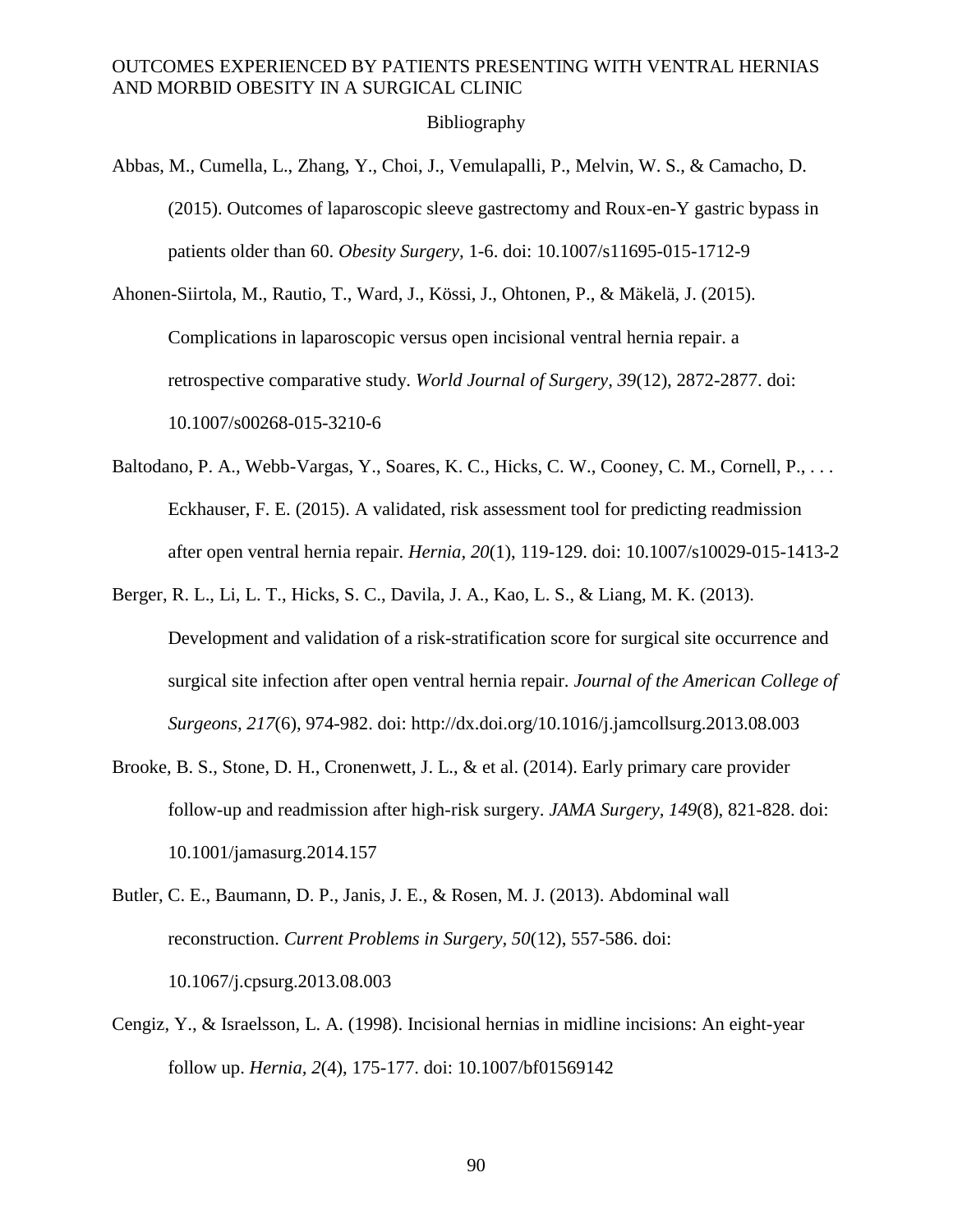Centers for Medicare and Medicaid Services. The merit-based incentive payment system (MIPS) & Alternative payment models (APMs). Available at: https://www.cms.gov/Medicare/Quality-Initiatives-Patient-Assessment-Instruments/Value-Based-Programs/MACRA-MIPS-and-APMs/MACRA-MIPS-and-APMs.html# Accessed 8 February 2016.

- Colavita, P.D., Tsirline, V.B., Belyansky, I., Walters, A.L., Lincourt, A.E., Sing, R.F., Heniford, T. (2012). Prospective, long-term comparison of quality of life in laparoscopic versus open ventral hernia repair. *Annals of Surgery 256*, 714-723 29.
- Colavita, P.D., Tsirline, V.B., Walters, A.L., Lincourt, A.E., Belyansky, I., Heniford, B.T. (2013). Laparoscopic versus open hernia repair: outcomes and sociodemographic utilization results from the nationwide inpatient sample. *Surgical Endoscopy 27*: 109-117
- Coleman, C. D., Kiel, J. R., Mitola, A. H., Langford, J. S., Davis, K. N., & Arterburn, L. M. (2015). Effectiveness of a Medifast meal replacement program on weight, body composition and cardiometabolic risk factors in overweight and obese adults: a multicenter systematic retrospective chart review study. *Nutrition Journal, 14*, 77. doi: 10.1186/s12937-015-0062-8
- Davenport, D. L., Henderson, W. G., Khuri, S. F., & Mentzer, R. M. (2005). Preoperative risk factors and surgical complexity are more predictive of costs than postoperative complications: a case study using the national surgical quality improvement program (NSQIP) database. *Annals of Surgery, 242*(4), 463-471. doi: 10.1097/01.sla.0000183348.15117.ab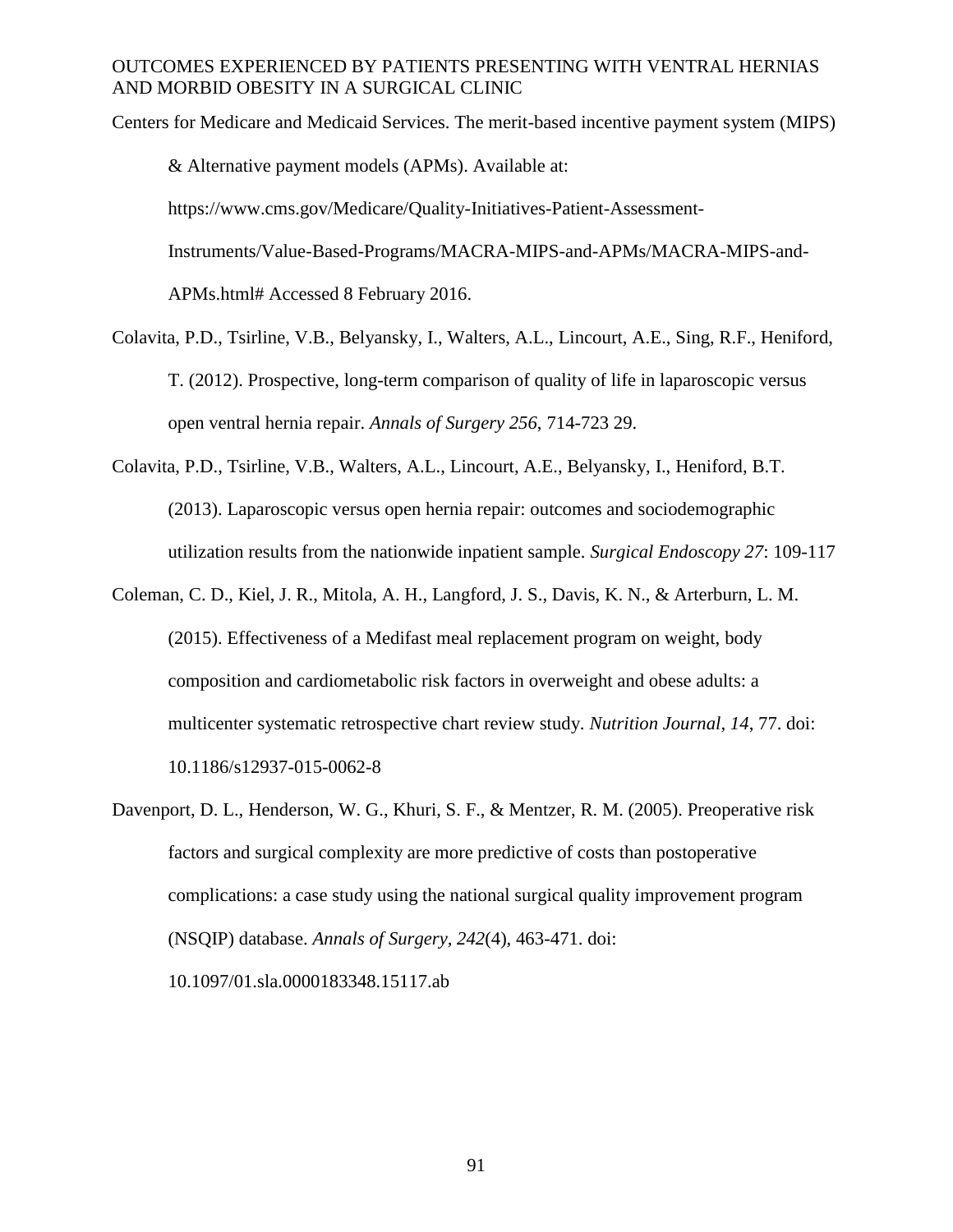- Eappen, S., Lane, B. H., Rosenberg, B., & et al. (2013). Relationship between occurrence of surgical complications and hospital finances. JAMA, 309(15), 1599-1606. doi: 10.1001/jama.2013.2773
- Ebell, M. H., Siwek, J., Weiss, B. D., Woolf, S. H., Susman, J., Ewigman, B., & Bowman, M. (2004). Strength of recommendation taxonomy (SORT): a patient-centered approach to grading evidence in the medical literature. *The Journal of the American Board of Family Practice, 17*(1), 59-67. doi: 10.3122/jabfm.17.1.59
- Eid, M. G., Mattar, G. S., Hamad, G., Cottam, R. D., Lord, L. J., Watson, A., . . . Schauer, R. P. (2003). Repair of ventral hernias in morbidly obese patients undergoing laparoscopic gastric bypass should not be deferred*. Surgical Endoscopy and Other Interventional Techniques, 18*(2), 207-210. doi: 10.1007/s00464-003-8915-1
- Evans, K. K., Chim, H., Patel, K. M., Salgado, C. J., & Mardini, S. (2012). Survey on ventral hernias: surgeon indications, contraindications, and management of large ventral hernias. *The American Surgeon, 78*(4), 388-397.
- Fayezizadeh, M., Petro, C. C., Rosen, M. J., & Novitsky, Y. W. (2014). Enhanced Recovery after Surgery Pathway for Abdominal Wall Reconstruction: Pilot Study and Preliminary Outcomes. Plastic and Reconstructive Surgery, 134(4S-2), 151S-159S. doi: 10.1097/prs.0000000000000674
- Fischer, J. P., Wes, A. M., Wink, J. D., Nelson, J. A., Rohrbach, J. I., Braslow, B. M., & Kovach, S. J. (2014). Analysis of perioperative factors associated with increased cost following abdominal wall reconstruction (AWR). *Hernia, 18*(5), 617-624. doi: 10.1007/s10029- 014-1276-y 28.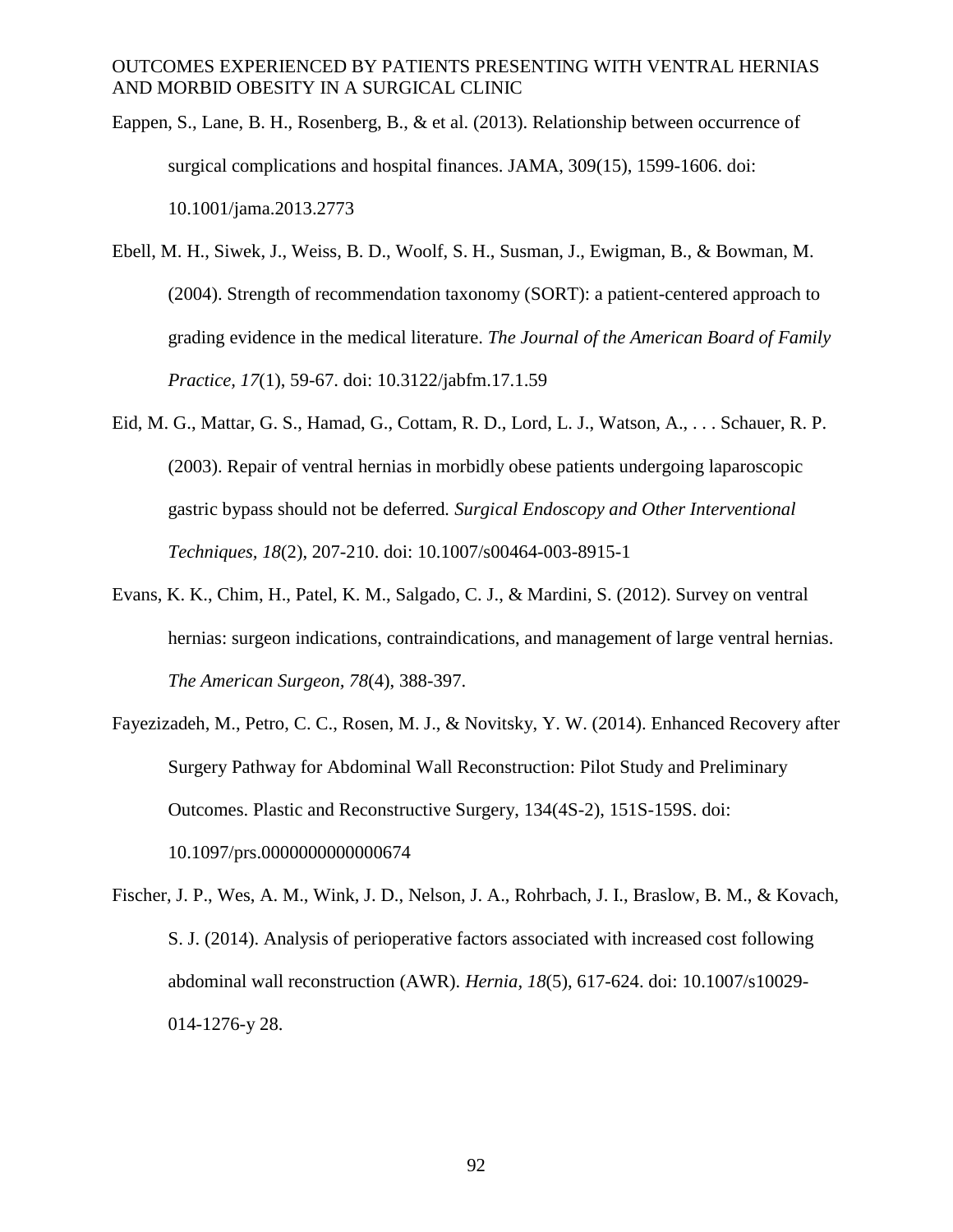- Flum, D. R., Horvath, K., & Koepsell, T. (2003). Have *Outcomes of Incisional Hernia Repair Improved With Time?: A Population-Based Analysis*. *Annals of Surgery, 237*(1), 129-135.
- Froylich, D., Segal, M., Weinstein, A., Hatib, K., Shiloni, E., & Hazzan, D. (2015). Laparoscopic versus open ventral hernia repair in obese patients: a long-term follow-up. Surgical *Endoscopy, 30*(2), 670-675. doi: 10.1007/s00464-015-4258-y
- Gani, F., Hundt, J., Makary, M.A., Haider, A.H., Zogg, C.K,. Pawlik, T.M. (2015). Financial impact of postoperative complication following hepato-pancreatico-biliary surgery for cancer. *Annals of Surgical Oncology*. published online 29 Dec 2015. doi: 10.1245/s10434-015-5042-x
- Goldberg, R. F., Parker, M., Stauffer, J. A., Moti, S., Sylvia, J., Ames, G. E., Bowers, S. P. (2012). Surgeon's requirement for obesity reduction: its influence on weight loss. *The American Surgeon, 78*(3), 325-328.
- Goodenough, C. J., Liang, M. K., Nguyen, M. T., Nguyen, D. H., Holihan, J. L., Alawadi, Z. M., . . . Kao, L. S. (2015). Preoperative glycosylated hemoglobin and postoperative glucose together predict major complications after abdominal surgery. *Journal of the American College of Surgeons, 221(*4), 854-861.e851. doi: 10.1016/j.jamcollsurg.2015.07.013
- Hackbarth, G., Reischauer, R., Mutt, A. (2008). Collective accountability for medical care toward bundled medicare payments. *The New England Journal of Medicine, 359*(1), 3-5 doi: 10.1056/NEJMp0803749 24.
- Hakko, E., Guvenc, S., Karaman, I., Cakmak, A., Erdem,,T., Cakmakci, M. (2015). Long-term sustainability of zero central-line associated bloodstream infections is possible with high compliance with care bundle elements. *Eastern Mediterranean Health Journal, 21*(4): 293-298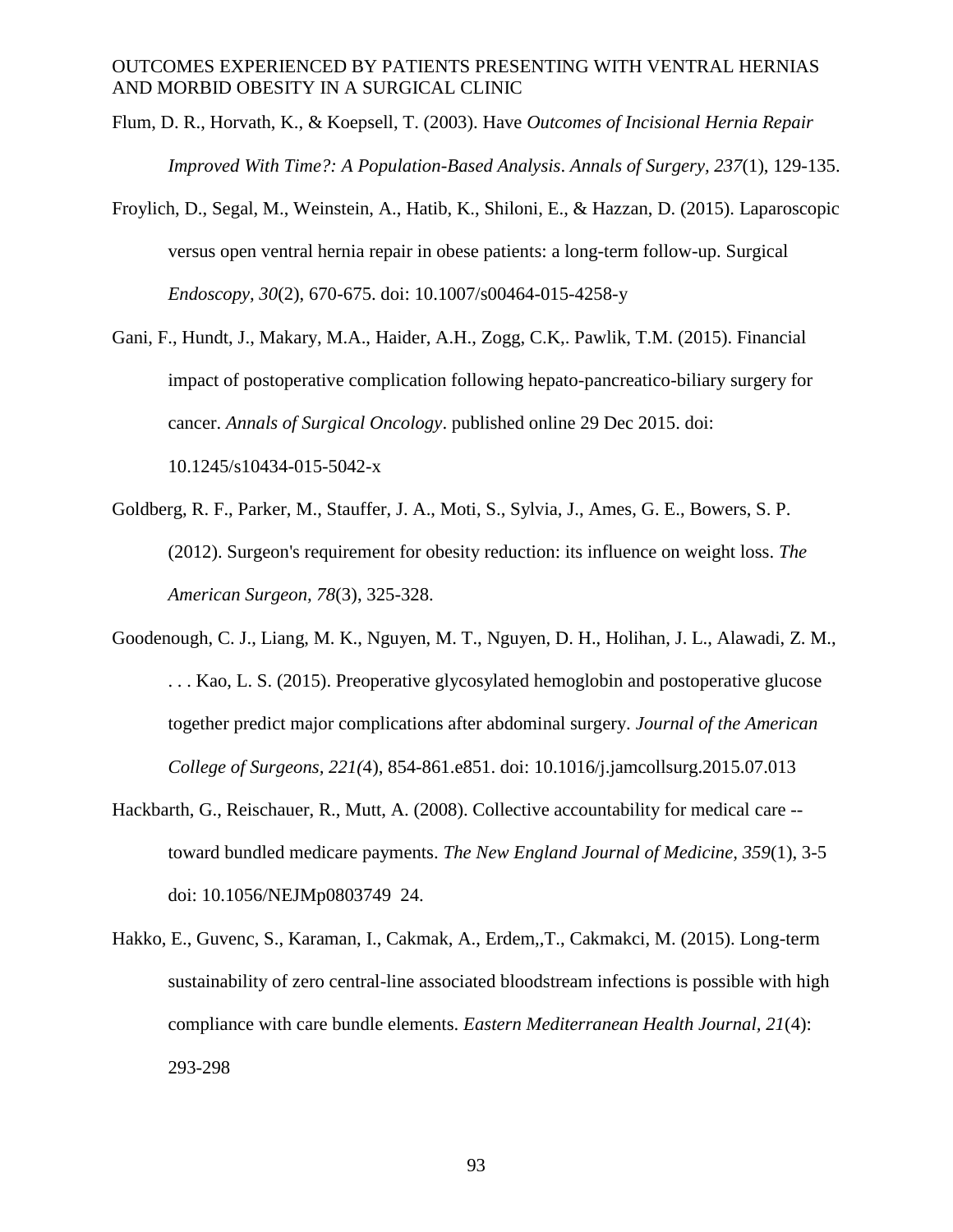- Hammermeister, K. (2009). The national surgical quality improvement program: learning from the past and moving to the future. *The American Journal of Surgery, 198*, S 69-S73
- Haynes, A.B., Weiser, T.G., Berry, W.R., Lipsitz, S.R., Breizat, A.H., Dellinger, E.P., Herbosa, T., Joseph, S., Kibatala, P.L., Lapitan, M.C., Merry, A.F., Moorthy, K., Reznick, R.K., Taylor, B., Gawande, A.A., Safe Surgery Saves Lives Study Group. (2009). A surgical safety checklist to reduce morbidity and mortality in a global population. *New England Journal of Medicine, 360*, 491-499
- Holihan, J. L., Alawadi, Z., Martindale, R. G., Roth, J. S., Wray, C. J., Ko, T. C., Liang, M. K. (2015). Adverse events after ventral hernia repair: the vicious cycle of complications. *Journal of the American College of Surgeons, 221*(2), 478-485. doi: http://dx.doi.org/10.1016/j.jamcollsurg.2015.04.026
- Hope, W. W., Lincourt, A. E., Newcomb, W. L., Schmelzer, T. M., Kercher, K. W., & Heniford, B. T. (2008). Comparing quality-of-life outcomes in symptomatic patients undergoing laparoscopic or open ventral hernia repair. *Journal of Laparoendoscopic & Advanced Surgical Techniques, 18(*4), 567-571. doi: 10.1089/lap.2007.0192
- Itani, K. F., Hur, K., Kim, L. T., & et al. (2010). Comparison of laparoscopic and open repair with mesh for the treatment of ventral incisional hernia: a randomized trial. *Archives of Surgery, 145*(4), 322-328. doi: 10.1001/archsurg.2010.18
- Kassin, M. T., Owen, R. M., Perez, S. D., Leeds, I., Cox, J. C., Schnier, K., . . . Sweeney, J. F. (2012). Risk factors for 30-day hospital readmission among general surgery patients. *Journal of the American College of Surgeons, 215*(3), 322-330. doi: http://dx.doi.org/10.1016/j.jamcollsurg.2012.05.024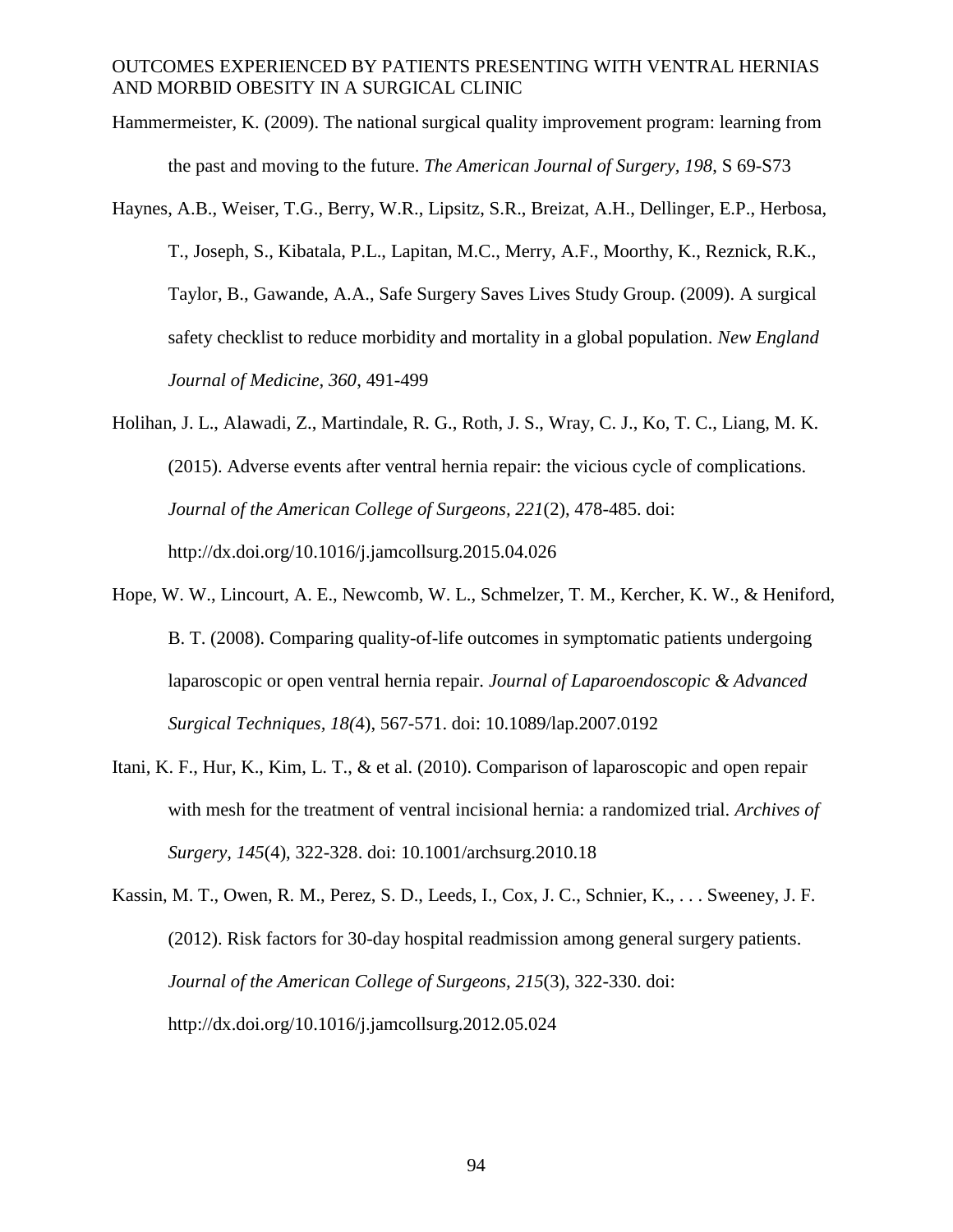Lee, J., Mabardy, A., Kermani, R., Lopez, M., Pecquex, N., & McCluney, A. (2013). Laparoscopic vs open ventral hernia repair in the era of obesity. *JAMA Surgery, 148*(8), 723-726. doi: 10.1001/jamasurg.2013.1395

- Liang, M. K., Berger, R. L., Li, L. T., Davila, J. A., Hicks, S. C., & Kao, L. S. (2013). Outcomes of laparoscopic vs open repair of primary ventral hernias. *JAMA Surgery*, -. doi: 10.1001/jamasurg.2013.3587
- Liang, M. K., Goodenough, C. J., Martindale, R. G., Roth, J. S., & Kao, L. S. (2015). External validation of the ventral hernia risk score for prediction of surgical site infections. *Surgical Infections, 16*(1), 36-40. doi: 10.1089/sur.2014.115
- Liang, M.K., Holihan, J. L., Itani, K., Alawadi, Z. M., Gonzalez, J. R. F., Askenasy, E. P., Ballecer, C., Chong, H. S., Goldblatt, M. I., Greenberg, J. A., Harvin, J. A., Keith, J. N., Martindale, R.G., Orenstein, S., Richmond, B, Roth, J. S., Szotek, P., Towfigh, S., Tsuda, S., Vaziri, K., Berger, D. H. (2016). Ventral hernia management: Expert consensus guided by systematic review. *Annals of Surgery*, Published Ahead of Print March 26, 2016, ISSN: 0003-4932
- Lih, A., Pereira, L., Bishay, R. H., Zang, J., Omari, A., Atlantis, E., & Kormas, N. (2015). A novel multidisciplinary intervention for long-term weight loss and glycaemic control in obese patients with diabetes. *Journal of Diabetes Research*, 2015, 729567. doi: 10.1155/2015/729567
- Liu, Y., Pleasants, R.A., Croft, J.B., Wheaton, A.G., Khosrow, H., Malarcher, A.M., Ohar, J.A., Kraft, M., Mannino, D.M., Strange, C. (2015). Smoking duration, respiratory symptoms, and COPD in adults aged ≥ 45 years with a smoking history. *International Journal of COPD, 10*, 1409-1416 2.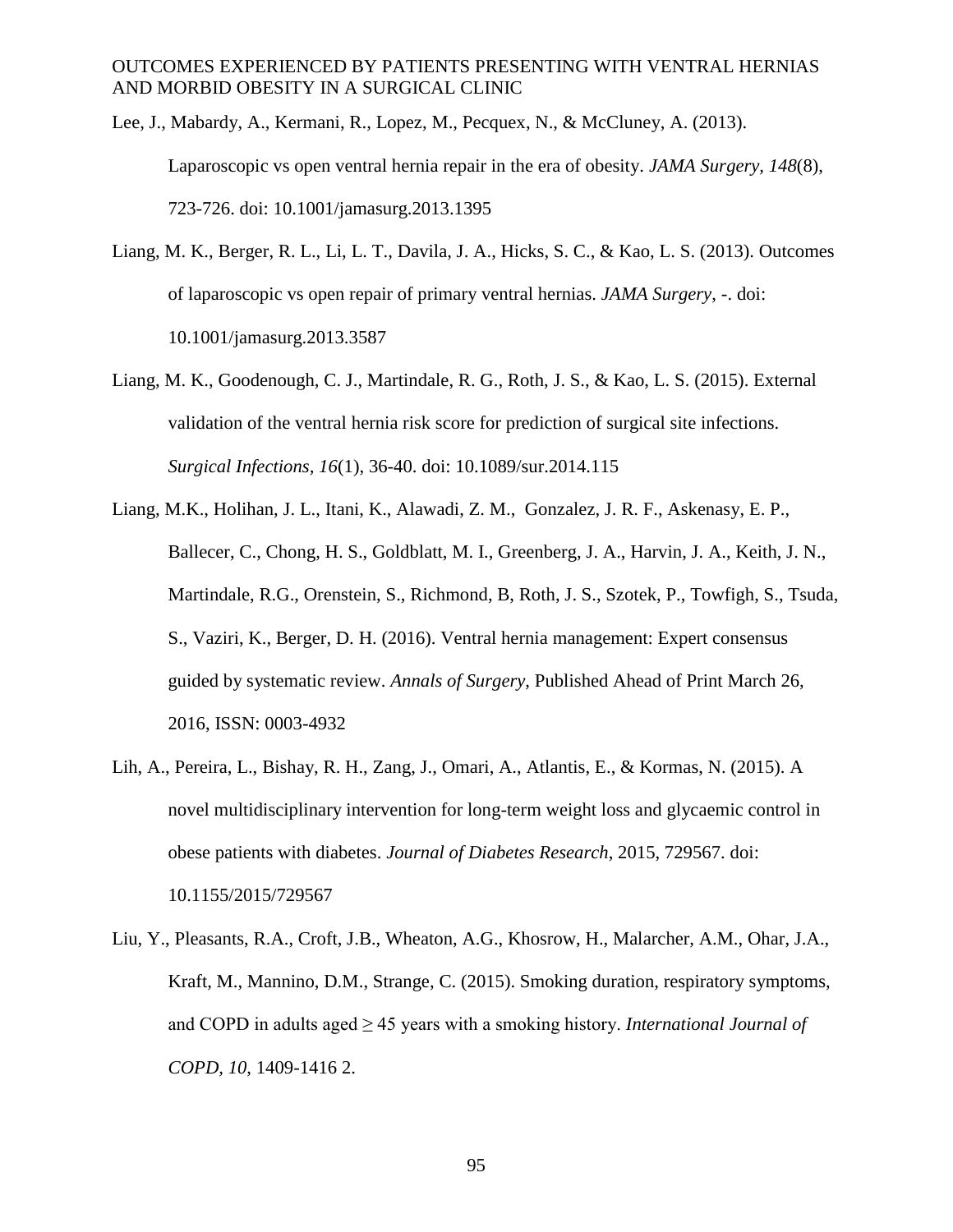- Lorts, C., & Ohri-Vachaspati, P. (2016). Eating behaviors among low-income obese adults in the United States: Does health care provider's advice carry any weight. *Preventive Medicine, 87*, 89-94. doi: http://dx.doi.org/10.1016/j.ypmed.2016.02.015
- Lovecchio, F., Farmer, R., Souza, J., Khavanin, N., Dumanian, G. A., & Kim, J. Y. S. (2014). Risk factors for 30-day readmission in patients undergoing ventral hernia repair. *Surgery, 155(*4), 702-710. doi: http://dx.doi.org/10.1016/j.surg.2013.12.021
- Madigan, C. D., Daley, A. J., Lewis, A. L., Aveyard, P., & Jolly, K. (2015). Is self-weighing an effective tool for weight loss: a systematic literature review and meta-analysis. *International Journal of Behavioral Nutrition and Physical Activity, 12*(1), 1-11. doi: 10.1186/s12966-015-0267-4
- Mangram, A. J., Horan, T. C., Pearson, M. L., Silver, L. C., Jarvis, W. R., & The Hospital Infection Control Practices Advisory, C. (1999). Guideline for prevention of surgical site infection, 1999. *Infection Control and Hospital Epidemiology, 20*(4), 250-280. doi: 10.1086/501620
- Merkow, R. P., Ju, M. H., Chung, J. W., & et al. (2015). Underlying reasons associated with hospital readmission following surgery in the united states. *JAMA, 313*(5), 483-495. doi: 10.1001/jama.2014.18614
- Mitchell, N. S., Dickinson, L. M., Kempe, A., & Tsai, A. G. (2011). Determining the effectiveness of take off pounds sensibly (tops), a nationally available nonprofit weight loss program. *Obesity, 19*(3), 568-573. doi: 10.1038/oby.2010.202
- Mussack, T., Ladurner, R., Vogel, T., Lienemann, A., Eder-Willwohl, A., & Hallfeldt, K. K. (2006). Health-related quality-of-life changes after laparoscopic and open incisional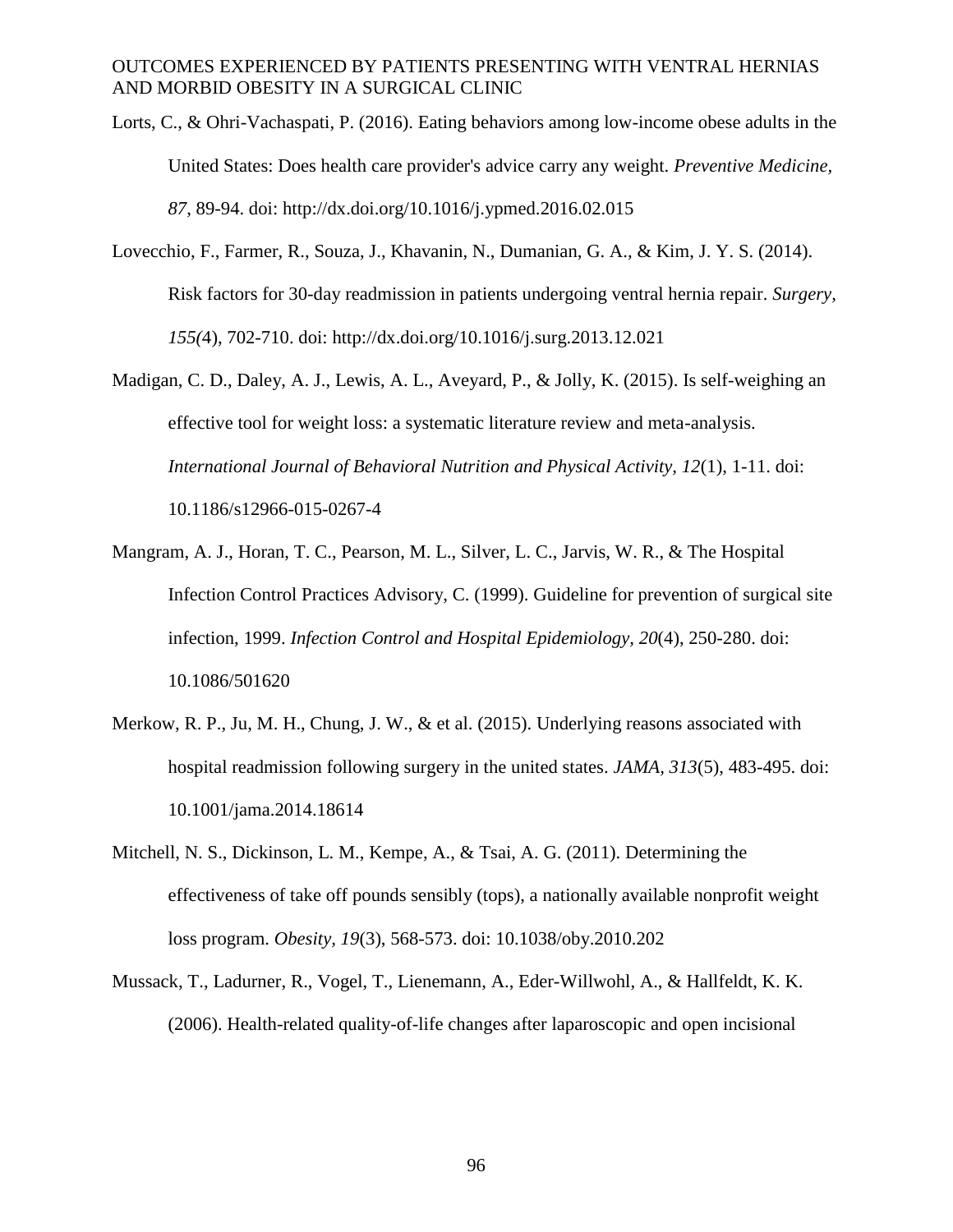hernia repair. *Surgical Endoscopy and Other Interventional Techniques, 20*(3), 410-413. doi: 10.1007/s00464-005-0440-y

- Newcomb, W. L., Polhill, J. L., Chen, A. Y., Kuwada, T. S., Gersin, K. S., Getz, S. B., . . . Heniford, B. T. (2008). Staged hernia repair preceded by gastric bypass for the treatment of morbidly obese patients with complex ventral hernias. *Hernia, 12*(5), 465-469. doi: 10.1007/s10029-008-0381-1
- Nguyen, M. T., Li, L. T., Hicks, S. C., Davila, J. A., Suliburk, J. W., Leong, M., Liang, M. K. (2013). Readmission following open ventral hernia repair: incidence, indications, and predictors. *The American Journal of Surgery, 206*(6), 942-949. doi:

<http://dx.doi.org/10.1016/j.amjsurg.2013.08.022>

- Novitsky, Y. W., & Orenstein, S. B. (2013). Effect of patient and hospital characteristics on outcomes of elective ventral hernia repair in the United States. *Hernia, 17*(5), 639-645. doi: 10.1007/s10029-013-1088-5
- Ogden, C. L., Carroll, M. D., Kit, B. K., & Flegal, K. M. (2014). Prevalence of childhood and adult obesity in the United States, 2011-2012. *JAMA, 311*(8), 806-814. doi: 10.1001/jama.2014.732
- Pavia, M., & Mazza, M. (2016). Adding innovative practices and technology to central line bundle reduces bloodstream infection rate in challenging pediatric population. *American Journal of Infection Control, 44*(1), 112-114. doi:

http://dx.doi.org/10.1016/j.ajic.2015.08.026

Park, A. E., Zahiri, H. R., Pugh, C. M., Vassiliou, M., & Voeller, G. (2015). Raising the quality of hernia care: Is there a need? *Surgical Endoscopy, 29*(8), 2061-2071. doi: 10.1007/s00464-015-4309-4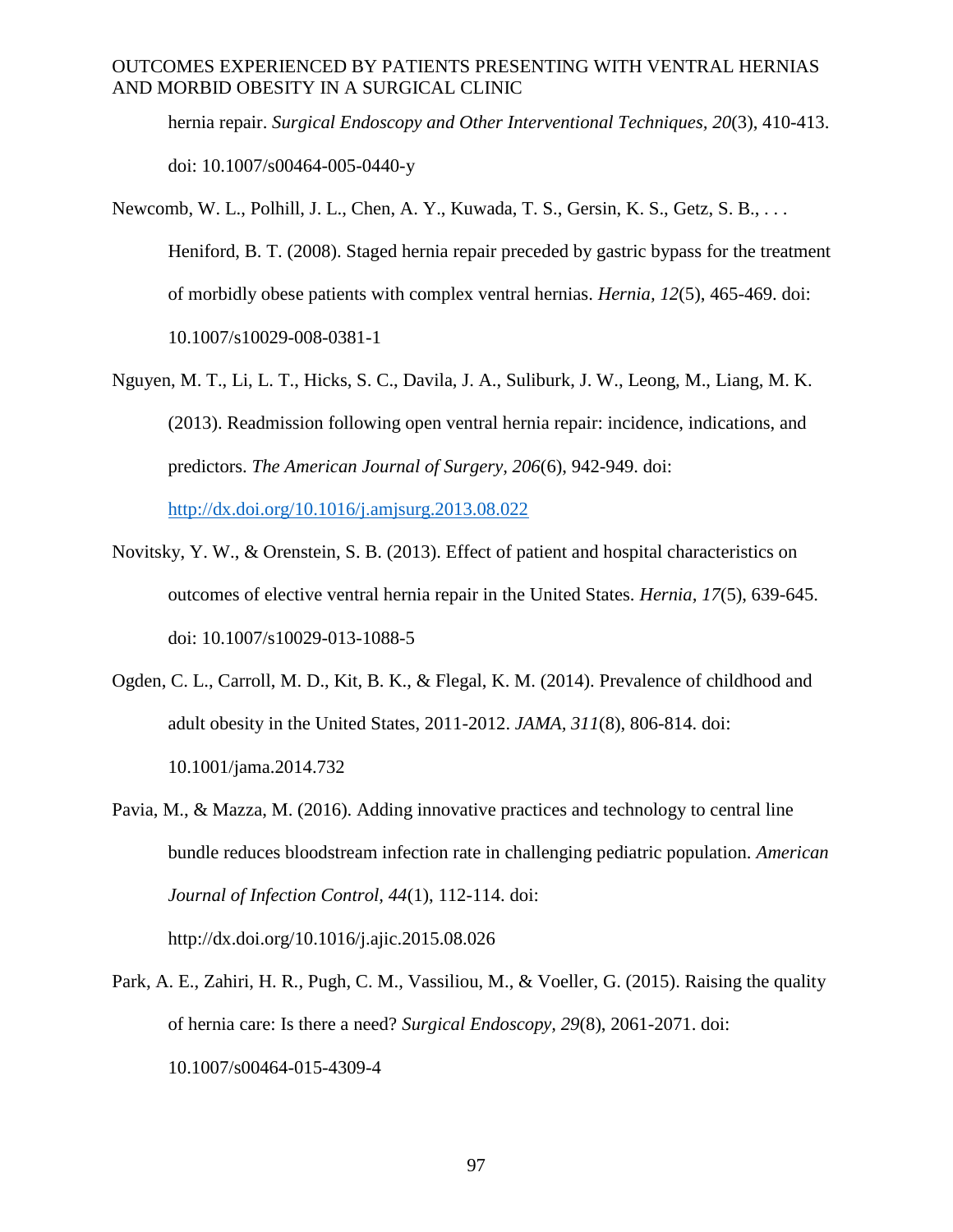- Petro, C. C., O'Rourke, C. P., Posielski, N. M., Criss, C. N., Raigani, S., Prabhu, A. S., & Rosen, M. J. (2015). Designing a ventral hernia staging system. *Hernia*, 1-7. doi: 10.1007/s10029-015-1418-x
- Poulose, B. K., Shelton, J., Phillips, S., Moore, D., Nealon, W., Penson, D., Holzman, M. D. (2012). Epidemiology and cost of ventral hernia repair: making the case for hernia research. *Hernia, 16*(2), 179-183. doi: 10.1007/s10029-011-0879-9
- Praveen Raj, P., Senthilnathan, P., Kumaravel, R., Rajpandian, S., Rajan, P. S., Anand Vijay, N., & Palanivelu, C. (2012). Concomitant laparoscopic ventral hernia mesh repair and bariatric surgery: a retrospective study from a tertiary care center. *Obesity Surgery, 22*(5), 685-689. doi: 10.1007/s11695-012-0614-3
- Raziel, A., Sakran, N., Szold, A., & Goitein, D. (2013). Concomitant bariatric and ventral/incisional hernia surgery in morbidly obese patients. *Surgical Endoscopy, 28*(4), 1209-1212. doi: 10.1007/s00464-013-3310-z
- Regner, J. L., Mrdutt, M. M., & Munoz-Maldonado, Y. (2015). Tailoring surgical approach for elective ventral hernia repair based on obesity and National Surgical Quality Improvement Program outcomes. *The American Journal of Surgery, 210*(6), 1024-1030. doi: 10.1016/j.amjsurg.2015.08.001
- Reynolds, D., Davenport, D., Korosec, R., & Roth, J. S. (2013). Financial implications of ventral hernia repair: a hospital cost analysis. *Journal of Gastrointestinal Surgery, 17*(1), 159- 167. doi: 10.1007/s11605-012-1999-y
- Rosen, M. J., Aydogdu, K., Grafmiller, K., Petro, C. C., Faiman, G. H., & Prabhu, A. (2015). A multidisciplinary approach to medical weight loss prior to complex abdominal wall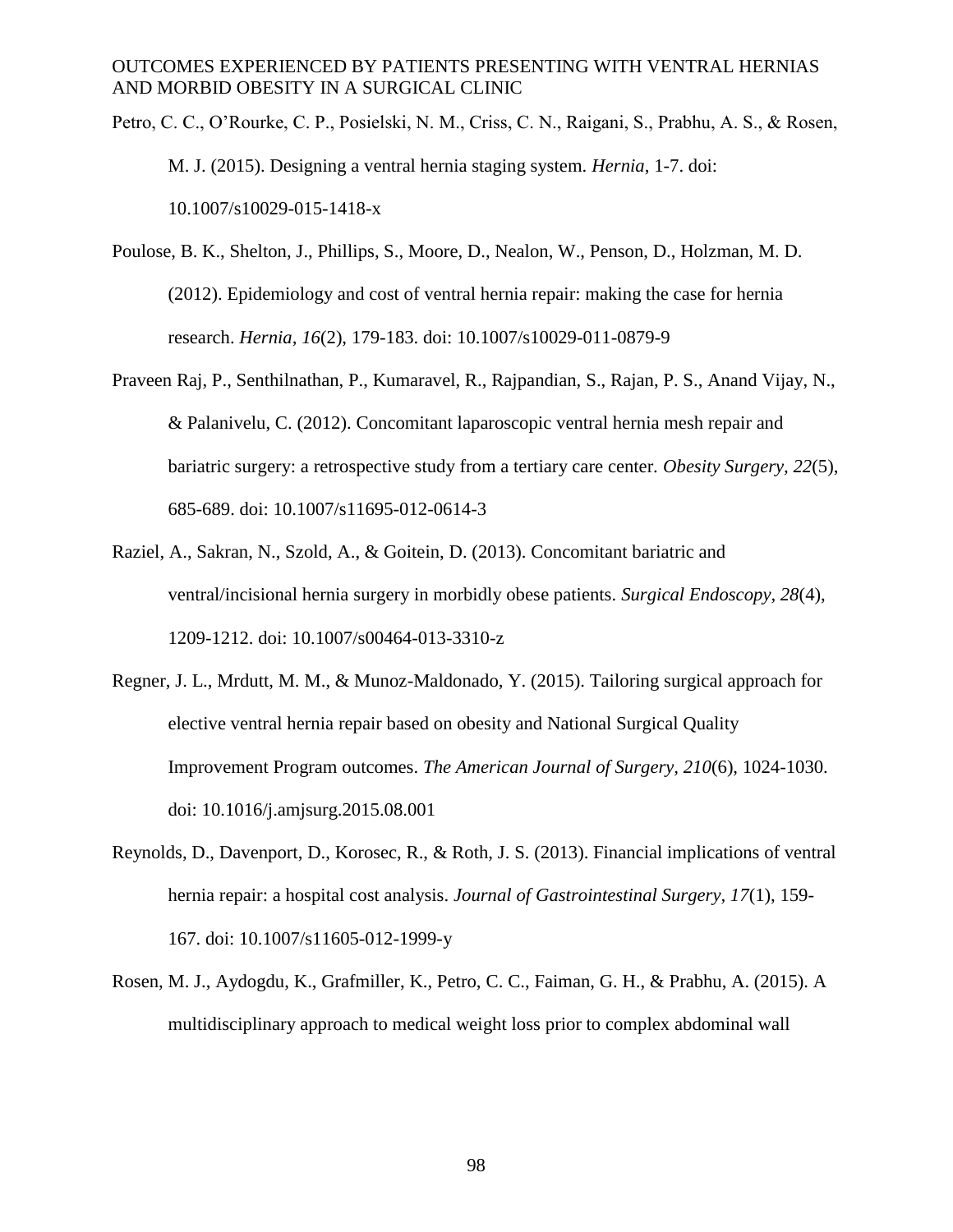reconstruction: is it feasible? *Journal of Gastrointestinal Surgery, 19*(8), 1399-1406. doi: 10.1007/s11605-015-2856-6

- Rosen, M. J., Krpata, D. M., Ermlich, B., & Blatnik, J. A. (2013). A 5-year clinical experience with single-staged repairs of infected and contaminated abdominal wall defects utilizing biologic mesh. *Annals of Surgery, 257*(6), 991-996. doi: 10.1097/SLA.0b013e3182849871
- Sachs, M., Damm, M., & Encke, A. (1997). Historical evolution of inguinal hernia repair. *World J Surg, 21*(2), 218-223.
- Sanders, D. L., & Kingsnorth, A. N. (2012). From ancient to contemporary times: a concise history of incisional hernia repair. *Hernia, 16*(1), 1-7. doi: 10.1007/s10029-011-0870-5
- Scally, C.P., Thumma, J.R., Birkmeyer, J.D., Dimick, J.B. (2015). Impact of surgical quality improvement on payments in Medicare patients. *Annals of Surgery, 262*(2), 249-252.
- Schauer, P. R., Bhatt, D. L., Kirwan, J. P., Wolski, K., Brethauer, S. A., Navaneethan, S. D., . . . Kashyap, S. R. (2014). Bariatric surgery versus intensive medical therapy for diabetes — 3-year outcomes. *New England Journal of Medicine, 370*(21), 2002-2013. doi: doi:10.1056/NEJMoa1401329
- Shabanzadeh, D. M., & Sørensen, L. T. (2012). Laparoscopic surgery compared with open surgery decreases surgical site infection in obese patients: a systematic review and metaanalysis. *Annals of Surgery, 256*(6), 934-945

910.1097/SLA.1090b1013e318269a318246b.

Shanmugam, V. K., Fernandez, S. J., Evans, K. K., McNish, S., Banerjee, A. N., Couch, K. S., . . . Shara, N. (2015). Postoperative wound dehiscence: predictors and associations. *Wound Repair and Regeneration, 23(*2), 184-190. doi: 10.1111/wrr.12268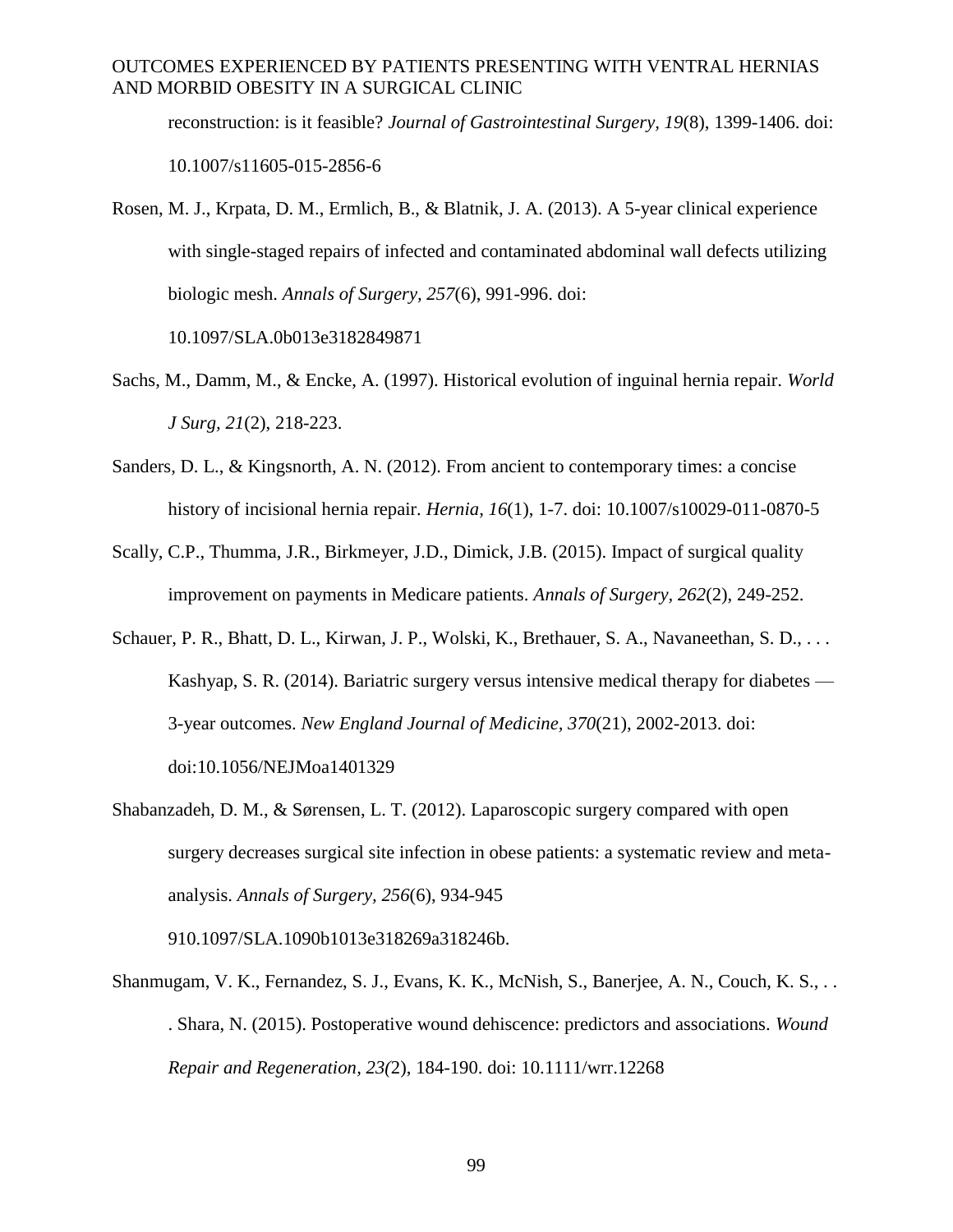- Sørensen, L. (2012). Wound healing and infection in surgery: The clinical impact of smoking and smoking cessation: a systematic review and meta-analysis. *Archives of Surgery, 147*(4), 373-383. doi: 10.1001/archsurg.2012.5
- Spaniolas, K., Kasten, K., Mozer, A., Sippey, M., Chapman, W. H., Pories, W., & Pender, J. I. V. (2015). *Synchronous Ventral hernia repair in patients undergoing bariatric surgery. Obesity Surgery,* 1-5. doi: 10.1007/s11695-015-1625-7
- Stone, A. B., Grant, M. C., Pio Roda, C., Hobson, D., Pawlik, T., Wu, C. L., & Wick, E. C. (2015). Implementation costs of an enhanced recovery after surgery program in the United States: a financial model and sensitivity analysis based on experiences at a quaternary academic medical center. *Journal of the American College of Surgeons*. doi: 10.1016/j.jamcollsurg.2015.11.021
- Sugerman, H. J., Kellum, J. M., Jr., Reines, H. D., DeMaria, E. J., Newsome, H. H., & Lowry, J. W. Greater risk of incisional hernia with morbidly obese than steroid-dependent patients and low recurrence with prefascial polypropylene mesh. *The American Journal of Surgery, 171*(1), 80-84. doi: 10.1016/S0002-9610(99)80078-6
- Thiele, R.H., Rea, K.M., Turrentine, F.E., Friel, C.M., Hassinger, T.E., Goudreau, B.J., Umapathi, B.A., Kron, I.L., Sawyer, R.G., Hedrick, T.L., McMurry, T.L. (2015). Standardization of care: Impact of an enhanced recovery protocol on length of stay, complications and direct costs after colorectal surgery. *Journal of the American College of Surgeons, 220*, 430-443
- Tobler, W. D. Jr. & Itani, K. M.F. (2016). Current status and challenges in laparoscopy in ventral hernia repair. *Journal of Laparoendoscopic & Advanced Surgical Techniques.* March 2016, ahead of print. doi:10.1089/lap.2016.0095